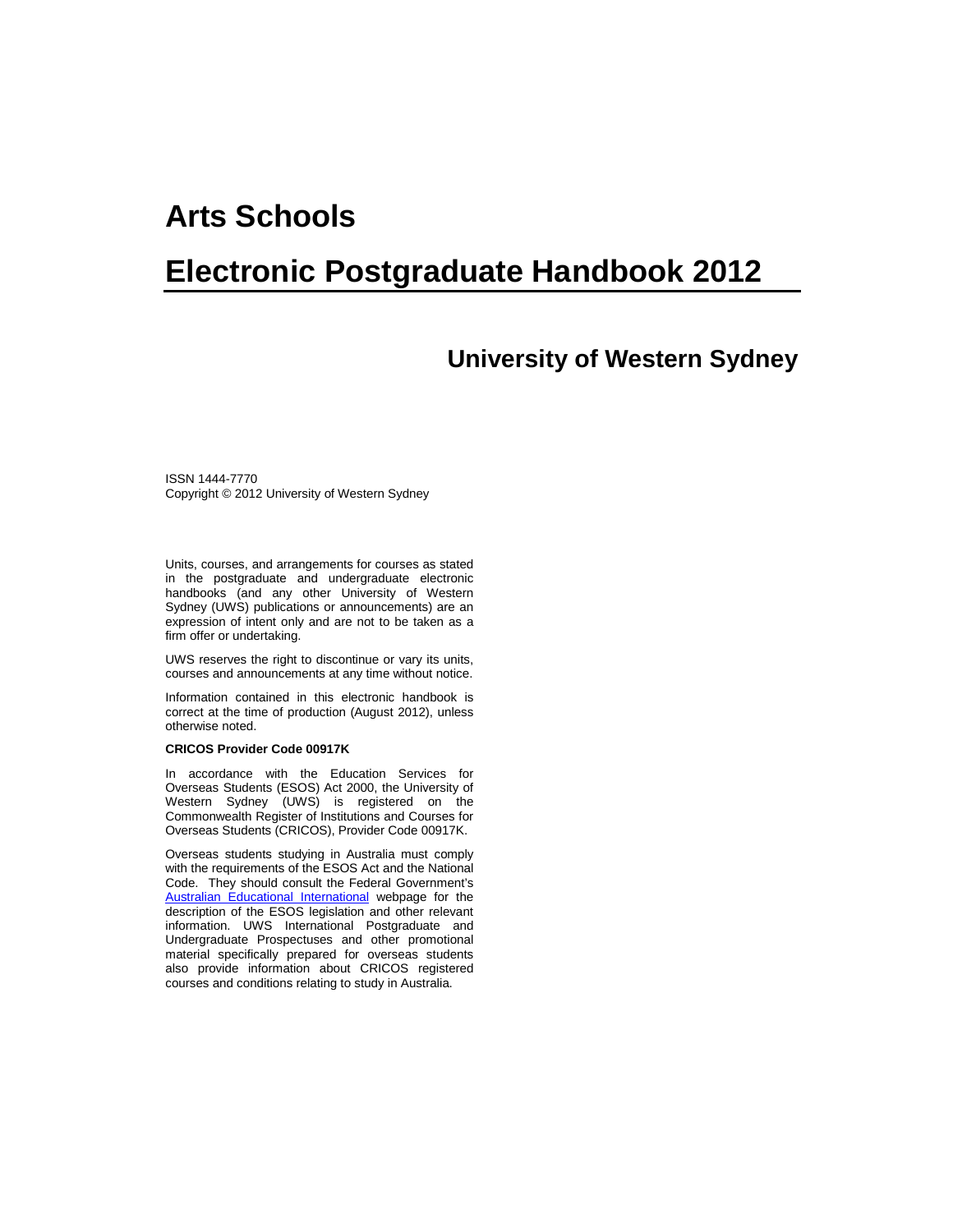## **About the Arts Schools Electronic Postgraduate Handbook**

#### **Sessions and dates**

There are two main sessions in 2012: Autumn and Spring. Weeks shown in the dateline refer to the session weeks for these main sessions.

#### The dateline is available at: [http://www.uws.edu.au/students/stuadmin/dateline.](http://www.uws.edu.au/students/stuadmin/dateline)

#### **Unit outlines**

Brief outlines of all UWS postgraduate units listed in the course section are given in the second half of this electronic handbook.

The unit outlines give a brief overview of each unit. For some units this information is not available. Please check the UWS website for more recent information. For more information – details of textbooks, assessment methods, tutorial, group work and practical requirements – contact the unit coordinator.

More information on unit offerings can be found at: [http://handbook.uws.edu.au/hbook/UNIT\\_SEARCH.](http://handbook.uws.edu.au/hbook/UNIT_SEARCH.ASP) [ASP.](http://handbook.uws.edu.au/hbook/UNIT_SEARCH.ASP)

### **Unit not listed?**

If the unit you are looking for is not in the alphabetical units section, consult your course coordinator for details or check the unit search web page for updated details on all units offered in 2012 at:

[http://handbook.uws.edu.au/hbook/UNIT\\_SEARCH.](http://handbook.uws.edu.au/hbook/UNIT_SEARCH.ASP) [ASP.](http://handbook.uws.edu.au/hbook/UNIT_SEARCH.ASP)

#### **Prerequisites, co-requisites and assumed knowledge**

Students wishing to enrol in a unit for which they do not have the prerequisites or assumed knowledge are advised to discuss their proposed enrolment with an academic adviser.

Where it is necessary to limit the number of students who can enrol in a unit through shortage of space, equipment, library resources, and so on, or to meet safety requirements, preference will be given to students who have completed the unit recommended sequence in the course.

#### **Academic credit**

In most courses, academic credit will be granted for previous studies. For example, UWS has a number of agreements with TAFE to grant credit for successfully completed TAFE studies. Seek advice about credit prior to, or at enrolment.

#### **How to use this electronic book**

The first part of this electronic book contains information about current postgraduate courses offered by the Schools of Education, Humanities & Communication Arts and Social Sciences & Psychology. The next part contains details on current postgraduate unit sets in these courses, and the final part has details of all units within in the courses.

The courses are arranged mainly alphabetically. If you know the course code, but not the name, consult the COURSE CODE INDEX.

The units are arranged alphabetically. If you know the code, but not the name, consult the UNIT CODE INDEX at the back of the electronic book.

#### **Check Website for Updates**

Every effort is taken to ensure that the information contained in this electronic book is correct at time of production. The latest information on course and unit offerings can be found at:

<http://handbook.uws.edu.au/hbook/>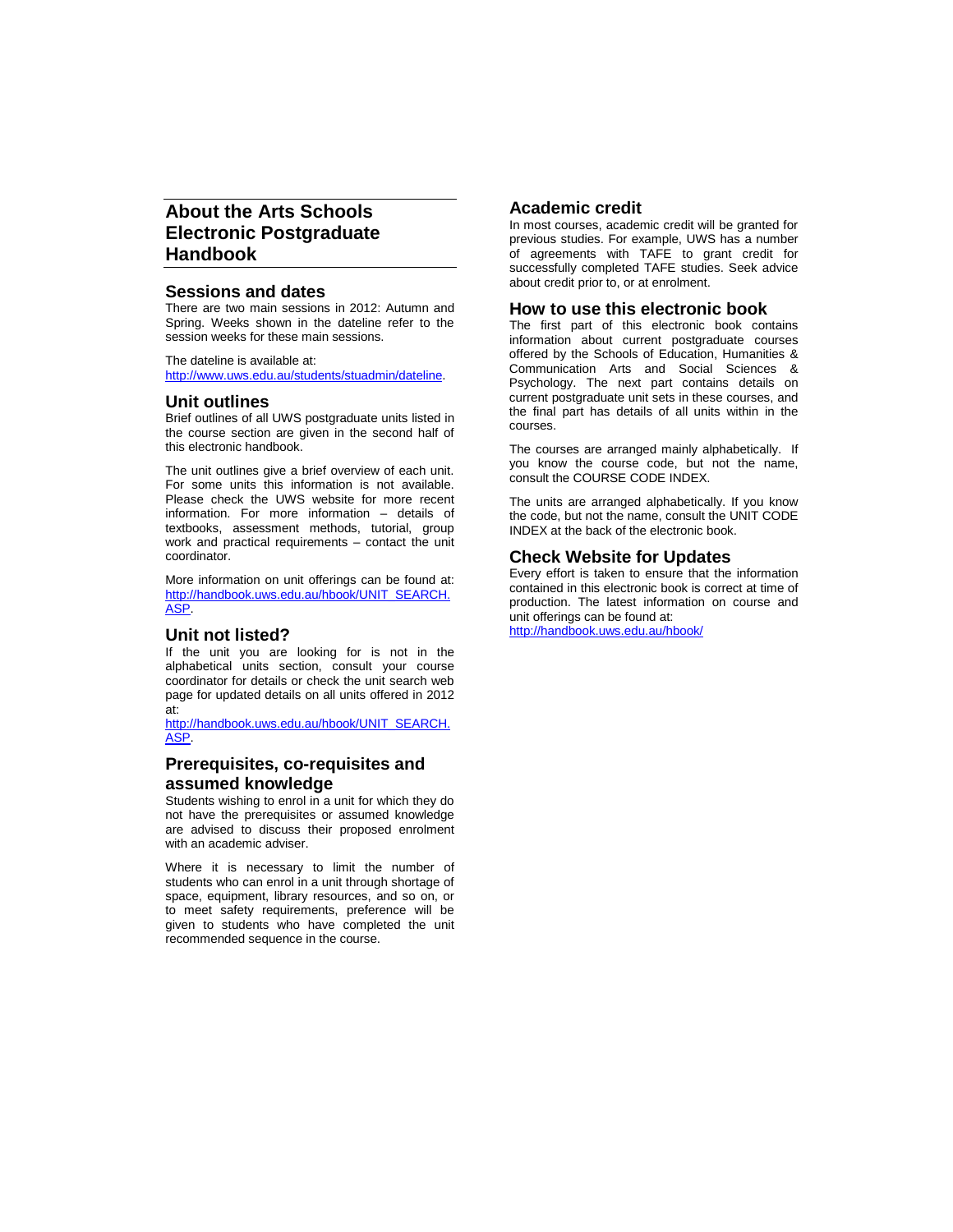## **Contents**

|                  | <b>SCHOOL OF EDUCATION</b>                                                                        | 1              |
|------------------|---------------------------------------------------------------------------------------------------|----------------|
| 1680.2           | Master of Education (Leadership)                                                                  | $\mathbf 1$    |
| 1681.1           | Graduate Certificate in Education (Leadership) (exit only)                                        | $\mathbf 2$    |
| 1683.2           | Master of Education (Social Ecology)                                                              | $\overline{c}$ |
| 1685.1           | Graduate Diploma in Education (Social Ecology) (exit only)                                        | 3              |
| 1684.2           | Graduate Certificate in Education (Social Ecology)                                                | 4              |
| 1682.2           | Master of Special Education                                                                       | 4              |
| 1611.3           | Graduate Certificate in Special Education Studies                                                 | 5              |
| 1691.2           | Master of Teaching (Birth - 5 Years/Birth - 12 Years)                                             | $\,6$          |
| 1672.2<br>1663.1 | Master of Teaching (Birth - 5 years) (exit only)                                                  | 8              |
| 1633.2           | Master of Teaching (Primary)                                                                      | 10<br>12       |
| 1609.2           | Graduate Diploma in Educational Studies (Primary) (exit only)                                     | 12             |
| 1610.2           | Master of Teaching (Secondary)<br>Graduate Diploma in Educational Studies (Secondary) (exit only) | 14             |
| 1654.1           | Master of Teaching (Honours)                                                                      | 14             |
|                  | <b>SCHOOL OF HUMANITIES AND COMMUNICATION ARTS</b>                                                | 15             |
|                  |                                                                                                   |                |
| 1595.5           | Master of Arts (TESOL)                                                                            | 15             |
| 1635.4           | Graduate Diploma in TESOL                                                                         | 15             |
| 1636.4           | Graduate Certificate in TESOL                                                                     | 16             |
| 1697.1           | Master of Arts in Cultural and Creative Practice                                                  | 16             |
| 1640.4           | Master of Arts Translation and Interpreting Studies                                               | 17<br>18       |
| 1687.3<br>1650.1 | Master of Arts (Research Studies)/PhD<br>Master of Creative Music Therapy                         | 19             |
| 1645.4           | Master of Convergent Media                                                                        | 20             |
| 1646.4           | Graduate Certificate in Convergent Media                                                          | 21             |
| 1639.3           | Master of Interpreting and Translation                                                            | 22             |
| 1637.3           | Graduate Diploma in Interpreting                                                                  | 23             |
| 1638.3           | Graduate Diploma in Translation                                                                   | 24             |
| 1701.1           | Graduate Diploma in Interpreting Studies (exit only)                                              | 25             |
| 1702.1           | Graduate Diploma in Translation Studies (exit only)                                               | 25             |
| 1602.4           | Graduate Certificate in Interpreting and Translation                                              | 25             |
|                  | <b>SCHOOL OF SOCIAL SCIENCES AND PSYCHOLOGY</b>                                                   | 27             |
| 4595.5           | Master of Art Therapy                                                                             | 27             |
| 4596.3           | Graduate Diploma in Art Therapy (exit only)                                                       | 28             |
| 1700.1           | Graduate Certificate in Art Therapy (exit only)                                                   | 28             |
| 1647.4           | Graduate Diploma in Counselling                                                                   | 28             |
| 1648.4           | Graduate Certificate in Counselling                                                               | 29             |
| 1546.5           | Master of Psychology (Clinical Psychology)                                                        | 30             |
| 1502.4           | Postgraduate Diploma of Psychology                                                                | 31             |
| 1630.2           | Graduate Diploma of Psychological Studies                                                         | 32             |
| 4617.4           | Master of Social Science                                                                          | 33             |
| 4618.3           | Graduate Diploma in Social Science                                                                | 34             |
| 4619.3           | Graduate Certificate in Social Science                                                            | 34             |
| 1674.1           | Master of Urban Management and Planning                                                           | 35             |
| 1675.1           | Graduate Diploma in Urban Management and Planning                                                 | 36             |
| 1676.2           | Graduate Certificate in Urban Management and Planning                                             | 37             |
| <b>ST1000.1</b>  | Specialisation - Studies in Art Therapy                                                           | 39             |
| ST1001.1         | Specialisation - Studies in Counselling                                                           | 39             |
| ST1002.1         | Specialisation - Urban Studies                                                                    | 39             |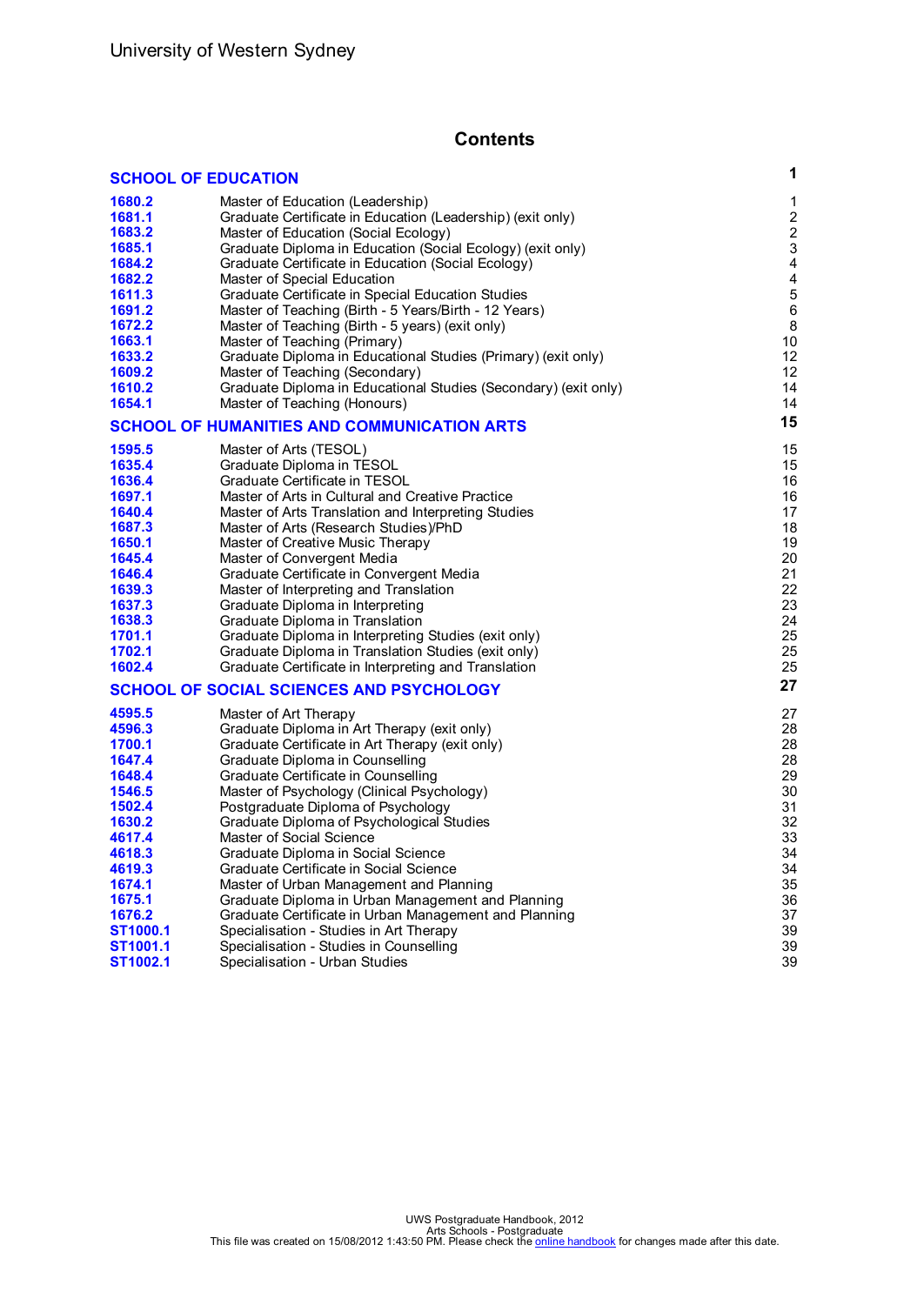University of Western Sydney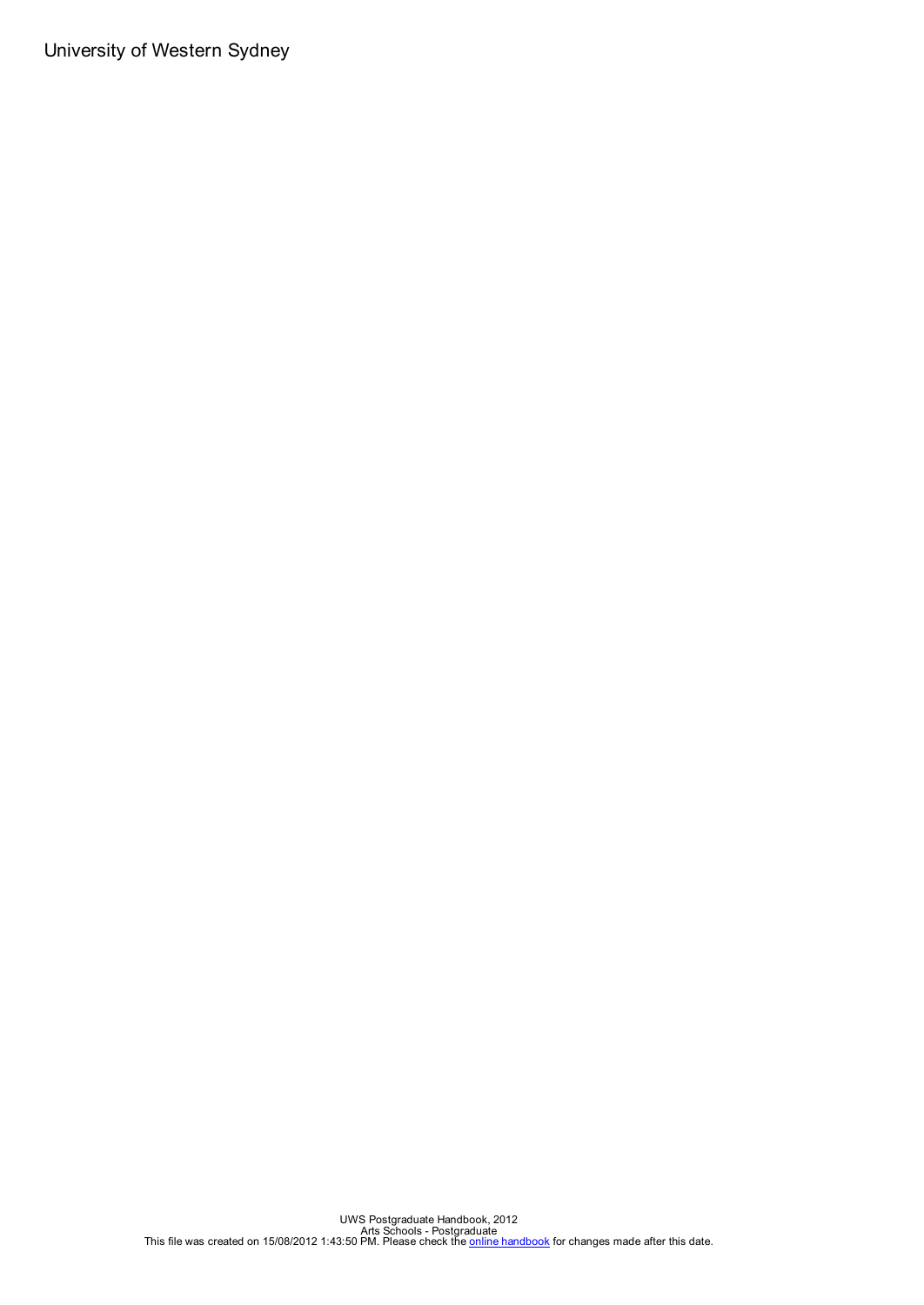## <span id="page-4-0"></span>**SCHOOL OF EDUCATION**

## **Master of Education (Leadership)**

## *1680.2*

Students should follow the course structure for the course version relevant to the year they commenced. This version applies to students whose commencement year for this course is mid-year 2010 or later.

The Master of Education (Leadership) is designed to provide educators associated with early childhood, primary, secondary, tertiary, TAFE, community-based and other professional settings the opportunity to continue their professional development in a way that will enhance reflective professional practice and personal advancement opportunities. Innovative contemporary research-based methodologies to improve practice and learning outcomes will underpin the course and unit offerings.

Graduates will develop skills in the areas of transformative leadership and learning, researching practice, curriculum and pedagogy, evaluation of education and social programs, educational leadership and other areas of interest.

Students may also choose a variety of other areas of research and independent study under the guidance of experienced academic staff.

## **Study Mode**

Two years part-time.

## **Location**

## **Campus Attendance Mode**

Penrith Campus Part Time Internal

## **Accreditation**

As UWS is a registered provider with the New South Wales Institute of Teachers (NSWIT), this course counts towards NSWIT professional development requirements for professional competency.

## **Admission**

Applicants must have successfully completed an undergraduate or postgraduate degree in any discipline.

Applications from Australian citizens and holders of permanent resident visas must be made via the Universities Admissions Centre (UAC).

Applicants who have undertaken studies overseas may have to provide proof of proficiency in English. Local and International applicants who are applying through the Universities Admissions Centre (UAC) will find details of minimum English proficiency requirements and acceptable proof on the UAC website. Local applicants applying directly to UWS should also use the information provided on the UAC website.

Overseas qualifications must be deemed by the Australian Education International - National Office of Overseas Skills Recognition (AEI-NOOSR) to be equivalent to Australian qualifications in order to be considered by UAC and UWS.

## **Course Structure**

Qualification for this award requires the successful completion of 80 credit points in the recommended sequence below.

## **Recommended Sequence**

## **Part-time**

**Year 1**

**1H**

## **Choose one of the following core units**

| 101656.1 | Researching Practice    |
|----------|-------------------------|
| 101658.1 | Transformative Learning |

And one Specialist Leadership unit from list below

**2H**

#### **Choose one of the following core units**

**[101655.1](#page-74-0)** Transformative Leadership **[101657.1](#page-57-0)** Independent Study/Practice in Context

And one Specialist Leadership unit from list below

**Year 2**

**1H**

#### **Choose one of the following, whichever has not been completed as the core unit in Year 1**

| 101656.1 | Researching Practice    |
|----------|-------------------------|
| 101658.1 | Transformative Learning |

And one Specialist Leadership unit from list below, or One Specialist unit to be chosen from either the Master of Education (Social Ecology) or the Master of Special Education

#### **2H**

#### **Choose one of the following, whichever has not been completed as the core unit in Year 1**

| 101655.1 | Transformative Leadership             |
|----------|---------------------------------------|
| 101657.1 | Independent Study/Practice in Context |

And one Specialist Leadership unit from list below, or One Specialist unit to be chosen from either of the following courses:

## **Specialist Leadership Units**

| 101660.1 | <b>Curriculum Futures</b>              |
|----------|----------------------------------------|
| 100701.1 | Leadership, Mentoring and Professional |
|          | Growth                                 |
| 101659.1 | <b>Evaluating Learning Programs</b>    |
| 100703.1 | Independent Study 1                    |
|          |                                        |

\_\_\_\_\_\_\_\_\_\_\_\_\_\_\_\_\_\_\_\_\_\_\_\_\_\_\_\_\_\_\_\_\_ \* To graduate with Master of Education (Leadership), students will have completed the four core units and a minimum of two specialist units in Leadership.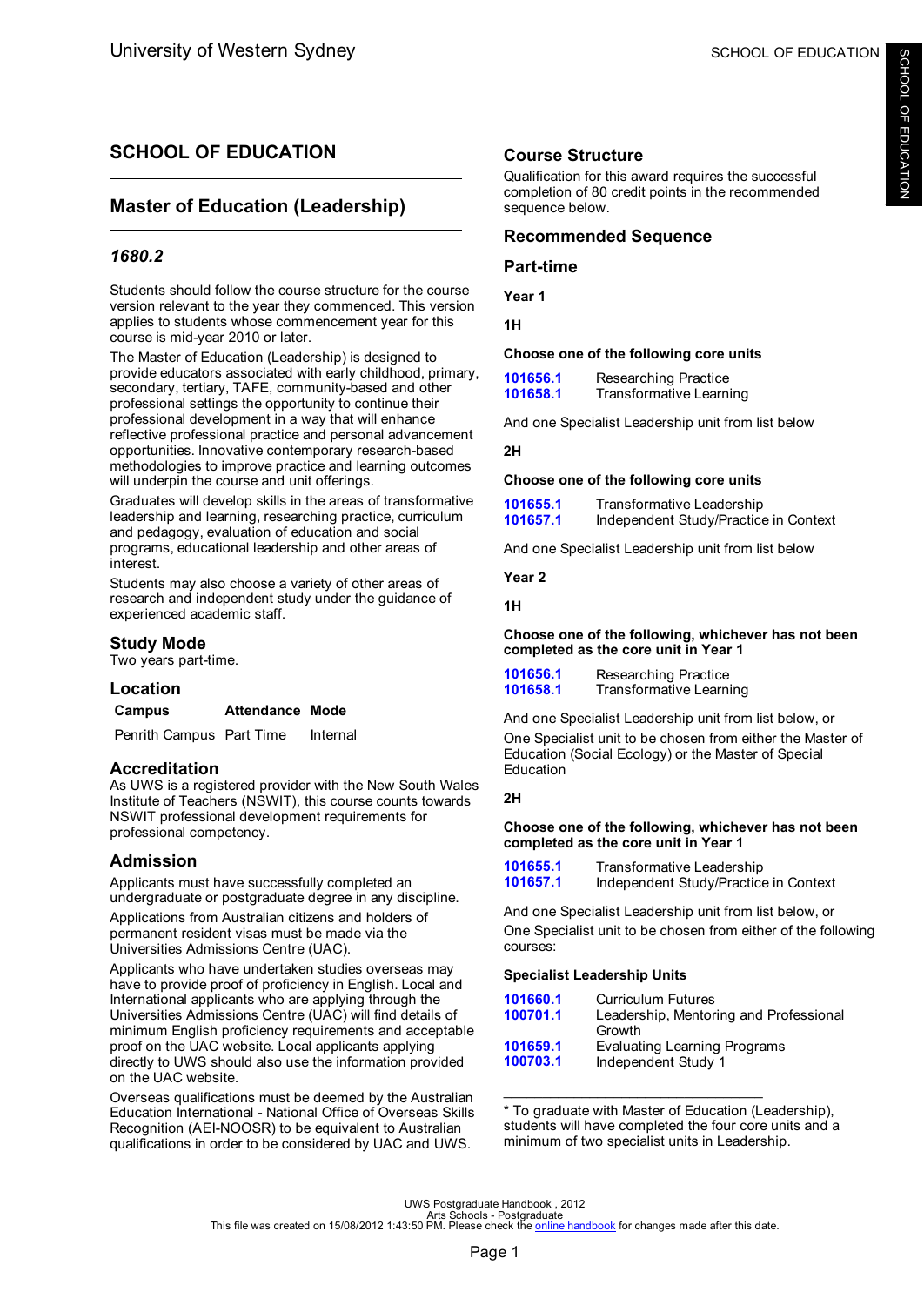## <span id="page-5-0"></span>**Graduate Certificate in Education (Leadership) (exit only)**

## *1681.1*

The Graduate Certificate in Education (Leadership) is designed for educators, and aspiring and current educational leaders, associated with early childhood, primary, secondary, tertiary, TAFE, community-based and other professional settings. The program allows current and emerging educational leaders the opportunity to continue their professional development in a way that will enhance reflective professional practice and personal advancement opportunities. Innovative contemporary research-based methodologies to improve leadership practice and learning outcomes will underpin the course and unit offerings. Graduates will develop skills in the areas of transformative leadership and learning, researching practice, curriculum and pedagogy, evaluation of education and social programs, educational leadership and other areas of interest. Students may also choose a variety of other areas of research and independent study under the guidance of experienced academic staff.

## **Study Mode**

Six months full-time or one year part-time.

### **Location**

| Campus                   | <b>Attendance Mode</b> |          |
|--------------------------|------------------------|----------|
| Penrith Campus Full Time |                        | Internal |
| Penrith Campus Part Time |                        | Internal |

## **Admission**

1681 Graduate Certificate in Education (Leadership) is an exit award from 1680 Master of Education (Leadership)

## **Course Structure**

Students enrolled in 1680 Master of Education (Leadership) may graduate with the Graduate Certificate in Education following the successful completion of two core units drawn from the four common core units below.

| 101655.1 | Transformative Leadership |
|----------|---------------------------|
| 101658.1 | Transformative Learning   |
| 101656.1 | Researching Practice      |

**[101657.1](#page-57-0)** Independent Study/Practice in Context

And two other units from eitherof the following units

| 101659.1 | <b>Evaluating Learning Programs</b>    |
|----------|----------------------------------------|
| 101660.1 | Curriculum Futures                     |
| 100701.1 | Leadership, Mentoring and Professional |
|          | Growth                                 |

Or one specialist unit chosen from 1683 - Master of Education Social Ecology or 1682 - Master of Special **Education** 

Or other core units (all the nominated units are 10 credit points).

## **Master of Education (Social Ecology)**

## *1683.2*

Students should follow the course structure for the course version relevant to the year they commenced. This version applies to students whose commencement year for this course is mid-year 2010 or later.

The Master of Education (Social Ecology) explores the dynamic inter-relationships between the personal, social, environmental and 'spiritual' domains. We acknowledge that everything we do as individuals affects others; our shared communities and environments. We view ourselves as being parts of the systems (local to global) in which we live, and needing to take responsibility for our roles. Key themes include transformative learning and leadership, applied imagination and creativity, environmental education, social action and advocacy, eco-psychology, eco-spirituality, sense of place and the emergent characteristics of complexity, systemics and ecological thinking.

Graduates will develop skills in the areas of environmental education, environmental advocacy, ecological systems, environmental futures, critical and transformative learning and leadership and other areas of interest.

Students may also choose a variety of other areas of research and independent study under the guidance of experienced academic staff.

## **Study Mode**

Two years part-time.

## **Location**

#### **Campus Attendance Mode**

Penrith Campus Part Time Multi Modal

#### **Accreditation**

As UWS is a registered provider with the New South Wales Institute of Teachers (NSWIT), this course counts towards NSWIT professional development requirements for professional competency.

## **Admission**

Applicants must have:

Successfully completed an undergraduate or postgraduate degree in any discipline

or

Successfully completed a Graduate Certificate in Social Ecology.

Applications from Australian citizens and holders of permanent resident visas must be made via the Universities Admissions Centre (UAC).

Applicants who have undertaken studies overseas may have to provide proof of proficiency in English. Local and International applicants who are applying through the Universities Admissions Centre (UAC) will find details of minimum English proficiency requirements and acceptable proof on the UAC website. Local applicants applying directly to UWS should also use the information provided on the UAC website.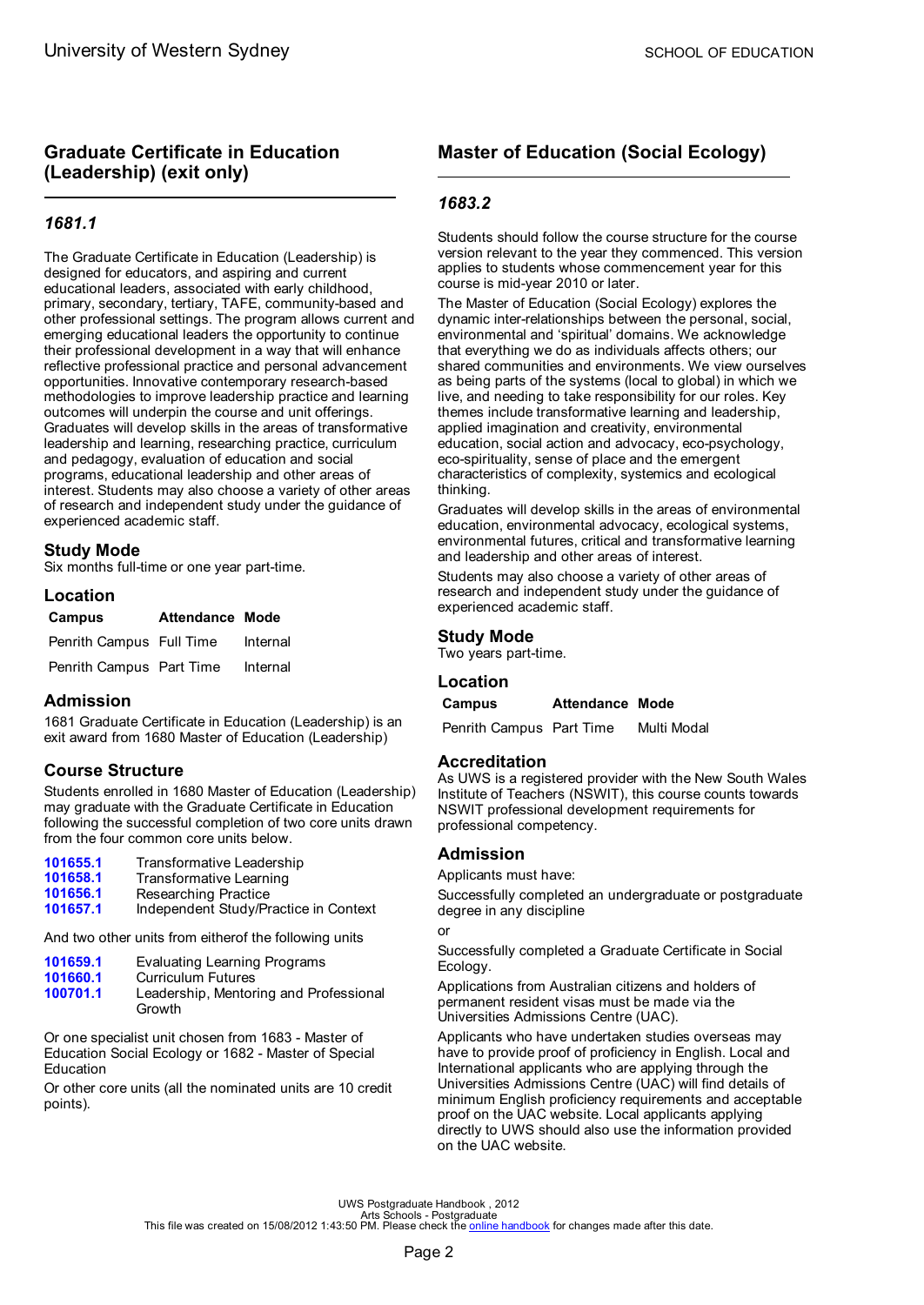<span id="page-6-0"></span>International applicants must apply directly to the University of Western Sydney via UWS International.

International students applying to UWS through UWS International can find details of minimum English proficiency requirements and acceptable proof on the UWS International website.

Overseas qualifications must be deemed by the Australian Education International - National Office of Overseas Skills Recognition (AEI-NOOSR) to be equivalent to Australian qualifications in order to be considered by UAC and UWS.

## **Course Structure**

Qualification for this award requires the successful completion of 80 credit points including the units listed in the recommended sequence below.

## **Recommended Sequence**

**Part-time**

**Year 1**

**1H**

#### **Choose one of the following core units**

| 101658.1 | Transformative Learning |
|----------|-------------------------|
| 101656.1 | Researching Practice    |

And one Social Ecology specialist unit from list below

**2H**

#### **Choose one of the following core units**

| 101655.1 | Transformative Leadership             |
|----------|---------------------------------------|
| 101657.1 | Independent Study/Practice in Context |

And one Social Ecology specialist unit from list below

#### **Year 2**

#### **1H**

#### **Choose one of the following, whichever has not been completed as the core unit in Year 1**

**[101658.1](#page-74-0)** Transformative Learning **[101656.1](#page-70-0)** Researching Practice

And one Social Ecology specialist unit from list below OR One Specialist unit to be chosen from either of the following two courses:

### **2H**

**Choose one of the following, whichever has not been completed as the core unit in Year 1**

**[101655.1](#page-74-0)** Transformative Leadership **[101657.1](#page-57-0)** Independent Study/Practice in Context

And one Social Ecology specialist unit from list below OR One Specialist unit to be chosen from either of the following two courses:

#### **Specialist Units**

**[101651.1](#page-43-0)** Applied Imagination

| 101652.1 | Ecopsychology and Cultural Change           |
|----------|---------------------------------------------|
| 101653.1 | <b>Environmental Education and Advocacy</b> |
| 101654.1 | Researching Social Ecology                  |

\_\_\_\_\_\_\_\_\_\_\_\_\_\_\_\_\_\_\_\_\_\_\_\_\_\_\_\_\_\_\_\_\_

\* To graduate with Master of Education (Social Ecology), students are required to choose a minimum of two specialist Social Ecology units.

## **Graduate Diploma in Education (Social Ecology) (exit only)**

## *1685.1*

This course is an exit award only. Students may elect to exit the Master of Education (Social Ecology) after the completion of the four core units and two electives with the Graduate Diploma in Education (Social Ecology).

The Graduate Diploma in Education (Social Ecology) explores the dynamic interrelationships between the personal, social, environmental and 'spiritual'. We acknowledge that everything we do as individuals affects others and our shared communities and environments. We regard ourselves as parts of the systems (local and global) in which we live, and needing to take responsibility for our roles within them. Key theme areas include cultural action, sustainability education, ethical leadership, organisational development, transformative learning and applied spirituality.

This course is for those who think that achieving ecological, social and personal sustainability will require a shift in values and attitudes, rather than just more scientific knowledge and technology. It is for social change activists who want to be more effective in working with transformation within organisations and communities. It is for those seeking to influence our shared future, imaginatively, collaboratively, ethically and effectively.

## **Location**

| Campus                   | <b>Attendance Mode</b> |          |
|--------------------------|------------------------|----------|
| Penrith Campus Full Time |                        | Internal |
| Penrith Campus Part Time |                        | Internal |

## **Admission**

This is an exit award only from 1683 - Master of Education (Social Ecology).

## **Course Structure**

Students may elect to exit the Master of Education (Social Ecology) after the completion of the four core units and two specialist units with the Graduate Diploma in Education (Social Ecology).

#### **Core units**

| 101655.1 | Transformative Leadership             |
|----------|---------------------------------------|
| 101656.1 | Researching Practice                  |
| 101657.1 | Independent Study/Practice in Context |
| 101658.1 | Transformative Learning               |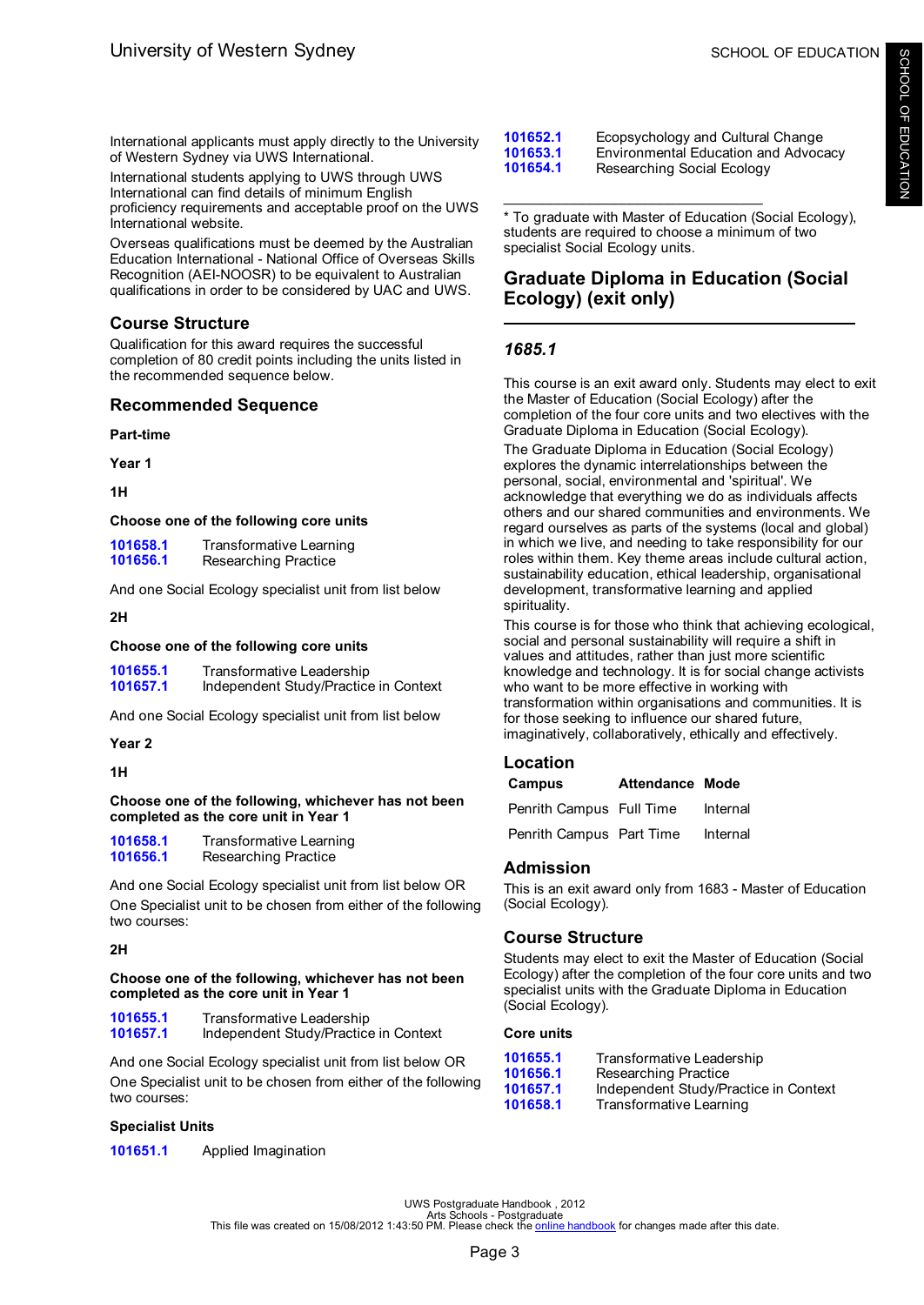#### <span id="page-7-0"></span>**Specialist units**

#### **Choose two of**

| 101651.1 | Applied Imagination                  |
|----------|--------------------------------------|
| 101652.1 | Ecopsychology and Cultural Change    |
| 101653.1 | Environmental Education and Advocacy |
| 101654.1 | Researching Social Ecology           |

## **Graduate Certificate in Education (Social Ecology)**

### *1684.2*

Students should follow the course structure for the course version relevant to the year they commenced. This version applies to students whose commencement year for this course is mid-year 2010 or later.

The Graduate Certificate in Education (Social Ecology) explores the dynamic inter-relationships between the personal, social, environmental and 'spiritual' domains. We acknowledge that everything we do as individuals affects others; our shared communities and environments. We view ourselves as being parts of the systems (local to global) in which we live, and needing to take responsibility for our roles. Key themes include transformative learning and leadership, applied imagination and creativity, environmental education, social action and advocacy, ecopsychology, eco-spirituality, sense of place and the emergent characteristics of complexity, systemics and ecological thinking.

Graduates will develop skills in the areas of environmental education, environmental advocacy, ecological systems, environmental futures, critical and transformative learning and leadership and other areas of interest.

## **Study Mode**

One year part-time.

#### **Location**

#### **Campus Attendance Mode**

Penrith Campus Part Time Multi Modal

## **Admission**

#### Applicants must have:

Successfully completed an undergraduate or postgraduate degree in any discipline

or

Have five years work experience in a Social Ecologyrelated area (community work; environmental work; outdoor education; counselling; adult education, facilitation and training and personal development).

Applications from Australian and NZ citizens and holders of permanent resident visas must be made via the Universities Admissions Centre (UAC).

Applicants who have undertaken studies overseas may have to provide proof of proficiency in English. Local and International applicants who are applying through the Universities Admissions Centre (UAC) will find details of minimum English proficiency requirements and acceptable proof on the UAC website. Local applicants applying

directly to UWS should also use the information provided on the UAC website.

Overseas qualifications must be deemed by the Australian Education International - National Office of Overseas Skills Recognition (AEI-NOOSR) to be equivalent to Australian qualifications in order to be considered by UAC and UWS.

#### **Course Structure**

Qualification for this award requires the successful completion of 40 credit points which include the units listed in the recommended sequence below.

## **Recommended Sequence**

#### **Year 1**

**1H**

| 101658.1<br>Transformative Learning |
|-------------------------------------|
|-------------------------------------|

Choose one of

| 101651.1 | Applied Imagination                  |
|----------|--------------------------------------|
| 101653.1 | Environmental Education and Advocacy |
| 2Н       |                                      |

**[101655.1](#page-74-0)** Transformative Leadership

Choose one of

| 101652.1 | Ecopsychology and Cultural Change |
|----------|-----------------------------------|
| 101654.1 | Researching Social Ecology        |

## **Master of Special Education**

## *1682.2*

Students should follow the course structure for the course version relevant to the year they commenced. This version applies to students whose commencement year for this course is mid-year 2010 or later.

The Master of Special Education is a post-initial teaching qualification which enables teachers to work with students with special education needs across a range of settings (early childhood, primary, secondary, post-secondary). It includes an extensive practicum. It is designed to enable the student to specialise in working in early childhood intervention, inclusive settings, supported settings or gifted education. It combines some on-campus experiences (primarily in block mode) with on-line studies. The program supports teachers to engage in evidence-based practice in their area of specialisation.

#### **Study Mode**

Two years part-time.

#### **Location**

**Campus Attendance Mode**

Penrith Campus Part Time Internal

## **Admission**

This course provides a post-initial teaching qualification for graduates who already have a recognised three or four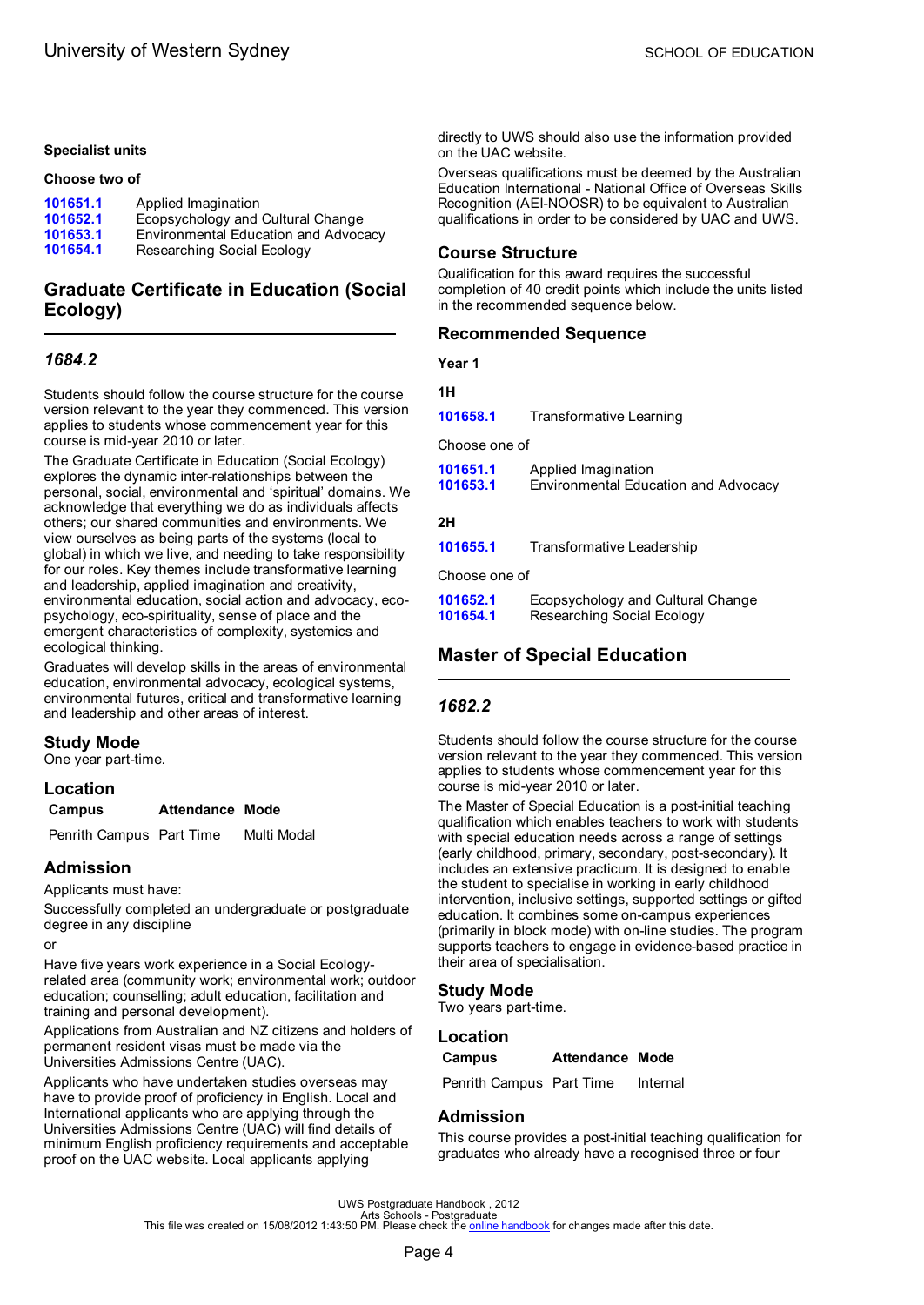<span id="page-8-0"></span>year teaching qualification. Applicants must have therefore successfully completed a recognised three or four year teaching qualification.

Government Policies: Education employers have special staff requirements and policies that apply to intending students of Education courses. At entry, this involves signing a Prohibited Employment Declaration prior to 1 June 2010 or a Working with Children Check Student Declaration after 1 June 2010.

Applications from Australian and NZ citizens and holders of permanent resident visas must be made via the Universities Admissions Centre (UAC).

Applicants who have undertaken studies overseas may have to provide proof of proficiency in English. Local and International applicants who are applying through the Universities Admissions Centre (UAC) will find details of minimum English proficiency requirements and acceptable proof on the UAC website. Local applicants applying directly to UWS should also use the information provided on the UAC website.

Overseas qualifications must be deemed by the Australian Education International - National Office of Overseas Skills Recognition (AEI-NOOSR) to be equivalent to Australian qualifications in order to be considered by UAC and UWS.

## **Course Structure**

Qualification for this award requires the successful completion of 80 credit points including the units listed in the recommended sequence below.

## **Recommended Sequence**

## **Part-time**

**Year 1**

## **1H**

Choose one of the following core units:

| 101656.1 | Researching Practice    |
|----------|-------------------------|
| 101658.1 | Transformative Learning |

#### **Specialist unit**

**[101672.1](#page-56-0)** Inclusion In Practice

## **2H**

Choose one of the following core units:

**[101655.1](#page-74-0)** Transformative Leadership **[101657.1](#page-57-0)** Independent Study/Practice in Context

#### **Specialist unit**

**[101671.1](#page-62-0)** Multiliteracies and Additional Needs

#### **Year 2**

#### **1H**

Choose one of the following core units, whichever has not been completed as the core unit in Year 1.

| 101656.1 | Researching Practice    |
|----------|-------------------------|
| 101658.1 | Transformative Learning |

### **Specialist unit**

| 101028.1 | Behaviour Management |
|----------|----------------------|
|----------|----------------------|

### **2H**

Choose one of the following core units, whichever has not been completed as the core unit in Year 1.

| 101655.1 | Transformative Leadership             |
|----------|---------------------------------------|
| 101657.1 | Independent Study/Practice in Context |

#### **Specialist unit**

```
101073.1 Professional Practice in Context
```
## **Graduate Certificate in Special Education Studies**

## *1611.3*

Students should follow the course structure for the course version relevant to the year they commenced. This version applies to students whose commencement year for this course is mid-year of 2010 or later.

The Graduate Certificate in Special Education Studies is intended for those students who do not want a teaching qualification. The units are common to those in the Master of Special Education, and are designed to enable the student to develop their understandings and skills in working in early childhood intervention, inclusive settings, supported settings or gifted education. It combines some on-campus experiences (primarily in block mode) with online studies. The graduate certificate is undertaken over two semesters part-time. Although designed primarily for teachers, the Graduate Certificate is also of relevance to therapists and other professionals working in the disability field.

## **Study Mode**

One year part-time.

## **Location**

| Campus                   | <b>Attendance Mode</b> |          |
|--------------------------|------------------------|----------|
| Penrith Campus Part Time |                        | Internal |

**Admission**

Applicants must have successfully completed an undergraduate or postgraduate degree in any discipline. Applications from Australian and NZ citizens and holders of permanent resident visas must be made via the Universities Admissions Centre (UAC).

Applicants who have undertaken studies overseas may have to provide proof of proficiency in English. Local and International applicants who are applying through the Universities Admissions Centre (UAC) will find details of minimum English proficiency requirements and acceptable proof on the UAC website. Local applicants applying directly to UWS should also use the information provided on the UAC website.

Overseas qualifications must be deemed by the Australian Education International - National Office of Overseas Skills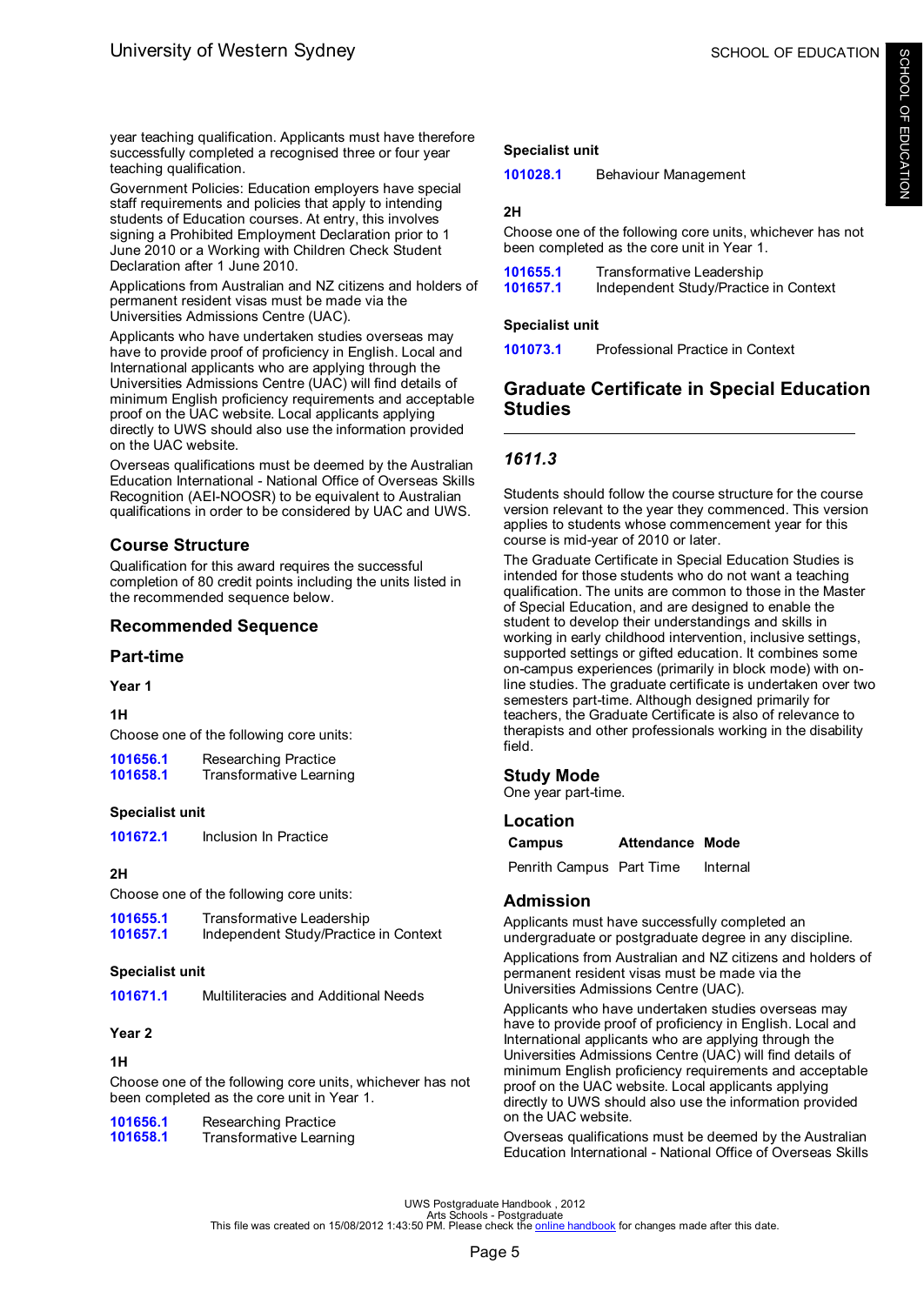<span id="page-9-0"></span>Recognition (AEI-NOOSR) to be equivalent to Australian qualifications in order to be considered by UAC and UWS.

#### **Special Requirements**

Students are not permitted to undertake the practicum as part of the Graduate Certificate.

## **Course Structure**

Qualification for this award requires the successful completion of 40 credit points including the units listed in the recommended sequence below.

Students may take no more than two units from the common core.

## **Part-time**

#### **Year 1**

### **1H**

Choose two of the following three units

| 101656.1 | Researching Practice    |
|----------|-------------------------|
| 101658.1 | Transformative Learning |

#### **Specialist unit**

**[101672.1](#page-56-0)** Inclusion In Practice

#### **2H**

Choose one or two of the following units depending on whether one or two core units were taken in 1H.

| 101655.1 | Transformative Leadership             |
|----------|---------------------------------------|
| 101657.1 | Independent Study/Practice in Context |

**Specialist unit**

**[101671.1](#page-62-0)** Multiliteracies and Additional Needs

Note: Students wishing to undertake three Special Education specialist units will need to undertake their studies over three semesters.

**Year 2**

**1H**

#### **Specialist unit**

**[101028.1](#page-44-0)** Behaviour Management

## **Master of Teaching (Birth - 5 Years/Birth - 12 Years)**

## *1691.2*

Students should follow the course structure for the course version relevant to the year they commenced. This version applies to students whose commencement year in this course is 2011.

The Master of Teaching (Birth - 5 Years/Birth -12 Years) provides students with key knowledge, skills and understandings required for working as a qualified teacher with children and their families in prior to school and primary school settings. There is a strong emphasis

throughout the course on curriculum and pedagogies relevant to both prior to school and school based settings. This course would be appropriate for people wanting to work as a qualified teacher in preschool, long day care or in a primary school setting. The course includes professional experience placements in prior to school and school settings. There is an early exit point of a Master of Teaching (Birth - 5 Years) for students who want a Birth - 5 qualification only.

## **Study Mode**

Two and a half years full-time. Graduates of the UWS Bachelor of Social Science (Pathway to Early Childhood Teaching) - two years accelerated full-time; graduates of the UWS Bachelor of Early Childhood Studies - two years full-time or one and a half years accelerated full-time.

## **Location**

| Campus                     | <b>Attendance Mode</b> |          |  |
|----------------------------|------------------------|----------|--|
| Bankstown Campus Full Time |                        | Internal |  |
| Bankstown Campus Part Time |                        | Internal |  |

## **Accreditation**

This course is accredited with the NSW Institute of Teachers (NSWIT).

## **Admission**

Applicants must have successfully completed an undergraduate degree in any discipline.

Additional information for applicants:

Applicants must meet the Key Learning Area requirements of the NSW Institute of Teachers.

Where these requirements are not met, applicants may be offered concurrent enrolment in up to four undergraduate units of study.

Eligible students, internal to UWS, for the Transition to Teaching offer into the Master of Teaching (Birth-5 Years/ Birth-12 Years) course will be contacted by email to their student email account with the easy steps to continue their study. Further information on admission to postgraduate courses is available on the Postgraduate Admissions section of the UWS website.

For applicants external to UWS, applications for the Master of Teaching (Birth – 12 Years) course must be made through the Universities Admissions Centre (UAC).

Applicants who have undertaken studies overseas may have to provide proof of proficiency in English. Local and International applicants who are applying through the Universities Admissions Centre (UAC) will find details of minimum English proficiency requirements and acceptable proof on the UAC website. Local applicants applying directly to UWS should also use the information provided on the UAC website.

International applicants must apply directly to the University of Western Sydney via UWS International.

International students applying to UWS through UWS International can find details of minimum English proficiency requirements and acceptable proof on the UWS International website.

Overseas qualifications must be deemed by the Australian Education International - National Office of Overseas Skills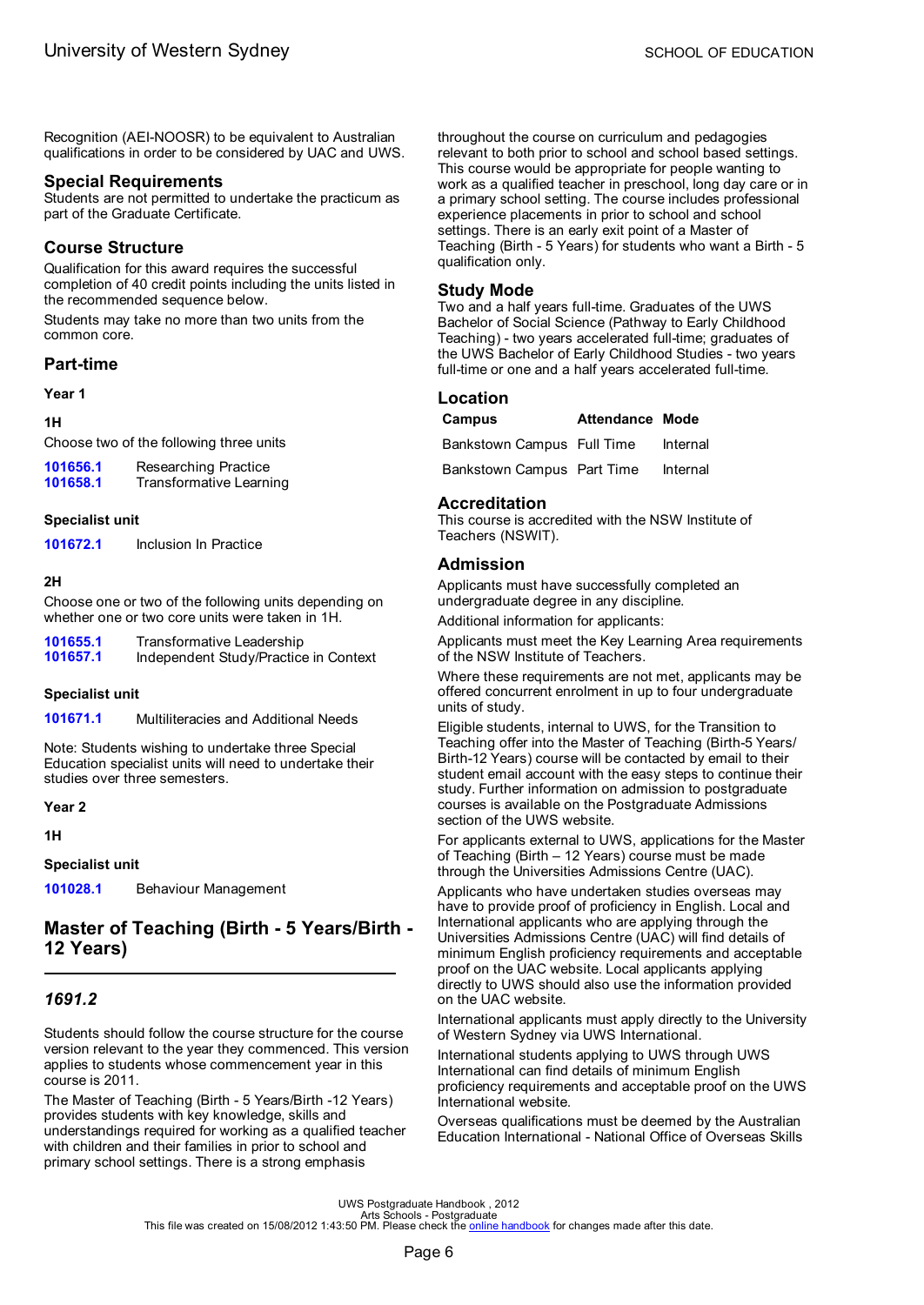Recognition (AEI-NOOSR) to be equivalent to Australian qualifications in order to be considered by UAC and UWS.

## **Special Requirements**

Government Policies: Education employers have special staff requirements and policies that apply to intending students of education courses. At entry, this involved signing a Prohibited Employment Declaration prior to 1 June 2010 OR a Working with Children Check Student Declaration after 1 June 2010.

## **Course Structure**

## **Full-time mode (2.5 years)**

For graduates who have an undergraduate degree other than a UWS Bachelor of Social Science (Pathway to Early Childhood Teaching) or a UWS Bachelor of Early Childhood Studies.

Qualification for this award requires the successful completion of 20 core units listed in the recommended sequence below.

## **Recommended sequence**

#### **Year 1**

#### **1H session**

| 101802.1 | Investigating with Mathematics, Science and<br>Technology |
|----------|-----------------------------------------------------------|
| 101628.1 | <b>Global Literacies</b>                                  |
| 101629.1 | Healthy Identities                                        |
| 101647.2 | Play Development and Learning                             |
|          |                                                           |

#### **2H session**

| 101098.1 | Curriculum for Under Threes                |
|----------|--------------------------------------------|
| 101803.1 | Literacy in the Early Years                |
| 101107.2 | Early Childhood Professional Experience 1  |
| 101648.1 | Early Intervention and Prevention in Early |
|          | <b>Childhood Contexts</b>                  |

#### **Year 2**

#### **1H session**

| 101099.1 | Engaging Children in Curriculum             |
|----------|---------------------------------------------|
| 101103.2 | Fostering Creativity in Children's Learning |
| 101108.2 | Early Childhood Professional Experience 2   |
| 101625.1 | Inclusive Practices                         |

#### **2H session**

| 101583.1 | Primary Science & Technology              |
|----------|-------------------------------------------|
| 101630.1 | Managing Child and Family Services        |
| 101105.2 | <b>Prosocial Learning Environments</b>    |
| 101627.1 | Connecting Communities in Early Childhood |
|          | Education                                 |

### **Year 3**

#### **1H session**

| 101582.1 | Primary Human Society and its Environment | Year 1 |
|----------|-------------------------------------------|--------|
| 101584.1 | Primary Mathematics and Numeracy 2        | 1H ses |
| 101586.1 | Primary English and Literacy 2            |        |
| 101604.1 | Primary Professional Experience           | 101098 |

## **Accelerated Full-time mode (2 years)**

For graduates of the UWS Bachelor of Social Science (Pathway to Early Childhood Teaching) who receive 30 credit points advanced standing for 101627 - Connecting Communities in Early Childhood Education; 101647 - Play Development and Learning; and 101648 - Early

Intervention and Prevention in Early Childhood Contexts.

Qualification for this award requires the successful completion of 17 core units listed in the recommended sequence below.

## **Recommended sequence**

**Year 1**

#### **1H session**

| 101103.2 | Fostering Creativity in Children's Learning |
|----------|---------------------------------------------|
| 101802.1 | Investigating with Mathematics, Science and |
|          | Technology                                  |
| 101628.1 | <b>Global Literacies</b>                    |
| 101629.1 | Healthy Identities                          |

#### **2H session**

| 101098.1 | Curriculum for Under Threes               |
|----------|-------------------------------------------|
| 101803.1 | Literacy in the Early Years               |
| 101107.2 | Early Childhood Professional Experience 1 |
| 101630.1 | Managing Child and Family Services        |

#### **Year 2**

#### **1H session**

| 101099.1 | Engaging Children in Curriculum           |
|----------|-------------------------------------------|
| 101105.2 | <b>Prosocial Learning Environments</b>    |
| 101108.2 | Early Childhood Professional Experience 2 |
| 101625.1 | Inclusive Practices                       |

#### **2H session**

| Primary Human Society and its Environment |
|-------------------------------------------|
| Primary Science & Technology              |
| Primary Mathematics and Numeracy 2        |
| Primary English and Literacy 2            |
| Primary Professional Experience           |
|                                           |

## **Full-time mode (2 years)**

For graduates of the UWS Bachelor of Early Childhood Studies who receive 50 credit points advanced standing for 101625 - Inclusive Practices; 101627 - Connecting Communities in Early Childhood Education; 101628 - Global Literacies; 101647 - Play Development and Learning; and 101648 - Early Intervention and Prevention in Early Childhood Contexts.

Qualification for this award requires the successful completion of 15 core units listed in the recommended sequence below.

## **Recommended sequence**

#### **1H session**

**[101098.1](#page-50-0)** Curriculum for Under Threes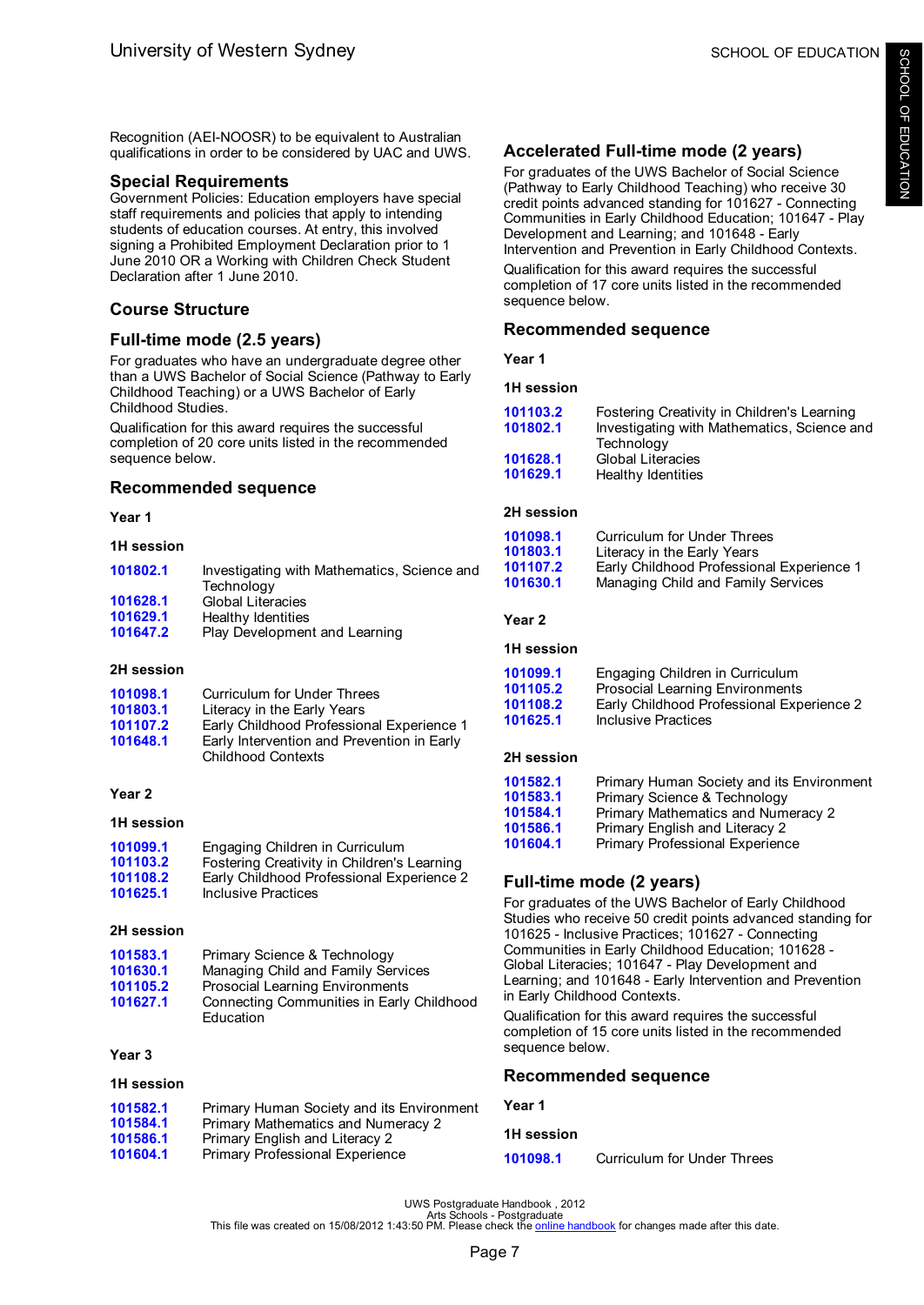<span id="page-11-0"></span>

| 101802.1 | Investigating with Mathematics, Science and |
|----------|---------------------------------------------|
|          | Technoloav                                  |
| 101107.2 | Early Childhood Professional Experience 1   |
| 101629.1 | Healthy Identities                          |

#### **2H session**

| 101099.1 | Engaging Children in Curriculum           |
|----------|-------------------------------------------|
| 101803.1 | Literacy in the Early Years               |
| 101108.2 | Early Childhood Professional Experience 2 |
| 101630.1 | Managing Child and Family Services        |

#### **Year 2**

#### **1H session**

| 101103.2 | Fostering Creativity in Children's Learning |
|----------|---------------------------------------------|
| 101582.1 | Primary Human Society and its Environment   |
| 101583.1 | Primary Science & Technology                |

#### **2H session**

| 101105.2 | Prosocial Learning Environments    |
|----------|------------------------------------|
| 101584.1 | Primary Mathematics and Numeracy 2 |
| 101586.1 | Primary English and Literacy 2     |
| 101604.1 | Primary Professional Experience    |

### **Accelerated Full-time mode (1.5 years)**

For graduates of the UWS Bachelor of Early Childhood Studies who receive 50 credit points advanced standing for 101625 - Inclusive Practices; 101627 - Connecting Communities in Early Childhood Education; 101628 - Global Literacies; 101647 - Play Development and Learning; and 101648 - Early Intervention and Prevention in Early Childhood Contexts.

Qualification for this award requires the successful completion of 15 core units listed in the recommended sequence below.

### **Recommended sequence**

#### **Year 1**

#### **1H session**

| 101098.1 | <b>Curriculum for Under Threes</b>          |
|----------|---------------------------------------------|
| 101103.2 | Fostering Creativity in Children's Learning |
| 101802.1 | Investigating with Mathematics, Science and |
|          | Technology                                  |
| 101107.2 | Early Childhood Professional Experience 1   |
| 101629.1 | Healthy Identities                          |

#### **2H session**

| 101099.1 | Engaging Children in Curriculum           |
|----------|-------------------------------------------|
| 101105.2 | <b>Prosocial Learning Environments</b>    |
| 101803.1 | Literacy in the Early Years               |
| 101108.2 | Early Childhood Professional Experience 2 |
| 101630.1 | Managing Child and Family Services        |

#### **Year 2**

**1H session**

| 101582.1 | Primary Human Society and its Environment |
|----------|-------------------------------------------|
| 101583.1 | Primary Science & Technology              |
| 101584.1 | Primary Mathematics and Numeracy 2        |

| 101586.1 | Primary English and Literacy 2         |
|----------|----------------------------------------|
| 101604.1 | <b>Primary Professional Experience</b> |

## **Master of Teaching (Birth - 5 years) (exit only)**

## *1672.2*

Students should follow the course structure for the course version relevant to the year they commenced. This version applies to students whose commencement year for this course is 2011 or later.

The Master of Teaching (Birth - 5 Years) is an early exit point from the Master of Teaching (Birth - 12 Years) for students who want a Birth - 5 Years qualification only.

#### **Study Mode**

Two years full-time. Graduates of the UWS Bachelor of Social Science (Pathway to Early Childhood Teaching) one and a half years accelerated full-time; graduates of the UWS Bachelor of Early Childhood Studies - one and a half years full-time or one year accelerated full-time.

#### **Location**

| Campus                     | <b>Attendance Mode</b> |          |
|----------------------------|------------------------|----------|
| Bankstown Campus Full Time |                        | Internal |
| Bankstown Campus Part Time |                        | Internal |

#### **Accreditation**

This course is accredited with the NSW Department of Community Services (DoCS).

#### **Special Requirements**

Government Policies: Education employers have special staff requirements and policies that apply to intending students of education courses. At entry, this involved signing a Prohibited Employment Declaration.

## **Course Structure**

## **Full-time mode (2 years)**

For graduates who have an undergraduate degree other than a UWS Bachelor of Social Science (Pathway to Early Childhood Teaching) or a UWS Bachelor of Early Childhood Studies.

Qualification for this award requires the successful completion of 15 core units listed in the recommended sequence below.

#### **Recommended sequence**

**Year 1**

**1H session**

| 101802.1 | Investigating with Mathematics, Science and |
|----------|---------------------------------------------|
|          | Technology                                  |
| 101628.1 | <b>Global Literacies</b>                    |
| 101629.1 | Healthy Identities                          |
| 101647.2 | Play Development and Learning               |
|          |                                             |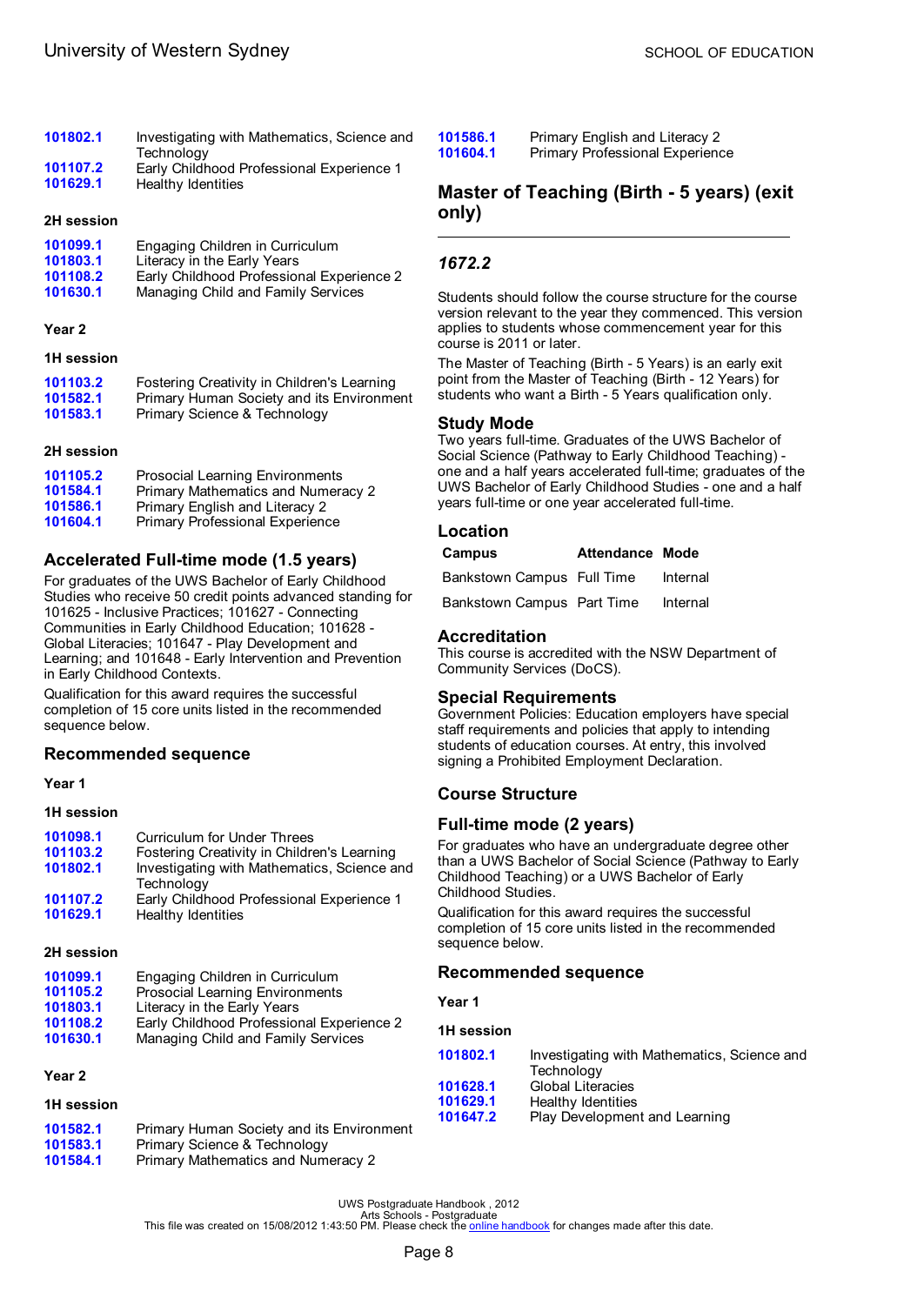#### **2H session**

| 101098.1 | Curriculum for Under Threes                |
|----------|--------------------------------------------|
| 101803.1 | Literacy in the Early Years                |
| 101107.2 | Early Childhood Professional Experience 1  |
| 101648.1 | Early Intervention and Prevention in Early |
|          | <b>Childhood Contexts</b>                  |

#### **Year 2**

#### **1H session**

| 101099.1 | Engaging Children in Curriculum             |
|----------|---------------------------------------------|
| 101103.2 | Fostering Creativity in Children's Learning |
| 101108.2 | Early Childhood Professional Experience 2   |
| 101625.1 | Inclusive Practices                         |

#### **2H session**

| 101105.2 | <b>Prosocial Learning Environments</b>    |
|----------|-------------------------------------------|
| 101627.1 | Connecting Communities in Early Childhood |
|          | Education                                 |
| 101630.1 | Managing Child and Family Services        |

## **Full-time mode (1.5 years)**

For graduates of the UWS Bachelor of Social Science (Pathway to Early Childhood Teaching) who receive 30 credit points advanced standing for 101627 - Connecting Communities in Early Childhood Education; 101647- Play Development and Learning; and 101648 - Early Intervention and Prevention in Early Childhood Contexts.

Qualification for this award requires the successful completion of 12 core units listed in the recommended sequence below.

## **Recommended sequence**

**Year 1**

#### **1H session**

| Fostering Creativity in Children's Learning |
|---------------------------------------------|
| Investigating with Mathematics, Science and |
| Technology                                  |
| <b>Global Literacies</b>                    |
| Healthy Identities                          |
|                                             |

#### **2H session**

| 101098.1 | <b>Curriculum for Under Threes</b>        |
|----------|-------------------------------------------|
| 101803.1 | Literacy in the Early Years               |
| 101107.2 | Early Childhood Professional Experience 1 |
| 101630.1 | Managing Child and Family Services        |

#### **Year 2**

#### **1H session**

| Engaging Children in Curriculum           |
|-------------------------------------------|
| <b>Prosocial Learning Environments</b>    |
| Early Childhood Professional Experience 2 |
| Inclusive Practices                       |
|                                           |

## **Full-time mode (1.5 years)**

For graduates of the UWS Bachelor of Early Childhood Studies who receive 50 credit points advanced standing for

101625 - Inclusive Practices; 101627 - Connecting Communities in Early Childhood Education; 101628 - Global Literacies; 101647 - Play Development and Learning; and 101648 - Early Intervention and Prevention in Early Childhood Contexts.

Qualification for this award requires the successful completion of 10 core units listed in the recommended sequence below.

## **Recommended sequence**

#### **Year 1**

#### **1H session**

| 101098.1<br>101802.1 | Curriculum for Under Threes<br>Investigating with Mathematics, Science and<br>Technology |
|----------------------|------------------------------------------------------------------------------------------|
| 101107.2<br>101629.1 | Early Childhood Professional Experience 1<br>Healthy Identities                          |
| <b>ALL .</b>         |                                                                                          |

#### **2H session**

| 101099.1             | Engaging Children in Curriculum                                          |
|----------------------|--------------------------------------------------------------------------|
| 101803.1<br>101108.2 | Literacy in the Early Years<br>Early Childhood Professional Experience 2 |
| 101630.1             | Managing Child and Family Services                                       |

#### **Year 2**

#### **1H session**

| 101103.2 | Fostering Creativity in Children's Learning |
|----------|---------------------------------------------|
| 101105.2 | <b>Prosocial Learning Environments</b>      |

## **Accelerated Full-time mode (1 year)**

For graduates of the UWS Bachelor of Early Childhood Studies who receive 50 credit points advanced standing for 101625 - Inclusive Practices; 101627 - Connecting Communities in Early Childhood Education; 101628 - Global Literacies; 101647 - Play Development and Learning; and 101648 - Early Intervention and Prevention in Early Childhood Contexts.

Qualification for this award requires the successful completion of 10 core units listed in the recommended sequence below.

## **Recommended sequence**

#### **Year 1**

#### **1H session**

| 101098.1 | <b>Curriculum for Under Threes</b>          |
|----------|---------------------------------------------|
| 101103.2 | Fostering Creativity in Children's Learning |
| 101802.1 | Investigating with Mathematics, Science and |
|          | Technology                                  |
| 101107.2 | Early Childhood Professional Experience 1   |
| 101629.1 | Healthy Identities                          |

#### **2H session**

| 101099.1 | Engaging Children in Curriculum           |
|----------|-------------------------------------------|
| 101105.2 | Prosocial Learning Environments           |
| 101803.1 | Literacy in the Early Years               |
| 101108.2 | Early Childhood Professional Experience 2 |
| 101630.1 | Managing Child and Family Services        |
|          |                                           |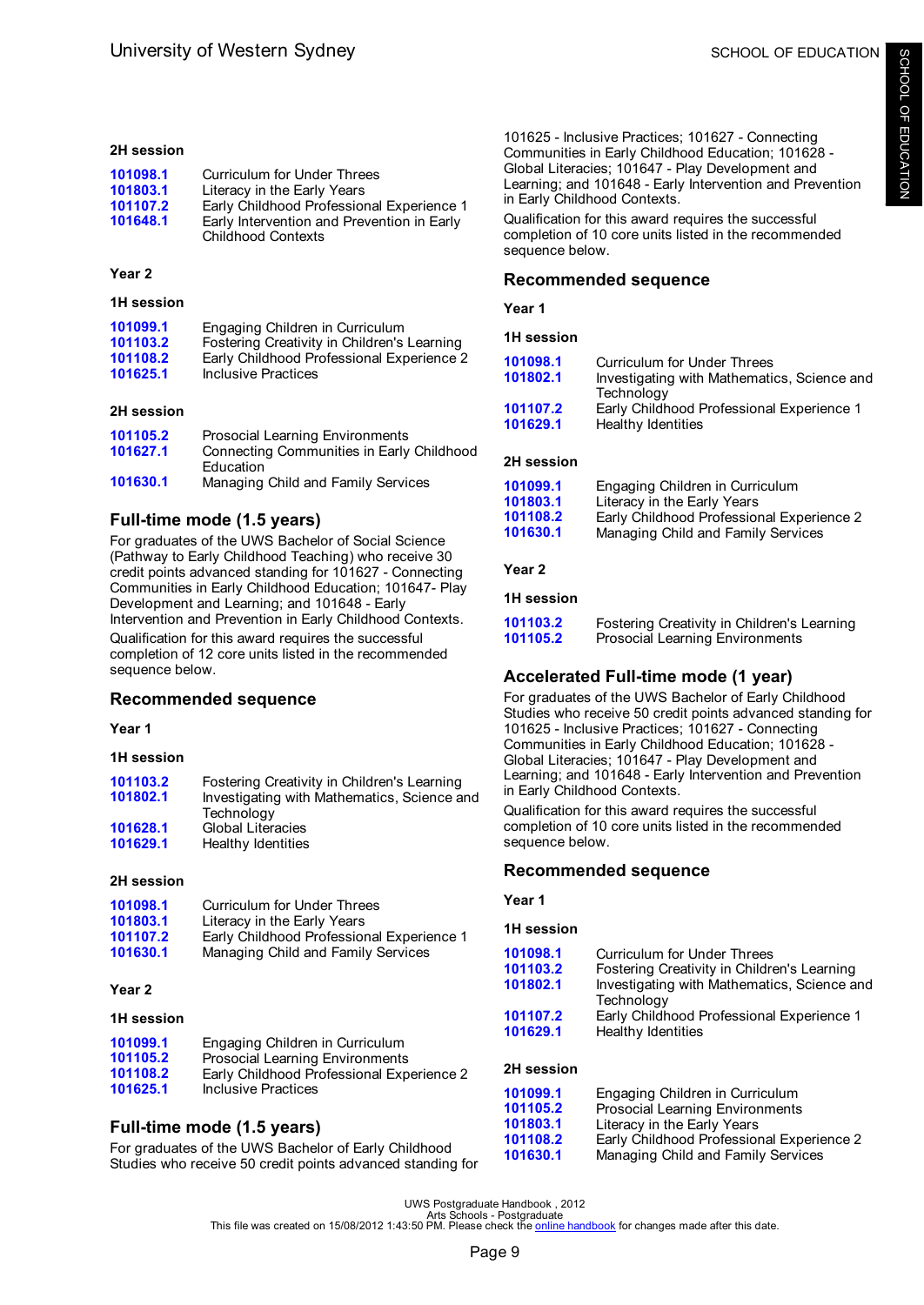## <span id="page-13-0"></span>**Master of Teaching (Primary)**

## *1663.1*

The Master of Teaching (Primary) is a professional teaching qualification for students possessing an appropriate bachelor's degree. It prepares graduates for careers in primary school settings and other educational fields in NSW and beyond and has been fully accredited by the NSW Institute of Teachers. The degree provides deep engagement in primary education, on campus and in schools, through innovative approaches to teaching and learning. Graduates meet the Professional Teaching Standards for Graduate Teacher with the NSW Institute of Teachers. There is an early exit point, The Graduate Diploma of Educational Studies, for students not seeking a professional teaching qualification.

## **Study Mode**

One year full-time in accelerated mode, one and a half years full-time standard progression for UWS graduates; or one and a half years full-time accelerated mode or two years full-time standard progression for non UWS graduates; or equivalent years part-time.

## **Location**

| <b>Campus</b>              | <b>Attendance Mode</b> |          |
|----------------------------|------------------------|----------|
| Bankstown Campus Full Time |                        | Internal |
| Bankstown Campus Part Time |                        | Internal |

## **Accreditation**

This course is accredited with the NSW Institute of Teachers (NSWIT).

## **Admission**

Applicants must have successfully completed an undergraduate degree in any discipline.

Additional Information for Applicants:

Applicants must meet the Key Learning Area requirements of the NSW Institute of Teachers.

Where these requirements are not met, applicants may be offered concurrent enrolment in up to four undergraduate units of study.

Eligible students, internal to UWS, for the Transition to Teaching offer into the Master of Teaching (Primary) course will be contacted by email to their student email account with the easy steps to continue their study. Further information on admission to postgraduate courses is available on the Postgraduate Admissions section of the UWS website.

For applicants external to UWS, applications for the Master of Teaching (Primary) course must be made through the Universities Admissions Centre (UAC).

Applicants who have undertaken studies overseas may have to provide proof of proficiency in English. Local and International applicants who are applying through the Universities Admissions Centre (UAC) will find details of minimum English proficiency requirements and acceptable proof on the UAC website. Local applicants applying directly to UWS should also use the information provided on the UAC website.

International applicants must apply directly to the University of Western Sydney via UWS International.

International students applying to UWS through UWS International can find details of minimum English proficiency requirements and acceptable proof on the UWS International website.

Overseas qualifications must be deemed by the Australian Education International - National Office of Overseas Skills Recognition (AEI-NOOSR) to be equivalent to Australian qualifications in order to be considered by UAC and UWS.

### **Special Requirements**

Government Policies: Education employers have special staff requirements and policies that apply to intending students of education courses. At entry, this involved signing a Prohibited Employment Declaration prior to 1 June 2010 OR a Working with Children Check Student Declaration after 1 June 2010.

## **Course Structure**

Qualification for this award requires the successful completion of 160 credit points including the units listed in the recommended sequence below.

## **Recommended sequence**

#### **Course structure for UWS Graduates who have completed four Master of Teaching (Primary) units (ie 101116, 101283, 101284, 101287)**

## **Accelerated Full-time mode (1 year)**

#### **Year 1**

#### **1H session**

### **Module 2**

| 101579.1             | Primary English and Literacy 1                   |
|----------------------|--------------------------------------------------|
| 101580.1<br>101581.1 | Primary Mathematics and Numeracy 1               |
| 101289.2             | Learning for Teaching<br>Professional Practice I |
|                      |                                                  |

#### **Module 3**

| 101582.1 | Primary Human Society and its Environment |
|----------|-------------------------------------------|
| 101583.1 | Primary Science & Technology              |

#### **2H session**

**Module 3**

| 101584.1 | Primary Mathematics and Numeracy 2 |
|----------|------------------------------------|
| 101585.1 | <b>Primary Creative Arts</b>       |

#### **Module 4**

| 101586.1 | Primary English and Literacy 2                          |
|----------|---------------------------------------------------------|
| 101286.2 | Inclusive Teaching for Effective Learning               |
| 101587.1 | Teaching in New Times                                   |
| 101288.2 | Professional Practice II: Engaging in the<br>Profession |
|          |                                                         |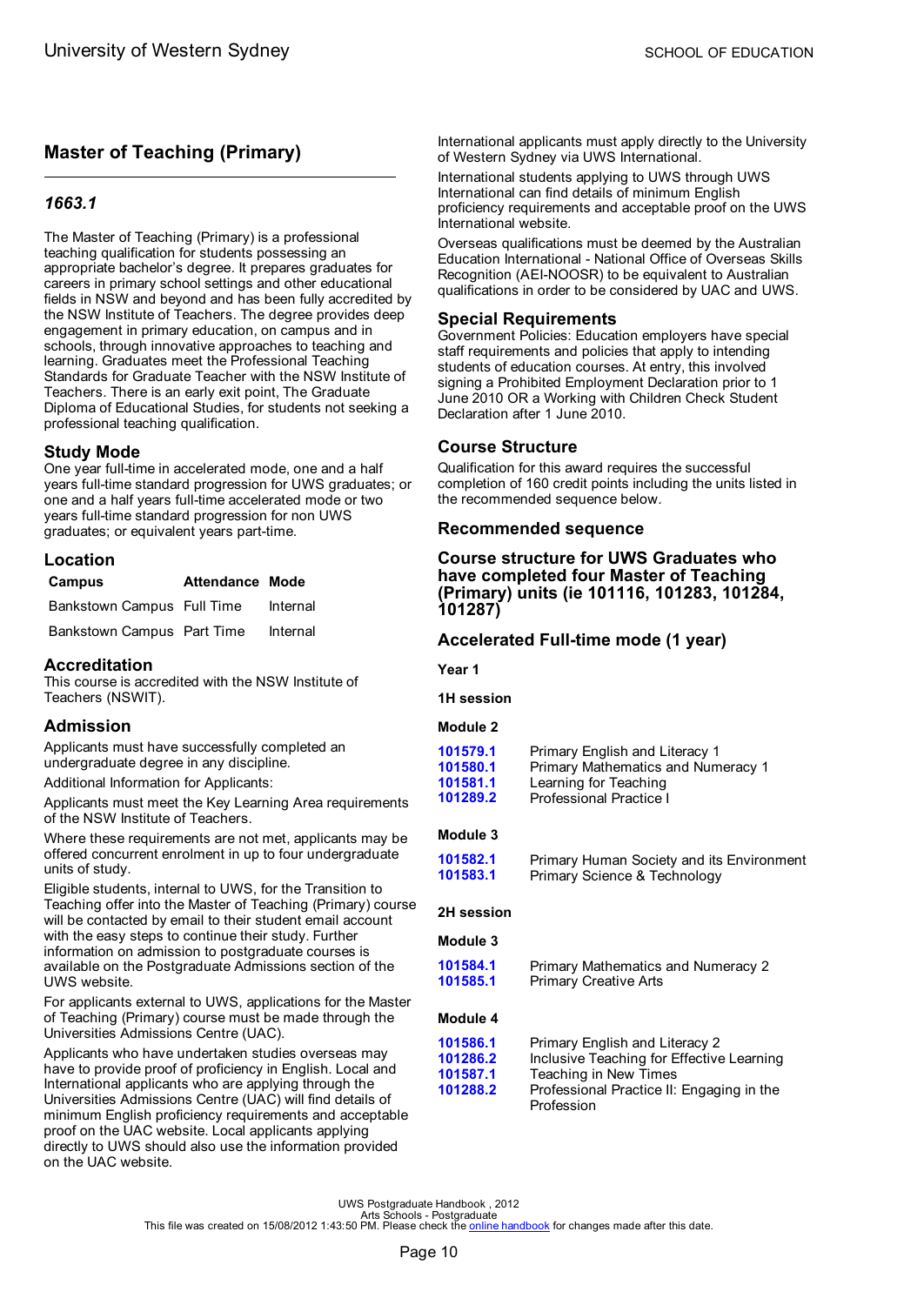|                                                                                                                                                              |                                                                                                                          | Year <sub>2</sub>                            |                                                                                                                               |
|--------------------------------------------------------------------------------------------------------------------------------------------------------------|--------------------------------------------------------------------------------------------------------------------------|----------------------------------------------|-------------------------------------------------------------------------------------------------------------------------------|
|                                                                                                                                                              | Full-time mode (1.5 years)                                                                                               |                                              |                                                                                                                               |
| Year 1                                                                                                                                                       |                                                                                                                          | 1H session                                   |                                                                                                                               |
| 1H session                                                                                                                                                   |                                                                                                                          | Module 3                                     |                                                                                                                               |
| Module 2                                                                                                                                                     |                                                                                                                          | 101584.1<br>101585.1                         | Primary Mathematics and Numeracy 2<br><b>Primary Creative Arts</b>                                                            |
| 101579.1<br>101580.1<br>101581.1<br>101289.2                                                                                                                 | Primary English and Literacy 1<br>Primary Mathematics and Numeracy 1<br>Learning for Teaching<br>Professional Practice I | Module 4<br>101586.1<br>101286.2             | Primary English and Literacy 2<br>Inclusive Teaching for Effective Learning                                                   |
| 2H session                                                                                                                                                   |                                                                                                                          | 101587.1<br>101288.2                         | Teaching in New Times<br>Professional Practice II: Engaging in the                                                            |
| Module 3                                                                                                                                                     |                                                                                                                          |                                              | Profession                                                                                                                    |
| 101582.1<br>101583.1                                                                                                                                         | Primary Human Society and its Environment<br>Primary Science & Technology                                                |                                              | Full-time mode (2 years)                                                                                                      |
| 101584.1<br>101585.1                                                                                                                                         | Primary Mathematics and Numeracy 2<br><b>Primary Creative Arts</b>                                                       | Year 1                                       |                                                                                                                               |
| Year 2                                                                                                                                                       |                                                                                                                          | 1H session                                   |                                                                                                                               |
| <b>1H session</b>                                                                                                                                            |                                                                                                                          | Module 1                                     |                                                                                                                               |
| Module 4                                                                                                                                                     |                                                                                                                          | 101613.4<br>101576.3                         | Educational Psychology for Primary Teaching<br>Primary Personal Development, Health &                                         |
| 101586.1<br>101286.2<br>101587.1                                                                                                                             | Primary English and Literacy 2<br>Inclusive Teaching for Effective Learning<br>Teaching in New Times                     | 101577.3<br>101578.3                         | Physical Education (PDHPE)<br><b>Classrooms Without Borders</b><br>Education, Knowledge, Society and Change                   |
| 101288.2                                                                                                                                                     | Professional Practice II: Engaging in the<br>Profession                                                                  | <b>2H</b> session                            |                                                                                                                               |
|                                                                                                                                                              |                                                                                                                          | Module 2                                     |                                                                                                                               |
| <b>Course structure for UWS Graduates who</b><br>have not completed four Master of Teaching<br>(Primary) units and all graduates from<br>another university. |                                                                                                                          | 101579.1<br>101580.1<br>101581.1<br>101289.2 | Primary English and Literacy 1<br>Primary Mathematics and Numeracy 1<br>Learning for Teaching<br>Professional Practice I      |
|                                                                                                                                                              | Accelerated Full-time mode (1.5 years)                                                                                   | Year <sub>2</sub>                            |                                                                                                                               |
| Year 1                                                                                                                                                       |                                                                                                                          | 1H session                                   |                                                                                                                               |
| 1H session                                                                                                                                                   |                                                                                                                          | Module 3                                     |                                                                                                                               |
| Module 1                                                                                                                                                     |                                                                                                                          | 101582.1                                     | Primary Human Society and its Environment                                                                                     |
| 101613.4<br>101576.3                                                                                                                                         | Educational Psychology for Primary Teaching<br>Primary Personal Development, Health &<br>Physical Education (PDHPE)      | 101583.1<br>101584.1<br>101585.1             | Primary Science & Technology<br>Primary Mathematics and Numeracy 2<br><b>Primary Creative Arts</b>                            |
| 101577.3<br>101578.3                                                                                                                                         | <b>Classrooms Without Borders</b><br>Education, Knowledge, Society and Change                                            | 2H session                                   |                                                                                                                               |
| 2H session                                                                                                                                                   |                                                                                                                          | Module 4                                     |                                                                                                                               |
| Module 2                                                                                                                                                     |                                                                                                                          | 101586.1                                     | Primary English and Literacy 2                                                                                                |
| 101579.1<br>101580.1<br>101581.1<br>101289.2                                                                                                                 | Primary English and Literacy 1<br>Primary Mathematics and Numeracy 1<br>Learning for Teaching<br>Professional Practice I | 101286.2<br>101587.1<br>101288.2             | Inclusive Teaching for Effective Learning<br>Teaching in New Times<br>Professional Practice II: Engaging in the<br>Profession |
| Module 3                                                                                                                                                     |                                                                                                                          |                                              |                                                                                                                               |
| 101582.1<br>101583.1                                                                                                                                         | Primary Human Society and its Environment<br>Primary Science & Technology                                                |                                              |                                                                                                                               |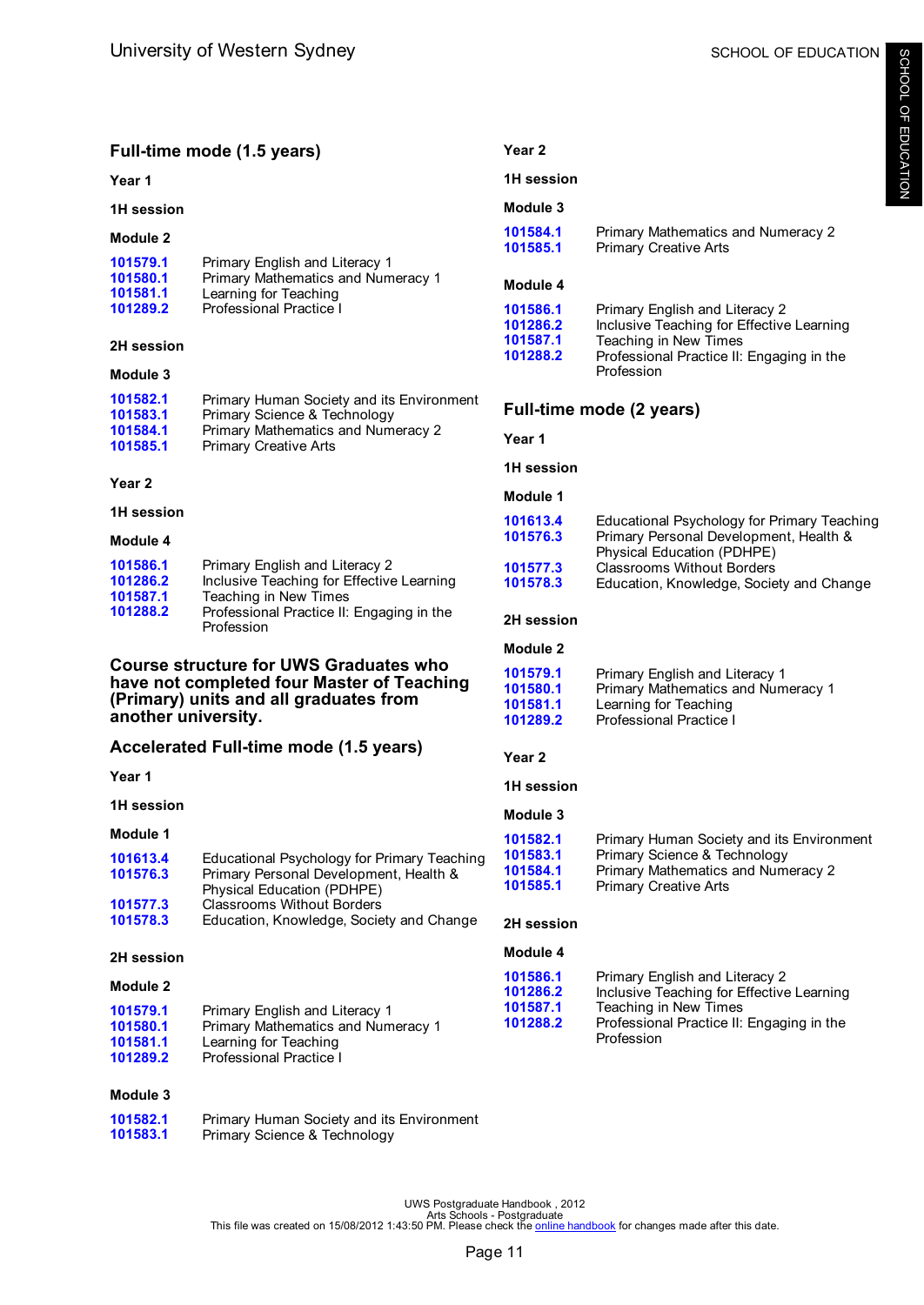## <span id="page-15-0"></span>**Graduate Diploma in Educational Studies (Primary) (exit only)**

## *1633.2*

Students should follow the course structure for the course version relevant to the year they commenced. This version applies to students whose commencement year for this course is 2010 or later.

Students are advised that the Graduate Diploma of Educational Studies (Primary) is not a professional teaching qualification.

#### **Location**

**Campus Attendance Mode**

Bankstown Campus Full Time Internal

## **Admission**

This is an exit point only from Course 1663 Master of Teaching (Primary).

## **Course Structure**

Qualification for this award requires the successful completion of 80 credit points (eight units) from the following list of units

| 101613.4 | Educational Psychology for Primary Teaching |
|----------|---------------------------------------------|
| 101576.3 | Primary Personal Development, Health &      |
|          | Physical Education (PDHPE)                  |
| 101577.3 | <b>Classrooms Without Borders</b>           |
| 101578.3 | Education, Knowledge, Society and Change    |
| 101579.1 | Primary English and Literacy 1              |
| 101580.1 | <b>Primary Mathematics and Numeracy 1</b>   |
| 101581.1 | Learning for Teaching                       |
| 101582.1 | Primary Human Society and its Environment   |
| 101583.1 | Primary Science & Technology                |
| 101584.1 | Primary Mathematics and Numeracy 2          |
| 101585.1 | <b>Primary Creative Arts</b>                |
| 101586.1 | Primary English and Literacy 2              |
| 101286.2 | Inclusive Teaching for Effective Learning   |
| 101587.1 | Teaching in New Times                       |
| 101289.2 | Professional Practice I                     |
| 101288.2 | Professional Practice II: Engaging in the   |
|          | Profession                                  |

## **Master of Teaching (Secondary)**

## *1609.2*

Students should follow the course structure for the course version relevant to the year they commenced. This version applies to students whose commencement year for this course is 2010 or later.

The Master of Teaching (Secondary) is a professional teaching qualification for students possessing an appropriate bachelor's degree. It prepares graduates for careers in secondary school settings and other educational fields in NSW, other Australian states and internationally. The degree provides a strong grounding in secondary education, on campus and in schools, through innovative

approaches to teaching and learning. Graduates meet the Professional Teaching Standards for Graduate Teacher with the NSW Institute of Teachers. There is an early exit point, 1610 - the Graduate Diploma of Educational Studies, for students not seeking a professional teaching qualification.

#### **Study Mode**

One year in accelerated mode, one and a half years in fulltime mode, up to three years part-time.

#### **Location**

| Campus                   | Attendance Mode |          |
|--------------------------|-----------------|----------|
| Penrith Campus Full Time |                 | Internal |
| Penrith Campus Part Time |                 | Internal |

### **Accreditation**

This course is accredited with the NSW Institute of Teachers (NSWIT).

## **Admission**

Applicants must have successfully completed an undergraduate degree in any discipline.

Additional Information for Applicants:

Applicants must meet the Key Learning Area requirements of the NSW Institute of Teachers.

Where these requirements are not met, applicants may be offered concurrent enrolment in up to four undergraduate units of study.

Eligible students, internal to UWS, for the Transition to Teaching offer into the Master of Teaching (Secondary) course will be contacted by email to their student email account with the easy steps to continue their study. Further information on admission to postgraduate courses is available on the Postgraduate Admissions section of the UWS website.

For applicants external to UWS, applications for the Master of Teaching (Secondary) course must be made through the Universities Admissions Centre (UAC).

Applicants who have undertaken studies overseas may have to provide proof of proficiency in English. Local and International applicants who are applying through the Universities Admissions Centre (UAC) will find details of minimum English proficiency requirements and acceptable proof on the UAC website. Local applicants applying directly to UWS should also use the information provided on the UAC website.

International applicants must apply directly to the University of Western Sydney via UWS International.

International students applying to UWS through UWS International can find details of minimum English proficiency requirements and acceptable proof on the UWS International website.

Overseas qualifications must be deemed by the Australian Education International - National Office of Overseas Skills Recognition (AEI-NOOSR) to be equivalent to Australian qualifications in order to be considered by UAC and UWS.

## **Special Requirements**

Government Policies: Education employers have special staff requirements and policies that apply to intending students of education courses. At entry, this involves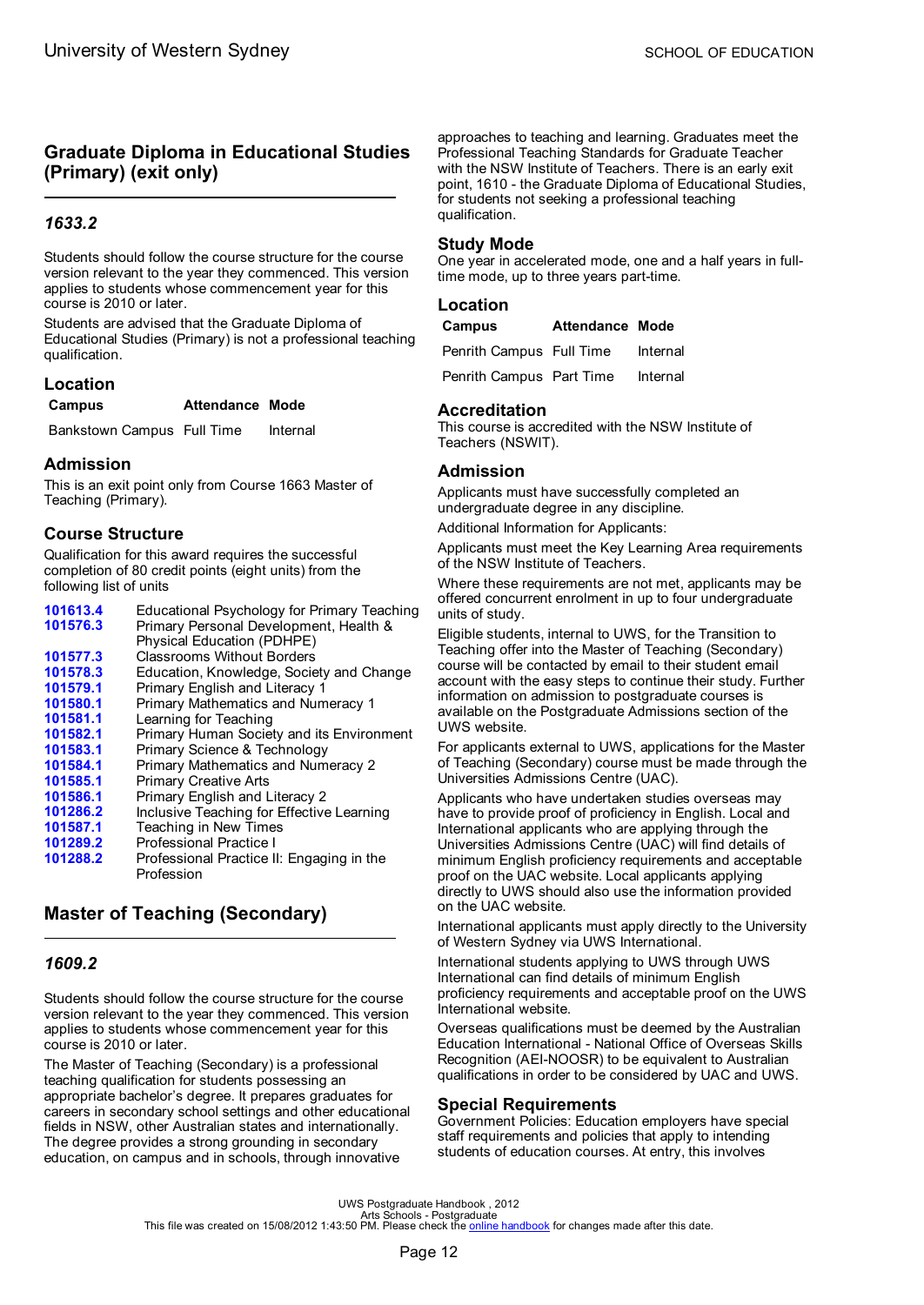signing a Prohibited Employment Declaration prior to 1 June 2010 or a Working with Children Check Student Declaration after 1 June 2010.

## **Course Structure**

The revised Master of Teaching (Secondary) comprises 12 units of study which cover three broad areas of: Secondary Teaching Methodology, Foundation Studies and Professional Experiences. All units are 10 credit points or one semester in duration.

Qualification for this award requires the successful completion of 120 credit points including the units listed in the recommended sequence below.

Students are eligible to exit with the Graduate Diploma in Educational Studies (Secondary) after the successful completion of 80 credit points.

### **Recommended sequence**

### **Start Year Intake**

### **Full-time mode (1.5 years)**

#### **Year 1**

#### **Semester 1**

| 101639.1 | Introduction to Teaching and Learning |
|----------|---------------------------------------|
| 101398.1 | Secondary Method 1A                   |
| 101399.1 | Secondary Method 1B                   |
| 101074.1 | Professional Experience 1             |

#### **Semester 2**

| 101640.1 | Pedagogies in Practice     |
|----------|----------------------------|
| 101401.1 | Secondary Method 2A        |
| 101402.1 | Secondary Method 2B        |
| 100978.2 | Professional Experience II |

#### **Semester 3**

| 100984.1 | Inclusive Education: Principles and Practices |
|----------|-----------------------------------------------|
| 101642.1 | Positive Learning Environments                |
| 101641.1 | Diversity, Social Justice and Equity          |
| 101075.1 | Professional Experience III                   |

## **Accelerated Full-time mode (1 year)**

#### **Year 1**

#### **Semester 1**

| 101639.1 | Introduction to Teaching and Learning |
|----------|---------------------------------------|
| 101398.1 | Secondary Method 1A                   |
| 101399.1 | Secondary Method 1B                   |
| 101074.1 | Professional Experience 1             |

#### Choose two of

| 100984.1 | Inclusive Education: Principles and Practices |
|----------|-----------------------------------------------|
| 101642.1 | <b>Positive Learning Environments</b>         |
| 101641.1 | Diversity, Social Justice and Equity          |

#### **Semester 2**

| 101640.1 | Pedagogies in Practice |
|----------|------------------------|
| 101401.1 | Secondary Method 2A    |

| 101402.1 | Secondary Method 2B         |
|----------|-----------------------------|
| 100978.2 | Professional Experience II  |
| 101075.1 | Professional Experience III |

#### Choose one of

| 100984.1 | Inclusive Education: Principles and Practices |
|----------|-----------------------------------------------|
| 101642.1 | Positive Learning Environments                |
| 101641.1 | Diversity, Social Justice and Equity          |

## **Mid Year Intake**

### **Full-time mode (1.5 years)**

**Year 1**

#### **Semester 1**

| 101639.1 | Introduction to Teaching and Learning |
|----------|---------------------------------------|
| 101401.1 | Secondary Method 2A                   |
| 101402.1 | Secondary Method 2B                   |
| 101074.1 | Professional Experience 1             |

#### **Semester 2**

| 101640.1 | Pedagogies in Practice     |
|----------|----------------------------|
| 101398.1 | Secondary Method 1A        |
| 101399.1 | Secondary Method 1B        |
| 100978.2 | Professional Experience II |

#### **Semester 3**

| 100984.1 | Inclusive Education: Principles and Practices |
|----------|-----------------------------------------------|
| 101642.1 | Positive Learning Environments                |
| 101641.1 | Diversity, Social Justice and Equity          |
| 101075.1 | Professional Experience III                   |

## **Accelerated Full-time mode (1 year)**

#### **Year 1**

#### **Semester 1**

| 101639.1 | Introduction to Teaching and Learning |
|----------|---------------------------------------|
| 101401.1 | Secondary Method 2A                   |
| 101402.1 | Secondary Method 2B                   |
| 101074.1 | Professional Experience 1             |
|          |                                       |

#### Choose two of

| 100984.1 | Inclusive Education: Principles and Practices |
|----------|-----------------------------------------------|
| 101642.1 | Positive Learning Environments                |
| 101641.1 | Diversity, Social Justice and Equity          |

#### **Semester 2**

| 101640.1 | Pedagogies in Practice      |
|----------|-----------------------------|
| 101398.1 | Secondary Method 1A         |
| 101399.1 | Secondary Method 1B         |
| 100978.2 | Professional Experience II  |
| 101075.1 | Professional Experience III |

#### Choose one of

| 100984.1 | Inclusive Education: Principles and Practices |
|----------|-----------------------------------------------|
| 101642.1 | Positive Learning Environments                |
| 101641.1 | Diversity, Social Justice and Equity          |

UWS Postgraduate Handbook , 2012<br>Arts Schools - Postgraduate – Parte and book and the online [handbook](http://handbook.uws.edu.au/hbook/) for changes made after this date.<br>This file was created on 15/08/2012 1:43:50 PM. Please check the <u>online handbook</u> for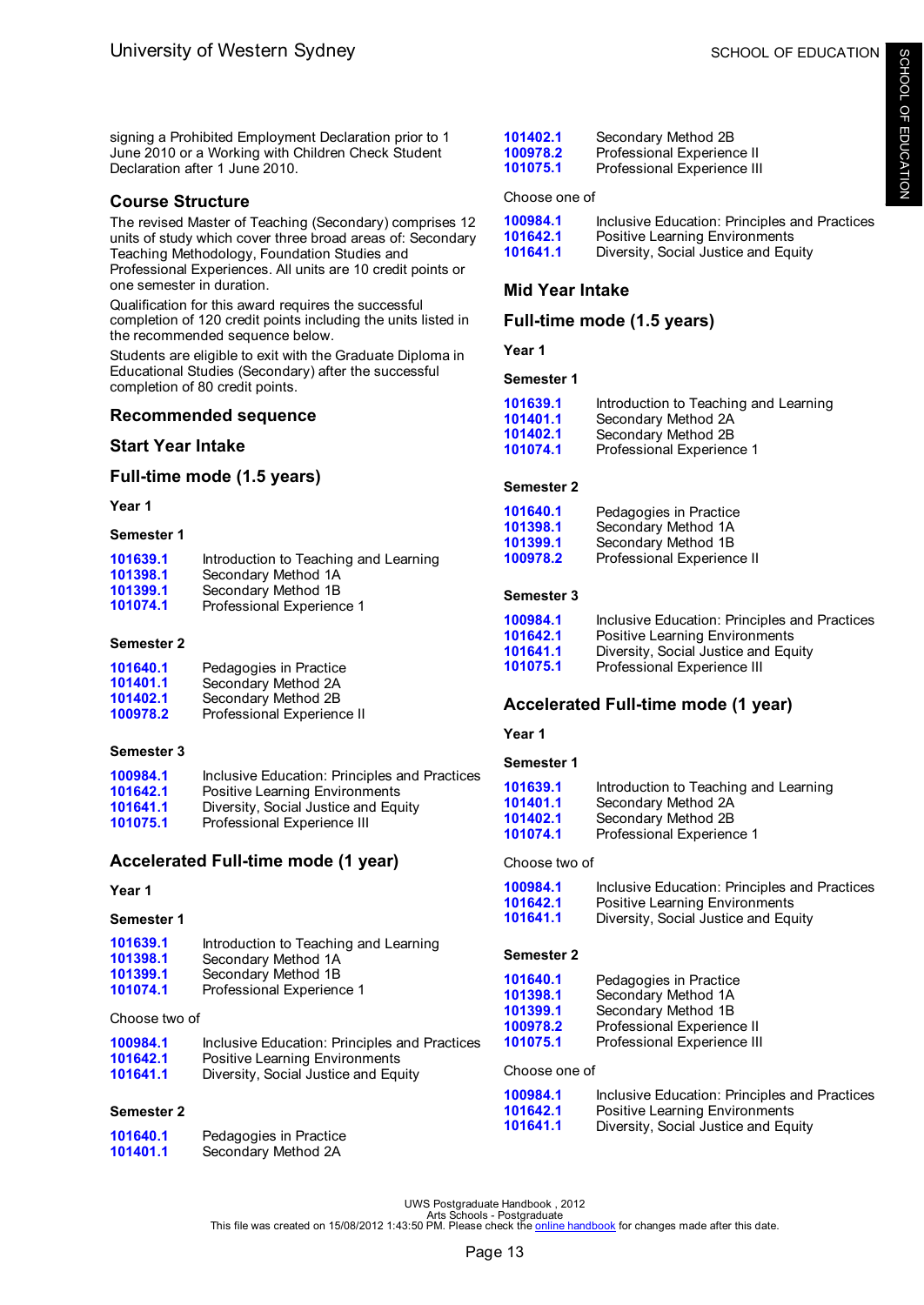<span id="page-17-0"></span>Students with appropriate undergraduate qualifications who undertake the full-time mode may also access 101400 - Secondary Method 1C and 101403 - Secondary Method 2C in the relevant semester.

## **Graduate Diploma in Educational Studies (Secondary) (exit only)**

## *1610.2*

Students should follow the course structure for the course version relevant to the year they commenced. This version applies to students whose commencement year for this course is 2010 or later.

The Graduate Diploma in Educational Studies (Secondary) is available as an exit point from the Master of Teaching (Secondary). The course is proposed to recognise achievement in education studies for those students in the Master of Teaching courses who have not reached a level of competence in classroom teaching, but who have successfully completed 80 credit points of educational units from the relevant units.

## **Study Mode**

One year full-time in accelerated mode or one and a half standard full-time progression.

| Location                 |                 |          |  |
|--------------------------|-----------------|----------|--|
| Campus                   | Attendance Mode |          |  |
| Penrith Campus Full Time |                 | Internal |  |
| Penrith Campus Part Time |                 | Internal |  |

## **Admission**

Students may exit with the Graduate Diploma in Educational Studies (Secondary) if they are enrolled in the Master of Teaching (Secondary).

## **Course Structure**

Qualification for this award requires the successful completion of 80 credit points from the units listed below.

| 101639.1 | Introduction to Teaching and Learning         |
|----------|-----------------------------------------------|
| 101640.1 | Pedagogies in Practice                        |
| 101642.1 | <b>Positive Learning Environments</b>         |
| 101641.1 | Diversity, Social Justice and Equity          |
| 100984.1 | Inclusive Education: Principles and Practices |
| 101398.1 | Secondary Method 1A                           |
| 101399.1 | Secondary Method 1B                           |
| 101400.1 | Secondary Method 1C                           |
| 101401.1 | Secondary Method 2A                           |
| 101402.1 | Secondary Method 2B                           |
| 101403.1 | Secondary Method 2C                           |

For detailed course structure see 1609 Master of Teaching (Secondary).

## **Master of Teaching (Honours)**

## *1654.1*

The Honours year in education is a separate award which permits UWS and other education graduates to take a challenging year of study by coursework and research. All UWS education degrees are followed by a one year, 80 credit point, HECS-based Honours program. The Honours year has research education units (Understanding Educational Research and Education Research Methods and Design), a one-semester seminar series and a major thesis. The award is offered at Bankstown/Penrith campuses with online components. For those who meet entry requirements (GPA of 5 or equivalence through academic nomination) this award provides a pathway to higher degree study.

## **Study Mode**

One year full-time study.

#### **Location**

| Campus                     | <b>Attendance Mode</b> |             |
|----------------------------|------------------------|-------------|
| Bankstown Campus Full Time |                        | Multi Modal |
| Bankstown Campus Part Time |                        | Multi Modal |
| Penrith Campus             | <b>Full Time</b>       | Multi Modal |
| Penrith Campus             | Part Time              | Multi Modal |

### **Admission**

Students will be eligible for entry if they have a GPA of 5 or more over all units completed in their Education degree study (four to six units). Equivalence in M Teach Primary will be established by reference to the GPA achieved in the undergraduate program and by academic nomination. Students without UWS qualification will submit their transcripts establishing GPA.

## **Course Structure**

Qualification for this award requires the successful completion of 80 credit points which include the units listed in the recommended sequence below.

Please note: Students must enrol in 100689 Education Research Thesis in both 1H and 2H sessions.

## **Recommended Sequence**

#### **Full-time**

| 4 | u |  |
|---|---|--|
|   |   |  |

| 101079.1 | Understanding Educational Research    |
|----------|---------------------------------------|
| 101475.1 | Education Research Methods and Design |
| 100689.4 | <b>Education Research Thesis</b>      |
|          |                                       |

#### **2H**

| 101476.1 | <b>Education Research Seminar</b> |
|----------|-----------------------------------|
| 100689.4 | <b>Education Research Thesis</b>  |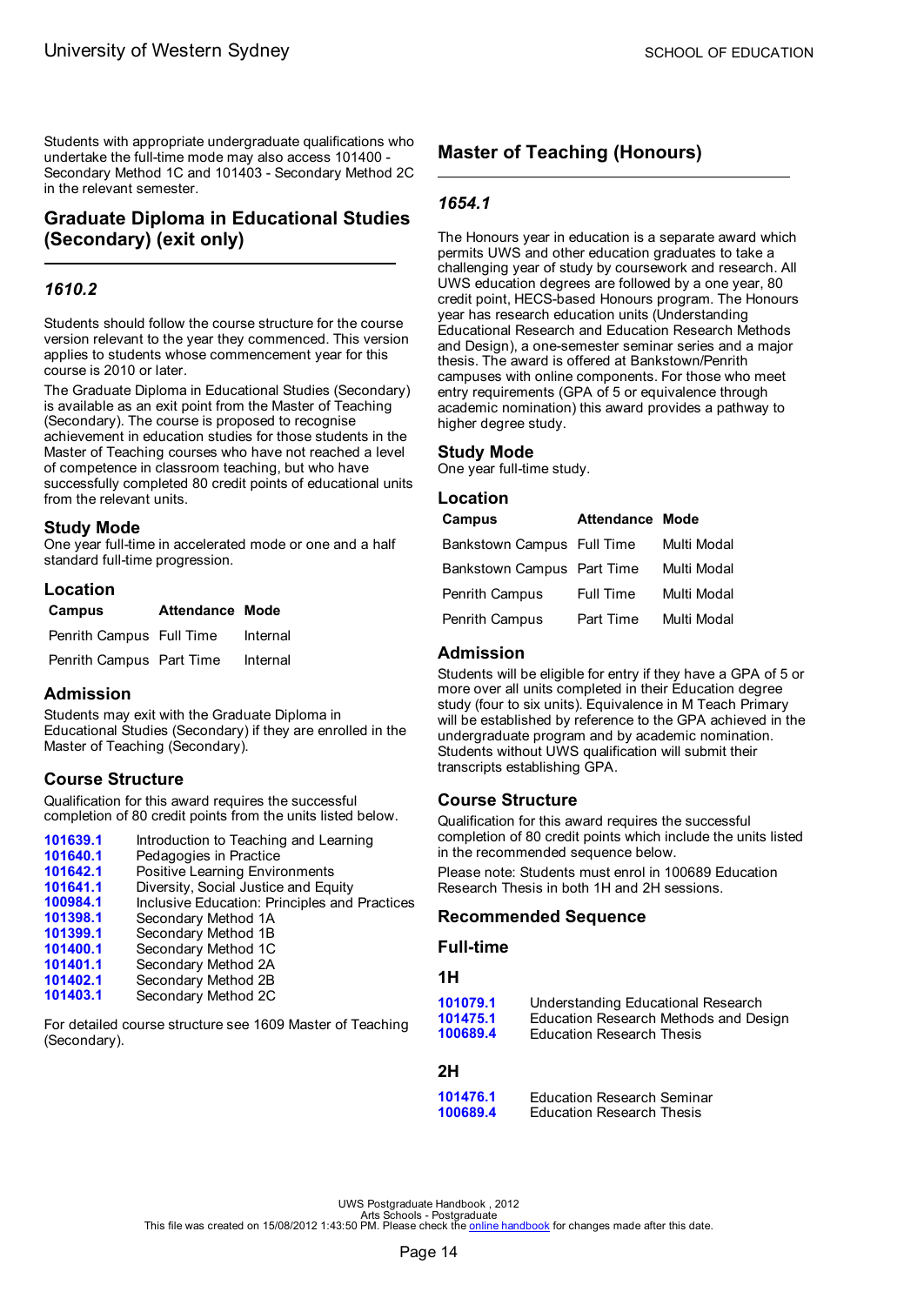## <span id="page-18-0"></span>**SCHOOL OF HUMANITIES AND COMMUNICATION ARTS**

## **Master of Arts (TESOL)**

## *1595.5*

Students should follow the course structure for the course version relevant to the year they commenced. This version applies to students whose commencement year for this course is 2012 or later.

The Master of Arts (TESOL) course is designed to meet professional development needs of those in a range of language teaching fields. It can provide an initial TESOL qualification for Australian and international English language practitioners who wish to practice in the field of English language teaching.

## **Study Mode**

One year full-time or two years part-time.

#### **Location**

| Campus                     | <b>Attendance Mode</b> |          |
|----------------------------|------------------------|----------|
| Bankstown Campus Full Time |                        | Internal |
| Bankstown Campus Part Time |                        | Internal |

### **Admission**

Applicants must have successfully completed an undergraduate degree or postgraduate qualification in any discipline.

Applications from Australian citizens and holders of permanent resident visas must be made via the Universities Admissions Centre (UAC).

Applicants who have undertaken studies overseas may have to provide proof of proficiency in English. Local and International applicants who are applying through the Universities Admissions Centre (UAC) will find details of minimum English proficiency requirements and acceptable proof on the UAC website. Local applicants applying directly to UWS should also use the information provided on the UAC website.

International applicants must apply directly to the University of Western Sydney via the UWS International office.

International students applying to UWS through UWS International can find details of minimum English proficiency requirements and acceptable proof on the UWS International website.

Overseas qualifications must be deemed by the Australian Education International - National Office of Overseas Skills Recognition (AEI-NOOSR) to be equivalent to Australian qualifications in order to be considered by UAC and UWS.

## **Course Structure**

Qualification for this award requires the successful completion of 80 credit points which include the units listed below. Students may exit with a Graduate Diploma or Graduate Certificate on completion of the relevant units.

**[101825.2](#page-53-0)** English Linguistics for TESOL

| 101824.2 | Second Language Assessment and Testing    |
|----------|-------------------------------------------|
| 101697.2 | <b>TESOL Methodology and Curricula</b>    |
| 101698.2 | <b>TESOL Internship</b>                   |
| 101854.1 | Language and Linguistics Research Methods |
| 100919.2 | Investigating Second Language Acquisition |

## **Exit Awards**

## **Graduate Diploma in TESOL**

## *1635.4*

Students should follow the course structure for the course version relevant to the year they commenced. This version applies to students whose commencement year for this course is 2012 or later.

The Graduate Diploma in TESOL provides an initial teacher training qualification which reflects the industry standard in the Australian adult TESOL sector. The course is suitable for teachers in other educational fields (e.g. primary and secondary education), and for graduates in any field wishing to develop a long-term career in TESOL.

## **Study Mode**

Two semesters full-time or three semesters part-time, multimodal delivery.

## **Location**

| Campus                     | Attendance Mode |          |
|----------------------------|-----------------|----------|
| Bankstown Campus Full Time |                 | Internal |
| Bankstown Campus Part Time |                 | Internal |

## **Admission**

Applicants must have successfully completed an undergraduate degree or postgraduate qualification in any discipline.

Applications from Australian citizens and holders of permanent resident visas must be made via the Universities Admissions Centre (UAC).

Applicants who have undertaken studies overseas may have to provide proof of proficiency in English. Local and International applicants who are applying through the Universities Admissions Centre (UAC) will find details of minimum English proficiency requirements and acceptable proof on the UAC website. Local applicants applying directly to UWS should also use the information provided on the UAC website.

International applicants must apply directly to the University of Western Sydney via UWS International.

International students applying to UWS through UWS International can find details of minimum English proficiency requirements and acceptable proof on the UWS International website.

Overseas qualifications must be deemed by the Australian Education International - National Office of Overseas Skills Recognition (AEI-NOOSR) to be equivalent to Australian qualifications in order to be considered by UAC and UWS.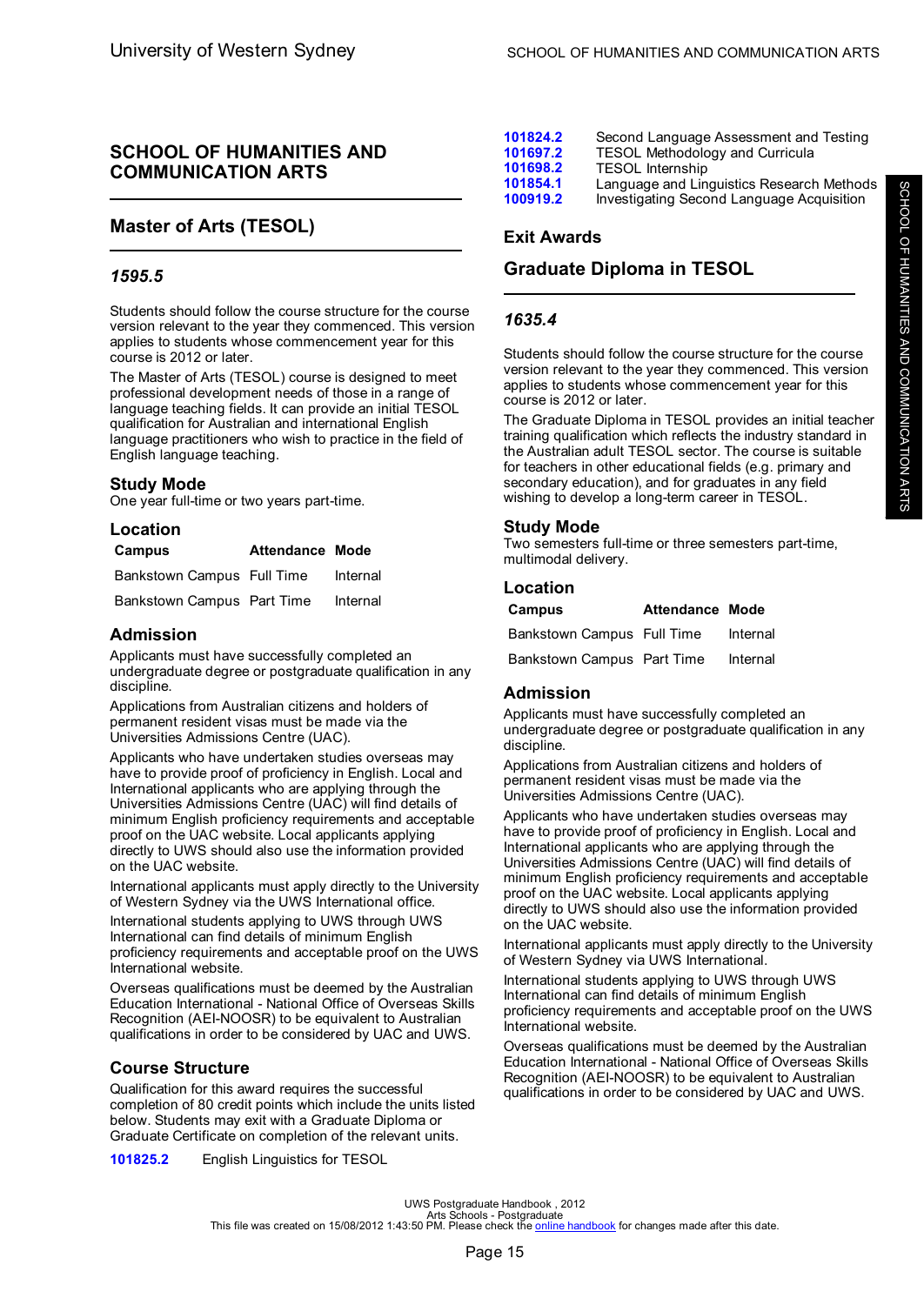## <span id="page-19-0"></span>**Course Structure**

Qualification for this award requires the successful completion of 60 credit points including the units listed below.

| 101825.2 | English Linguistics for TESOL          |
|----------|----------------------------------------|
| 101824.2 | Second Language Assessment and Testing |
| 101697.2 | <b>TESOL Methodology and Curricula</b> |
| 101698.2 | <b>TESOL Internship</b>                |
|          |                                        |

## **Graduate Certificate in TESOL**

## *1636.4*

Students should follow the course structure for the course version relevant to the year they commenced. This version applies to students whose commencement year for this course is 2012 or later.

The Graduate Certificate in TESOL is designed to meet professional development needs of those in the English language teaching field. It provides a basic initial TESOL qualification for Australian and international English language practitioners who wish to practice in the field of English language teaching. Note that the range of employment opportunities in Australia is narrower than for graduates of the Graduate Diploma in TESOL.

## **Study Mode**

Six months full-time or one year part-time.

| Location                   |                        |          |
|----------------------------|------------------------|----------|
| Campus                     | <b>Attendance Mode</b> |          |
| Bankstown Campus Full Time |                        | Internal |
| Bankstown Campus Part Time |                        | Internal |

## **Admission**

Applicants must have successfully completed an undergraduate degree or postgraduate qualification in any discipline.

Applications from Australian citizens and holders of permanent resident visas must be made via the Universities Admissions Centre (UAC).

Applicants who have undertaken studies overseas may have to provide proof of proficiency in English. Local and International applicants who are applying through the Universities Admissions Centre (UAC) will find details of minimum English proficiency requirements and acceptable proof on the UAC website. Local applicants applying directly to UWS should also use the information provided on the UAC website.

International applicants must apply directly to the University of Western Sydney via the UWS International office. International students applying to UWS through UWS International can find details of minimum English proficiency requirements and acceptable proof on the UWS International website.

Overseas qualifications must be deemed by the Australian Education International - National Office of Overseas Skills Recognition (AEI-NOOSR) to be equivalent to Australian qualifications in order to be considered by UAC and UWS.

### **Course Structure**

Qualification for this award requires the successful completion of 40 credit points from the units listed below.

| 101825.2 | English Linguistics for TESOL          |
|----------|----------------------------------------|
| 101824.2 | Second Language Assessment and Testing |

Choose one of

| 101697.2 | <b>TESOL Methodology and Curricula</b> |
|----------|----------------------------------------|
| 101698.2 | <b>TESOL Internship</b>                |

## **Master of Arts in Cultural and Creative Practice**

## *1697.1*

Partnered with the prestigious London Consortium, the Sydney Consortium is a unique collaboration between the Writing and Society Research Group at UWS, and important Sydney cultural institutions (the Australian Museum, Museum of Contemporary Art, State Library of NSW and the Sydney Writers' Festival). We offer a challenging, rigorous coursework degree combining criticism and creativity leading to a Master of Arts in Cultural and Creative Practice from the University of Western Sydney. The Master of Arts mixes units related to events staged with our partners with the opportunity to work with some of Australia's leading writers, editors and critics in developing creative or critical work.

#### **Study Mode**

One year full-time or two years part-time.

| Location                   |                        |          |
|----------------------------|------------------------|----------|
| Campus                     | <b>Attendance Mode</b> |          |
| Bankstown Campus Full Time |                        | Internal |
| Bankstown Campus Part Time |                        | Internal |

## **Admission**

Applicants must have successfully completed an undergraduate degree, or postgraduate qualification, in any discipline.

Or

Have a minimum of five years full time equivalent work or creative practice experience in writing or creative and performing arts or in an industry position related to writing or the creative and performing arts.

Applications from Australian and New Zealand citizens and holders of permanent resident visas must be made via the Universities Admissions Centre (UAC).

Applicants who have undertaken studies overseas may have to provide proof of proficiency in English. Local and International applicants who are applying through the Universities Admissions Centre (UAC) will find details of minimum English proficiency requirements and acceptable proof on the UAC website. Local applicants applying directly to UWS should also use the information provided on the UAC website.

International applicants must apply directly to the University of Western Sydney via UWS International.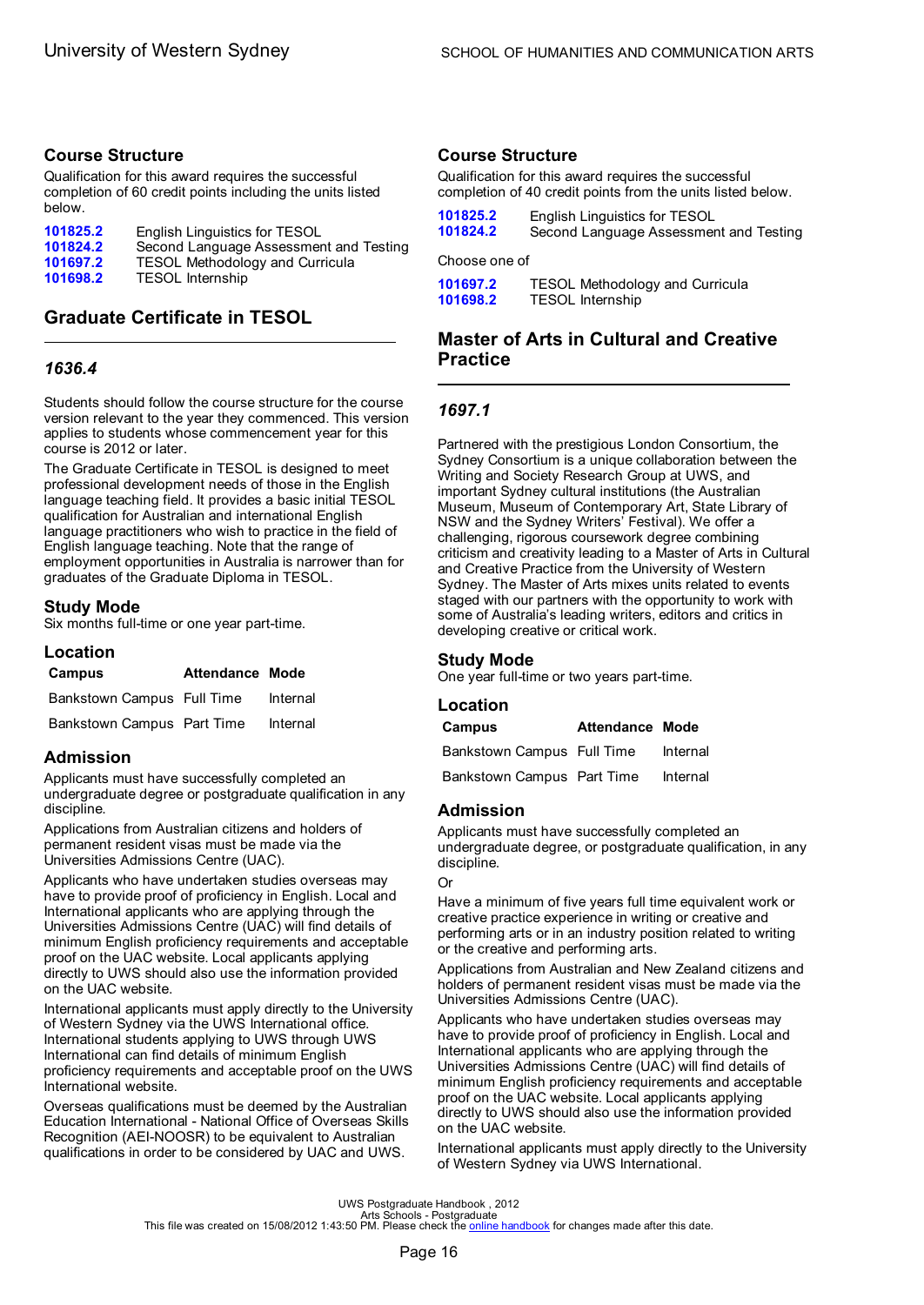<span id="page-20-0"></span>International students applying to UWS through UWS International can find details of minimum English proficiency requirements and acceptable proof on the UWS International website.

Overseas qualifications must be deemed by the Australian Education International - National Office of Overseas Skills Recognition (AEI-NOOSR) to be equivalent to Australian qualifications in order to be considered by UAC and UWS.

## **Course Structure**

Qualification for this award requires the successful completion of 80 credit points including the units listed in the recommended sequence below.

## **Recommended sequence**

## **Full-time (Start year intake)**

## **Autumn session**

| 101835.1         | Word                                        |
|------------------|---------------------------------------------|
| 101833.1         | Research Methods in the Humanities - Part 1 |
| 101839.1         | Masters Project                             |
| <b>Quarter 2</b> |                                             |
| 101834.1         | Idea                                        |
| 101836.1         | World                                       |

#### **Spring**

| 101840.1 | Research Methods in the Humanities - Part 2 |
|----------|---------------------------------------------|
| 101839.1 | Masters Project                             |
| 101837.1 | Search                                      |

#### **Quarter 4**

**[101838.1](#page-51-0)** Display

## **Part-time (Start year intake)**

#### **Year 1**

### **Autumn session**

**[101833.1](#page-70-0)** Research Methods in the Humanities - Part 1

#### **Quarter 2**

| 101834.1 | Idea  |
|----------|-------|
| 101836.1 | World |

#### **Spring**

**[101837.1](#page-70-0)** Search

## **Quarter 4**

**[101838.1](#page-51-0)** Display

#### **Year 2**

#### **Autumn session**

**[101835.1](#page-75-0)** Word

| 101839.1 | Masters Project |
|----------|-----------------|
|----------|-----------------|

### **Spring**

| 101840.1 | Research Methods in the Humanities - Part 2 |
|----------|---------------------------------------------|
| 101839.1 | Masters Project                             |
|          |                                             |

## **Master of Arts Translation and Interpreting Studies**

## *1640.4*

Students should follow the course structure for the course version relevant to the year they commenced. This version applies to students whose commencement year for this course is 2012 or later.

This course provides both practical and theoretical training in interpreting and translation. It aims to equip students with knowledge of the theoretical aspects that underpin interpreting and translation, including linguistics, and with the research techniques necessary to conduct a small research project in the area of interpreting and translation. It also focuses on practical interpreting and translation skills. The course is suitable for practising interpreters and translators and for very proficient bilinguals wanting to develop or improve their skills, and who wish to contribute to the body of knowledge on interpreting and translation by conducting innovative, much needed research.

Subject to demand, the following languages are available: Arabic, Japanese, Mandarin, and Spanish.

### **Study Mode**

One year full-time or two years part-time.

## **Location**

| Campus                     | <b>Attendance Mode</b> |          |
|----------------------------|------------------------|----------|
| Bankstown Campus Full Time |                        | Internal |
| Bankstown Campus Part Time |                        | Internal |

## **Admission**

Applicants must have successfully completed an undergraduate degree or postgraduate qualification in any discipline

AND

Have native or near-native proficiency in one of the following languages: Arabic, Japanese, Mandarin, and Spanish.

Applications from Australian citizens and holders of permanent resident visas must be made via the Universities Admissions Centre (UAC)

Applicants who have undertaken studies overseas may have to provide proof of proficiency in English. Local and International applicants who are applying through the Universities Admissions Centre (UAC) will find details of minimum English proficiency requirements and acceptable proof on the UAC website. Local applicants applying directly to UWS should also use the information provided on the UAC website.

International applicants must apply directly to the University of Western Sydney via UWS International.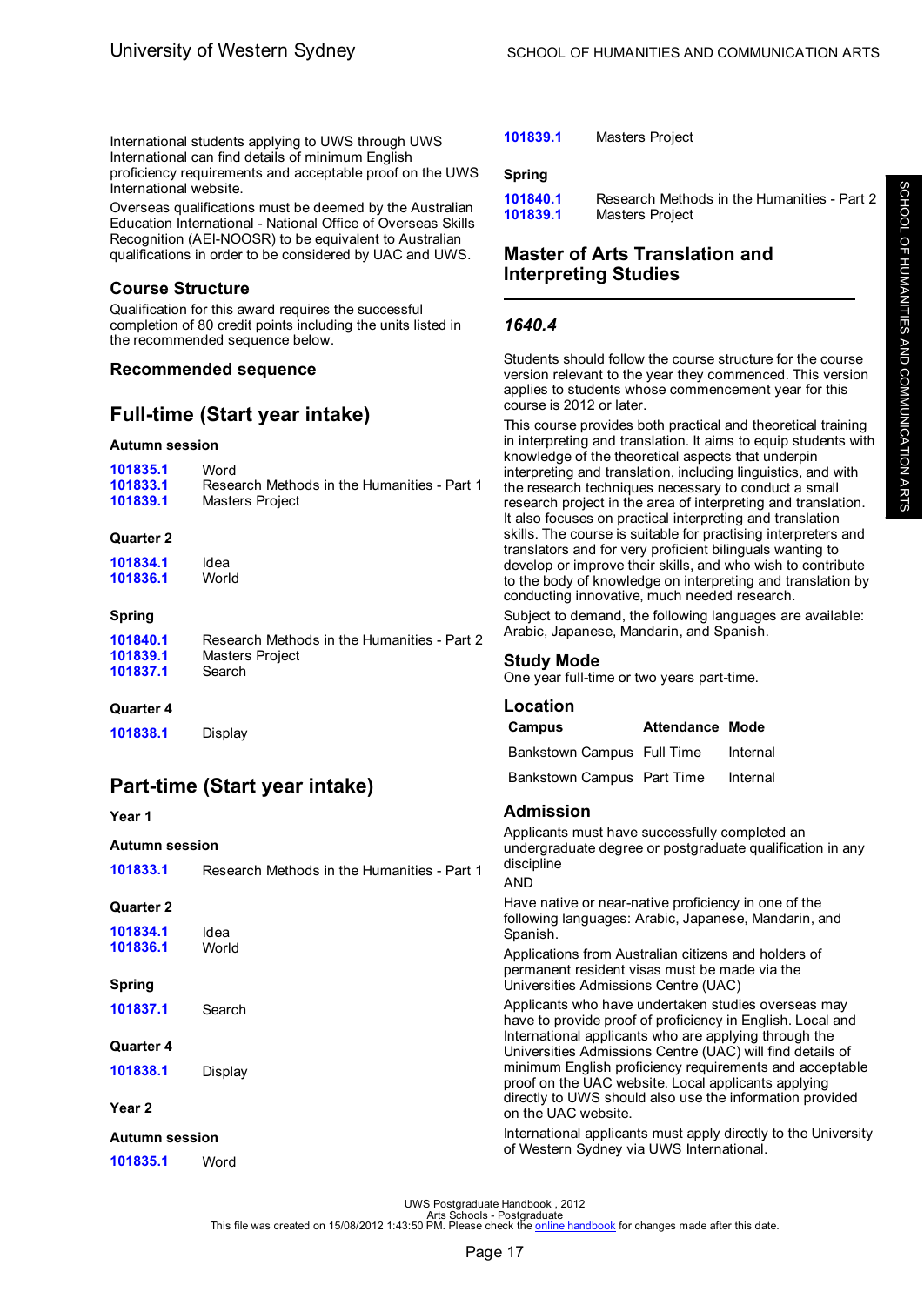<span id="page-21-0"></span>International students applying to UWS through UWS International can find details of minimum English proficiency requirements and acceptable proof on the UWS International website.

Overseas qualifications must be deemed by the Australian Education International - National Office of Overseas Skills Recognition (AEI-NOOSR) to be equivalent to Australian qualifications in order to be considered by UAC and UWS.

## **Course Structure**

Qualification for this award requires the successful completion of 80 credit points including the units listed in the recommended sequence below.

## **Recommended Sequence**

## **Full-time, Start-year intake**

#### **Autumn session**

| 101695.2 | Introduction to Interpreting PG |
|----------|---------------------------------|
| 101696.2 | Introduction to Translation PG  |

And 20 credit points from the pool units below

#### **Spring session**

40 credit points from the pool units below

### **Full-time, Mid-year intake**

#### **Year 1**

#### **Spring session**

| 101695.2 | Introduction to Interpreting PG |
|----------|---------------------------------|
| 101696.2 | Introduction to Translation PG  |

And 20 credit points from the pool units below

#### **Year 2**

#### **Autumn session**

40 credit points from the pool units below

## **Pool Units**

| 101854.1 | Language and Linguistics Research Methods             |
|----------|-------------------------------------------------------|
| 101297.2 | Languages and Linguistics Special Project             |
| 101868.1 | <b>Business Interpreting</b>                          |
| 101826.2 | Conference Interpreting                               |
| 100916.2 | Legal Interpreting                                    |
| 100922.2 | Medical Interpreting (PG)                             |
| 100193.2 | Interpreting Skills                                   |
| 101827.2 | Audiovisual Translation: Subtitling and<br>Captioning |
| 101845.1 | Community and Social Services Translation<br>(PG)     |
| 100925.2 | Literary Translation                                  |
| 100917.2 | Specialised Translation (PG)                          |
| 101750.2 | Translation Technologies (PG)                         |
| 100926.3 | The Language of the Law                               |
|          |                                                       |

## **Off-Shore Practical Skills Stream**

## **The Off-Shore Practical Skills Stream is not currently available**

#### **Autumn session**

**[101696.2](#page-58-0)** Introduction to Translation PG

And 30 credit points from the pool units below

#### **Spring session**

**[101695.2](#page-58-0)** Introduction to Interpreting PG

And 30 credit points from the pool units below

#### **Pool Units**

| 100917.2 | Specialised Translation (PG)              |
|----------|-------------------------------------------|
| 100922.2 | Medical Interpreting (PG)                 |
| 100925.2 | Literary Translation                      |
| 100926.3 | The Language of the Law                   |
| 101827.2 | Audiovisual Translation: Subtitling and   |
|          | Captioning                                |
| 101750.2 | Translation Technologies (PG)             |
| 101854.1 | Language and Linguistics Research Methods |
|          |                                           |

## **Master of Arts (Research Studies)/PhD**

### *1687.3*

Students should follow the course structure for the course version relevant to the year they commenced. This version applies to students whose commencement year for this course is 2012 or later.

The Master of Arts (Research Studies) / PhD is designed to prepare students to undertake a doctoral research project across disciplines in the Humanities and Social Sciences. It combines 1.5 years of course work and research training in Humanities and Social Science research methods and theory to prepare students to undertake a substantial doctoral research project in the second and subsequent years of the degree.

#### **Study Mode**

Four and a half years full-time (one and a half years for the Master of Arts (Research Studies) plus three years for the PhD).

## **Location**

#### **Campus Attendance Mode**

Bankstown Campus Full Time Internal

#### **Admission**

This course is only available to International students. Please contact the Head of Program for further information.

## **Course Structure**

The coursework component of the Master of Arts (Research Studies)/PhD is structured on a total of 120 credit points to provide students with a discipline and research based coursework. The course will include a 120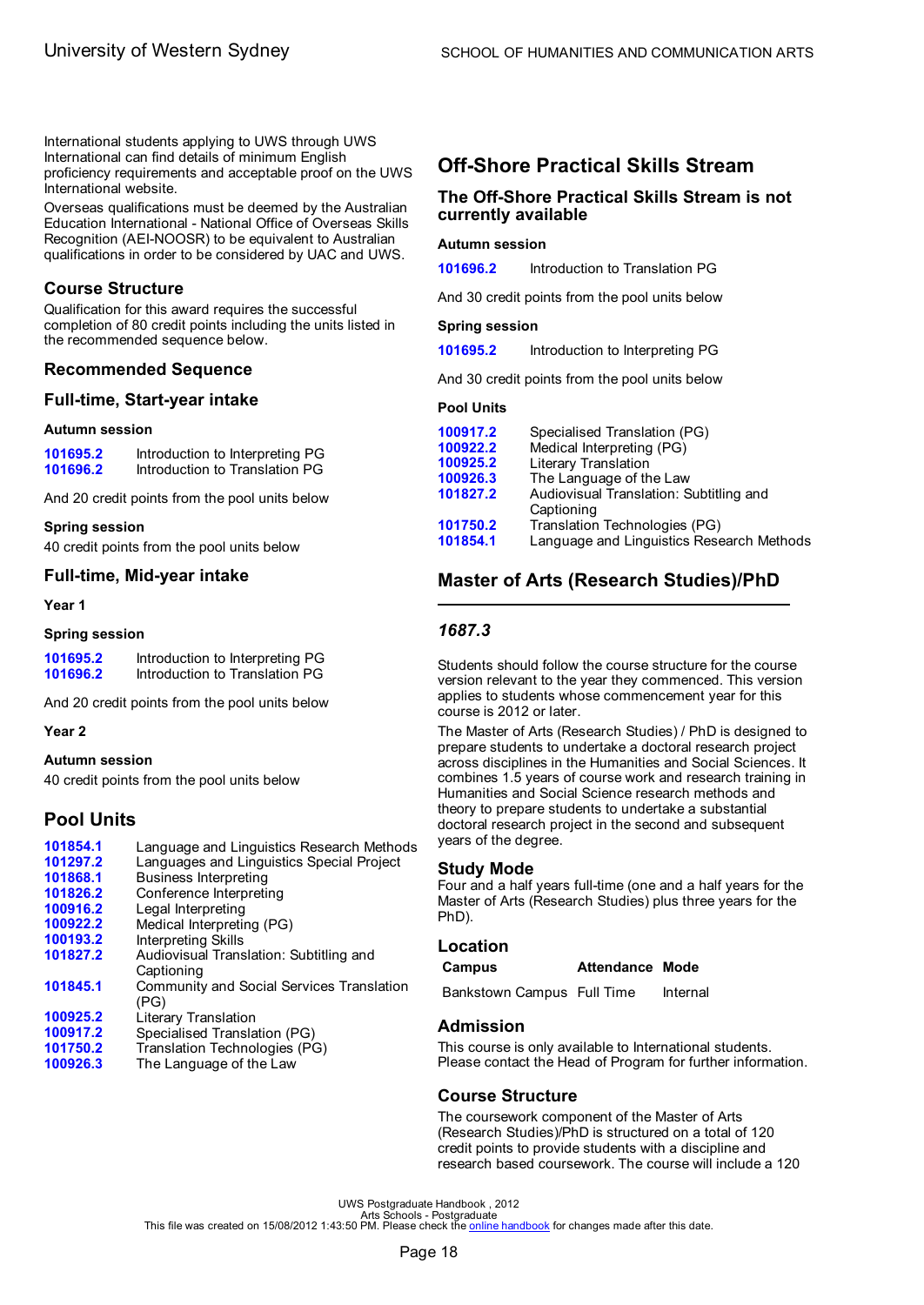<span id="page-22-0"></span>credit point Master degree that has a research training component of one third (40 credit points) with a coursework component of discpline based content of two thirds (80 credit points).

The PhD component of the course will be completed according to the current UWS Doctor of Philosophy policy. The course will comprise the following:

- **°** Core units 20 credit points
- **°** Research Training - 40 credit points
- **°** Alternate units 50 credit points
- **°** One Elective unit 10 credit points

Students must successfully complete:

## **Core Units - 20 credit points**

**[400585.2](#page-73-0)** Theories of the Social **[101854.1](#page-59-0)** Language and Linguistics Research Methods

## **Research Training component - 40 credit points**

| 400421.2 | Research Methods for Humanities and<br>Social Sciences |
|----------|--------------------------------------------------------|
| 101297.2 | Languages and Linguistics Special Project              |
| 400586.2 | Integrating Theory, Research and Practice              |

Note: 400586 Integrating Theory, Research and Practice is a 20 credit point unit

### **Alternate Units - 50 credit points (selected from the following)**

| 100919.2<br>100925.2<br>101695.2<br>101696.2<br>101697.2 | Investigating Second Language Acquisition<br>Literary Translation<br>Introduction to Interpreting PG<br>Introduction to Translation PG |
|----------------------------------------------------------|----------------------------------------------------------------------------------------------------------------------------------------|
| 400417.2<br>101825.2                                     | <b>TESOL Methodology and Curricula</b><br>Epidemiology and Quantitative Methods<br>English Linguistics for TESOL                       |

Note: 101697 TESOL Methodology and Curricula is a 20 credit point unit

## **And one elective unit - 10 credit points**

In order for students to progress into the PhD research program, they must have an average grade of 75% or greater across all units and have obtained an average grade of >74% across 101297 Languages and Linguistics Special Project and 400586 Integrating Theory, Research and Practice. The required research HRD documentation will be assessed by the College of Arts Research and Higher Degree Committee.

As part of this evaluation, successful candidature will be dependent on the availability of appropriate topics and available supervision. In order to facilitate this transition, students will be given ongoing academic advice regarding potential doctoral projects during the course of their Master's study.

## **Master of Creative Music Therapy**

## *1650.1*

The course is offered by the School of Communication Arts at UWS in partnership with Nordoff Robbins Music Therapy Australia Ltd. This course provides an excellent opportunity for graduates to enter the field of music therapy. The course assumes an appropriate level of musical competency and experience when the student is admitted, and seeks to build on this in developing music therapy practitioners. The aim of the course is to train musicians in the specialisation of Creative Music Therapy.

## **Study Mode**

Two years full-time

## **Location**

**Campus Attendance Mode**

Penrith Campus Full Time Internal

## **Accreditation**

The Master of Creative Music Therapy is accredited with the Australian Music Therapy Association (AMTA). Graduates of the course are eligible to apply for Registration (RMT) with the AMTA which qualifies them to practice professionally.

## **Admission**

Applicants must have successfully completed an undergraduate degree in any discipline

and

Must attend an audition.

Audition:

You will be selected on an interview/audition in which personal aptitude and professional experience are taken into consideration. At your audition you will be asked to: a) play two contrasting pieces on your first instrument, or if

you are a vocalist, sing two contrasting pieces; b) play a piece on your second instrument;

c) sight read a melody (instrumental and vocal);

d) harmonise a melody on the piano or other western polyphonic instrument;

e) improvise three simple variations on the piano or other western polyphonic instrument, on a given theme;

f) perform a free improvisation based on a given subject/ theme, on the piano or an instrument of your choice. The improvisation should preferably be atonal.

Note: The piano must be included in a) or b).

Applicants who are unable to attend the audition in person will undertake a remote audio-visual audition (see b, c, d, e, and f. above.) Prior to the remote audition, these applicants should submit a DVD demonstrating musical proficiency (see a. above) - play two contrasting pieces on your first instrument, or if you are a vocalist, sing two contrasting pieces) and an essay of 1,500 words, describing their knowledge of Creative Music Therapy and why they wish to study it. The essay should include at least 4 references and use APA format.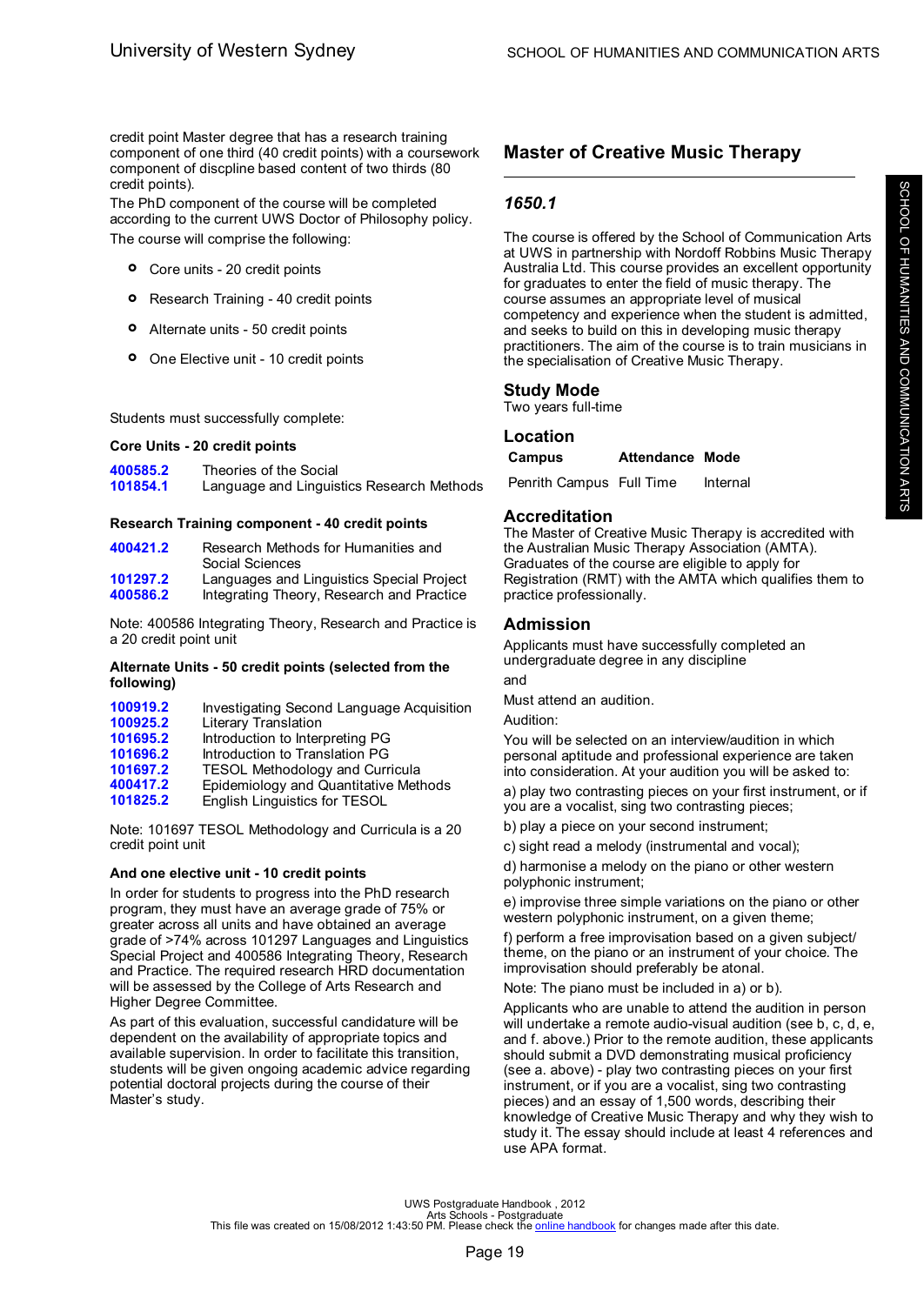<span id="page-23-0"></span>For further information, contact the Course Advisor.

Applications from Australian and New Zealand citizens and holders of permanent resident visas must be made via the Universities Admissions Centre (UAC).

Applicants who have undertaken studies overseas may have to provide proof of proficiency in English. Local and International applicants who are applying through the Universities Admissions Centre (UAC) will find details of minimum English proficiency requirements and acceptable proof on the UAC website. Local applicants applying directly to UWS should also use the information provided on the UAC website.

International applicants must apply directly to the University of Western Sydney via UWS International.

International students applying to UWS through UWS International can find details of minimum English proficiency requirements and acceptable proof on the UWS International website.

Overseas qualifications must be deemed by the Australian Education International - National Office of Overseas Skills Recognition (AEI-NOOSR) to be equivalent to Australian qualifications in order to be considered by UAC and UWS.

## **Course Structure**

Qualification for this award requires the successful completion of 120 credit points including the units listed below.

The units are offered on a rotating two-year cycle and students enrol depending on which units are being offered in the current year. Intending applicants should check with the Course Advisor prior to commencement if they have any queries regarding the cycle of unit offerings.

#### **Year 1 or 2**

#### **Autumn session**

| 101445.3 | Music Therapy Skills 1 |
|----------|------------------------|
| 100910.2 | Music Therapy Method   |

#### **Spring session**

| 100912.3 | Music Therapy Theory and Practice 1 |
|----------|-------------------------------------|
| 101443.3 | Creative Music Therapy Practicum 1  |

#### **Year 2 or 1**

#### **Autumn session**

| 101446.4 | Music Therapy Skills 2              |
|----------|-------------------------------------|
| 100914.4 | Music Therapy Theory and Practice 2 |

#### **Spring session**

| 100911.4 | Music Therapy Professional Practice |
|----------|-------------------------------------|
| 101444.4 | Creative Music Therapy Practicum 2  |

## **Master of Convergent Media**

## *1645.4*

Students should follow the course structure for the course version relevant to the year they commenced. This version applies to students whose commencement year for this course is 2012 or later.

UWS's Master of Convergent Media offers you a unique opportunity to acquire the high-level digital content and professional communication skill-sets so necessary to the electronic era. You will develop advanced strategic thinking capacity, build skills and resources, and explore the future of a converged world. You will also learn how to leverage these skills and capacities in a range of environments: commercial, government, and third sector.

You will extend your experience portfolio, building advanced capacities in creative/conceptual enterprise, strategic communication, and media production. There are opportunities to develop high-level strategic plans for realworld organisations and to deliver a multi-platform/ convergent media product and/or research project. From mobile media to gaming, from virtual worlds to social media, and from crisis response to long-term strategic communication, you will acquire a thorough knowledge of the converged professional landscape.

To complement an exciting, cutting edge academicoffering, UWS provides superior production resources including a recently refurbished TV studio and first-class broadcast facilities featuring a streaming server and a new live 'outside broadcast' remote facility.

#### **Study Mode**

One year full-time or two years part-time.

| Location                             |                        |  |
|--------------------------------------|------------------------|--|
| Campus                               | <b>Attendance Mode</b> |  |
| Parramatta Campus Full Time Internal |                        |  |
| Parramatta Campus Part Time Internal |                        |  |

## **Admission**

Applicants must have successfully completed an undergraduate degree in any discipline

**o** 

A Masters degree in any discipline

#### **OI**

A Graduate Certificate in Convergent Media or Professional **Communication** 

#### or

Have a minimum of five years full-time equivalent work experience in one of the following areas: journalism, public relations, advertising, marketing, communication, media, design, visual communication, creative arts or multi-media.

Applications from Australian and New Zealand citizens and holders of permanent resident visas must be made via the Universities Admissions Centre (UAC).

Applicants who have undertaken studies overseas may have to provide proof of proficiency in English. Local and International applicants who are applying through the Universities Admissions Centre (UAC) will find details of minimum English proficiency requirements and acceptable proof on the UAC website. Local applicants applying directly to UWS should also use the information provided on the UAC website.

International applicants must apply directly to the University of Western Sydney via UWS International.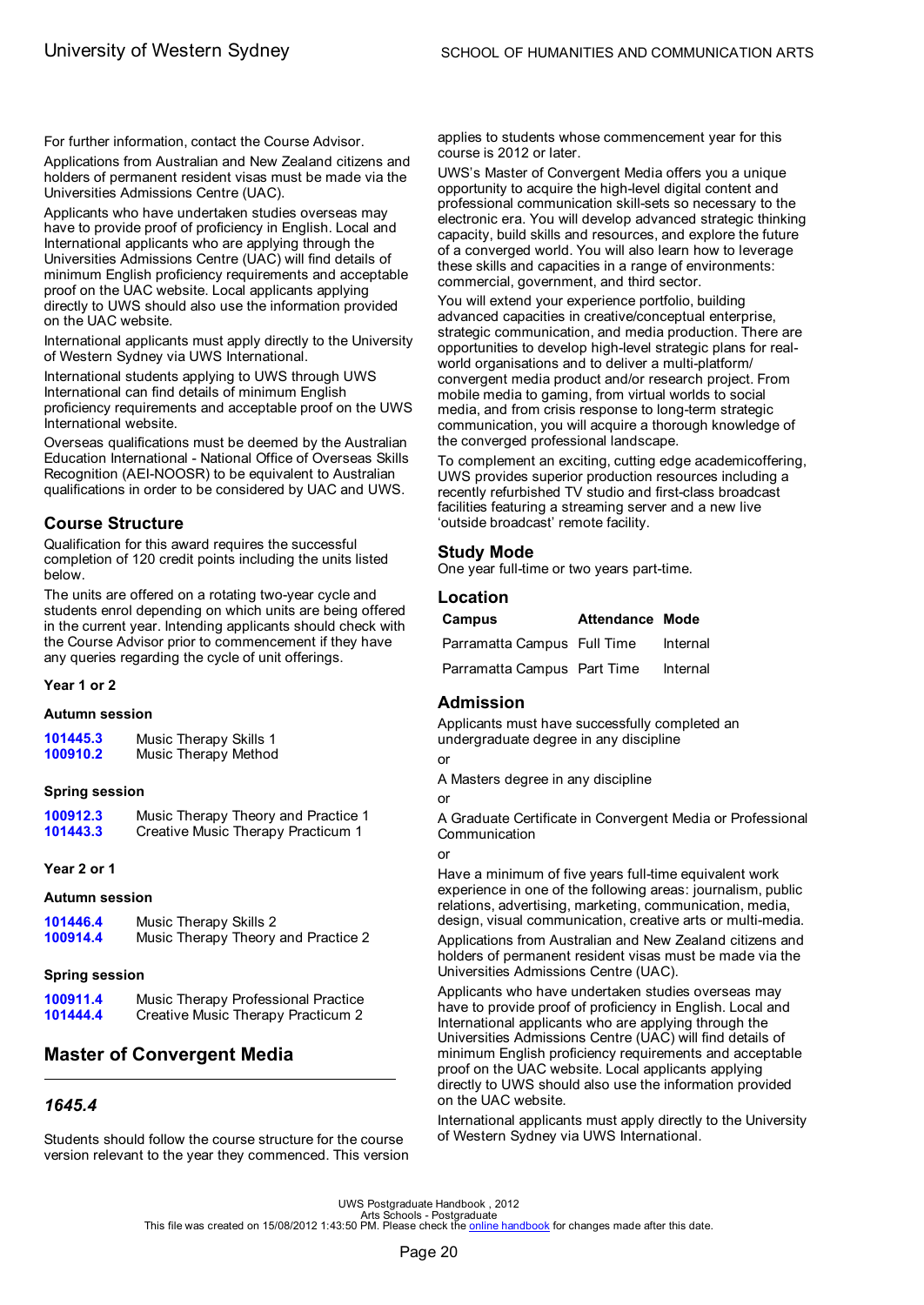<span id="page-24-0"></span>International students applying to UWS through UWS International can find details of minimum English proficiency requirements and acceptable proof on the UWS International website.

Overseas qualifications must be deemed by the Australian Education International - National Office of Overseas Skills Recognition (AEI-NOOSR) to be equivalent to Australian qualifications in order to be considered by UAC and UWS.

## **Course Structure**

Qualification for this award requires the successful completion of 80 credit points including the units listed in the recommended sequence below.

## **Recommended Sequence**

## **Full-time**

#### **Semester 1**

| 101793.2 | Methods and Case Studies in Convergent<br>Media |
|----------|-------------------------------------------------|
| 101423.2 | Media Project Proposal                          |
| 101743.2 | Mobile Media                                    |
| 101550.2 | Integrated Marketing Communication              |
| 101546.2 | Individual Project (Autumn)                     |

Note: Students who elect to enrol in the 20 credit point unit 101423 Media Project Proposal in Autumn must also enrol in the 20 credit point unit 101745 Media Project Production in Spring. These units cannot be taken out of sequence.

Note: Students who elect to enrol in the 10 credit point unit 101546 Individual Project in Autumn must also enrol in the 10 credit point unit 101547 Individual Project in Spring. These units cannot be taken out of sequence.

#### **Semester 2**

| 101794.2 | Theory and Practice of Convergent Media |
|----------|-----------------------------------------|
| 101745.2 | Media Project Production                |
| 101426.2 | Convergent Media Internship             |
| 101548.2 | Setting the Agenda                      |
| 101547.2 | Individual Project (Spring)             |
|          |                                         |

## **Graduate Certificate in Convergent Media**

## *1646.4*

Students should follow the course structure for the course version relevant to the year they commenced. This version applies to students whose commencement year for this course is 2012 or later.

This course is designed for communication-based or corporate professionals interested in an advanced introduction to the design, and planning of media projects in the area of convergent media technologies and strategic communications. Students exit this course with a media portfolio and conceptual background on the design of a cross media platform product.

## **Study Mode**

One semester full-time or one year part-time.

### **Location**

| Campus                      | <b>Attendance Mode</b> |          |
|-----------------------------|------------------------|----------|
| Parramatta Campus Full Time |                        | Internal |
| Parramatta Campus Part Time |                        | Internal |

## **Admission**

Applicants must have successfully completed an undergraduate degree or postgraduate qualification in any discipline

or

Have a minimum of three years full-time equivalent work experience in one of the following areas: journalism, public relations, advertising, marketing, communication, media, design, visual communication, creative arts or multi-media. Applications from Australian and New Zealand citizens and holders of permanent resident visas must be made via the

Universities Admissions Centre (UAC). Applicants who have undertaken studies overseas may have to provide proof of proficiency in English. Local and International applicants who are applying through the Universities Admissions Centre (UAC) will find details of minimum English proficiency requirements and acceptable proof on the UAC website. Local applicants applying directly to UWS should also use the information provided

on the UAC website. International applicants must apply directly to the University of Western Sydney via UWS International.

International students applying to UWS through UWS International can find details of minimum English proficiency requirements and acceptable proof on the UWS International website.

Overseas qualifications must be deemed by the Australian Education International - National Office of Overseas Skills Recognition (AEI-NOOSR) to be equivalent to Australian qualifications in order to be considered by UAC and UWS.

## **Course Structure**

Qualification for this award requires the successful completion of 40 credit points from the units listed below each of which is 10 credit points.

## **Semester 1**

| 101793.2 | Methods and Case Studies in Convergent<br>Media |
|----------|-------------------------------------------------|
|          |                                                 |
| 101743.2 | Mobile Media                                    |
| 101550.2 | Integrated Marketing Communication              |
|          |                                                 |

### **Semester 2**

| 101794.2 | Theory and Practice of Convergent Media |
|----------|-----------------------------------------|
| 101548.2 | Setting the Agenda                      |

Or the following unit if approved by the Course Coordinator

**[101426.2](#page-48-0)** Convergent Media Internship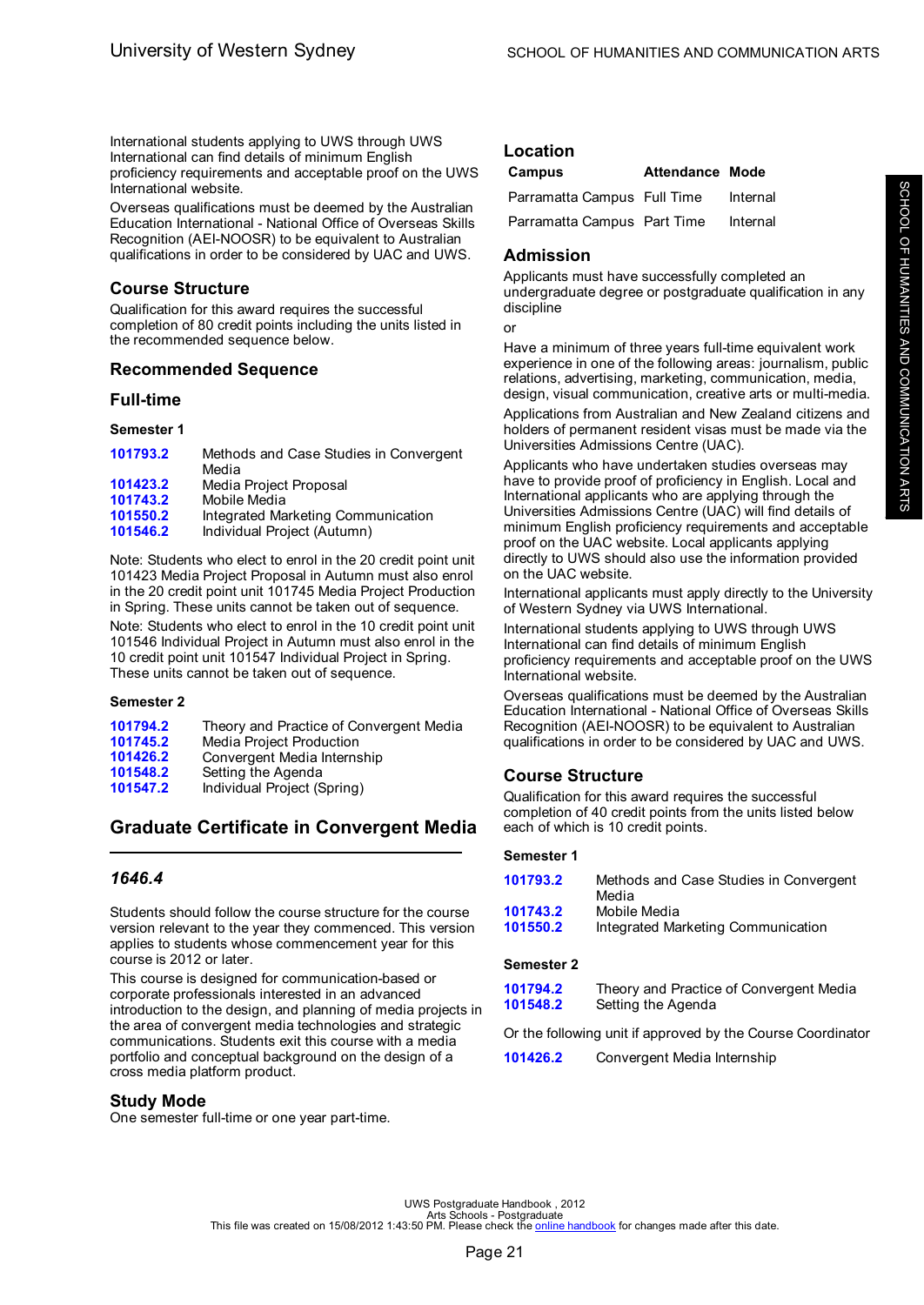## <span id="page-25-0"></span>**Master of Interpreting and Translation**

## *1639.3*

Students should follow the course structure for the course version relevant to the year they commenced. This version applies to students whose commencement year for this course is 2012 or later.

The Master of Interpreting and Translation provides suitably qualified graduates with training in interpreting and translation leading to accreditation by the National Accreditation Authority for Translators and Interpreters (NAATI) as professional interpreters and/or translators (formerly known as Level 3).. The Master of Arts Translation and Interpreting Studies is also available as an exit award for students who are unable to pass Accreditation Studies and who undertake an additional pool unit instead. The Graduate Certificate in Interpreting and Translation, Graduate Diploma in Interpreting Studies, and the Graduate Diploma in Translation Studies are available as early exit points from this course.

Subject to demand, the following languages are available: Arabic, Japanese, Mandarin and Spanish.

## **Study Mode**

One year full-time or two years part-time.

| Location                   |                        |          |
|----------------------------|------------------------|----------|
| Campus                     | <b>Attendance Mode</b> |          |
| Bankstown Campus Full Time |                        | Internal |
| Bankstown Campus Part Time |                        | Internal |

#### **Accreditation**

This course is approved by the National Accreditation Authority for Translators and Interpreters (NAATI) at the Professional level (formerly Level 3). Eligibility for accreditation is triggered by the final examinations in the unit Accreditation Studies, in which students are required to pass \*in at least one mode (i.e. Translation into English, Translation from English, Interpreting). These examinations adhere to NAATI requirements. \*Note: NAATI requires a minimum pass mark of 70 percent.

## **Admission**

Applicants must have successfully completed an undergraduate degree or postgraduate qualification in any discipline

#### and

Have native or near-native proficiency in one of the following languages: Arabic, Japanese, Mandarin, and Spanish.

Applications from Australian citizens and holders of permanent resident visas must be made via the Universities Admissions Centre (UAC)

Applicants who have undertaken studies overseas may have to provide proof of proficiency in English. Local and International applicants who are applying through the Universities Admissions Centre (UAC) will find details of minimum English proficiency requirements and acceptable proof on the UAC website. Local applicants applying

directly to UWS should also use the information provided on the UAC website.

International applicants must apply directly to the University of Western Sydney via UWS International.

International students applying to UWS through UWS International can find details of minimum English proficiency requirements and acceptable proof on the UWS International website.

Overseas qualifications must be deemed by the Australian Education International - National Office of Overseas Skills Recognition (AEI-NOOSR) to be equivalent to Australian qualifications in order to be considered by UAC and UWS.

## **Course Structure**

Qualification for this award requires the successful completion of 80 credit points including the units listed in the recommended sequence below.

### **Recommended Sequence**

### **Full-time, Start-year intake:**

**Year 1**

#### **Autumn session**

| 101695.2 | Introduction to Interpreting PG |
|----------|---------------------------------|
| 101696.2 | Introduction to Translation PG  |

And 20 credit points from the pool units below

#### **Spring session**

| A7456.3  | Interpreting and Translation Professional |
|----------|-------------------------------------------|
|          | Practicum (PG)                            |
| 101482.3 | <b>Accreditation Studies</b>              |

And 20 credit points from the pool units below

## **Full-time, Mid-year intake:**

**Year 1**

#### **Spring session**

| 101695.2 | Introduction to Interpreting PG |
|----------|---------------------------------|
| 101696.2 | Introduction to Translation PG  |

And 20 credit points from the pool units below

#### **Year 2**

#### **Autumn session**

| A7456.3  | Interpreting and Translation Professional |
|----------|-------------------------------------------|
|          | Practicum (PG)                            |
| 101482.3 | <b>Accreditation Studies</b>              |

And 20 credit points from the pool units below

## **Pool Units**

| Business Interpreting                                 |
|-------------------------------------------------------|
| Conference Interpreting                               |
| Legal Interpreting                                    |
| Medical Interpreting (PG)                             |
| Interpreting Skills                                   |
| Audiovisual Translation: Subtitling and<br>Captioning |
|                                                       |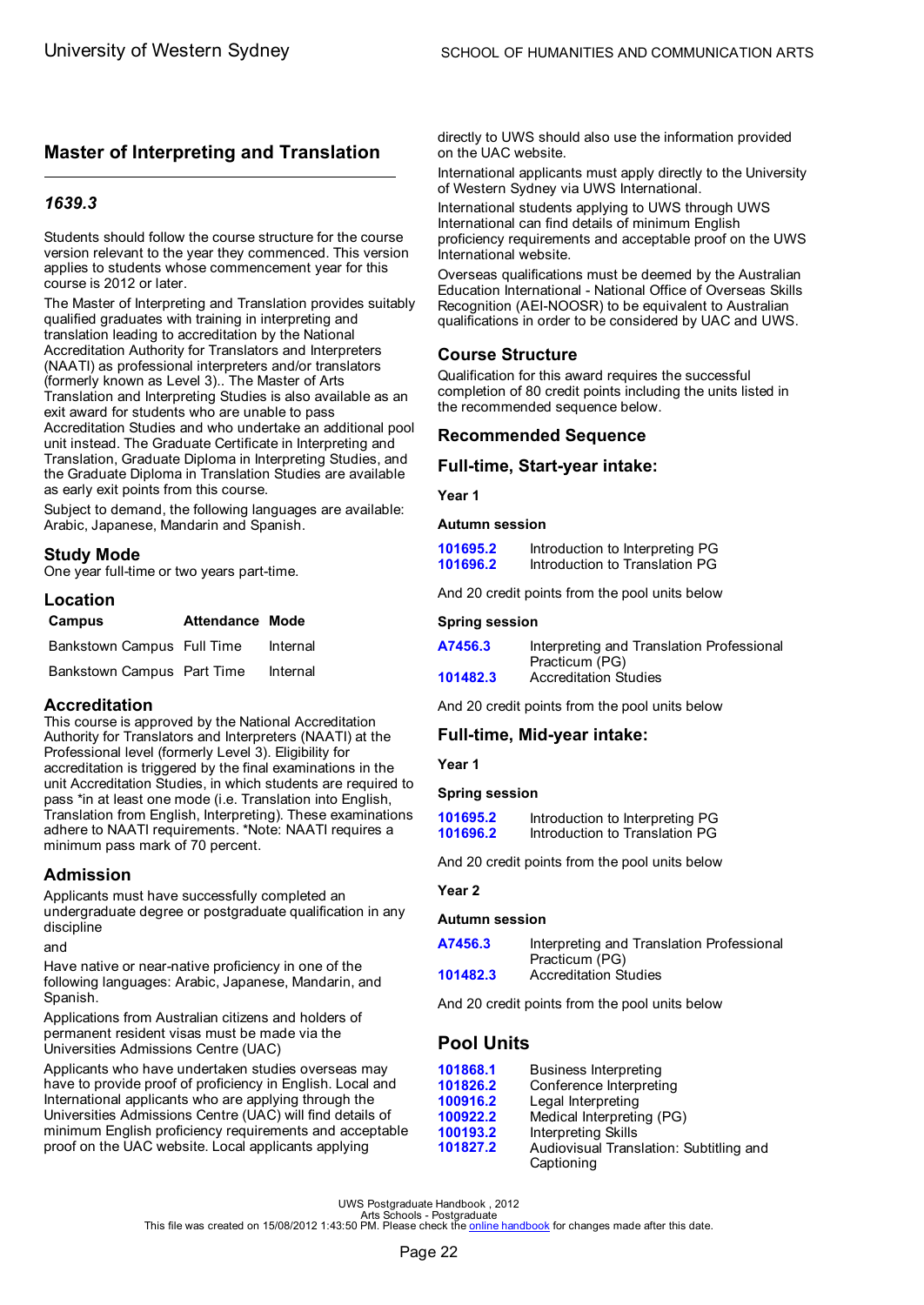<span id="page-26-0"></span>

| 101845.1 | Community and Social Services Translation<br>(PG) |
|----------|---------------------------------------------------|
| 100925.2 | Literary Translation                              |
| 100917.2 | Specialised Translation (PG)                      |
| 101750.2 | Translation Technologies (PG)                     |
| 100926.3 | The Language of the Law                           |

## **Graduate Diploma in Interpreting**

### *1637.3*

Students should follow the course structure for the course version relevant to the year they commenced. This version applies to students whose commencement year for this course is 2012 or later.

The Graduate Diploma in Interpreting provides suitably qualified graduates with training in interpreting leading to accreditation by the National Accreditation Authority for Translators and Interpreters (NAATI) as professional interpreters (formerly known as Level 3). Graduates of the Graduate Diploma in Interpreting can articulate into the Master of Arts Translation and Interpreting Studies. Credit is given for common units. The Graduate Certificate in Interpreting and Translation is available as an early exit point from this course. The Graduate Diploma in Interpreting Studies is also available as an exit award for students who do not complete Accreditation Studies, provided they complete 10 cpts from pool units instead.

Subject to demand, the following languages are available: Arabic, Japanese, Mandarin and Spanish.

#### **Study Mode**

One year full-time or one and a half years part-time.

| Location                   |                        |          |  |
|----------------------------|------------------------|----------|--|
| Campus                     | <b>Attendance Mode</b> |          |  |
| Bankstown Campus Full Time |                        | Internal |  |
| Bankstown Campus Part Time |                        | Internal |  |

## **Accreditation**

This course is approved by the National Accreditation Authority for Translators and Interpreters (NAATI) at the Professional level (formerly Level 3). Eligibility for accreditation is triggered by the final examinations in the unit Accreditation Studies, in which students are required to pass\* Interpreting with a minimum mark of 70 percent. This examination adheres to NAATI requirements. \*Note: NAATI requires a minimum pass mark of 70 percent.

## **Admission**

Applicants must have successfully completed an undergraduate degree or postgraduate qualification in any discipline

and

Have native or near-native proficiency in one of the following languages: Arabic, Japanese, Mandarin, and Spanish.

Applications from Australian citizens and holders of permanent resident visas must be made via the Universities Admissions Centre (UAC)

Applicants who have undertaken studies overseas may have to provide proof of proficiency in English. Local and International applicants who are applying through the Universities Admissions Centre (UAC) will find details of minimum English proficiency requirements and acceptable proof on the UAC website. Local applicants applying directly to UWS should also use the information provided on the UAC website.

International applicants must apply directly to the University of Western Sydney via UWS International.

International students applying to UWS through UWS International can find details of minimum English proficiency requirements and acceptable proof on the UWS International website.

Overseas qualifications must be deemed by the Australian Education International - National Office of Overseas Skills Recognition (AEI-NOOSR) to be equivalent to Australian qualifications in order to be considered by UAC and UWS.

#### **Course Structure**

Qualification for this award requires the successful completion of 60 credit points including the units listed in the recommended sequence below.

### **Recommended Sequence**

#### **Full-time, Start-year intake:**

**Year 1**

#### **Autumn session**

**[101695.2](#page-58-0)** Introduction to Interpreting PG

And 20 credit points from the pool units below

#### **Spring session**

| A7456.3  | Interpreting and Translation Professional |
|----------|-------------------------------------------|
|          | Practicum (PG)                            |
| 101482.3 | <b>Accreditation Studies</b>              |

And 10 credit points from the pool units below

## **Full-time, Mid-year intake:**

**Year 1**

#### **Spring session**

**[101695.2](#page-58-0)** Introduction to Interpreting PG

And 20 credit points from the pool units below

**Year 2**

#### **Autumn session**

| A7456.3  | Interpreting and Translation Professional |
|----------|-------------------------------------------|
|          | Practicum (PG)                            |
| 101482.3 | <b>Accreditation Studies</b>              |

And 10 credit points from the pool units below

## **Pool Units**

| 101868.1 | <b>Business Interpreting</b> |
|----------|------------------------------|
| 101826.2 | Conference Interpreting      |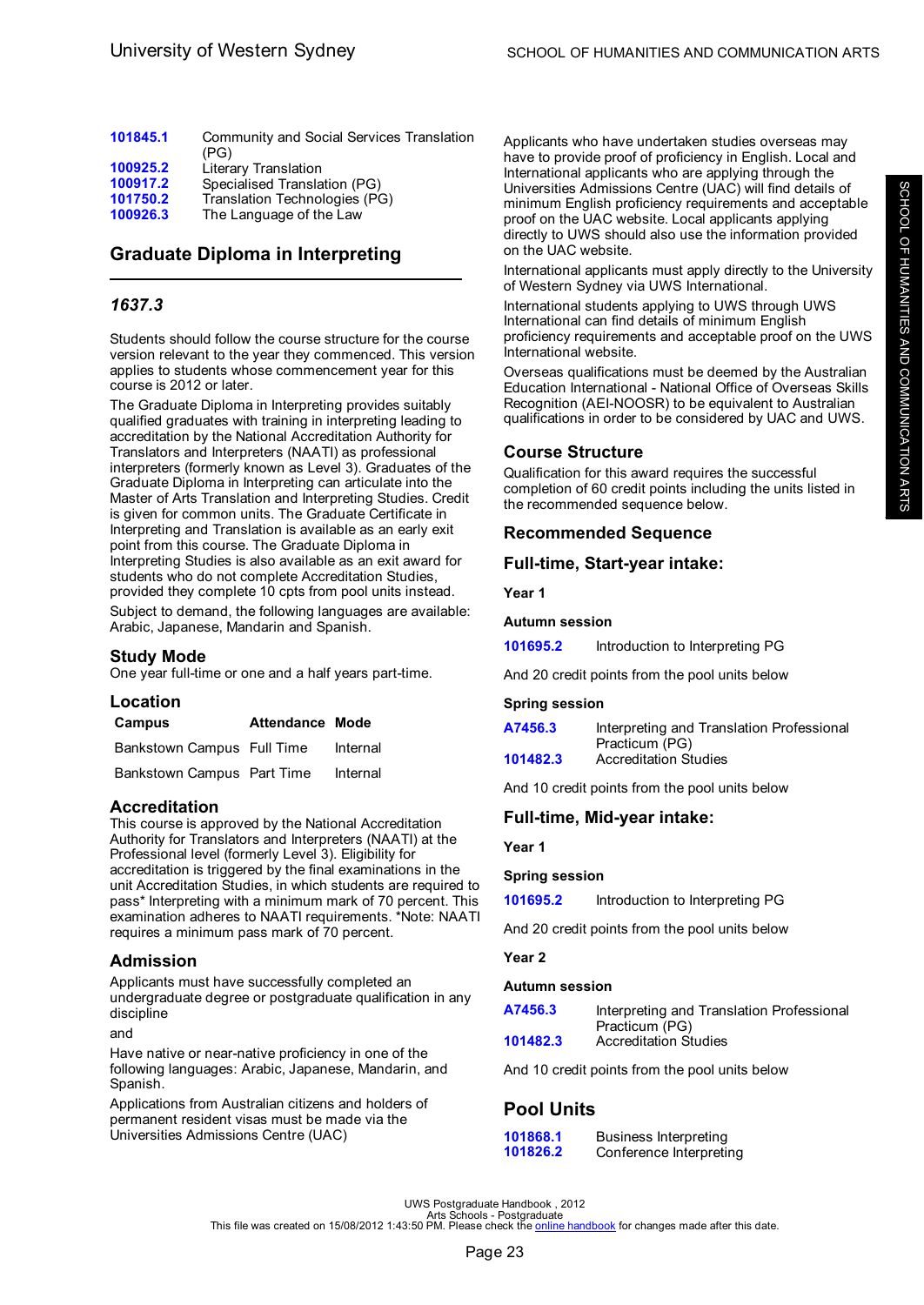<span id="page-27-0"></span>

| 100193.2 | Interpreting Skills       |
|----------|---------------------------|
| 100916.2 | Legal Interpreting        |
| 100922.2 | Medical Interpreting (PG) |
| 100926.3 | The Language of the Law   |

## **Graduate Diploma in Translation**

## *1638.3*

Students should follow the course structure for the course version relevant to the year they commenced. This version applies to students whose commencement year for this course is 2012 or later.

The Graduate Diploma in Translation provides suitably qualified graduates with training in translation leading to accreditation by the National Accreditation Authority for Translators and Interpreters (NAATI) as professional translators (formerly known as Level 3). Graduates of the Graduate Diploma in Translation can articulate into the Master of Arts Translation and Interpreting Studies. Credit is given for common units.

Subject to demand, the following languages are available: Arabic, Japanese, Mandarin and Spanish.

The Graduate Certificate in Translation is available as an early exit point from this course.

## **Study Mode**

One year full-time or one and a half years part-time.

| Location                   |                        |          |  |
|----------------------------|------------------------|----------|--|
| Campus                     | <b>Attendance Mode</b> |          |  |
| Bankstown Campus Full Time |                        | Internal |  |
| Bankstown Campus Part Time |                        | Internal |  |

## **Accreditation**

This course is approved by the National Accreditation Authority for Translators and Interpreters (NAATI) at the Professional level (formerly Level 3). Eligibility for accreditation is triggered by the final examinations in the unit Accreditation Studies, in which students are required to pass\* at least one of the Translation directions (from English or into English) with a minimum mark of 70%. These examinations adhere to NAATI requirements. \*Note: NAATI requires a minimum pass mark of 70 percent.

## **Admission**

Applicants must have successfully completed an undergraduate degree or postgraduate qualification in any discipline

and

Applicants must have an IELTS score of 7.0 or equivalent and have native or near-native proficiency in one of the following languages: Arabic, Japanese, Mandarin and Spanish.

Applications from Australian citizens and holders of permanent resident visas must be made via the Universities Admissions Centre (UAC)

Applicants who have undertaken studies overseas may have to provide proof of proficiency in English. Local and International applicants who are applying through the Universities Admissions Centre (UAC) will find details of

minimum English proficiency requirements and acceptable proof on the UAC website. Local applicants applying directly to UWS should also use the information provided on the UAC website.

International applicants must apply directly to the University of Western Sydney via UWS International.

International students applying to UWS through UWS International can find details of minimum English proficiency requirements and acceptable proof on the UWS International website.

Overseas qualifications must be deemed by the Australian Education International - National Office of Overseas Skills Recognition (AEI-NOOSR) to be equivalent to Australian qualifications in order to be considered by UAC and UWS.

## **Course Structure**

Qualification for this award requires the successful completion of 60 credit points including the units listed in the recommended sequence below.

## **Recommended Sequence**

## **Full-time, Start-year intake:**

**Year 1**

#### **Autumn session**

**[101696.2](#page-58-0)** Introduction to Translation PG

And two pool units

#### **Spring session**

| A7456.3  | Interpreting and Translation Professional |
|----------|-------------------------------------------|
|          | Practicum (PG)                            |
| 101482.3 | <b>Accreditation Studies</b>              |

And one pool unit

## **Full-time, Mid-year intake:**

**Year 1**

#### **Spring session**

**[101696.2](#page-58-0)** Introduction to Translation PG

And two pool units

**Year 2**

### **Autumn session**

| A7456.3  | Interpreting and Translation Professional |
|----------|-------------------------------------------|
|          | Practicum (PG)                            |
| 101482.3 | <b>Accreditation Studies</b>              |

And one pool unit

## **Pool Units**

#### **Autumn Pool Units**

| 101845.1 | Community and Social Services Translation<br>(PG) |
|----------|---------------------------------------------------|
| 100925.2 | Literary Translation                              |
| 101750.2 | Translation Technologies (PG)                     |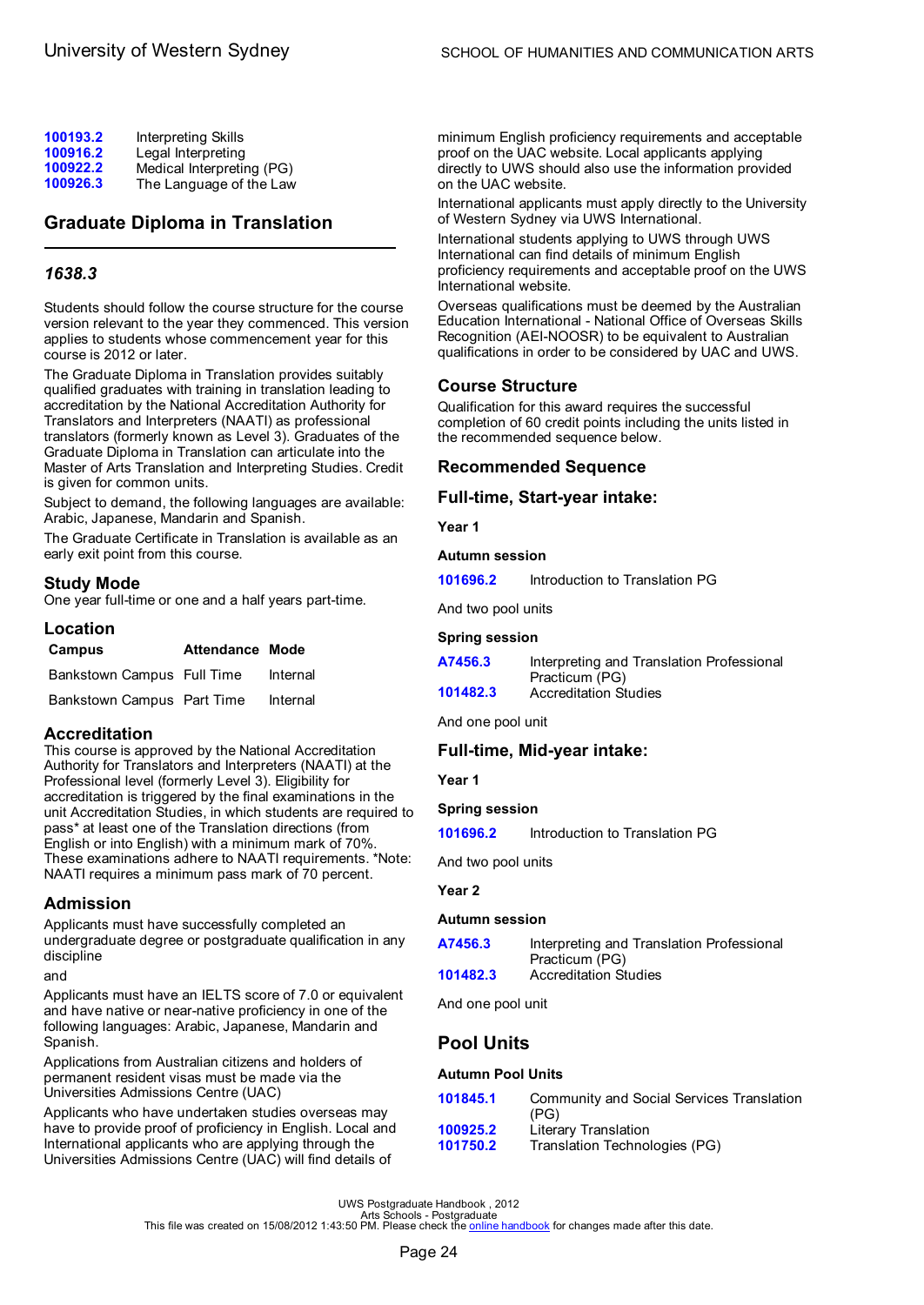#### <span id="page-28-0"></span>**Spring Pool Units**

| 100917.2 | Specialised Translation (PG)                          |
|----------|-------------------------------------------------------|
| 100926.3 | The Language of the Law                               |
| 101827.2 | Audiovisual Translation: Subtitling and<br>Captioning |

## **Graduate Diploma in Interpreting Studies (exit only)**

## *1701.1*

Students should follow the course structure for the course version relevant to the year they commenced. This version applies to students whose commencement year for this course is 2012 or later.

This course is an exit point for students undertaking 1637 Graduate Diploma in Interpreting who do not complete 101482 Accreditation Studies.

### **Study Mode**

One year full-time or two years part-time.

| Location                   |                        |          |  |
|----------------------------|------------------------|----------|--|
| Campus                     | <b>Attendance Mode</b> |          |  |
| Bankstown Campus Full Time |                        | Internal |  |
| Bankstown Campus Part Time |                        | Internal |  |

## **Course Structure**

Qualification for this award requires the successful completion of 60 credit points, 10 of which must be a pool unit undertaken instead of 101482 Accreditation Studies. Pool units are listed below.

| 100193.2 | Interpreting Skills             |
|----------|---------------------------------|
| 100916.2 | Legal Interpreting              |
| 100922.2 | Medical Interpreting (PG)       |
| 100926.3 | The Language of the Law         |
| 100868.2 | Foundations of Modern Australia |
| 101826.2 | Conference Interpreting         |

## **Graduate Diploma in Translation Studies (exit only)**

## *1702.1*

Students should follow the course structure for the course version relevant to the year they commenced. This version applies to students whose commencement year for this course is 2012 or later.

This course is an exit point for students undertaking 1638 Graduate Diploma in Translation who do not complete 101482 Accreditation Studies.

#### **Study Mode**

One year full-time or two years part-time.

## **Location**

| Campus                     | Attendance Mode |          |
|----------------------------|-----------------|----------|
| Bankstown Campus Full Time |                 | Internal |
| Bankstown Campus Part Time |                 | Internal |

## **Course Structure**

Qualification for this award requires the successful completion of 60 credit points, 10 of which must be a pool unit undertaken instead of 101482 Accreditation Studies. Pool units are listed below.

| Community and Social Services Translation<br>(PG) |
|---------------------------------------------------|
| Literary Translation                              |
| Translation Technologies (PG)                     |
| Specialised Translation (PG)                      |
| The Language of the Law                           |
| Audiovisual Translation: Subtitling and           |
| Captioning                                        |
|                                                   |

## **Graduate Certificate in Interpreting and Translation**

## *1602.4*

Students should follow the course structure for the course version relevant to the year they commenced. This version applies to students whose commencement year for this course is Spring 2012 or later.

The Graduate Certificate in Interpreting and Translation is aimed at providing suitable bilingual graduates with knowledge of the theoretical underpinnings and the essential skills of interpreting and translation. The Graduate Certificate in Interpreting and Translation articulates into the Graduate Diploma in Interpreting, the Graduate Diploma in Translation, the Master of Arts Interpreting and Translation Studies and the Master of Interpreting and Translation. Credit towards any of these courses is granted based on common units. The course is suitable for people new to the discipline as well as for practising interpreters and translators wanting to learn about the theory and to improve their practical skills.

Subject to demand, the following languages are available: Arabic, Japanese, Mandarin, and Spanish.

## **Study Mode**

Six months full-time or one year part-time.

## **Location**

| Campus                     | Attendance Mode |          |
|----------------------------|-----------------|----------|
| Bankstown Campus Full Time |                 | Internal |
| Bankstown Campus Part Time |                 | Internal |

## **Admission**

Applicants must have:

**•** An undergraduate degree or postgraduate<br>
qualification in any discipline qualification in any discipline

UWS Postgraduate Handbook , 2012<br>Arts Schools - Postgraduate – Parte and book and the online [handbook](http://handbook.uws.edu.au/hbook/) for changes made after this date.<br>This file was created on 15/08/2012 1:43:50 PM. Please check the <u>online handbook</u> for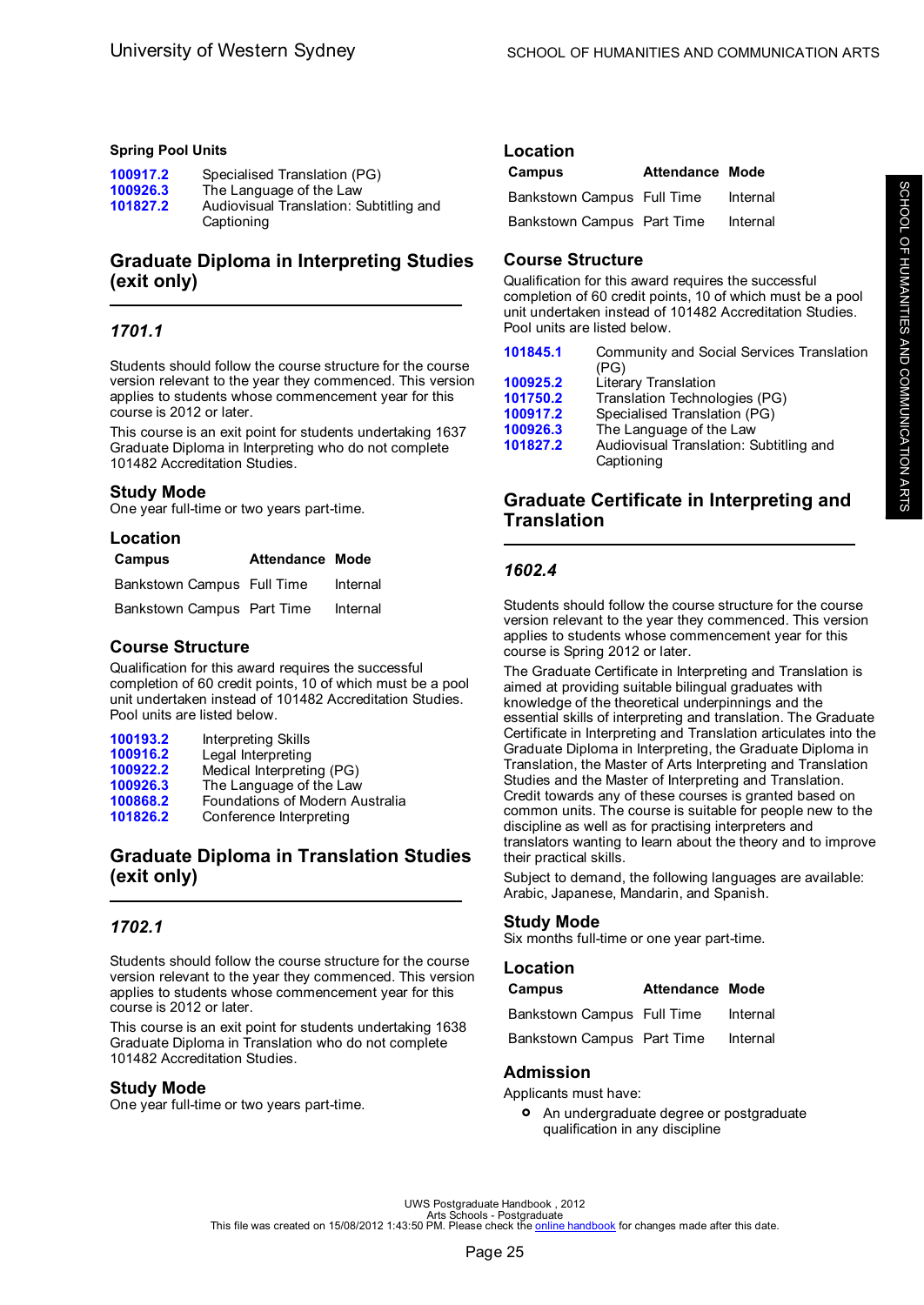**•** Native or near native proficiency in one of the following languages: Arabic Janguages Mand following languages: Arabic, Japanese, Mandarin, Spanish

Applications from Australian citizens and holders of permanent resident visas must be made via the Universities Admissions Centre (UAC).

International applicants must apply directly to the University of Western Sydney via UWS International.

Applicants who have undertaken studies overseas may have to provide proof of proficiency in English. Details of minimum English proficiency requirements and acceptable proof can be found on the Universities Admissions Centre website (UAC).

Overseas qualifications must be deemed by the Australian Education International - National Office of Overseas Skills Recognition (AEI-NOOSR) to be equivalent to Australian qualifications in order to be considered by UAC and UWS.

## **Course Structure**

Qualification for this award requires the successful completion of 40 credit points including the units listed in the recommended sequence below.

## **Recommended Sequence**

## **Full-time, Start-Year Intake**

#### **Autumn or Spring session**

**[101695.2](#page-58-0)** Introduction to Interpreting PG<br>**101696.2** Introduction to Translation PG **[101696.2](#page-58-0)** Introduction to Translation PG

And 20 credit points from the pool units below

## **Full-time, Mid-Year Intake**

#### **Spring or Autumn session**

| 101695.2 | Introduction to Interpreting PG |
|----------|---------------------------------|
| 101696.2 | Introduction to Translation PG  |

And 20 credit points from the pool units below

### **Pool Units:**

| 101868.1 | Business Interpreting                     |
|----------|-------------------------------------------|
| 101826.2 | Conference Interpreting                   |
| 100916.2 | Legal Interpreting                        |
| 100922.2 | Medical Interpreting (PG)                 |
| 100193.2 | Interpreting Skills                       |
| 101827.2 | Audiovisual Translation: Subtitling and   |
|          | Captioning                                |
| 101845.1 | Community and Social Services Translation |
|          | (PG)                                      |
| 100925.2 | Literary Translation                      |
| 100917.2 | Specialised Translation (PG)              |
| 101750.2 | Translation Technologies (PG)             |
| 100926.3 | The Language of the Law                   |
|          |                                           |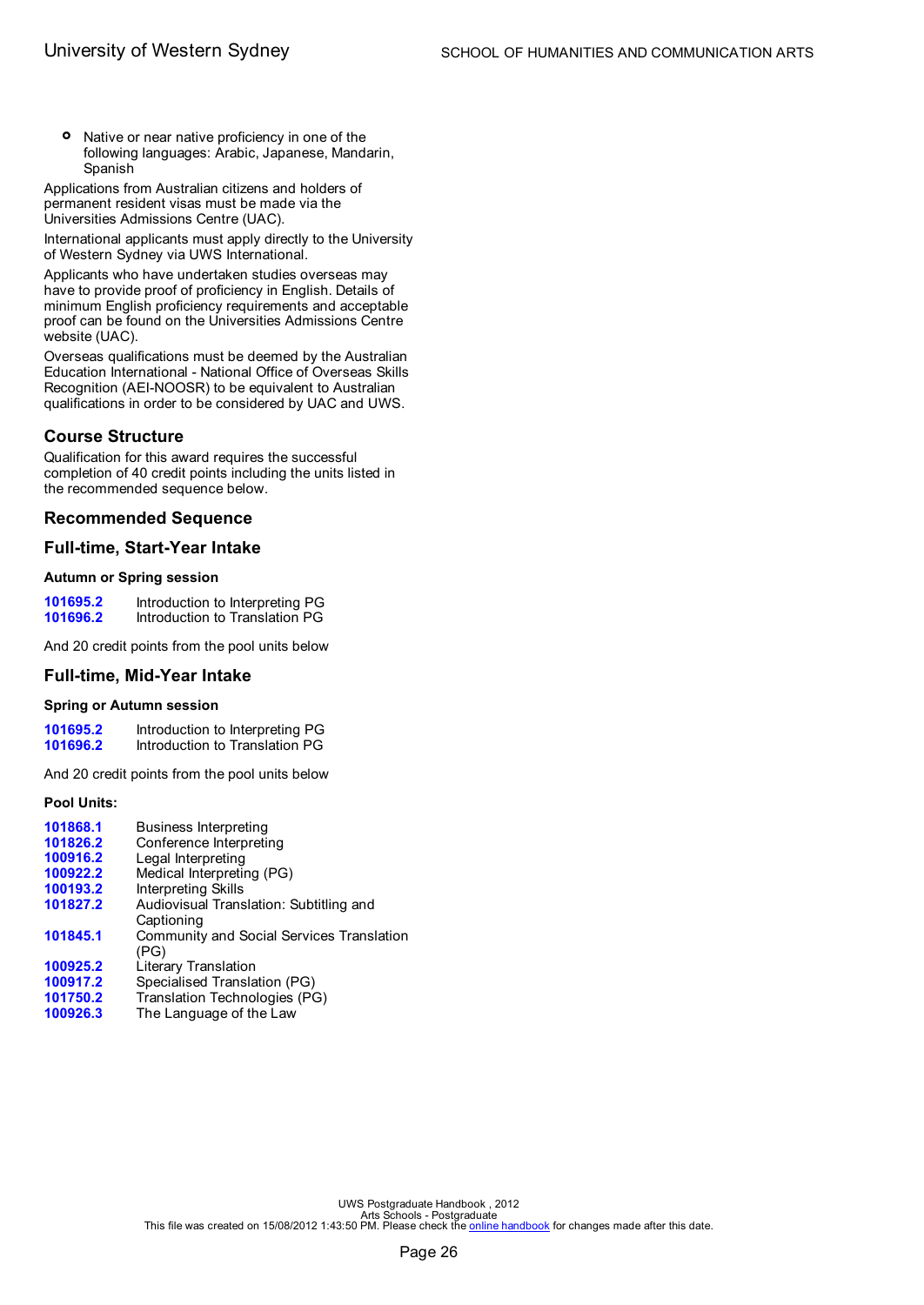## <span id="page-30-0"></span>**SCHOOL OF SOCIAL SCIENCES AND PSYCHOLOGY**

## **Master of Art Therapy**

## *4595.5*

Students enrolled in previous versions should discuss their course progression with their Course Advisor. This version applies to students whose commencement year for this course is 2012 or later.

Art therapy is a form of individual, family and group psychotherapy in which participants engage in visual art processes within a therapeutic relationship with a highly trained art therapy practitioner. Art therapy is internationally recognised as a valuable therapeutic approach to a wide range of psychological, social and physical conditions. The Master of Art Therapy is a clinical training program that equips graduates with theoretical knowledge and practical experience for work in a variety of contexts including government and community organisations, health care settings and private practice. The Graduate Diploma in Art Therapy and Graduate Certificate in Art Therapy are available as an exit point only. Completion of this course entitles graduates to apply for registration with the Australian and New Zealand Art Therapy Association and coverage under the NSW State Health Professionals Award.

## **Study Mode**

Two years full-time or four years part-time.

## **Location**

| Campus                   | Attendance Mode |          |  |
|--------------------------|-----------------|----------|--|
| Penrith Campus Full Time |                 | Internal |  |
| Penrith Campus Part Time |                 | Internal |  |

## **Accreditation**

This course is approved by the Accreditation Sub-Committee of the Australian and New Zealand Arts Therapy Association (ANZATA) and graduates are eligible to apply for registration as Art Therapists (AThR).

## **Admission**

Applicants must meet all of the following requirements:

- 1. Hold a qualification as detailed below
- 2. Submit a portfolio of work and CV directly to the School
- 3. Attend a group Interview on campus (at Penrith)
- Details of required qualification:

Have successfully completed an undergraduate degree in visual arts, fine arts, or design

or

Have successfully completed an undergraduate degree in any discipline

plus

at least two visual arts units at university level or a VET Diploma of Fine Arts

Details of Portfolio of work and CV submission:

Submit in writing a 500 word statement of intent explaining the reason why you are seeking entry to the course and how your art practice relates to the therapeutic application of arts, together with a digital portfolio of your artwork (10 to 12 photographs of artwork)

and

Submit a full CV including details of a minimum of one year full-time equivalent work experience (paid, voluntary or student) in a supportive capacity with people in a community, welfare, health, the arts or education setting. The CV should also include names and contact details of two referees.

The portfolio and CV should be sent to: socialsciences@uws.edu.au

Details of Group Interview:

Invitations to the interview process will be selective, based on CV and other submitted documentation (see Portfolio details above), and interviewees will be ranked, as numbers admitted to the program are limited.

Applications from Australian and New Zealand citizens and permanent resident visas must be made via the Universities Admissions Centre (UAC).

Applicants who have undertaken studies overseas may have to provide proof of proficiency in English. Local and International applicants who are applying through the Universities Admissions Centre (UAC) will find details of minimum English proficiency requirements and acceptable proof on the UAC website. Local applicants applying directly to UWS should also use the information provided on the UAC website.

Overseas qualifications must be deemed by the Australian Education International - National Office of Overseas Skills Recognition (AEI-NOOSR) to be equivalent to Australian qualifications in order to be considered by UAC and UWS.

## **Course Structure**

Qualification for this award requires the successful completion of 160 credit points consisting of the units listed in the recommended sequence below.

## **Recommended Sequence**

#### **Full-time**

**Year 1**

#### **Autumn session**

| 101303.2 | Art Therapy: Histories, Theories, Groups |
|----------|------------------------------------------|
| 101506.2 | Counselling 1                            |

#### **Spring session**

| 101304.2 | Art Therapy: Application to Client Groups |
|----------|-------------------------------------------|
| 101507.2 | Counselling 2                             |

**Year 2**

#### **Autumn session**

| 101784.2 | Clinical Studies (Art Therapy)      |
|----------|-------------------------------------|
| 400421.2 | Research Methods for Humanities and |
|          | Social Sciences                     |
| 400585.2 | Theories of the Social              |

UWS Postgraduate Handbook , 2012<br>Arts Schools - Postgraduate – Parte and book and the online [handbook](http://handbook.uws.edu.au/hbook/) for changes made after this date.<br>This file was created on 15/08/2012 1:43:50 PM. Please check the <u>online handbook</u> for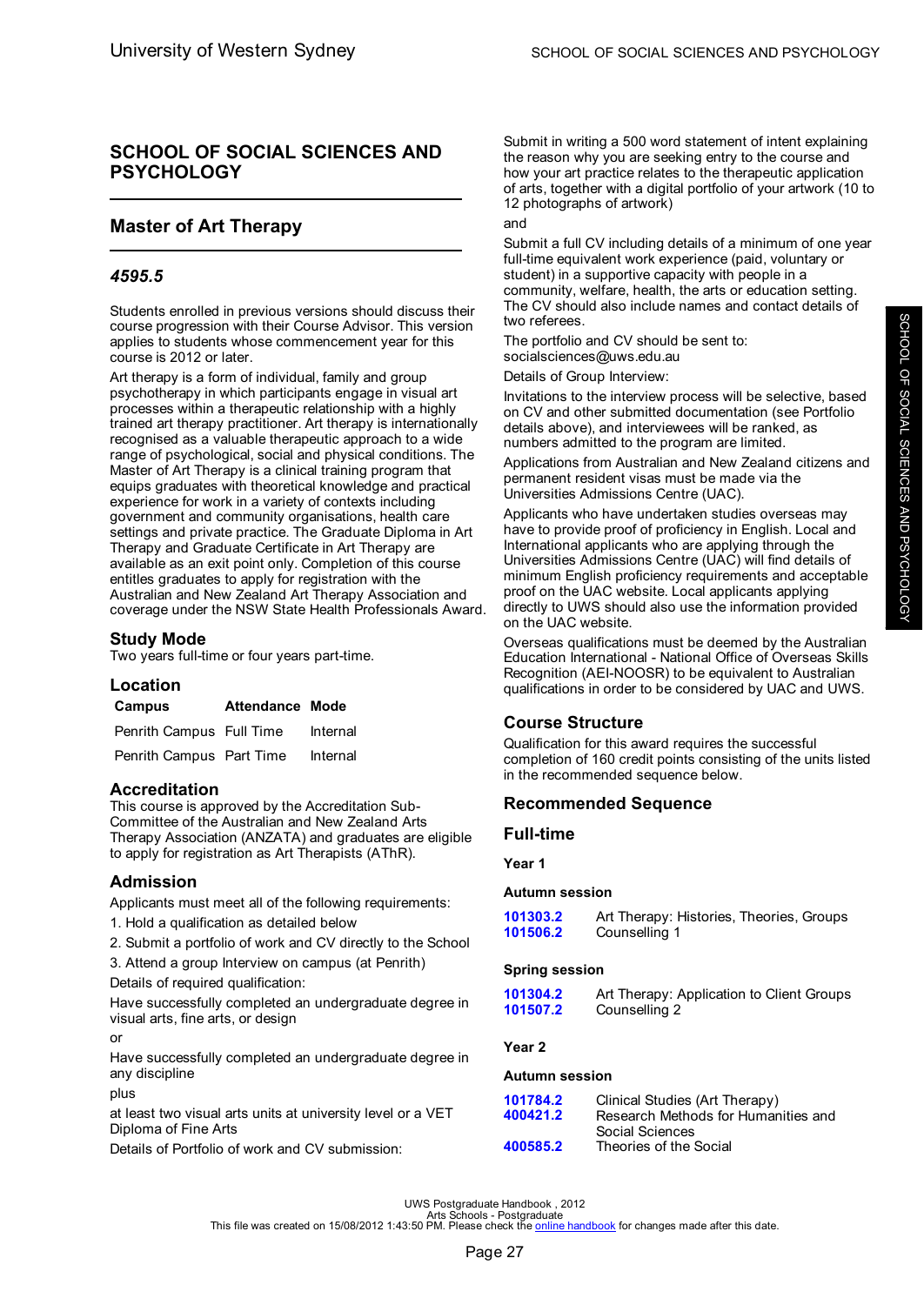<span id="page-31-0"></span>

| <b>Spring session</b>                                                                                       |                                                        | Location                                                                                        |                        |                                                           |
|-------------------------------------------------------------------------------------------------------------|--------------------------------------------------------|-------------------------------------------------------------------------------------------------|------------------------|-----------------------------------------------------------|
| Further Clinical Studies (Art Therapy)<br>101785.2<br>400586.2<br>Integrating Theory, Research and Practice |                                                        | Campus                                                                                          | <b>Attendance Mode</b> |                                                           |
|                                                                                                             |                                                        | Penrith Campus Full Time                                                                        |                        | Internal                                                  |
|                                                                                                             | 4 Year Part-time Sequence                              | Penrith Campus Part Time                                                                        |                        | Internal                                                  |
| Year 1                                                                                                      |                                                        | <b>Course Structure</b>                                                                         |                        |                                                           |
| Autumn session                                                                                              |                                                        |                                                                                                 |                        | Qualification for this award requires the successful      |
| 101303.2                                                                                                    | Art Therapy: Histories, Theories, Groups               | completion of 80 credit points including the units listed ir<br>the recommended sequence below. |                        |                                                           |
| <b>Spring session</b>                                                                                       |                                                        | <b>Recommended Sequence</b>                                                                     |                        |                                                           |
| 101304.2                                                                                                    | Art Therapy: Application to Client Groups              | <b>Full-time</b>                                                                                |                        |                                                           |
| Year 2                                                                                                      |                                                        | Year 1                                                                                          |                        |                                                           |
| Autumn session                                                                                              |                                                        | Autumn session                                                                                  |                        |                                                           |
| 101506.2                                                                                                    | Counselling 1                                          | 101303.2<br>101506.2                                                                            | Counselling 1          | Art Therapy: Histories, Theories, Groups                  |
| <b>Spring session</b>                                                                                       |                                                        | <b>Spring session</b>                                                                           |                        |                                                           |
| 101507.2                                                                                                    | Counselling 2                                          | 101304.2<br>101507.2                                                                            | Counselling 2          | Art Therapy: Application to Client Groups                 |
| Year 3                                                                                                      |                                                        |                                                                                                 |                        |                                                           |
| Autumn session                                                                                              |                                                        |                                                                                                 |                        | <b>Graduate Certificate in Art Therapy (exi</b>           |
| 101784.2                                                                                                    | Clinical Studies (Art Therapy)                         | only)                                                                                           |                        |                                                           |
| <b>Spring session</b>                                                                                       |                                                        | 1700.1                                                                                          |                        |                                                           |
| 101785.2                                                                                                    | Further Clinical Studies (Art Therapy)                 |                                                                                                 |                        | The Graduate Certificate in Art Therapy is available as a |
| Year 4                                                                                                      |                                                        | completion of 40 credit points.                                                                 |                        | exit point only from the Master of Art Therapy after the  |
| <b>Autumn session</b>                                                                                       |                                                        | <b>Study Mode</b>                                                                               |                        |                                                           |
| 400421.2                                                                                                    | Research Methods for Humanities and<br>Social Sciences | Six months full-time or one year part-time.                                                     |                        |                                                           |
| 400585.2                                                                                                    | Theories of the Social                                 | <b>Location</b><br><b>Campus</b>                                                                | <b>Attendance Mode</b> |                                                           |
| Ownie o Annaton                                                                                             |                                                        |                                                                                                 |                        |                                                           |

#### **Spring session**

| 400586.2 |  |  |  | Integrating Theory, Research and Practice |
|----------|--|--|--|-------------------------------------------|
|----------|--|--|--|-------------------------------------------|

## **Graduate Diploma in Art Therapy (exit only)**

## *4596.3*

Students should follow the course structure for the course version relevant to the year they commenced. This version applies to students whose commencement year for this course is 2009 or later.

The Graduate Diploma in Art Therapy is available as an exit point only from the Master of Art Therapy.

## **Study Mode**

One year full-time or two years part-time.

| 01303.2 | Art Therapy: Histories, Theories, Groups |
|---------|------------------------------------------|
| 01506.2 | Counselling 1                            |

# **Graduate Certificate in Art Therapy (exit**

| Campus                   | <b>Attendance Mode</b> |          |
|--------------------------|------------------------|----------|
| Penrith Campus Full Time |                        | Internal |
| Penrith Campus Part Time |                        | Internal |

## **Graduate Diploma in Counselling**

## *1647.4*

Students enrolled in previous versions should discuss their course progression with their Course Advisor. This version applies to students whose commencement year for this course is 2011 or later.

Counselling is a cross-disciplinary pathway into a career in helping human beings in distress. In counselling, clients learn self-knowledge and become able to change through a dedicated helping relationship, in which high levels of skill, sensitivity, self-knowledge and ethical conduct are required of the helper. In contrast to some of the longer-established helping professions, counselling, as taught in this program, places greater emphasis on the creation of a therapeutic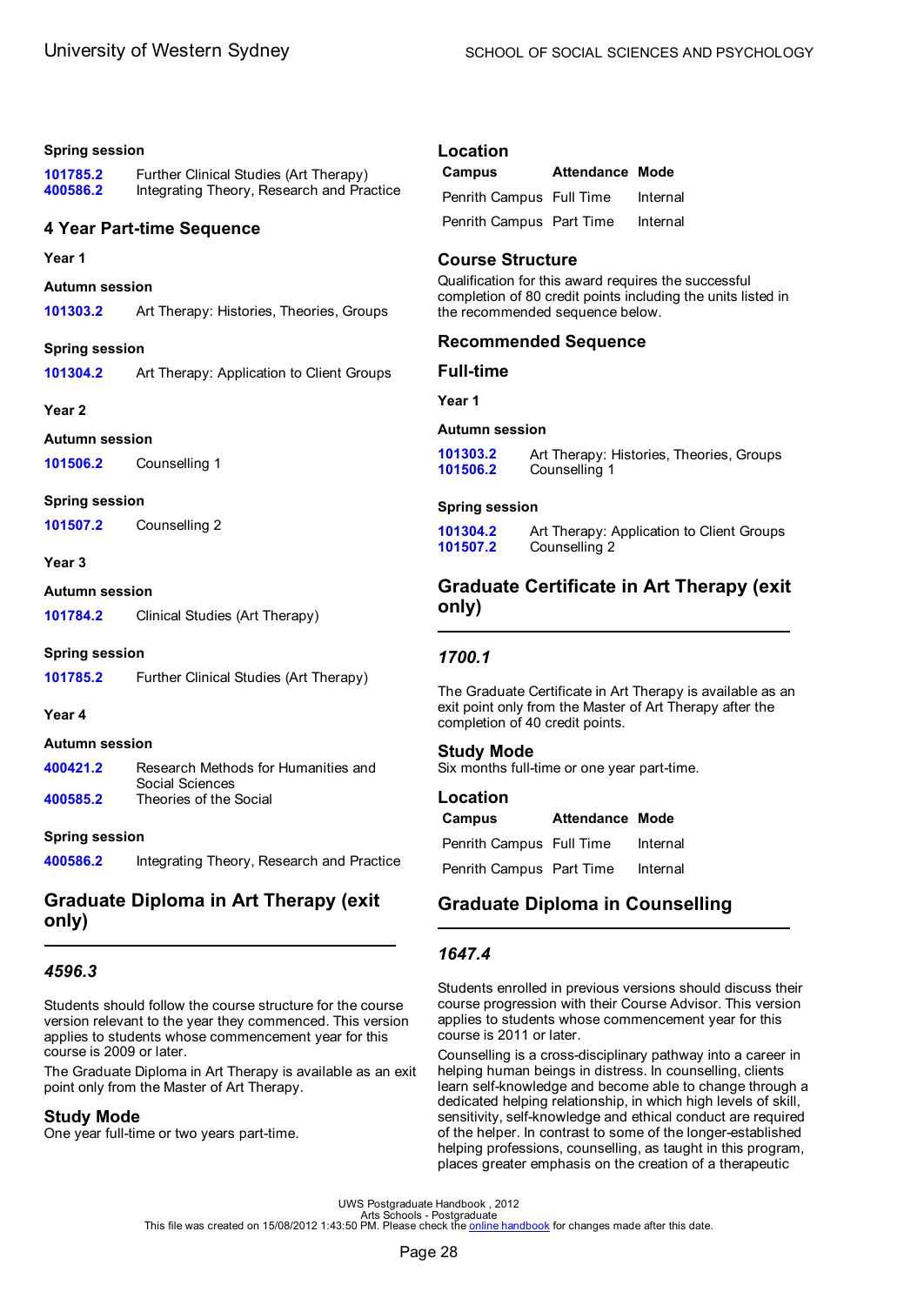<span id="page-32-0"></span>environment for the client than on specific techniques or the application of particular theoretical models. This program is aimed specifically at graduates in any discipline who can demonstrate the personal qualities required for this demanding profession.

## **Study Mode**

Two years part-time.

## **Location**

| <b>Campus</b>            | Attendance Mode |          |
|--------------------------|-----------------|----------|
| Penrith Campus Part Time |                 | Internal |

## **Accreditation**

At present the Counselling and Psychotherapy Association of Australia provides guidelines for clinical training standards, which are met by these proposed course variations. The PACFA Training Committee is currently evaluating programs for potential accreditation, and this revised program will be submitted for accreditation in 2012.

### **Admission**

Applicants must have successfully completed an undergraduate degree in any discipline

and

Participate in a group interview on campus to demonstrate their suitability for the program.

Invitations to the interview process will be selective, based on CV and letter, and interviewees will be ranked, as numbers admitted to the program are limited.

Information for applicants about the Interview

Prior to the Interview, applicants will be required to submit a detailed CV to ssap@uws.edu.au and an accompanying letter of application addressing the following:

- \* Reason for wishing to pursue a counselling qualification
- \* Relevant life experience
- \* Relevant work or volunteer experience

Applications from Australian and New Zealand citizens and holders of permanent resident visas must be made via the Universities Admissions Centre (UAC).

-------------------------------------------------------------------------------

Applicants who have undertaken studies overseas may have to provide proof of proficiency in English. Local and International applicants who are applying through the Universities Admissions Centre (UAC) will find details of minimum English proficiency requirements and acceptable proof on the UAC website. Local applicants applying directly to UWS should also use the information provided on the UAC website.

Overseas qualifications must be deemed by the Australian Education International - National Office of Overseas Skills Recognition (AEI-NOOSR) to be equivalent to Australian qualifications in order to be considered by UAC and UWS.

## **Course Structure**

Qualification for this award requires the successful completion of 80 credit points including the units listed in the recommended sequence below.

### **Recommended sequence**

#### **Part-time**

**Year 1**

**First session**

**[101506.2](#page-49-0)** Counselling 1

#### **Second session**

**[101507.2](#page-49-0)** Counselling 2

#### **Year 2**

#### **First session**

#### **Second session**

**[101787.1](#page-55-0)** Further Clinical Studies (Counselling)

## **Graduate Certificate in Counselling**

### *1648.4*

Students enrolled in previous versions should discuss their course progression with their Course Advisor. This version applies to students whose commencement year for this course is 2011 or later.

Counselling is a cross-disciplinary pathway into a career in helping human beings in distress. In counselling, clients learn self-knowledge and become able to change through a dedicated helping relationship, in which high levels of skill, sensitivity, self knowledge and ethical conduct are required of the helper. In contrast to some of the longer-established helping professions, counselling, as taught in this program, places greater emphasis on the creation of a therapeutic environment for the client than on specific techniques or the application of particular theoretical models. Sequenced training in basic skills and concomitant self-awareness forms a major part of the first year of the program. Throughout, relevant theory is learned in direct relation to practice. This program is aimed specifically at graduates in psychology, social work or welfare work who are currently employed in counselling, and who wish to undertake a one year part-time program to broaden and deepen their existing skills and knowledge base. Students who wish to meet Professional Training Standards are advised to enrol in the Graduate Diploma in Counselling.

#### **Study Mode**

One year part-time.

#### **Location**

| Campus | <b>Attendance Mode</b> |  |
|--------|------------------------|--|
|        |                        |  |

Penrith Campus Part Time Internal

#### **Admission**

Applicants must have successfully completed an undergraduate degree in any discipline.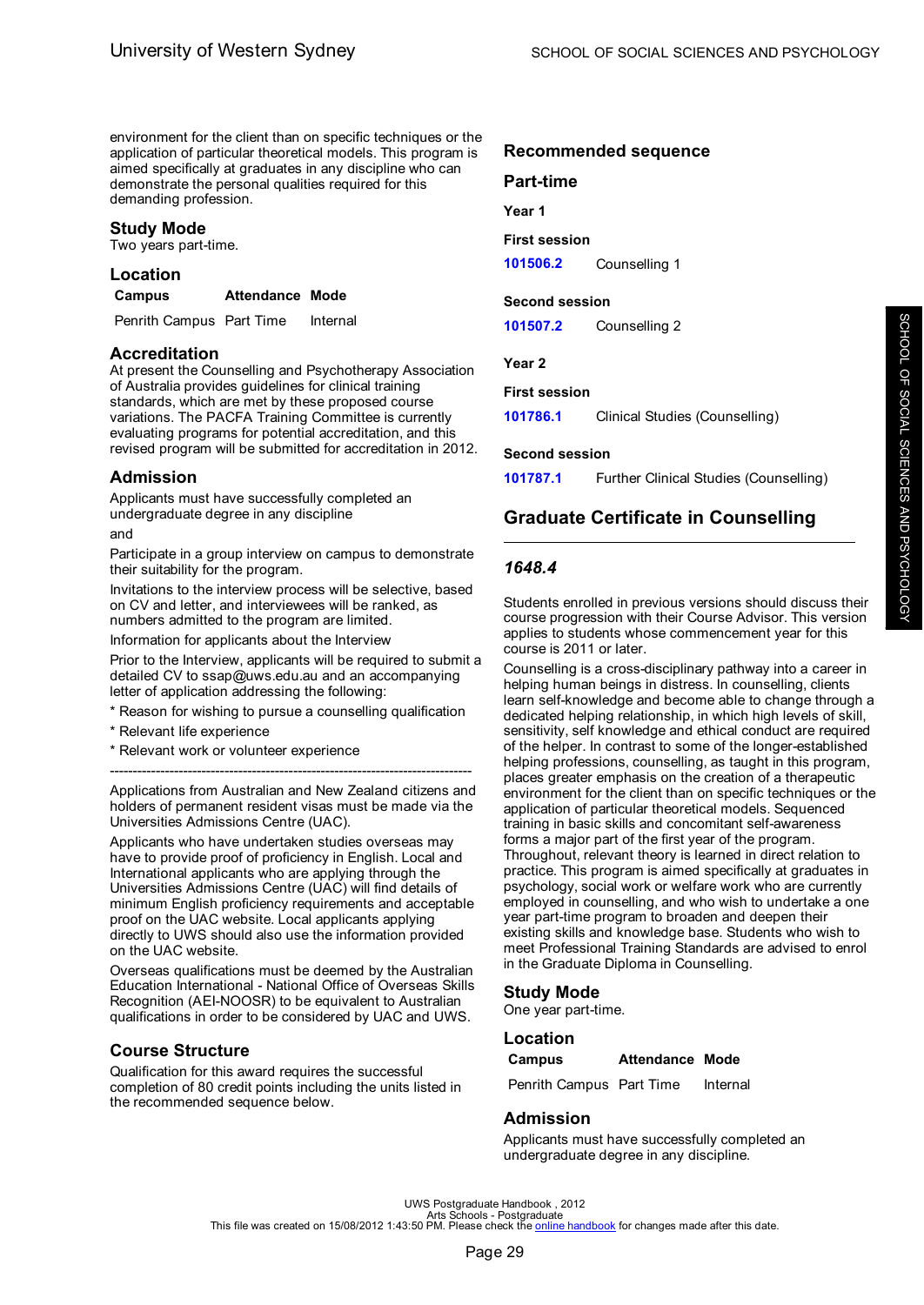#### <span id="page-33-0"></span>and

Participate in a group interview on campus to demonstrate their suitability for the program.

Invitations to the interview process will be selective, based on CV and letter, and interviewees will be ranked, as numbers admitted to the program are limited.

Information for applicants about the interview:

Prior to the interview, applicants will be required to submit a detailed CV to ssap@uws.edu.au and an accompanying letter of application addressing the following:

\* Reason for wishing to pursue a counselling qualification

- \* Relevant life experience
- \* Relevant work or volunteer experience

Applications from Australian and New Zealand citizens and permanent resident visas must be made via the Universities Admissions Centre (UAC).

Applicants who have undertaken studies overseas may have to provide proof of proficiency in English. Local and International applicants who are applying through the Universities Admissions Centre (UAC) will find details of minimum English proficiency requirements and acceptable proof on the UAC website. Local applicants applying directly to UWS should also use the information provided on the UAC website.

## **Course Structure**

Qualification for this award requires the successful completion of 40 credit points including the units listed in the recommended sequence below.

### **Recommended sequence**

#### **Part-time**

**Year 1**

**First session**

**[101506.2](#page-49-0)** Counselling 1

#### **Second session**

**[101507.2](#page-49-0)** Counselling 2

## **Master of Psychology (Clinical Psychology)**

## *1546.5*

Students should follow the course structure for the course version relevant to the year they commenced. This version applies to students whose commencement year for this course is 2011 or later.

The Master of Psychology (Clinical Psychology) is a feepaying professional masters course designed to develop competent clinical psychologists. The course provides a thorough training in the knowledge and skills necessary to understand dysfunctional behaviour and psychopathology, and to implement effective evidence-based interventions including cognitive behavioural therapy. Students learn to become specialist practitioners in the scientist/practitioner mode through completion of specified coursework, a

research project, and 1000 hours of supervised practice in clinical and other appropriate settings.

### **Study Mode**

Two years full-time or four years part-time.

## **Location**

| Campus                     | <b>Attendance Mode</b> |          |
|----------------------------|------------------------|----------|
| Bankstown Campus Full Time |                        | Internal |
| Bankstown Campus Part Time |                        | Internal |

#### **Accreditation**

This course is fully accredited by the Australian Psychology Accreditation Council (APAC).

### **Admission**

Applicants will be subject to competitive selection based on academic excellence, interview, external referees' reports, and consideration of professional experience. An indicative academic achievement based on entry in previous years is a grade point average of 5.5 or higher, or an undergraduate honours level of class 2 upper level (2A or 2.1 Honours). Applicants must:

- **°** Hold an Australian Psychology Accreditation Council (APAC) accredited four-year undergraduate Psychology degree or equivalent.
- **•** Be eligible for provisional registration with the Psychology Board of Australia Psychology Board of Australia.
- **•** Arrange for completion and submission of referees reports to LIMS reports to UWS.
- **°** Attend an interview, by invitation, with the School of Psychology.

Applicants without current full registration with the Psychology Board of Australia will not be admitted to this course if their degree was completed more than 10 years prior to year of entry.

No deferrals will be accepted for this course.

For further information on applying to the Master of Psychology (Clinical Psychology) award, please click on the following link:

Additional information for successful applicants:

There are some additional requirements you must meet before you can start your Clinical work as detailed in the UWS special requirements website.

Applicants who have undertaken studies overseas may have to provide proof of proficiency in English. Local and International applicants who are applying through the Universities Admissions Centre (UAC) will find details of minimum English proficiency requirements and acceptable proof on the UAC website. Local applicants applying directly to UWS should also use the information provided on the UAC website.

International students applying to UWS through UWS International can find details of minimum English proficiency requirements and acceptable proof on the UWS International website.

#### **Special Requirements**

To be eligible to undertake professional placement, all students must be eligible for: 1. Full or provisional registration with the Psychology Board of Australia. 2. A Criminal Record Check. 3. A National Police Certificate. 4.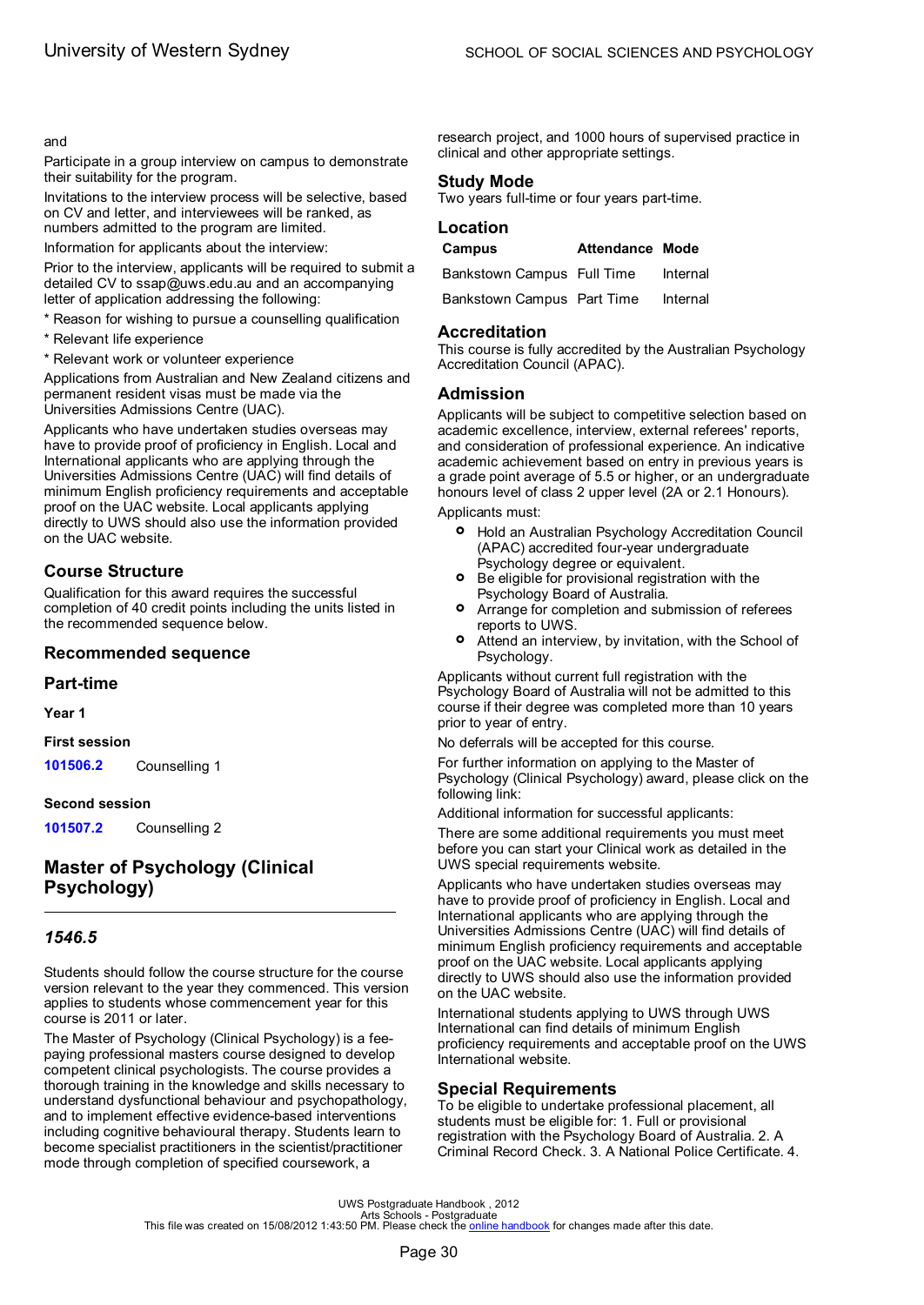<span id="page-34-0"></span>Prohibited Employment Declaration or a Working with Children Check Student Declaration. 5. Child Protection training seminar.

## **Course Structure**

Qualification for this award requires the successful completion of 160 credit points which include the units listed in the recommended sequence below.

## **Recommended Sequence**

## **Full-time**

#### **Year 1**

#### **Autumn session**

| 101810.2 | Core Skills and Ethical Practice |
|----------|----------------------------------|
| 101811.2 | <b>Psychological Assessment</b>  |
| 101812.2 | Clinical Psychopathology 1       |
| 101213.3 | Psychological Interventions 1    |

#### **Spring session**

| 101813.2 | Clinical Psychopathology 2       |
|----------|----------------------------------|
| 101210.3 | <b>Child Clinical Psychology</b> |
| 101214.3 | Psychological Interventions 2    |
| 101814.2 | <b>Clinical Research Methods</b> |

#### **2H Session**

**[101815.2](#page-45-0)** Clinic Placement A

#### **Year 2**

#### **Autumn session**

| 101817.2 | Clinical Neuropsychology and<br>Psychopharmacology |
|----------|----------------------------------------------------|
|          |                                                    |

### **1H**

| 101816.1 | Clinic Placement B              |
|----------|---------------------------------|
| 101818.2 | Professional Placement 1        |
| 101819.2 | Professional Placement 2        |
| 101820.2 | Professional Placement 3        |
| 101239.3 | <b>Applied Research Project</b> |

#### **Spring session**

| 101220.2 | Clinical Health Psychology |  |
|----------|----------------------------|--|
|----------|----------------------------|--|

#### **2H session**

| 101239.3 | Applied Research Project |
|----------|--------------------------|
| 101818.2 | Professional Placement 1 |
| 101819.2 | Professional Placement 2 |
| 101820.2 | Professional Placement 3 |

## **Postgraduate Diploma of Psychology**

#### *1502.4*

Students should follow the course structure for the course version relevant to the year they commenced. This version

applies to students whose commencement Year for this course is 2009 or later.

The Postgraduate Diploma of Psychology is a fee-paying postgraduate award in psychology designed for those seeking professional accreditation. It is undertaken upon completion of an accredited three-year sequence in psychology, and has the same unit sequence as the specialist (non-honours year) of the Bachelor of Psychology program. Entry is competitive and based on academic merit.

## **Study Mode**

One year full-time or two years part-time. ( Part-time offering must be approved by Director of Academic Program)

#### **Location**  $Campus$

|  |  | Attendance Mode |  |
|--|--|-----------------|--|

Bankstown Campus Full Time Internal

## **Advanced Standing**

Subject to the university's credit transfer regulations, applicants who have completed units in an equivalent course taught at a fourth year level, may be granted advanced standing up to a maximum of 50 per cent of the total course work. No credit will be given for research completed at another university. All applicants will have their transcripts assessed to ensure they have at least the equivalent of a three year psychology bachelor's degree in the AQF framework and for specified credit for any fourth year psychology or equivalent units. Advanced standing will only be given for psychology or equivalent content units under the university's specified credit policy. The maximum specified credit for the award will be 40 credit points and no specified credit will be given for the thesis component.

#### **Accreditation**

This course is accredited by the Australian Psychology Accreditation Council (APAC) as an accredited fourth year of study in Psychology. Graduates of this award wil be eligible for Provisional registration as a Psychologist with the Psychology Board of Australia (PBA) and for associate membership of the Australian Psychological Society (APS).

## **Admission**

Applicants must have successfully completed an undergraduate degree in Psychology (APAC accredited). Entry is competitive, and requires a minimum GPA of 5.0.

Limited places are available in this course and meeting admission requirements does not guarantee entry.

No deferrals will be accepted for this course.

Applications from Australian and New Zealand citizens and holders of permanent resident visas must be made via the Universities Admissions Centre (UAC).

Applicants who have undertaken studies overseas may have to provide proof of proficiency in English. Local and International applicants who are applying through the Universities Admissions Centre (UAC) will find details of minimum English proficiency requirements and acceptable proof on the UAC website. Local applicants applying directly to UWS should also use the information provided on the UAC website.

International applicants must apply directly to the University of Western Sydney via UWS International.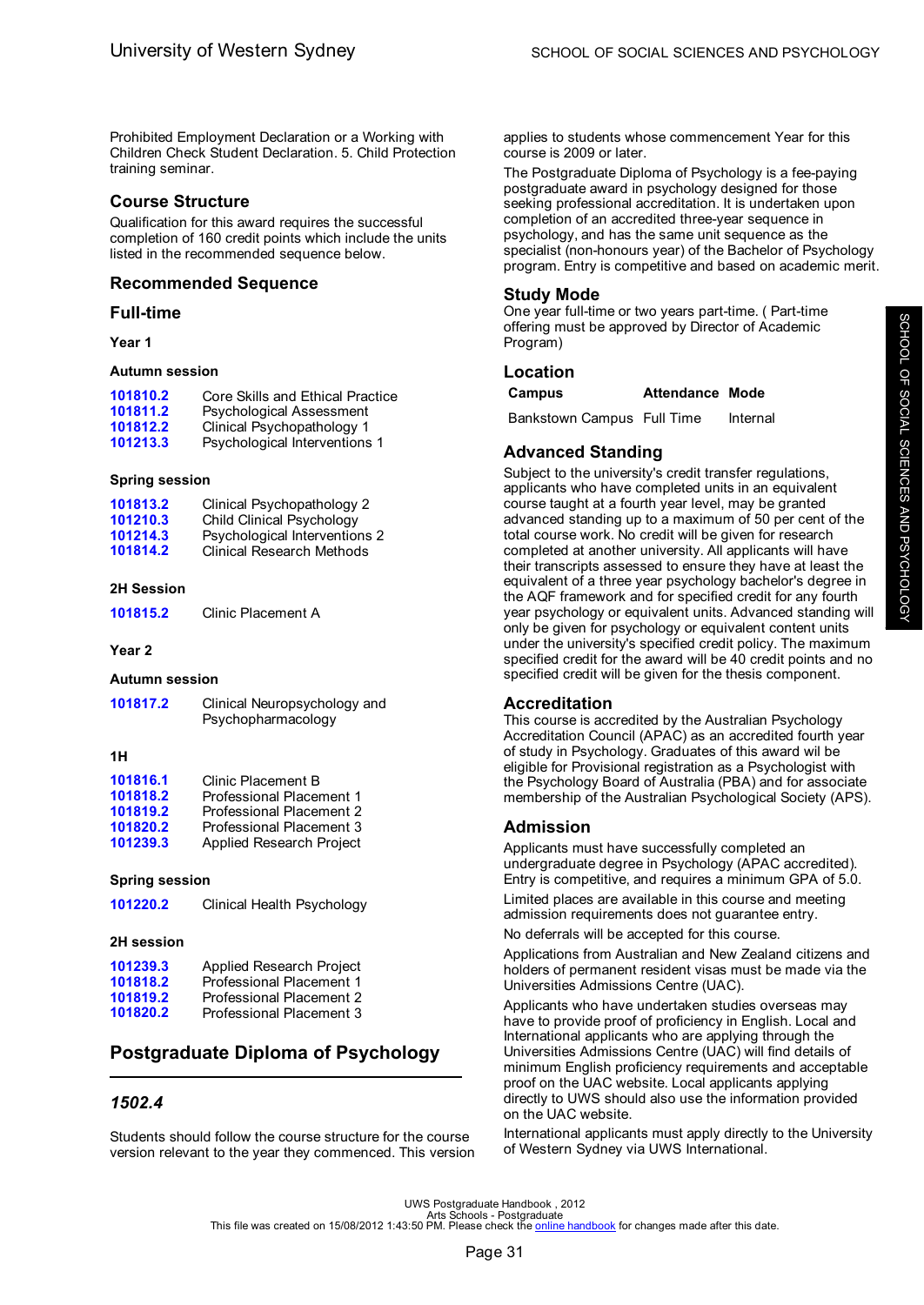<span id="page-35-0"></span>International students applying to UWS through UWS International can find details of minimum English proficiency requirements and acceptable proof on the UWS International website.

Applicants who have undertaken studies overseas may have to provide proof of proficiency in English. Details of minimum English proficiency requirements and acceptable proof can be found on the Universities Admissions Centre website (UAC).

Overseas qualifications must be deemed by the Australian Education International - National Office of Overseas Skills Recognition (AEI-NOOSR) to be equivalent to Australian qualifications in order to be considered by UAC and UWS.

## **Course Structure**

Qualification for this award requires the successful completion of 80 credit points including a 20 credit point research methods unit, a 30 credit point thesis, and three 10 credit point units.

## **Recommended Sequence**

#### **Full-time**

#### **Year 1**

#### **1H session**

#### **2H session**

| 100487.4 | Empirical Research Methods Seminar |
|----------|------------------------------------|
| 100488.3 | <b>Empirical Research Project</b>  |

#### **Autumn session**

| 101420.2 | Theory and Practice of Psychological |
|----------|--------------------------------------|
|          | Assessment and Intervention          |

Two units from the following

At least one of the two electives must be drawn from the core discipline electives.

#### **Autumn session**

**[101196.2](#page-55-0)** Human Performance in Applied Psychology **[101247.2](#page-49-0)** Counselling and Consultation

#### **Spring session**

## **Spring core discipline electives**

**[101541.2](#page-43-0)** Advanced Topics in Psychology<br>**100530.3** Developmental Psychopatholog **[100530.3](#page-50-0)** Developmental Psychopathology

## **Graduate Diploma of Psychological Studies**

## *1630.2*

Students should follow the course structure for the course version relevant to the year they commenced. This version applies to students whose commencement year for this course is 2010 or later.

Psychology is the field of inquiry that uses scientific techniques and methods to understand and explain behaviour and experience. As a profession, it involves the application of psychological knowledge to practical problems in human behaviour. Units in the program are drawn from the following topic areas of psychology: history of psychology, biological psychology, learning, social psychology, lifespan development, sensation and perception, individual differences, personality and cognitive processes.

The Graduate Diploma of Psychological Studies is accredited by the Australian Psychology Accreditation Council (APAC) as a three-year sequence in Psychology. The Graduate Diploma of Psychological Studies prepares graduates for an accredited fourth year in Psychology; it does not comprise such a fourth year.

## **Study Mode**

One and a half years full-time or three years part-time.

| Location                   |                        |          |  |  |  |  |
|----------------------------|------------------------|----------|--|--|--|--|
| Campus                     | <b>Attendance Mode</b> |          |  |  |  |  |
| Bankstown Campus Full Time |                        | Internal |  |  |  |  |
| Bankstown Campus Part Time |                        | Internal |  |  |  |  |
| Penrith Campus             | <b>Full Time</b>       | Internal |  |  |  |  |

## **Advanced Standing**

All applicants will have the equivalent of a three year Bachelors' degree in the AQF framework and for specified credit for any psychology units. Advanced standing will only be given for psychology units from APAC accredited awards under the university's specified credit rules. The maximum specified credit for the award will be 80 credit points. At least 50 percent (60 credit points) of the required credit points for the award must be achieved through formal study at UWS.

#### **Accreditation**

This course is accredited by the Australian Psychology Accreditation Council (APAC) as an undergraduate three year sequence in Psychology.

## **Admission**

Applicants must have successfully completed an undergraduate degree in any discipline (Non Psychology major OR Psychology major older than 10 years)

Applications from Australian citizens and holders of permanent resident visas must be made via the Universities Admissions Centre (UAC).

Applicants who have undertaken studies overseas may have to provide proof of proficiency in English. Local and International applicants who are applying through the Universities Admissions Centre (UAC) will find details of minimum English proficiency requirements and acceptable proof on the UAC website. Local applicants applying directly to UWS should also use the information provided on the UAC website.

International applicants must apply directly to the University of Western Sydney via UWS International.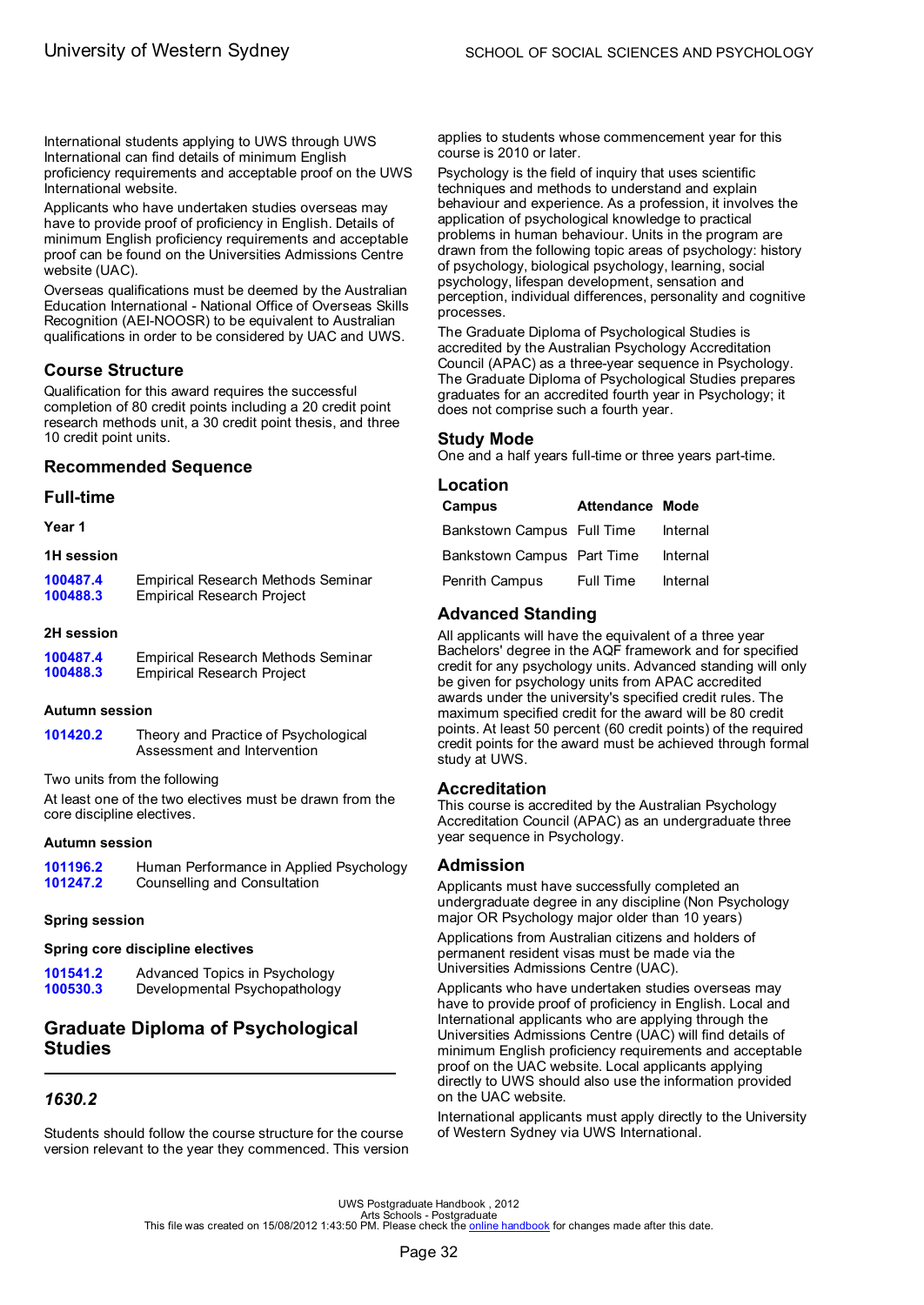International students applying to UWS through UWS International can find details of minimum English proficiency requirements and acceptable proof on the UWS International website.

Overseas qualifications must be deemed by the Australian Education International - National Office of Overseas Skills Recognition (AEI-NOOSR) to be equivalent to Australian qualifications in order to be considered by UAC and UWS.

# **Course Structure**

Qualification for this award requires the successful completion of 120 credit points which include the units listed in the recommended sequence below.

Units run concurrently on both Bankstown and Penrith Campus

Please note that this course is only available on the Bankstown campus. If students wish to enrol in these units at Penrith campus they will need to request a Rule Waiver.

Full-time study is four subjects per semester

Part-time study is at least one subject per semester

# **Recommended Sequence**

# **Full-time**

### **Units offered at Bankstown and Penrith Campus**

### **Year 1**

### **Autumn session**

| 101184.2 | Psychology: Human Behaviour             |
|----------|-----------------------------------------|
| 100013.3 | <b>Experimental Design and Analysis</b> |
| 101684.3 | Brain and Behaviour                     |
| 101680.3 | Perception                              |

### **Spring session**

| 101676.2 | Human Learning                |
|----------|-------------------------------|
| 101678.3 | <b>Motivation and Emotion</b> |
| 101683.2 | Social Psychology             |
| 101677.3 | Cognitive Processes           |

### **Year 2**

### **Autumn session**

| 101679.2 | Personality                      |
|----------|----------------------------------|
| 101681.2 | Abnormal Psychology              |
| 101689.2 | <b>Advanced Research Methods</b> |
| 101682.4 | Developmental Psychology         |

# **Master of Social Science**

### *4617.4*

Students should follow the course structure for the course version relevant to the year they commenced. This version applies to students whose commencement year for this course is 2012 or later.

The Master of Social Science offers a flexible design allowing students to select areas of study according to their personal interest and professional need. Critical and

reflective professional practice is enhanced through core units in social theory and research methods and a research project. In addition students are able to choose specialist professional units from a wide range available in other professional courses.

## **Study Mode**

One year full-time or two years part-time.

## **Location**

| Campus                   | <b>Attendance Mode</b> |          |
|--------------------------|------------------------|----------|
| Penrith Campus Full Time |                        | Internal |
| Penrith Campus Part Time |                        | Internal |

# **Advanced Standing**

Applications for advanced standing will be assessed in accordance with current UWS policy.

# **Admission**

Applicants must have successfully completed an undergraduate degree or postgraduate qualification in any discipline.

Applications from Australian citizens and holders of permanent resident visas must be made via the Universities Admissions Centre (UAC).

Applicants who have undertaken studies overseas may have to provide proof of proficiency in English. Local and International applicants who are applying through the Universities Admissions Centre (UAC) will find details of minimum English proficiency requirements and acceptable proof on the UAC website. Local applicants applying directly to UWS should also use the information provided on the UAC website.

Overseas qualifications must be deemed by the Australian Education International - National Office of Overseas Skills Recognition (AEI-NOOSR) to be equivalent to Australian qualifications in order to be considered by UAC and UWS.

# **Course Structure**

Qualification for this award requires the successful completion of 80 credit points consisting of 40 credit points of core and a 40 credit point specialisation from the list below:

# **Core Units**

| 400421.2 | Research Methods for Humanities and<br>Social Sciences |
|----------|--------------------------------------------------------|
| 400585.2 | Theories of the Social                                 |
| 400586.2 | Integrating Theory, Research and Practice              |

# **Specialisations**

# **Studies in Art Therapy**

| Studies in Art Therapy |
|------------------------|
|                        |

### **Core units**

| 101303.2 | Art Therapy: Histories, Theories, Groups  |
|----------|-------------------------------------------|
| 101304.2 | Art Therapy: Application to Client Groups |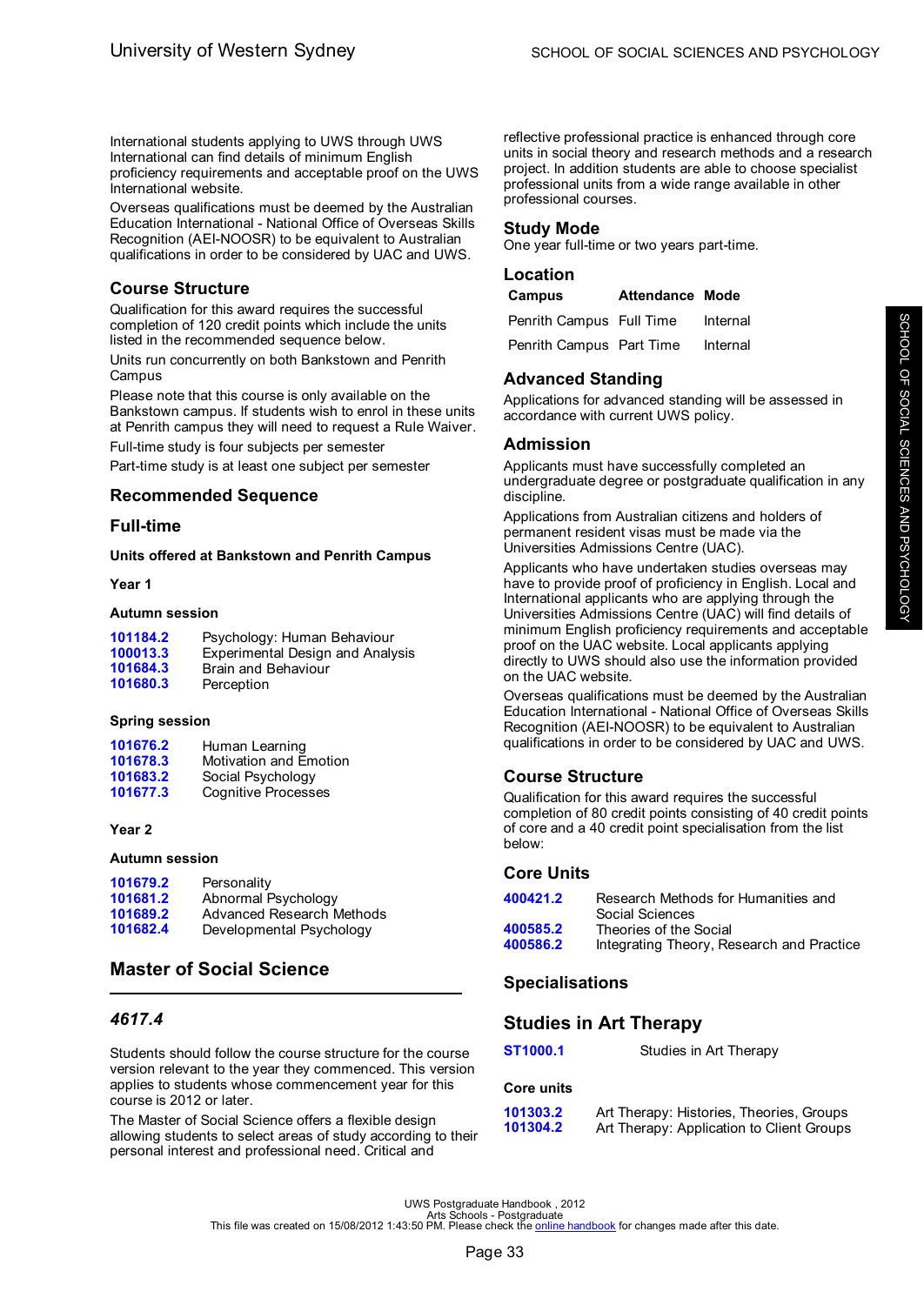# **Studies in Counselling Specialisation**

| ST <sub>1001.1</sub> |                        |
|----------------------|------------------------|
|                      | Studies in Counselling |

### **Core units**

| 101506.2 | Counselling 1 |
|----------|---------------|
| 101507.2 | Counselling 2 |

# **Urban Studies Specialisation**

| ST1002.1 | Urban Studies |
|----------|---------------|
|          |               |

### **Core units**

| 101633.2 | Managing Cities: History and Theory    |
|----------|----------------------------------------|
| 101314.3 | Urban Management Practice: Governance  |
|          | and Power in the City                  |
| 101636.2 | Developing Sustainable Places          |
| 101315.3 | Financing Cities in the Global Economy |
|          |                                        |

**Students may also select from other postgraduate units across the university after consultation with the Head of Program.**

# **Graduate Diploma in Social Science**

# *4618.3*

Students should follow the course structure for the course version relevant to the year they commenced. This version applies to students whose commencement year for this course is 2010 or later.

Course enquiries should be directed to the course advisor.

The Graduate Diploma in Social Science is flexible in design allowing students to select areas of study according to their personal interest and professional need. It is also designed to enhance critical and reflective professional practice in the human services sector. Units in social science theories and research methods are core components of the course. To complete the Graduate Diploma students can choose to complete these two units and a research report and two specialist professional units or four specialist professional units from a wide range available within other specialist awards.

# **Study Mode**

Six months full-time plus six months part-time; or one and a half years part-time.

# **Location**

| Campus                   | <b>Attendance Mode</b> |          |
|--------------------------|------------------------|----------|
| Penrith Campus Full Time |                        | Internal |
| Penrith Campus Part Time |                        | Internal |

# **Admission**

Applicants must have successfully completed an undergraduate degree or postgraduate qualification in any discipline.

Applications from Australian and New Zealand citizens and holders of permanent resident visas must be made via the Universities Admissions Centre (UAC).

Applicants who have undertaken studies overseas may have to provide proof of proficiency in English. Local and International applicants who are applying through the Universities Admissions Centre (UAC) will find details of minimum English proficiency requirements and acceptable proof on the UAC website. Local applicants applying directly to UWS should also use the information provided on the UAC website.

Overseas qualifications must be deemed by the Australian Education International - National Office of Overseas Skills Recognition (AEI-NOOSR) to be equivalent to Australian qualifications in order to be considered by UAC and UWS.

# **Course Structure**

The Graduate Diploma in Social Science consists of 40 credit points of core units and 20 credit points of postgraduate elective units:

### **Core Units**

| 400421.2 | Research Methods for Humanities and<br>Social Sciences |
|----------|--------------------------------------------------------|
| 400585.2 | Theories of the Social                                 |
| 400586.2 | Integrating Theory, Research and Practice              |

The remaining 20 credit points are to be made up of postgraduate level units offered across the university. Students may consult with the Director of Academic Program/Course Advisor for a list of suggested units.

# **Graduate Certificate in Social Science**

# *4619.3*

Students should follow the course structure for the course version relevant to the year they commenced. This version applies to students whose commencement year for this course is 2010 or later.

Course enquiries should be directed to the course advisor. The Graduate Certificate in Social Science is flexible in design allowing students to select areas of study according to their personal interest and professional need. It is also designed to enhance critical and reflective professional practice in the human services sector. Units in social science theories and research methods are core components of the course. To complete the graduate certificate students can choose to complete these two units and a research report or two specialist professional units from a wide range available within other specialist awards.

# **Study Mode**

Six months full-time or one year part-time.

### **Location**

| <b>Campus</b>            | <b>Attendance Mode</b> |          |
|--------------------------|------------------------|----------|
| Penrith Campus Full Time |                        | Internal |
| Penrith Campus Part Time |                        | Internal |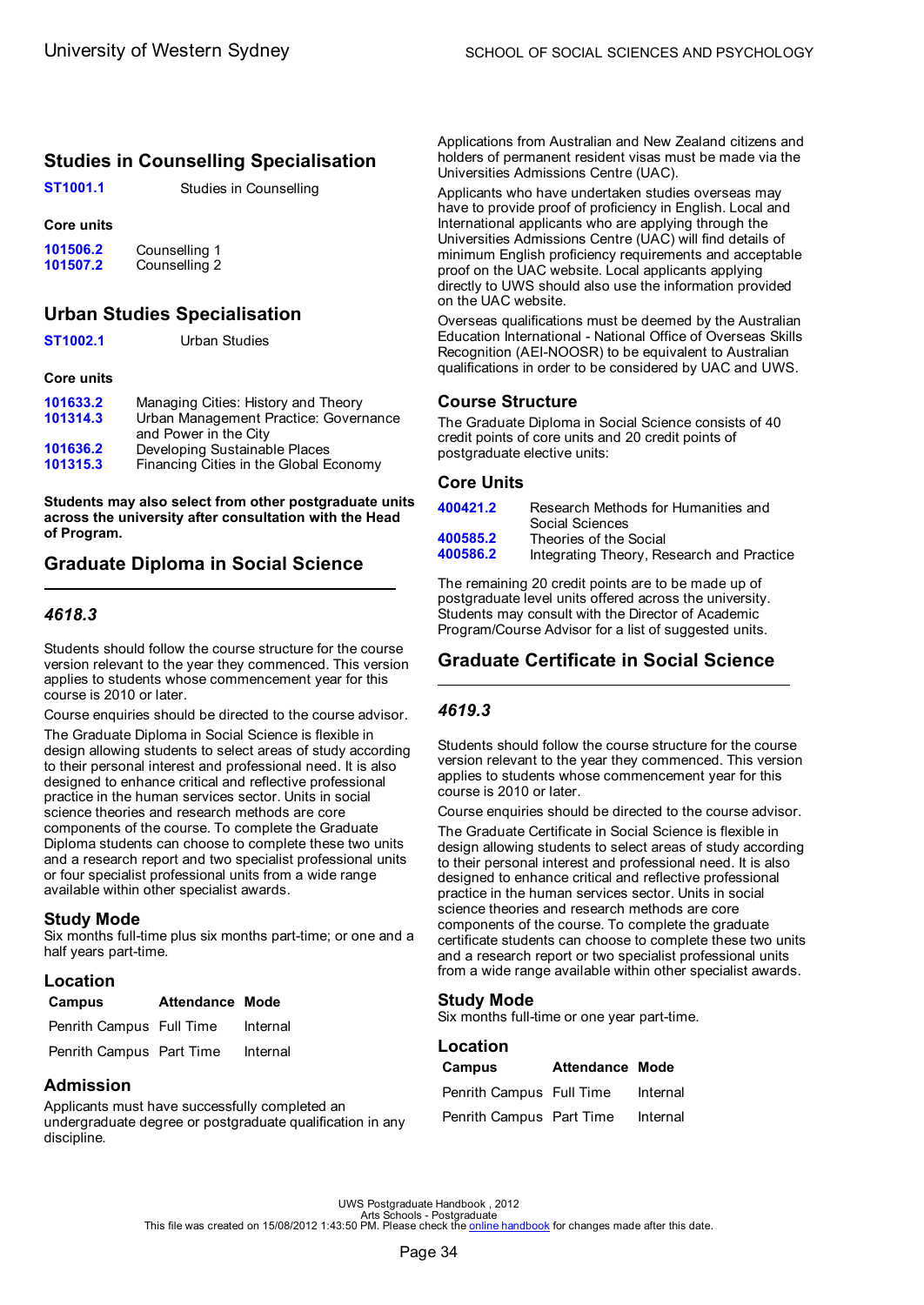# **Advanced Standing**

Applications for advanced standing will be assessed in accordance with current UWS policy.

## **Admission**

Applicants must have successfully completed an undergraduate degree or postgraduate qualification in any discipline.

or

Have a minimum of three years full-time equivalent work experience in education, community welfare, social work, psychology, criminology, social policy, social research or employment relations.

Applicants from Australian and NZ citizens and holders of permanent resident visas must be made via the Universities Admissions Centre (UAC).

Applicants who have undertaken studies overseas may have to provide proof of proficiency in English. Local and International applicants who are applying through the Universities Admissions Centre (UAC) will find details of minimum English proficiency requirements and acceptable proof on the UAC website. Local applicants applying directly to UWS should also use the information provided on the UAC website.

Overseas qualifications must be deemed by the Australian Education International - National Office of Overseas Skills Recognition (AEI-NOOSR) to be equivalent to Australian qualifications in order to be considered by UAC and UWS.

# **Course Structure**

The Graduate Certificate in Social Science consists of 40 credit points. All students must complete the two core units (20 credit points)

# **Core Units**

| 400421.2 | Research Methods for Humanities and |
|----------|-------------------------------------|
|          | Social Sciences                     |
| 400585.2 | Theories of the Social              |

and

Students may then elect to complete the following 20 credit point unit

**[400586.2](#page-57-0)** Integrating Theory, Research and Practice

or

Students may select the remaining 20 credit points from postgraduate level units offered across the university. Students may consult with the Head of Program for a list of suggested units.

# **Master of Urban Management and Planning**

# *1674.1*

The Master of Urban Management and Planning gives students the professional and scholarly education to take a leadership role in urban management, strategic planning and policy development. The coursework includes preparation in professional practice, history, the theoretical

and legal frameworks for planning. Students will develop skills in a range of relevant areas including governance, urban finance and sustainable strategies.

# **Study Mode**

One year full-time or two years part-time.

# **Location**

| Campus                   | Attendance Mode |          |
|--------------------------|-----------------|----------|
| Parramatta CBD Full Time |                 | Internal |
| Parramatta CBD Part Time |                 | Internal |

# **Admission**

Applicants must have successfully completed an undergraduate degree in planning, geography, social science, environmental studies, architecture and landscape studies, urban and regional studies or public policy or

Have a minimum of five years full-time equivalent work experience in planning, geography, social science, environmental studies, architecture and landscape studies, urban and regional studies or public policy.

Applications from Australian and NZ citizens and holders of permanent resident visas must be made via the Universities Admissions Centre (UAC).

Applicants who have undertaken studies overseas may have to provide proof of proficiency in English. Local and International applicants who are applying through the Universities Admissions Centre (UAC) will find details of minimum English proficiency requirements and acceptable proof on the UAC website. Local applicants applying directly to UWS should also use the information provided on the UAC website.

International applicants must apply directly to the University of Western Sydney via UWS International.

International students applying to UWS through UWS International can find details of minimum English proficiency requirements and acceptable proof on the UWS International website.

Overseas qualifications must be deemed by the Australian Education International - National Office of Overseas Skills Recognition (AEI-NOOSR) to be equivalent to Australian qualifications in order to be considered by UAC and UWS.

# **Course Structure**

Qualification for this award requires the successful completion of 80 credit points including the units listed in the recommended sequence below.

# **Recommended Sequence**

**Full-time**

**Year 1**

### **Autumn session**

| 101633.2 | Managing Cities: History and Theory   |
|----------|---------------------------------------|
| 101314.3 | Urban Management Practice: Governance |
|          | and Power in the City                 |
| 101635.2 | Urban Planning Placement Project      |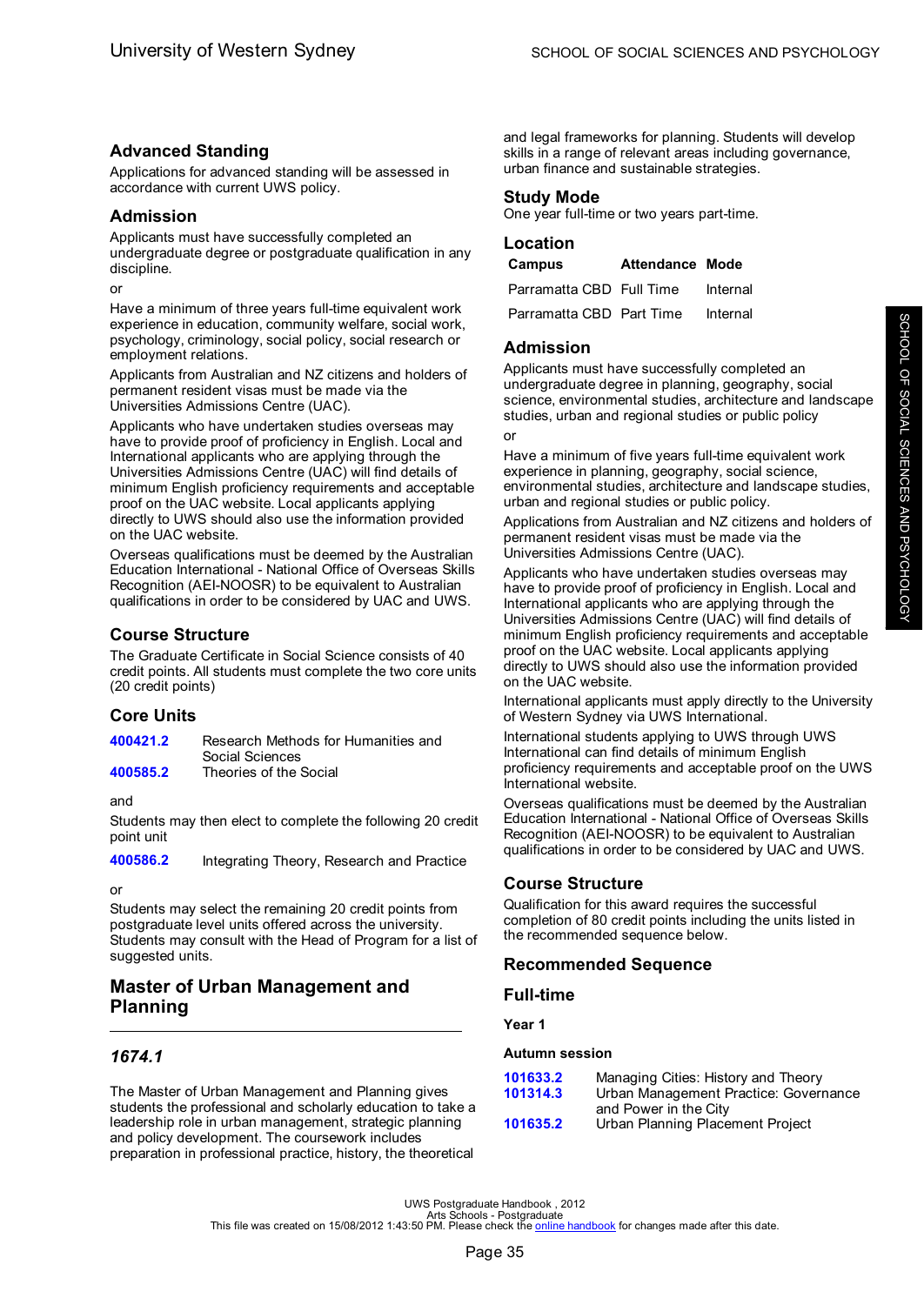And one elective (with the approval of the Director of Academic Program/Course Advisor)

### **Spring session**

| 101636.2 | Developing Sustainable Places          |
|----------|----------------------------------------|
| 101315.3 | Financing Cities in the Global Economy |
| 101634.2 | Planning and Environmental Regulation  |
| 101637.2 | Urban Research Report                  |

### **Part-time**

**Year 1**

### **Autumn session**

| 101633.2 | Managing Cities: History and Theory |
|----------|-------------------------------------|
| 101635.2 | Urban Planning Placement Project    |

### **Spring session**

| 101636.2 | Developing Sustainable Places         |
|----------|---------------------------------------|
| 101634.2 | Planning and Environmental Regulation |

### **Year 2**

### **Autumn session**

| 101314.3 | Urban Management Practice: Governance |
|----------|---------------------------------------|
|          | and Power in the City                 |

And one elective (with the approval of the Director of Academic Program/Course Advisor)

### **Spring session**

| 101315.3 | Financing Cities in the Global Economy |
|----------|----------------------------------------|
| 101637.2 | Urban Research Report                  |

# **Graduate Diploma in Urban Management and Planning**

# *1675.1*

The Graduate Diploma in Urban Management and Planning gives students the professional and scholarly education to take a leadership role in urban management, strategic planning and policy development. The coursework includes preparation in professional practice, history, the theoretical and legal frameworks for planning. Students will develop skills in a range of relevant areas including governance, urban finance and sustainable strategies.

# **Study Mode**

One year full-time or two years part-time.

# **Location**

| Campus                   | Attendance Mode |          |
|--------------------------|-----------------|----------|
| Parramatta CBD Full Time |                 | Internal |
| Parramatta CBD Part Time |                 | Internal |

# **Admission**

Applicants must have successfully completed an undergraduate degree in planning, geography, social science, environmental studies, architecture and landscape studies, urban and regional studies or public policy or

#### Have a minimum of three years full-time equivalent work experience in planning, geography, social science, environmental studies, architecture and landscape studies, urban and regional studies or public policy

Applications from Australian citizens and holders of permanent resident visas must be made via the Universities Admissions Centre (UAC).

Applicants who have undertaken studies overseas may have to provide proof of proficiency in English. Local and International applicants who are applying through the Universities Admissions Centre (UAC) will find details of minimum English proficiency requirements and acceptable proof on the UAC website. Local applicants applying directly to UWS should also use the information provided on the UAC website.

International applicants must apply directly to the University of Western Sydney via UWS International.

International students applying to UWS through UWS International can find details of minimum English proficiency requirements and acceptable proof on the UWS International website.

Overseas qualifications must be deemed by the Australian Education International - National Office of Overseas Skills Recognition (AEI-NOOSR) to be equivalent to Australian qualifications in order to be considered by UAC and UWS.

# **Course Structure**

Qualification for this award requires the successful completion of 60 credit points including the units listed in the recommended sequence below.

# **Recommended Sequence**

### **Full-time**

**Year 1**

### **Autumn session**

| 101633.2 | Managing Cities: History and Theory   |
|----------|---------------------------------------|
| 101314.3 | Urban Management Practice: Governance |
|          | and Power in the City                 |
| 101635.2 | Urban Planning Placement Project      |

### **Spring session**

Choose two of

| 101636.2 | Developing Sustainable Places          |
|----------|----------------------------------------|
| 101315.3 | Financing Cities in the Global Economy |
| 101634.2 | Planning and Environmental Regulation  |

And one elective (with the approval of the Director of Academic Program/Course Advisor)

# **Part-time**

**Year 1**

### **Autumn session**

| 101633.2 | Managing Cities: History and Theory   |
|----------|---------------------------------------|
| 101314.3 | Urban Management Practice: Governance |
|          | and Power in the City                 |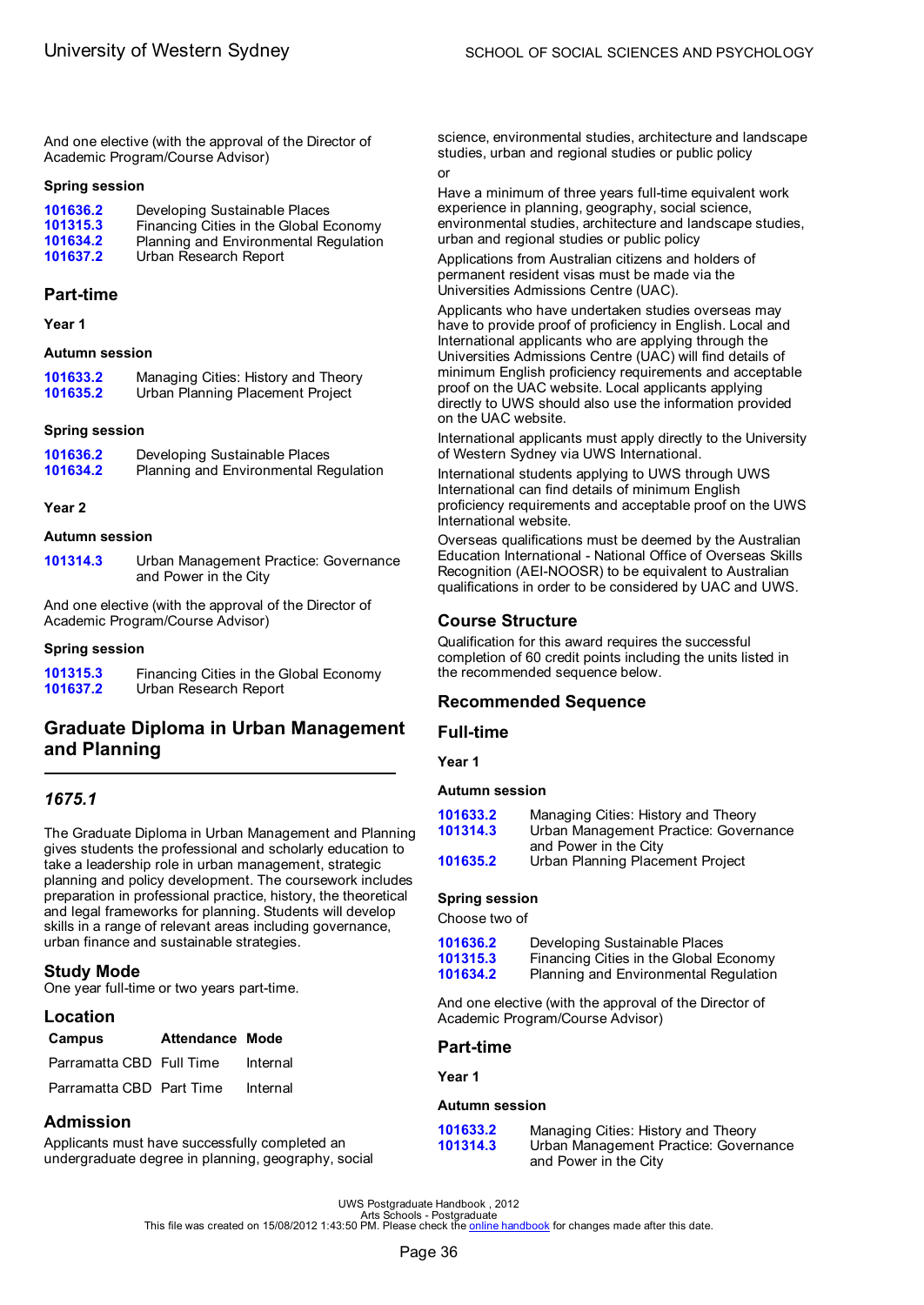### **Spring session**

### Choose two of

| 101636.2 | Developing Sustainable Places          |
|----------|----------------------------------------|
| 101315.3 | Financing Cities in the Global Economy |
| 101634.2 | Planning and Environmental Regulation  |

### **Year 2**

### **Autumn session**

And one elective (with the approval of the Director of Academic Program/Course Advisor)

**[101635.2](#page-75-0)** Urban Planning Placement Project

# **Part-time for mid-year intake**

**Year 1**

### **Spring session**

| 101636.2 | Developing Sustainable Places          |
|----------|----------------------------------------|
| 101315.3 | Financing Cities in the Global Economy |

### **Autumn session**

| 101633.2 | Managing Cities: History and Theory   |
|----------|---------------------------------------|
| 101314.3 | Urban Management Practice: Governance |
|          | and Power in the City                 |

### **Year 2**

### **Spring session**

**[101634.2](#page-64-0)** Planning and Environmental Regulation

### **Autumn session**

**[101635.2](#page-75-0)** Urban Planning Placement Project

# **Graduate Certificate in Urban Management and Planning**

# *1676.2*

Students should follow the course structure for the course version relevant to the year they commenced. This version applies to students whose commencement year in this course is 2011 or later.

The Graduate Certificate in Urban Management and Planning gives students the professional and scholarly education to take a leadership role in urban management, strategic planning and policy development. The coursework includes preparation in professional practice, history, the theoretical and legal frameworks for planning. Students will develop skills in a range of relevant areas including governance, urban finance and sustainable strategies.

### **Study Mode**

One year full-time or two years part-time.

## **Location**

| Campus                   | Attendance Mode |          |
|--------------------------|-----------------|----------|
| Parramatta CBD Full Time |                 | Internal |
| Parramatta CBD Part Time |                 | Internal |

# **Admission**

Applicants must have successfully completed an undergraduate degree in planning, geography, social science, environmental studies, architecture and landscape studies, urban and regional studies or public policy or

Have a minimum of two years full-time equivalent work experience in planning, geography, social science, environmental studies, architecture and landscape studies, urban and regional studies or public policy

Applications from Australian citizens and holders of permanent resident visas must be made via the Universities Admissions Centre (UAC).

Applicants who have undertaken studies overseas may have to provide proof of proficiency in English. Local and International applicants who are applying through the Universities Admissions Centre (UAC) will find details of minimum English proficiency requirements and acceptable proof on the UAC website. Local applicants applying directly to UWS should also use the information provided on the UAC website.

International applicants must apply directly to the University of Western Sydney via the UWS International office.

International students applying to UWS through UWS International can find details of minimum English proficiency requirements and acceptable proof on the UWS International website.

Overseas qualifications must be deemed by the Australian Education International - National Office of Overseas Skills Recognition (AEI-NOOSR) to be equivalent to Australian qualifications in order to be considered by UAC and UWS.

# **Course Structure**

Qualification for this award requires the successful completion of 40 credit points including the units listed in the recommended sequence below.

# **Recommended Sequence**

### **Full-time**

**Year 1**

### **Autumn session**

**[101633.2](#page-60-0)** Managing Cities: History and Theory **[101314.3](#page-74-0)** Urban Management Practice: Governance and Power in the City

### **Spring session**

Choose two of

| 101636.2 | Developing Sustainable Places          |
|----------|----------------------------------------|
| 101315.3 | Financing Cities in the Global Economy |
| 101634.2 | Planning and Environmental Regulation  |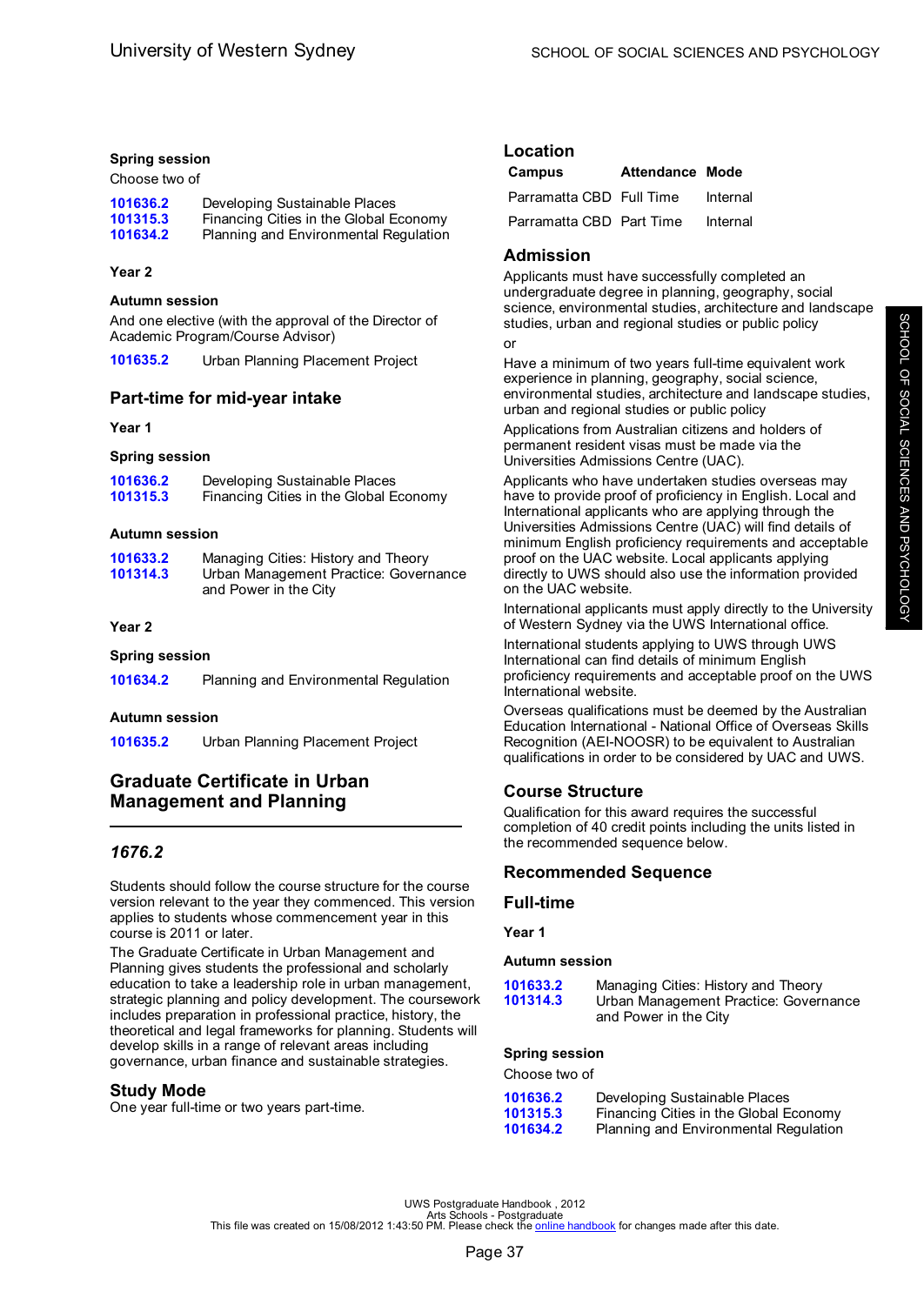# **Part-time**

**Year 1**

### **Autumn session**

Choose one of

| 101633.2 | Managing Cities: History and Theory   |
|----------|---------------------------------------|
| 101314.3 | Urban Management Practice: Governance |
|          | and Power in the City                 |

### **Spring session**

Choose one of

| 101636.2 | Developing Sustainable Places          |
|----------|----------------------------------------|
| 101315.3 | Financing Cities in the Global Economy |
| 101634.2 | Planning and Environmental Regulation  |

### **Year 2**

### **Autumn session**

Choose one of the following, whichever has not been completed in Year 1

| 101633.2 | Managing Cities: History and Theory   |
|----------|---------------------------------------|
| 101314.3 | Urban Management Practice: Governance |
|          | and Power in the City                 |

### **Spring session**

Choose one of the following, whichever has not been completed in Year 1

| 101636.2 | Developing Sustainable Places          |
|----------|----------------------------------------|
| 101315.3 | Financing Cities in the Global Economy |
| 101634.2 | Planning and Environmental Regulation  |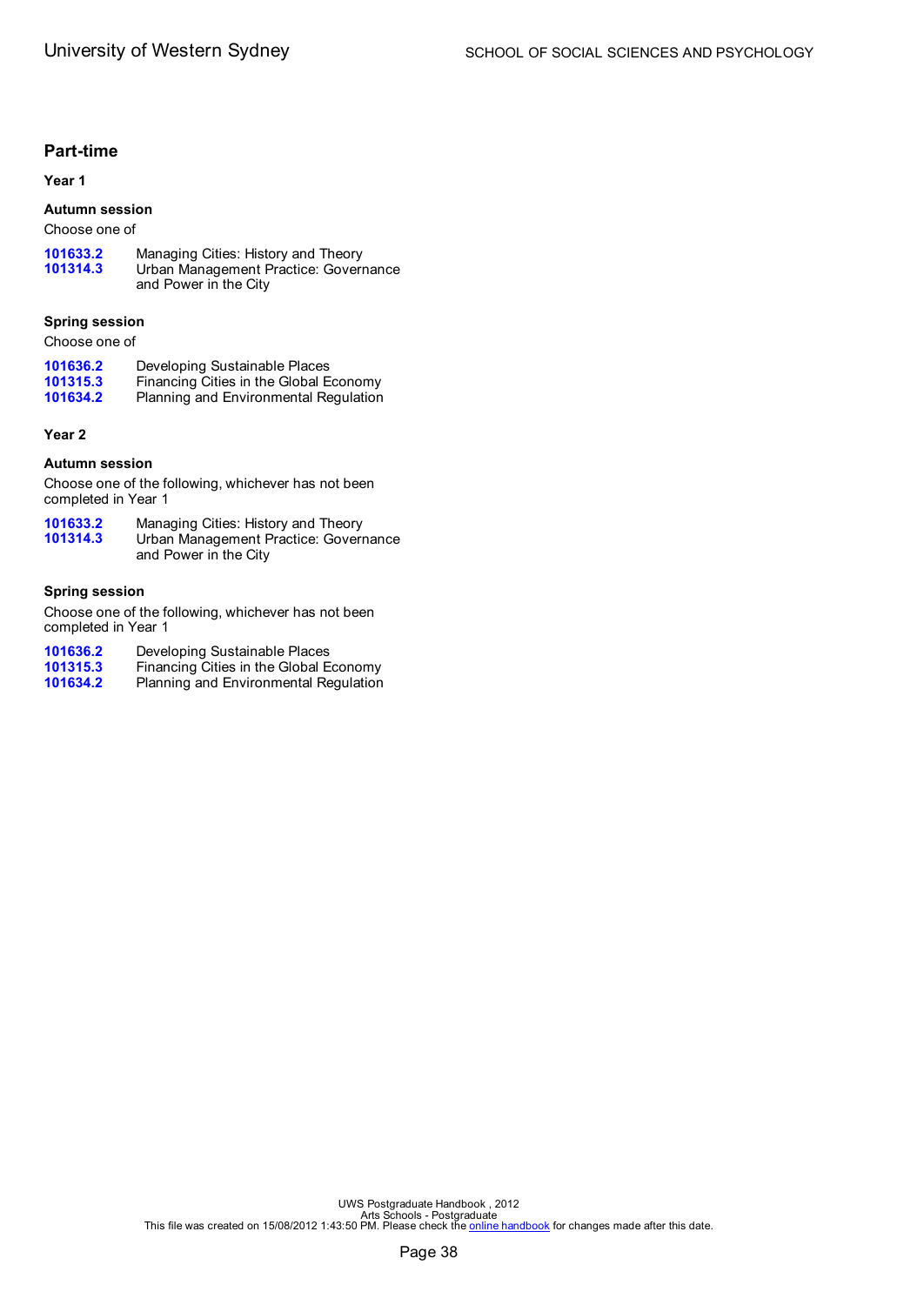# <span id="page-42-0"></span>**Unit Sets**

# **Specialisation - Studies in Art Therapy**

## *ST1000.1*

## **Location**

**Campus Mode**

Penrith Campus Internal

# **Unit Set Structure**

Qualification for this award requires the successful completion of 80 credit points including the units listed in the recommended sequence below.

# **Master of Social Science Core Units**

| 400421.2 | Research Methods for Humanities and<br>Social Sciences |
|----------|--------------------------------------------------------|
| 400585.2 | Theories of the Social                                 |
| 400586.2 | Integrating Theory, Research and Practice              |

# **Studies in Art Therapy Specialisation Units**

**[101303.2](#page-44-0)** Art Therapy: Histories, Theories, Groups Art Therapy: Application to Client Groups

# **Specialisation - Studies in Counselling**

# *ST1001.1*

### **Location**

| Campus | Mode |
|--------|------|
|        |      |

Penrith Campus Internal

# **Unit Set Structure**

Qualification for this award requires the successful completion of 80 credit points including the units listed in the recommended sequence below.

# **Master of Social Science Core Units**

| 400421.2 | Research Methods for Humanities and       |
|----------|-------------------------------------------|
|          | Social Sciences                           |
| 400585.2 | Theories of the Social                    |
| 400586.2 | Integrating Theory, Research and Practice |

# **Studies in Counselling Specialisation Units**

**[101506.2](#page-49-0)** Counselling 1 **[101507.2](#page-49-0)** Counselling 2

# **Specialisation - Urban Studies**

# *ST1002.1*

# **Location**

**Campus Mode**

Penrith Campus Internal

## **Unit Set Structure**

Qualification for this award requires the successful completion of 80 credit points including the units listed in the recommended sequence below.

# **Master of Social Science Core Units**

| 400421.2 | Research Methods for Humanities and       |
|----------|-------------------------------------------|
|          | Social Sciences                           |
| 400585.2 | Theories of the Social                    |
| 400586.2 | Integrating Theory, Research and Practice |

# **Urban Studies Specialisation Units**

### **The following units are offered at Parramatta CBD**

| 101633.2 | Managing Cities: History and Theory    |
|----------|----------------------------------------|
| 101314.3 | Urban Management Practice: Governance  |
|          | and Power in the City                  |
| 101636.2 | Developing Sustainable Places          |
| 101315.3 | Financing Cities in the Global Economy |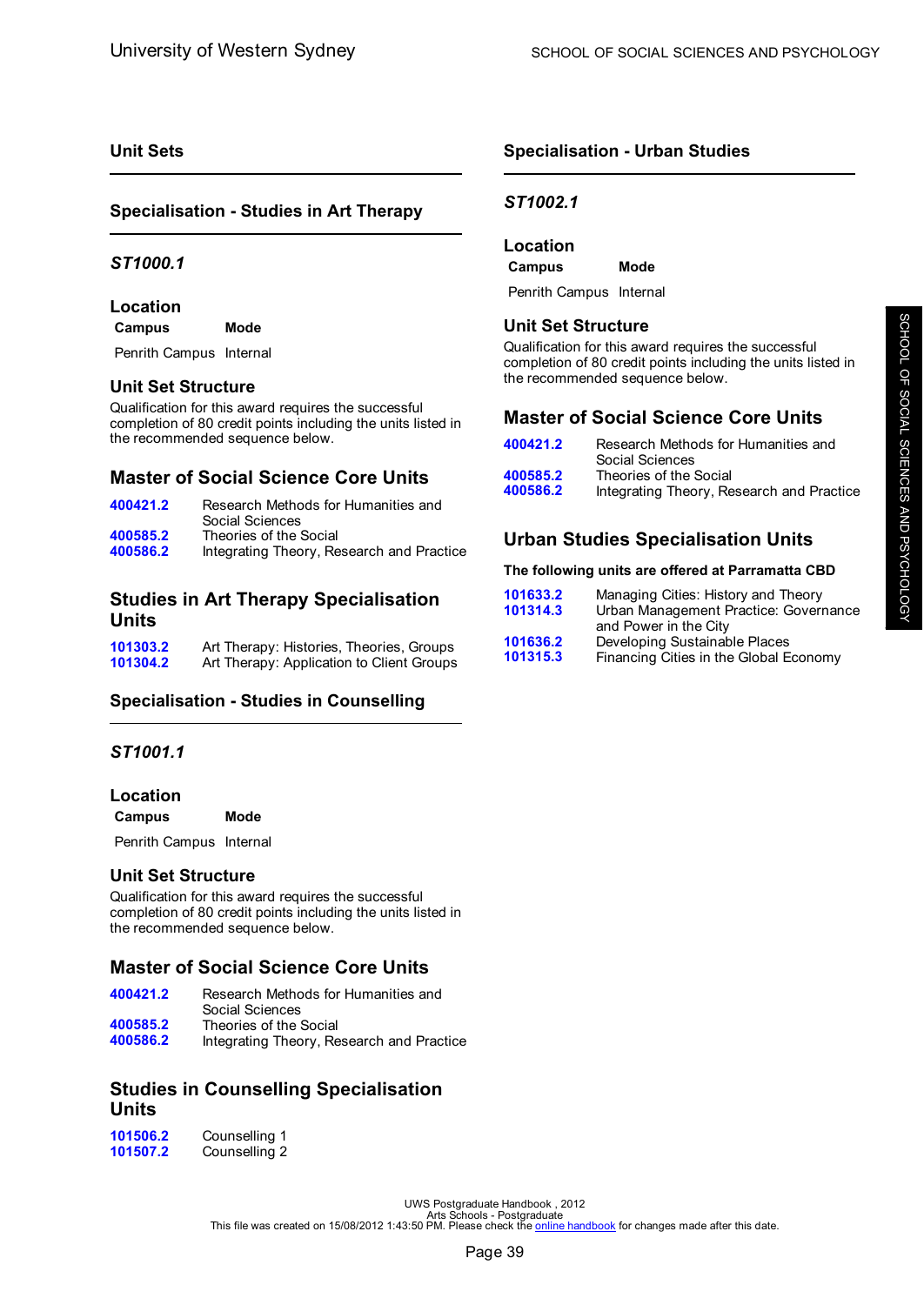# <span id="page-43-0"></span>**Units**

# **101681.2 Abnormal Psychology**

### **Credit Points** 10 **Level** 3

### **Assumed Knowledge**

Basic understanding of core concepts of personality, biological, social and developmental psychology

### **Prerequisite**

**[101184.2](#page-70-0)** Psychology: Human Behaviour AND **101183.2** Psychology: Behavioural Science

### **Equivalent Units**

100004 - Abnormal Behaviour and Psychological Testing

### **Special Requirements**

Pre-requisites will not apply to students enrolled in course codes 1630 - Graduate Diploma in Psychological Studies.

...........

Abnormal Psychology is the study of behaviours that cause distress or dysfunction or are judged as deviant within the individual's culture. This unit examines definitions of abnormality, ways of assessing and diagnosing abnormality, theories of the causation of psychological abnormality and treatments for recognized psychological disorders. Diagnostic criteria from the latest edition of the Diagnostic and Statistical Manual of Mental Disorders are applied to illustrative cases with emphasis on contemporary Australian research and theory. The development of integrated models of abnormality, including biological, psychological and social factors, is a significant theme of the unit.

# **101482.3 Accreditation Studies**

### **Credit Points** 10 **Level** 7

### **Equivalent Units**

A7457 - Accreditation Studies

### **Special Requirements**

Students must be enrolled in courses 1637, 1638 or 1639. Special Requirements Corequisites: For Students enrolled in 1637.1 Graduate Diploma in Interpreting the following corequisites apply: 100916, 100921, 100922, 100927 and A7456. For Students enrolled in 1637.2 Graduate Diploma in Interpreting the following corequisites apply: 100916, 100922, 101695, 101696 and A7456. For Students enrolled in 1638.1 Graduate Diploma in Translation the following corequisites apply: 100917,100921, 100924, 100927 and A7456. For Students enrolled in 1638.2 Graduate Diploma in Translation the following corequisites apply: 100917,100924, 101695, 101696 and A7456. For Students enrolled in 1639.1 Master of Interpreting and Translation the following corequisites apply: 100916, 100917, 100921, 100922, 100924, 100927 and A7456. For Students enrolled in 1639.2 Master of Interpreting and Translation the following corequisites apply: 100916, 100917, 100922, 100924, 101695, 101696 and A7456.

...........

This is a compulsory unit in all the NAATI approved awards. It aims to provide practice and constructive feedback to students preparing for the accreditation examinations. A pass in the unit in at least one of the Interpreting, Translation into English, or Translation from English examinations with 70% will make students eligible for NAATI accreditation on completion of the rest of the requirements of the course.

# **101689.2 Advanced Research Methods**

### **Credit Points** 10 **Level** 3

### **Assumed Knowledge**

Knowledge of experimental design, and basic quantitative analysis techniques up to and including one-way Analysis of Variance.

### **Prerequisite**

**[100013.3](#page-54-0)** Experimental Design and Analysis

### **Equivalent Units**

100006 - Advanced Survey Design and Analysis

This unit advances upon the research methods and statistics taught in the prerequisite unit, Experimental Design and Analysis. It introduces students to nonexperimental, correlational research design, and develops skills in survey research, including questionnaire design and administration, and survey sampling. Knowledge and skills in the construction and evaluation of psychological tests are also taught. Accompanying correlational statistical techniques are taught, together with advanced analysis of variance, and instruction in the use of SPSS. The unit also develops skills in conducting and reporting psychological research.

...........

# **101541.2 Advanced Topics in Psychology**

**Credit Points** 10 **Level** 4

### **Special Requirements**

Students must be enrolled in 1500 Bachelor of Psychology: Specialist Fourth Year or1502 Postgraduate Diploma of Psychology.

...........

The aim of this unit is to develop an advanced level of theoretical and empirical knowledge in core topics of psychology, and an awareness of how this knowledge underpins evidence-based approaches to psychological intervention. The unit fosters an appreciation of how psychology as a scientific discipline based on sound research provides the foundation for psychological intervention and practice. Skills in the critical evaluation of knowledge and research are developed.

# **101651.1 Applied Imagination**

**Credit Points** 10 **Level** 7

This unit asks students to reflect upon imagination and its use in research, inquiry, and social action. It challenges students to develop an applied understanding of imagination in the development of creative responses to

...........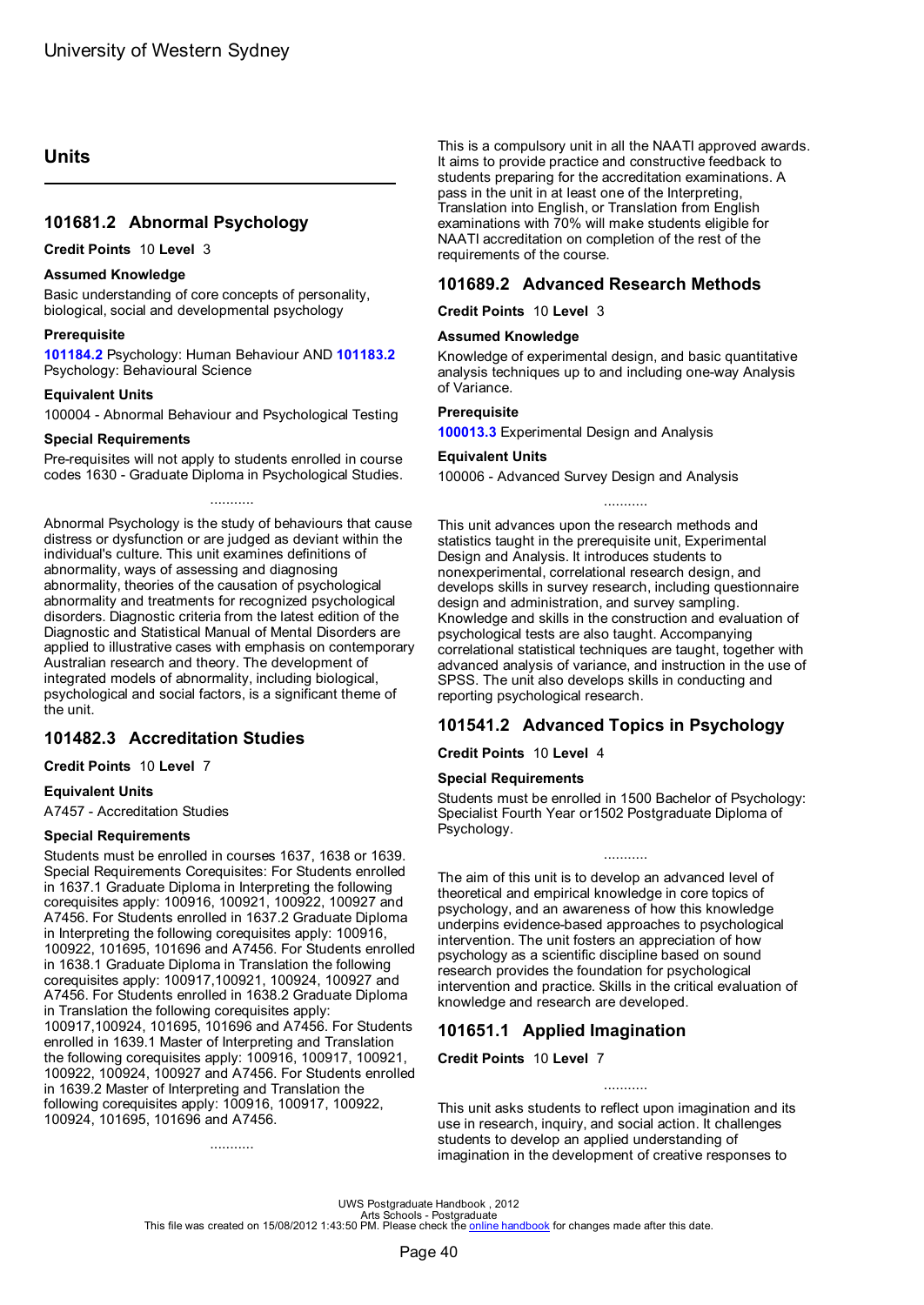<span id="page-44-0"></span>personal and social concerns. Underlying this exploration is a challenge to students to reflect upon the relationship between form, content and communication, objectivity and subjectivity, arts theory and practice, the writer, performer, artist and educator. The unit considers mediums for expression and communication; imagination as an analytical tool, and imagination as a means for understanding, communicating and enabling intentions and outcomes.

# **101239.3 Applied Research Project**

**Credit Points** 30 **Level** 7

### **Assumed Knowledge**

Knowledge of undergraduate level research design, methods, and analysis.

### **Prerequisite**

**[101814.2](#page-47-0)** Clinical Research Methods

### **Equivalent Units**

100474 - Applied Research Project and Thesis

### **Special Requirements**

Students must be enrolled in 1546 Master of Psychology (Clinical Psychology)

...........

The research project is a piece of independent research conducted by students, under supervision, over a one-year period. It is conducted in an area of relevance to professional practice, and has as its central focus the scientific analysis of a problem. Students can choose from a range of approved research designs, but must undertake a review of the relevant literature, formulation of a research question, design of an appropriate method, collection and analysis of data, interpretation of findings, and the production of a research report of no less than 5000 words.

# **101304.2 Art Therapy: Application to Client Groups**

### **Credit Points** 20 **Level** 7

### **Assumed Knowledge**

Acceptance into the Master of Art Therapy or Master of Social Science and foundational Art Therapy Theory and Practice knowledge.

### **Prerequisite**

**101303.2** Art Therapy: Histories, Theories, Groups

### **Equivalent Units**

56154 - Art Therapy Theory and Practice 3

This unit examines therapeutic approaches and their application to the field of art therapy with different client populations. Different models, techniques and processes will be explored and examined in relation to the self and to therapeutic practice. An experiential component provides practical experience in exploring the process of art therapy by working in a group situation led by an experienced art therapist/s.

...........

# **101303.2 Art Therapy: Histories, Theories, Groups**

**Credit Points** 20 **Level** 7

### **Incompatible Units**

400487 - Art Therapy Theory and Practice 1, 56153 - Art Therapy Theory and Practice 2

...........

This unit explores theories and practical experiences relevant to art therapy. Consideration is given to the major theoretical frameworks of art therapy, its historical development and group processes. There is a major experiential component which provides practical experience in exploring the process of art therapy by working in a group situation led by an experienced art therapist/s. The process will be explored and examined in relation to the self, to the self as artist and to therapeutic practice.

### **101827.2 Audiovisual Translation: Subtitling and Captioning**

**Credit Points** 10 **Level** 7

### **Assumed Knowledge**

Proficiency in English and one other language (LOTE) at native or near-native level.

#### **Prerequisite**

**[101695.2](#page-58-0)** Introduction to Interpreting PG OR **[101696.2](#page-58-0)** Introduction to Translation PG

This unit aims to introduce students to the framework of audiovisual translation in the form of subtitling for films, documentaries and other screen programs and captioning for hearing impaired viewers. The content of the unit will cover the principles, constraints, guiding rules, translation strategies that specifically govern subtitling and captioning. It will also introduce students to related translation theories and the application in practice. The class will be nonlanguage specific, but students will be expected to work from and into their language other than English.

...........

# **101028.1 Behaviour Management**

### **Credit Points** 10 **Level** 7

### **Equivalent Units**

100337 - Proactive Approaches to Understanding and Managing Challenging Behaviour

### **Special Requirements**

Prior to enrolling in this unit students must have: 1) submitted a Prohibited Employment Declaration prior to 1 June 2010 or a Working with Children Check Student Declaration after 1 June 2010

Students must have access to early childhood settings and/ or schools. Must therefore have clearances required by the Departments of Community Services and Education and Training. This unit provides teachers with the skills to establish and maintain successful management of challenging behaviours in classrooms and early childhood settings. Emphasis will be placed on teachers working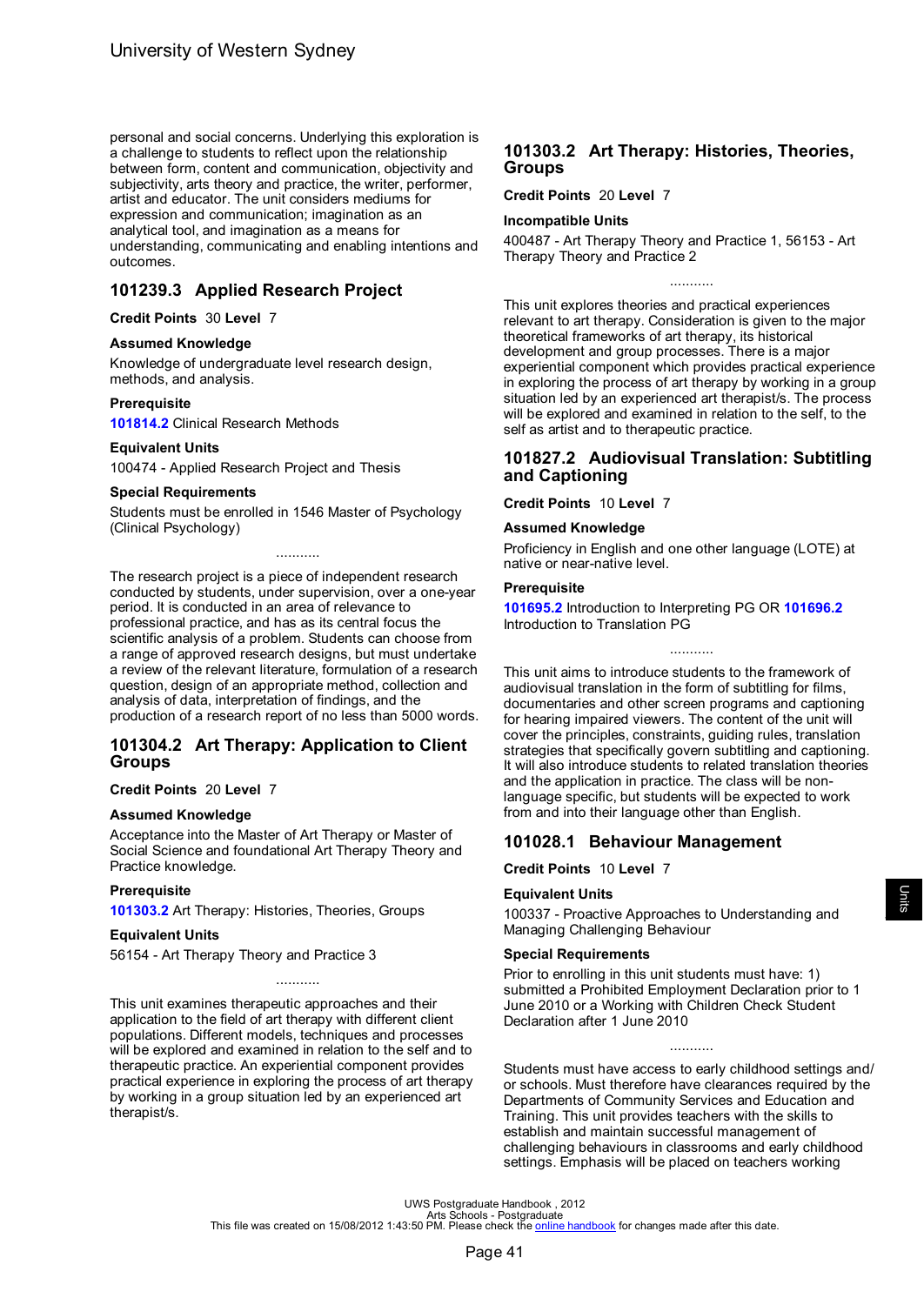<span id="page-45-0"></span>towards developing positive behaviours with young children and school students and managing critical features of their environment. Teachers must also develop competencies in identifying and analysing problem behaviours and designing suitable management programs.

## **101684.3 Brain and Behaviour**

#### **Credit Points** 10 **Level** 2

#### **Equivalent Units**

100931 - Neuroscience

This unit provides an introduction to the biological and neuroscientific bases of human behaviour. Topics covered include the chemistry of life, the molecular basis of life, the cell and some of the major organ systems of the human body with particular reference to the nervous, endocrine and sensory systems. The course has a significant laboratory component which reinforces lecture and text material. Students will be introduced to the biological and neuroscientific concepts necessary for a thorough understanding of areas of psychology such as abnormal psychology, cognitive processes, developmental psychology, human learning, and physiological psychology.

...........

# **101868.1 Business Interpreting**

**Credit Points** 10 **Level** 7

### **Assumed Knowledge**

Students should have at least an intermediate level of specialised technical skills necessary for the different modes of interpreting: dialogue, consecutive, simultaneous, and sight translation, before attempting this unit.

### **Corequisite**

**[101695.2](#page-58-0)** Introduction to Interpreting PG

The unit builds student skills in different settings of business interpreting, from formal business meetinfs to onsite work in production units to business social activities. Interpreting skills are honed through practice utilising live, media and internet input. The unit also examines the complexity of the interpreter's role and the interrelationship between business ethics and interpreting ethics when interpreters function as members of a business team.

...........

# **101210.3 Child Clinical Psychology**

**Credit Points** 10 **Level** 7

### **Equivalent Units**

100467 - Clinical Problems in Children and Adolescents

### **Special Requirements**

Students must be enrolled in 1546 Master of Psychology (Clinical Psychology)

...........

This unit introduces the nature, assessment and treatment of psychological disorders in children and adolescents. Students will examine the diagnostic classification, epidemiology and aetiology of common psychological problems, including anxiety disorders, depression, behaviour disorders, learning disabilities, and attentiondeficit disorder. The theoretical and empirical foundations of a range of cognitive and behavioural techniques will be discussed, along with a number of major conceptual and practical issues in the treatment of psychological disorders in childhood and adolescence.

### **101577.3 Classrooms Without Borders**

**Credit Points** 10 **Level** 7

#### **Equivalent Units**

101116 - Issues in Aboriginal Education

#### **Special Requirements**

This unit is offered at a postgraduate level for Education students or students enrolled in 1663 - Master of Teaching (Primary), 1633 - Graduate Diploma in Educational Studies (Primary) (exit only), 1651 - Bachelor of Arts (Primary). Students enrolled in 1651 - Bachelor of Arts (Pathway to Teaching Primary) who must have completed 100 credit points before they can undertake this unit. Students must have completed Child Protection training and prior to enrolling in this unit students must have: 1) submitted a Prohibited Employment Declaration prior to 1 June 2010 OR a Working with Children Check Student Declaration after 1 June 2010.

This unit builds professional teaching skills by enhancing understandings of socio-cultural differences through the engagement of students, with agencies that focus on minority and disadvantaged communities in the Greater Western Sydney region only, particularly Aboriginal, migrant, ESL and refugee communities. It seeks to promote active and responsible citizenship, and an awareness of social justice and equity principles that are essential for both teaching and learning. It positions learning as highly dependent on the development of trust, rapport and critical understandings of diversity. Learning is understood as a complex interchange that is reciprocal, lifelong, and without borders, as it is experienced both in/outside formal classrooms.

# **101815.2 Clinic Placement A**

**Credit Points** 10 **Level** 7

### **Assumed Knowledge**

Theoretical knowledge and skills of ethical professional practice, psychopathology, and psychological interventions.

### **Equivalent Units**

100803 - Psychology Placement 1

### **Special Requirements**

Students must be enrolled in course 1546 Master of Psychology (Clinical Psychology) and must also meet the special requirements stipulated by the NSW Health and Psychology Board of Australia. At present, these special requirements include: Prior to enrolling in this unit students must have: 1 - Submitted a Criminal Record Check form prior to 1 June OR a Student Undertaking Form after 1 June and have applied for a National Police Certificate. 2 - Submitted a Prohibited Employment Declaration prior to 1 June OR a Working with Children Check Student Declaration after 1 June. 3 - Child Protection Training. 4 - Registration as a Provisional Psychologist with Psychology Board of Australia.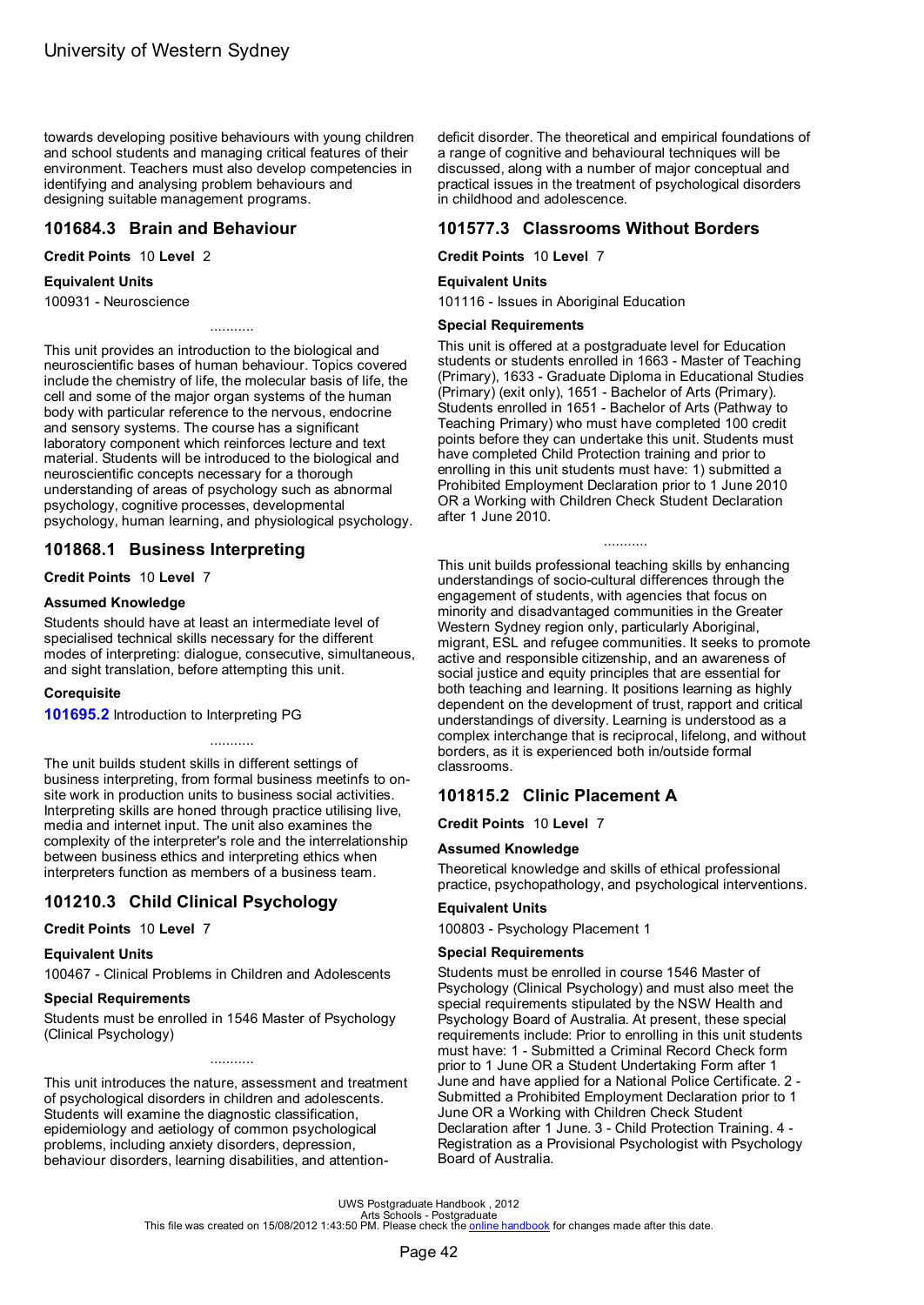<span id="page-46-0"></span>The Campbelltown Campus offering for this unit is located at Lifeline Macarthur, 13 McPherson Road, Narellan, for more information please contact the unit coordinator. This introductory placement unit is designed to allow students to begin to apply the theoretical knowledge and skills they have gained in the following units: Core Skills & Ethical Practice; Psychological Assessment; Clinical Psychopathology 1 and Psychological Interventions 1.

...........

# **101816.1 Clinic Placement B**

**Credit Points** 20 **Level** 7

### **Assumed Knowledge**

Theoretical knowledge and skills of ethical professional practice, psychopathology, and psychological interventions.

### **Equivalent Units**

100803 - Psychology Placement 1

### **Special Requirements**

Students must be enrolled in course 1546 Master of Psychology (Clinical Psychology) and must also meet the special requirements stipulated by the NSW Health and Psychology Board of Australia. At present, these special requirements include: Prior to enrolling in this unit students must have: 1 - Submitted a Criminal Record Check form prior to 1 June OR a Student Undertaking Form after 1 June and have applied for a National Police Certificate. 2 - Submitted a Prohibited Employment Declaration prior to 1 June OR a Working with Children Check Student Declaration after 1 June. 3 - Child Protection Training. 4 - Registration as a Provisional Psychologist with Psychology Board of Australia.

The Campbelltown Campus offering for this unit is located at Lifeline Macarthur, 13 McPherson Road, Narellan, for more information please contact the unit coordinator.This introductory placement unit is designed to allow students to begin to apply the theoretical knowledge and skills they have gained in the following units: Core Skills & Ethical Practice; Psychological Assessment; Clinical Psychopathology 1 and Psychological Interventions 1.

...........

# **101220.2 Clinical Health Psychology**

**Credit Points** 10 **Level** 7

### **Prerequisite**

**[101213.3](#page-69-0)** Psychological Interventions 1

### **Equivalent Units**

B7635 - Clinical Health Psychology

### **Special Requirements**

This unit is only available to students enrolled in course 1546 Master of Psychology (Clinical Psychology)

In this unit students acquire an understanding of how biological, psychological, and social factors interact in health and illness, and how the principles and intervention strategies of clinical psychology can be applied to the management of physical disorders. The practice of this branch of clinical psychology requires an understanding of

...........

the biological, psychological, and social characteristics of people with chronic and acute illness, their symptoms, the medical interventions they encounter, and the appropriate psychological interventions to help manage their conditions and enhance quality of life.

### **101817.2 Clinical Neuropsychology and Psychopharmacology**

**Credit Points** 10 **Level** 7

**Prerequisite**

**[101811.2](#page-69-0)** Psychological Assessment

### **Equivalent Units**

101218 - Clinical and Forensic Neuropsychology

...........

This unit provides a comprehensive introduction to contemporary neuropsychological theories, methods and measures, including aspects of the neuropsychological assessment, diagnosis and understanding of developmental and acquired cognitive disorders likely to be encountered by clinical psychologists. The functional neuroanatomy of the brain will be discussed, with consideration of basic neuroanatomy, vascular systems and neurochemistry. The nature of the cognitive systems involved in attention, memory, language, spatial processing, and executive functions will be reviewed, with discussion of the neuropsychological assessment of each of these systems. The application of neuropsychological theories and methods in clinical psychological practice will be explored, with consideration of a range of developmental and acquired disorders, neuropsychiatric disorders and other common conditions. Ethical and professional issues in clinical neuropsychological practice will be discussed. The unit also includes coverage of mechanisms of psychoactive drug action and the classification, use and efficacy of common psychopharmacological agents for psychological disorders.

# **101812.2 Clinical Psychopathology 1**

### **Credit Points** 10 **Level** 7

### **Equivalent Units**

101212 - Clinical Psychopathology, 100466 - Advanced Psychopathology

### **Special Requirements**

This unit is only available to students enrolled in course 1546 Master of Psychology (Clinical Psychology)

This unit provides a comprehensive examination of the nature and assessment of adult psychopathology. Students will review the origins and structure of current diagnostic systems, and examine the diagnostic criteria for a range of major psychopathological syndromes. Skills in the assessment of adult disorders through interview will be acquired.

...........

# **101813.2 Clinical Psychopathology 2**

**Credit Points** 10 **Level** 7

**Prerequisite**

**101812.2** Clinical Psychopathology 1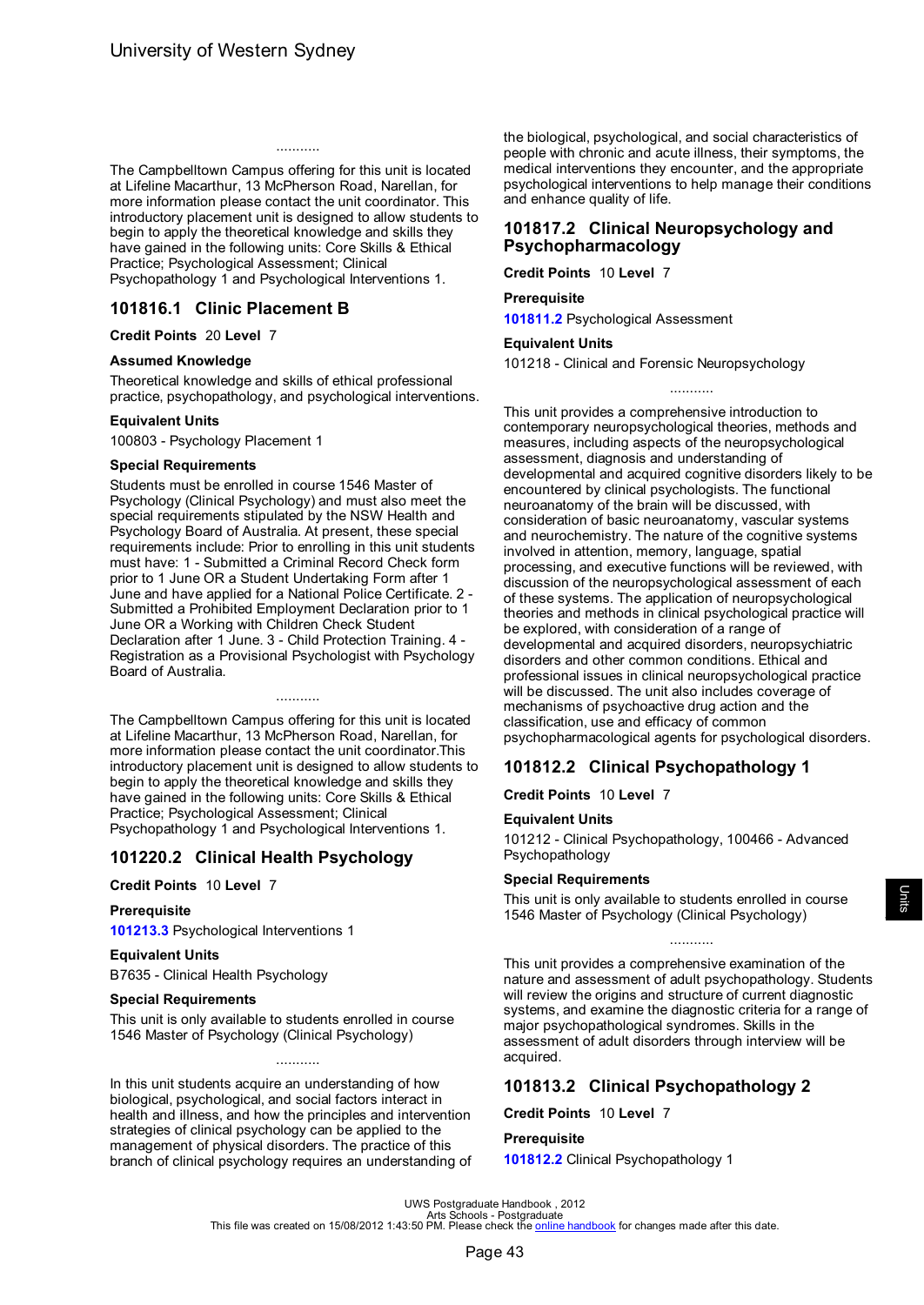### <span id="page-47-0"></span>**Special Requirements**

Students must be enrolled in 1546 Master of Psychology (Clinical Psychology)

This unit continues the study of clinical psychopathology. Students will examine the nature and assessment of a range of complex psychopathological syndromes, including schizophrenia and other psychotic disorders; eating disorders; personality disorders; substance-related disorders; dissociative disorders; and sexual and gender identity disorders.

...........

# **101814.2 Clinical Research Methods**

**Credit Points** 10 **Level** 7

### **Assumed Knowledge**

Undergraduate level research design, methods, and analysis.

### **Equivalent Units**

100472 - Advanced Research Design

### **Special Requirements**

Students must be enrolled in 1546 Master of Psychology (Clinical Psychology)

...........

A capacity to understand and critique published empirical research findings, and evaluate the effectiveness and outcomes of therapeutic interventions and treatment programs is essential to the professional psychologist as a scientist-practitioner. This unit assumes a good grasp of undergraduate level research methods and equips students with advanced skills in utilising the research literature to guide and enhance their professional practice; design interventions to test clinically relevant hypotheses; design and implement program evaluations; and critically evaluate the effectiveness of interventions and programs based on empirical evidence. It includes instruction in quantitative and qualitative methods; research design, including single case design; and methods of data analysis.

# **101784.2 Clinical Studies (Art Therapy)**

### **Credit Points** 20 **Level** 7

### **Assumed Knowledge**

Knowledge of art therapy and/or counselling theory and practice and professional practice in a clinical context.

### **Prerequisite**

**[101303.2](#page-44-0)** Art Therapy: Histories, Theories, Groups AND **[101304.2](#page-44-0)** Art Therapy: Application to Client Groups AND **[101506.2](#page-49-0)** Counselling 1 AND **[101507.2](#page-49-0)** Counselling 2

### **Equivalent Units**

101508 - Clinical Studies

### **Special Requirements**

Criminal Records and Prohibited Employment Declaration which are completed on enrolment in 4595 Master of Art Therapy.

...........

This unit aims to develop clinical practice skills for students enrolled in the Master of Art Therapy. The unit will involve preparation for the field placements and group supervision of casework and issues arising from the placements. The unit involves 375 hours of clinical placement working under the guidance of a clinical supervisor from the professional background.

# **101786.1 Clinical Studies (Counselling)**

**Credit Points** 20 **Level** 7

# **Assumed Knowledge**

Knowledge - Counselling theory and practice and professional practice in a clinical context.

### **Prerequisite**

**101506.1** Counselling 1 AND **101507.1** Counselling 2

### **Equivalent Units**

101508 - Clinical Studies

### **Special Requirements**

Criminal Records and Prohibited Employment Declaration which are completed on enrolment in 1647 Graduate Diploma in Counselling.

...........

This unit aims to develop clinical practice skills: It will involve preparation for the field placements and group supervision of casework and issues arising from the placements. The unit involves a clinical placement working under the guidance of a clinical supervisor from the professional background of the students under supervision. Students will undertake 150 placement hours.

# **101677.3 Cognitive Processes**

**Credit Points** 10 **Level** 3

### **Assumed Knowledge**

Basic understanding of core concepts of cognition, perception and biological psychology

### **Prerequisite**

**101183.2** Psychology: Behavioural Science

### **Equivalent Units**

100016 - Human Learning and Cognition

### **Special Requirements**

Prerequisites will not apply to students enrolled in 1630 Graduate Diploma of Psychological Studies.

...........

Cognitive psychology studies the mental processes that underpin attention, perception, learning and memory. Conceptual and research questions include: How do we recognize speech, faces, or music? What are the structures and mechanisms of human memory? What processes underpin acquisition of language, and are the processes similar when we learn a second language? What processes are involved in reading? What factors affect attention and performance? Is creativity anything more than problem solving? Contemporary theories will be discussed and evaluated. Investigative research methods include experiments, computer modelling, clinical case studies, and brain imaging.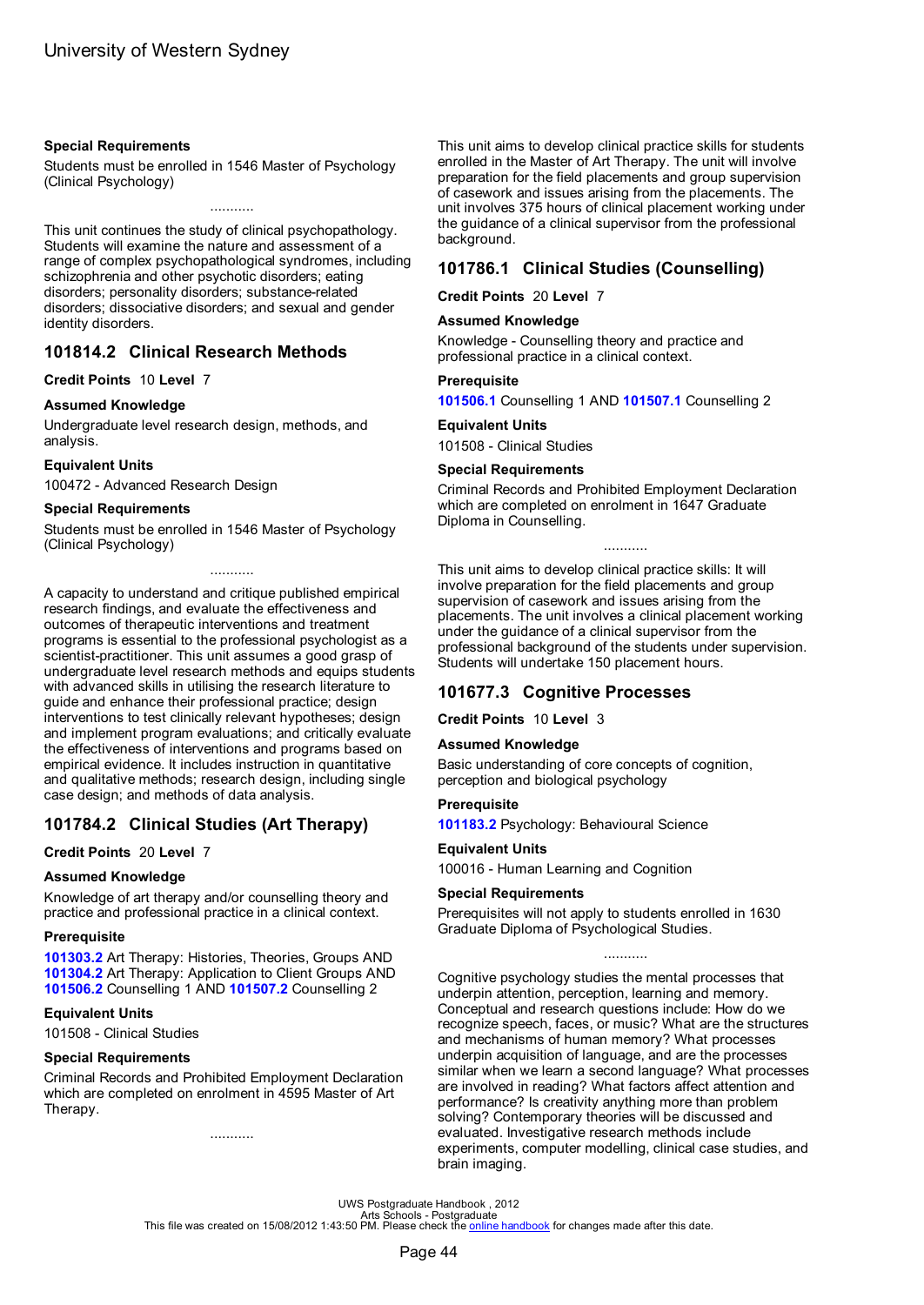# **101845.1 Community and Social Services Translation (PG)**

### **Credit Points** 10 **Level** 7

### **Assumed Knowledge**

Sufficient proficiency in English plus one other language at native or near-native level.

### **Equivalent Units**

A7462 - Community Translation; 100924 - Community Translation PG

### **Special Requirements**

Students must be bilingual in the language combinations offered by the School.

...........

This unit aims to develop skills in translation particularly into English in a number of specialised fields: institutional information; documents; medical and legal information; special event literature and advertising and material relevant to special groups (e.g., temporary visitors to sporting events and trade exhibitions). The aim of the unit is for students to develop skills in producing target texts in styles appropriate to specific groups and communities, and to the content and function of the source text. The unit also aims to develop skills in researching and using appropriate specialist terminology, editing and revising, and producing camera-ready documents. On the basis of these skills, the unit is to further develop students' ability to reflect upon translation in terms of strategies and appropriateness in relation to the target audience as well as make critical written and oral assessment of relevant translations. The unit will be available, depending on sufficient demand, for Arabic, Japanese, Mandarin and Spanish.

# **101826.2 Conference Interpreting**

### **Credit Points** 20 **Level** 7

### **Assumed Knowledge**

Bilingual competence.

### **Equivalent Units**

100923 - Conference Interpreting. A7461 - Conference Interpreting. 101436 - Conference Interpreting 1.

### **Special Requirements**

Students must be enrolled in one of the Postgraduate courses listed below or, if a non award student, be a practising interpreter.

Conference Interpreting is a highly complex activity which requires a high level of bilingualism, expertise in a variety of interpreting skills and knowledge of specialised discourse and contextual issues that relate to international fora. This unit aims to introduce students to the theory and practice of Conference Interpreting. The theoretical concepts that underpin Interpreting will be taught and become the basis for all practical work.

...........

# **101627.1 Connecting Communities in Early Childhood Education**

**Credit Points** 10 **Level** 7

### **Equivalent Units**

100308 - Collaborative Relationships

### **Special Requirements**

This unit is only available to Education students. Students in this unit undertake a placement in a children's service. Prior to enrolling in this unit students must have successfully completed an approved Child Protection Workshop and submitted a Prohibited Employment Declaration prior to 1 June 2010 or a Working with Children Check Student Declaration after 1 June 2010. Undergraduate students must have successfully completed 60 credit points.

...........

This unit increases students' understanding of the diverse, complex and changing nature of Australian families and communities and the role of early childhood services within the contemporary socio-cultural context. It also provides opportunities for students to develop critical approaches for working with families and communities within a context of the social, political and economic discourses in early childhood education. Through course work, field visits, reflexivity and research, students will collaborate with services in developing resources/projects suitable to the needs and focus of the service. The focus is on developing and refining effective communication and professional collaborative partnerships with families, staff and children. This unit includes ten days of field visits to an early childhood service.

# **101426.2 Convergent Media Internship**

### **Credit Points** 10 **Level** 7

This professionally oriented internship consists of two components - work internship placement with Television Sydney (TVS) or a corporate media or community communications division of an organization. The focus on the internship is to research audience/community liaison and the cross media marketing plans of the organisation. During the placement students will develop a practical audience-oriented research project based on a specific agency or community group. The project could form the research stage of a project to be developed in other units of the course. These agencies may include UWS research centres, and educational and community and cultural agencies within Sydney, corporate organisations or offshore, as agreed. Students research and develop a multiplatform project concept specifically targeted at a selected audience, with an understanding of television media markets.

...........

# **101810.2 Core Skills and Ethical Practice**

### **Credit Points** 10 **Level** 7

### **Equivalent Units**

100459 - Core Skills and Ethical Practice, 101209 - Core Skills: Counselling and Ethical Practice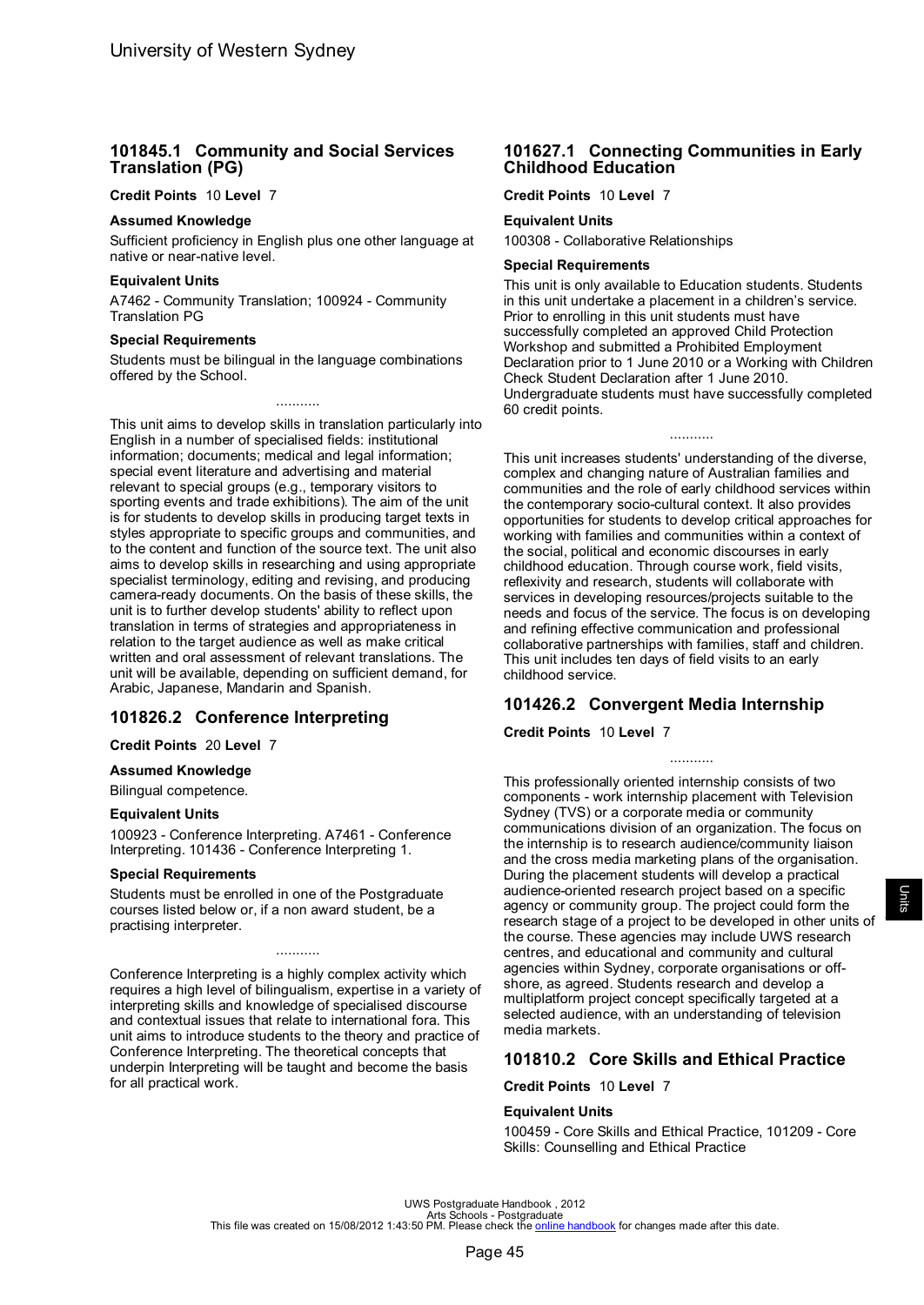### <span id="page-49-0"></span>**Special Requirements**

Students must be enrolled in 1546 Master of Psychology (Clinical Psychology)

...........

In this unit students acquire basic counselling and intervention skills, and familiarity with the ethical, legal, and professional aspects of psychological practice. The theoretical underpinnings of evidence-based intervention strategies and ethical practice are critically examined, and students develop their professional understanding of the codes and guidelines of the Australian Psychological Society and Psychology Board of Australia, and the relevant State and Commonwealth Acts and Regulations of Parliament. Major practice problems faced by psychologists and modes of resolution acceptable within the profession are considered.

# **101506.2 Counselling 1**

**Credit Points** 20 **Level** 7

#### **Equivalent Units**

101432 - Skills in Counselling 1, 101434 - Counselling: Principles and Paradigms in Practice

#### **Special Requirements**

This unit is specifically designed for students selected to study counselling and art therapy at postgraduate level. It is open to students enrolled in the Master of Social Science program, with the proviso that students should be aware that the unit is challenging at an emotional, as well as an intellectual, level.

Counselling 1 is a foundational unit for postgraduate counselling and therapeutic studies. It forms the first part of a 40 credit point sequence undertaken during the first year. Counselling 1 presents the foundational skills necessary for the successful inception of a productive counselling relationship. The sequenced, progressive presentation of these skills via experiential learning is framed by the simultaneous presentation of key theoretical concepts relevant to the skills in question. Students will be required to analyse the features of their own personalities, and to reflect on feedback that they receive from others in the role of counsellor, in order to develop the self-awareness and sensitivity necessary for this professional role.

# **101507.2 Counselling 2**

**Credit Points** 20 **Level** 7

### **Prerequisite**

**101506.2** Counselling 1

### **Equivalent Units**

101433 - Skills in Counselling 1, 53010 - Counselling: Principles and Paradigms in Practice, 56160 - Theoretical Approaches to Therapy, 400486 - Psychotherapy for Arts **Therapists** 

#### **Special Requirements**

This unit is specifically designed for students selected to study counselling and art therapy at postgraduate level. It is open to students enrolled in the Master of Social Science program, with the proviso that students should be aware

that the unit is challenging at an emotional, as well as an intellectual, level.

#### ...........

Counselling 2 is a foundational unit for postgraduate counselling and therapeutic studies. It forms the second part of a 40 credit point sequence undertaken during the first year. Counselling 2 offers further practice in foundational counselling skills introduced in Counselling 2. In addition, students are introduced to skills appropriate to the unfolding counselling relationship, those that involve an authentic 'encounter' between counsellor and client. Continued skills practice in triads is required, plus completion of eight sessions of counselling with a volunteer client who has already studied in this, or a similar, program. Assessment tasks will require in-depth analysis of the student's skills and counter-transference in an unfolding counselling relationship. Theoretical perspectives will include concepts of problem-formation and change facilitation across the major paradigms; and stages and change-points in the adult life cycle, with appropriateness of varying therapeutic models to each stage.

### **101247.2 Counselling and Consultation**

**Credit Points** 10 **Level** 4

#### **Equivalent Units**

100457 - Counselling and Collaborative Consultation 1

#### **Special Requirements**

Students must be enrolled in 1500 Bachelor of Psychology or 1502 Postgraduate Diploma of Psychology Specialist Year.

...........

This unit provides an introduction to basic counselling and consultation skills. Students are provided with a theoretical overview of the 'helping relationship' and have opportunities to learn and practice basic counselling skills. There is a focus on specific approaches such as solution focused and narrative therapies together with a range of ways of working with young children, adolescents, teachers and families. The unit provides structured opportunities to reflect on personal and professional development with the counsellor role.

### **101443.3 Creative Music Therapy Practicum 1**

**Credit Points** 20 **Level** 7

#### **Prerequisite**

**[101445.3](#page-62-0)** Music Therapy Skills 1

### **Corequisite**

**[100912.3](#page-63-0)** Music Therapy Theory and Practice 1

This unit focuses on the clinical practice of Creative Music Therapy. Students apply their coursework studies to music therapy practice through working, under supervision, with adults or children with disabilities or in other areas of clinical work deemed suitable. In addition, practical applications of various music therapy techniques are taught. Students are required to critically reflect on the clinical experience.

...........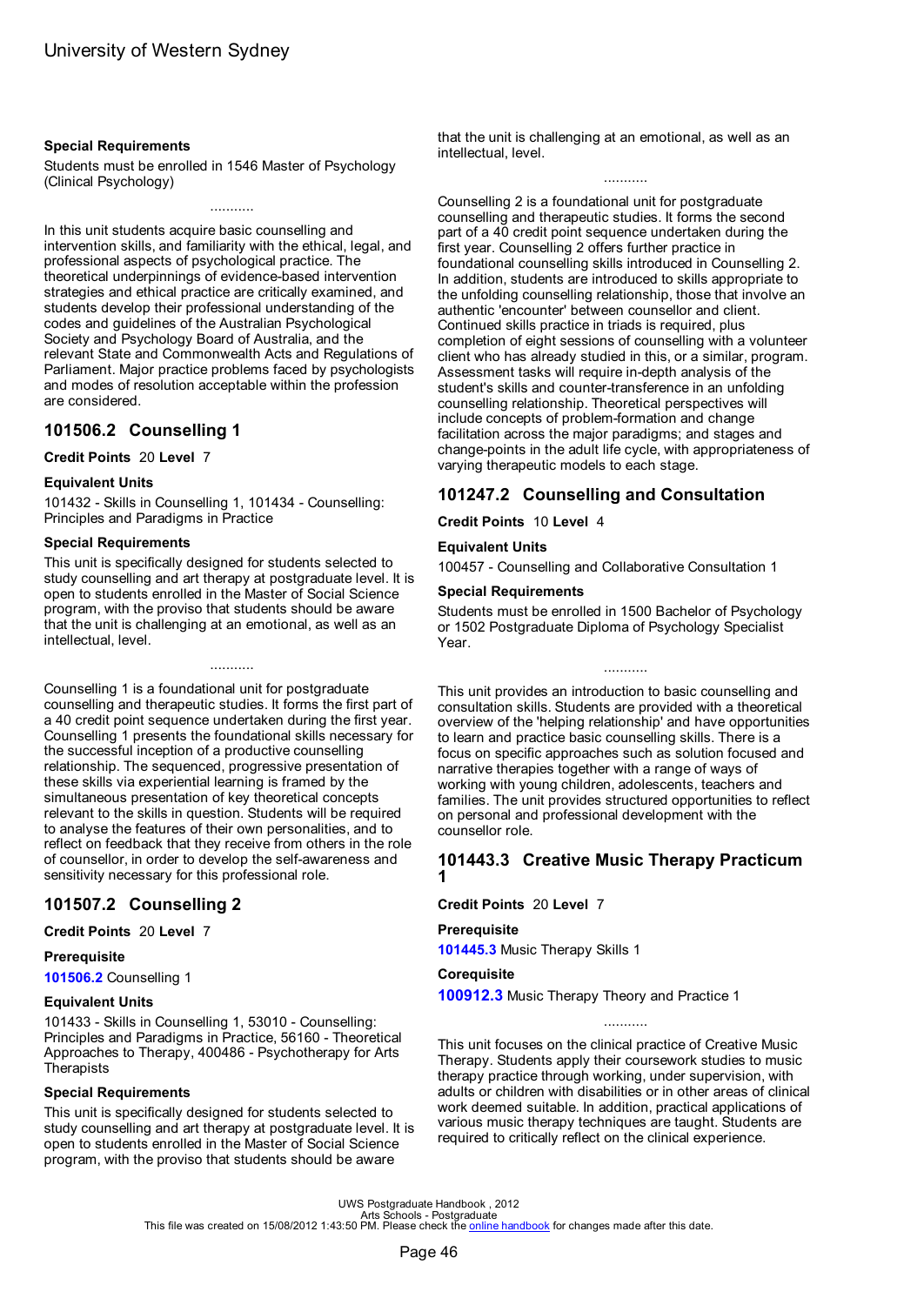## <span id="page-50-0"></span>**101444.4 Creative Music Therapy Practicum 2**

### **Credit Points** 20 **Level** 7

### **Prerequisite**

**[101446.4](#page-63-0)** Music Therapy Skills 2

### **Corequisite**

**[100911.4](#page-62-0)** Music Therapy Professional Practice

### **Special Requirements**

Students must be enrolled in 1650 Master of Creative Music Therapy.

In this unit, students on placement provide music therapy to adults in aged care or in a psychiatric setting, or any other population group deemed appropriate. A student may work alone but will receive in-depth supervision from an RMT. Students are expected to work effectively within a multidisciplinary team. Students will compose and record an instrumental piece for therapy.

...........

# **101098.1 Curriculum for Under Threes**

### **Credit Points** 10 **Level** 7

### **Special Requirements**

Students must be enrolled in courses 1625 Master of Teaching (Early Childhood), 1631 Graduate Diploma in Educational Studies (Early Childhood), 1673 Master of Teaching (Birth-12 years), 1672 Master of Teaching (Birth-5years) or 1691 Master of Teaching (Birth-5years/Birth-12years). It relies heavily on professional knowledge acquired across the range of other core units and professional experiences within the Master of Teaching (Early Childhood) programme. Students must have completed Child Protection training.

...........

This unit examines the role of families and communities in children's learning and emphasizes the essential role of partnerships in the provision of meaningful curriculum for young children. It also examines approaches to observing and documenting children's learning in ways that celebrate children's competencies and build connections between children, families and educators while also identifying any areas where children may require additional assistance. Curriculum for under threes also includes the role of interactions, play experiences and culturally responsive routines in the provision of learning environments for under threes.

# **101660.1 Curriculum Futures**

### **Credit Points** 10 **Level** 7

### **Equivalent Units**

100694 - Leading Curriculum Change

This unit considers the research and theoretical basis of curriculum futures, with a focus on design for learning and learning design, and critically examines contextual factors and their implications for learning design. The unit provides a critical overview of perspectives on curriculum, curriculum

...........

design and a focused examination of connected learning and assessment. Examples of curriculum futures will be negotiated and explicated. The overall focus is on curriculum decision-making and planning for improved learning outcomes.

## **101636.2 Developing Sustainable Places**

### **Credit Points** 10 **Level** 7

### **Equivalent Units**

101345 - Land Use Strategy Design, 101311 - Urban Challenges: Developing Sustainable Places

This unit provides an understanding of environmental, economic and social issues arising from the effects of urban development within city regions and examines the relationship between sustainable development and metropolitan planning in the Australian and global context. It focuses on the concepts related to sustainability, sustainable development and sustainable cities. It also looks into recent initiatives towards the realisation of sustainable cities.

...........

# **101682.4 Developmental Psychology**

**Credit Points** 10 **Level** 3

### **Assumed Knowledge**

Basic understanding of core concepts of personality, social and developmental psychology

### **Special Requirements**

Prior to enrolling in this unit students must have submitted a Working with Children Check.

...........

Note: The unit offerings for the 1H and 2H Teaching Periods at Bankstown and Penrith campuses listed above are available only for students enrolled in courses 1670 - Bachelor of Education (Birth - 5 years) and 1615 - Bachelor of Early Childhood Studies (Child and Family). Please note that enrolments will be monitored and students who are not enrolled in courses 1670 or 1615 will be required to withdraw from 1H/2H and enrol in one of the alternative Teaching Periods listed above. Structured around an overview of lifespan development including diversity, this unit explores the holistic nature of growth and development through developmental theory and research. This unit highlights the interactive nature of three main areas of development: biological, cognitive, and psychosocial changes that affect the individual from conception to end of life. The unit encourages observation as a means for understanding development and promoting individuals well being. An understanding of indigenous development will be integrated into the unit alongside an appreciation of richness in diversity within various cultural contexts.

# **100530.3 Developmental Psychopathology**

**Credit Points** 10 **Level** 4

### **Equivalent Units**

B7604 - Developmental Psychopathology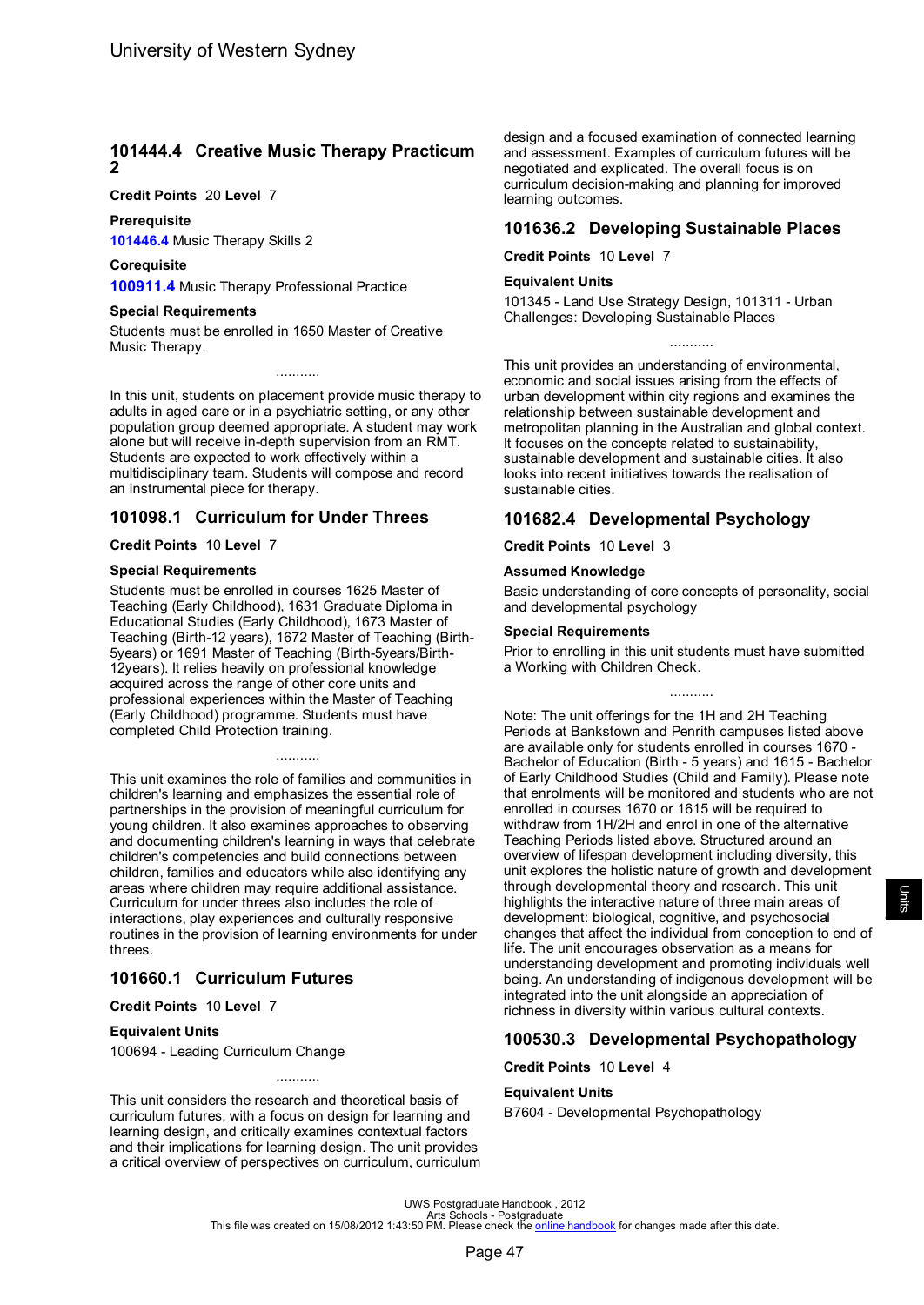### **Special Requirements**

Students must be enrolled in 1500 Bachelor of Psychology or1502 Postgraduate Diploma of Psychology Specialist Year only. The highly content specific nature of this unit prevents the unit from being applicable as an elective in other awards.

...........

This unit will explore important issues related to developmental psychopathology in children and adolescents. It will focus on the criteria, etiology, and developmental progression, considering risk and resilience factors within a normative developmental approach. This unit will also consider the assessment, treatment and prevention and current developments including behaviour therapy, cognitive behaviour therapy, in childhood disorders. Psychopharmacology will also be discussed.

# **101838.1 Display**

**Credit Points** 10 **Level** 7

### **Special Requirements**

Students must be enrolled in Master of Arts in Cultural and Creative Practice.

...........

This unit will involve a reflection on practice-based research in the arts. It will involve a consideration of how various artforms might interact and inform one another. There will, then, be a focus on interdisciplinary interaction in the arts: across music, visual arts, and writing, with a strong interest in the potentials of new media. We will, in the course of the unit, engage with material at the Museum of Contemporary Arts and relate aspects of it to events staged by the Sydney Consortium.

# **101641.1 Diversity, Social Justice and Equity**

**Credit Points** 10 **Level** 7

### **Equivalent Units**

100979 - Diversity, Social Justice and Schooling, 100341 - Social Justice Issues in Secondary Schooling

### **Special Requirements**

This is a unit offered at post graduate level for Education students. The unit is not available as an elective in any undergraduate program. Prior to enrolling in this unit students must have: 1) submitted a Prohibited Employment Declaration prior to 1 June 2010 or a Working with Children Check Student Declaration after 1 June 2010 and completion of child protection requirements.

...........

It is crucial for students to recognise how pedagogy, the curriculum, learning and schooling generally, are connected to broader cultural, social, economic and political discourses operating in Australian society. Within this context, understanding how equity/inequality is constructed through schooling is essential, including the practices in which individual teachers engage. Knowledge of cultural diversity, how it is represented in schooling and the role identity has on influencing schooling experiences is central. Developing students' awareness of their own subjectivity in relation to cultural diversity and identity issues is crucial to

reflexivity and the development of socially just relationships and practices in schooling. Issues relating to Aboriginal and Non English Speaking Background students are examined in depth.

## **101107.2 Early Childhood Professional Experience 1**

### **Credit Points** 10 **Level** 7

#### **Special Requirements**

Students must complete Child protection training prior to placement. Students must reach a passing standard in the Professional Literacy Assessment Test prior to placement.

...........

This unit includes lead-in visits and a block placement in a child care centre with children birth to two years of age. In this unit students will interact and build relationships with children, with the staff who care for them in centre based care, and with children's families. Students will apply their knowledge of curriculum and processes of documentation to plan learning experiences and learning environments, evaluate outcomes, document children's learning and reflect on teaching strategies.

# **101108.2 Early Childhood Professional Experience 2**

### **Credit Points** 10 **Level** 7

### **Special Requirements**

This is a professional experience unit for Education students. Students must have completed Child Protection training prior to placement.

...........

Early Childhood Professional Experience 2 is a professional experience with children aged three to five years. Students will have the opportunity to develop collaborative relationships with children, families and staff and to implement curriculum that builds on children's current knowledge and experiences and extends their learning. Students will also be encouraged to reflect on their own learning and develop professional goals.

### **101648.1 Early Intervention and Prevention in Early Childhood Contexts**

**Credit Points** 10 **Level** 7

### **Special Requirements**

Successful completion of 60 credit points (Undergraduate Students)

...........

This unit introduces early childhood professionals to national and international research in the area of early intervention and prevention and examines national and international innovations in policy responses and programme delivery. It explores implications for policy and practice across a range of diverse settings, including the key role of the early childhood professional and organisations in community capacity building.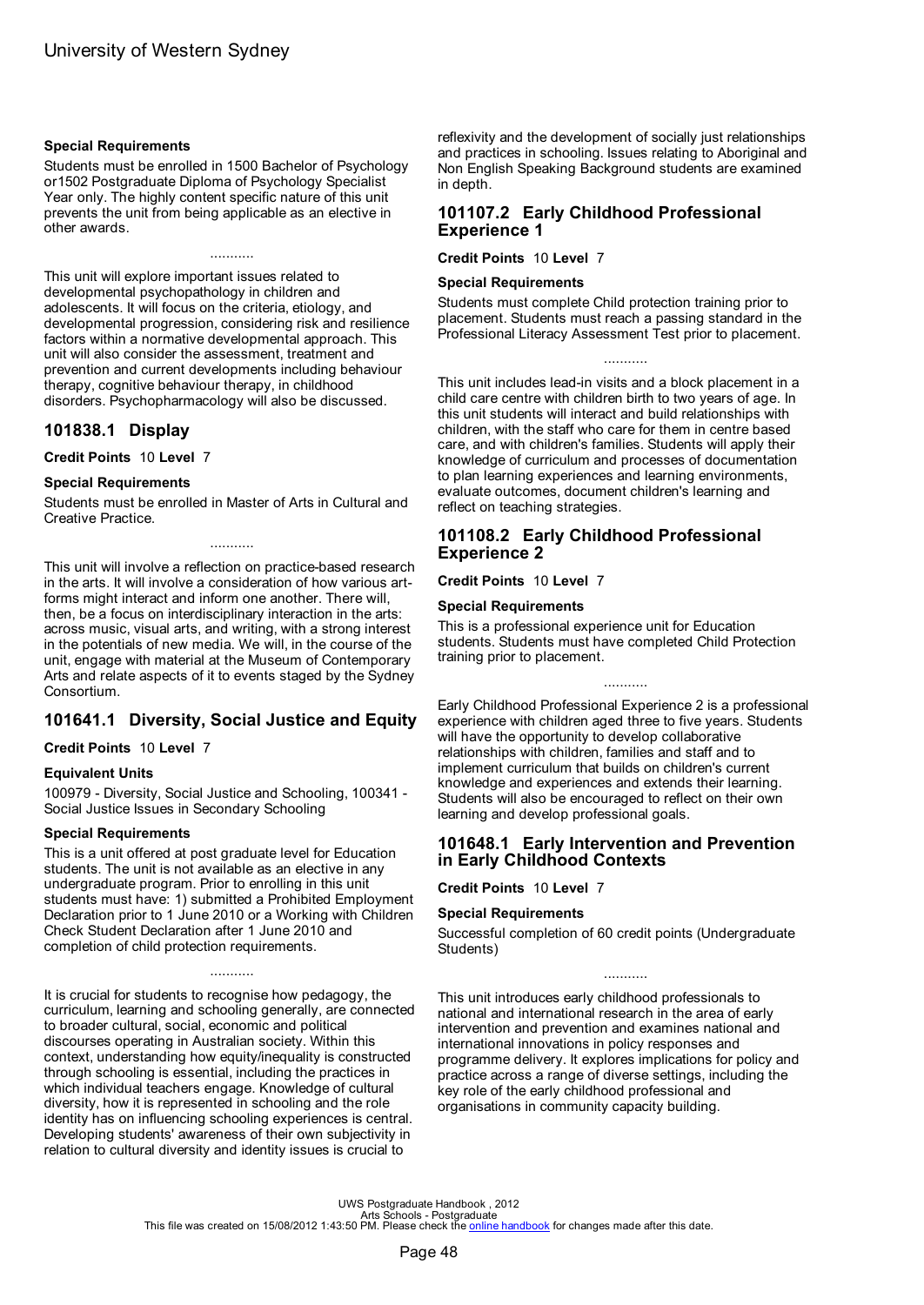# **101652.1 Ecopsychology and Cultural Change**

### **Credit Points** 10 **Level** 7

Ecopsychology is concerned with the relationship between human consciousness, human actions and environmental issues. It seeks to understand the sources, both phenomenological and socio-cultural, of the disjuncture between nature and psyche and to develop possibilities for personal and cultural re-connection and healing. Through applying experiential methods, critical inquiry and engagement with ecopsychological writings, students develop their awareness of "self", "nature", "culture" and explore the dynamics between them. The unit incorporates perspectives on ecological identity, ecospirituality and sense of place as ways of re-imagining the human-nature relationship and effecting ecologically-oriented change.

# **101475.1 Education Research Methods and Design**

**Credit Points** 10 **Level** 7

The unit provides an introduction to the research methods used in educational research. This is a practical unit where students develop the knowledge and skills to develop research instruments and collect and analyse data with a variety of data collection tools. The unit requires students to complete a critical analysis of literature

...........

# **101476.1 Education Research Seminar**

**Credit Points** 10 **Level** 7

### **Corequisite**

**[101079.1](#page-74-0)** Understanding Educational Research AND **101475.1** Education Research Methods and Design

This unit requires that students make an oral presentation on their chosen topic for the thesis and attend a series of seminars delivered within the College.

...........

# **100689.4 Education Research Thesis**

**Credit Points** 50 **Level** 7

This unit inducts students into a community of researchers and scholars while specializing in an area of professional and educational interest. Working closely with their supervisors, students undertake a scholarly research and produce a high quality written thesis (max.15,000 words) reporting on their research. Students participate in a range of research education and support activities including a Seminar Series and the UWS Education or College Research Conference.

...........

# **101578.3 Education, Knowledge, Society and Change**

**Credit Points** 10 **Level** 7

### **Equivalent Units**

101283 - Communities and Primary Schools and 100185 - Teaching and Learning in Diverse Communities

### **Special Requirements**

This unit is offered at a postgraduate level for Education students or students enrolled in 1663 - Master of Teaching (Primary), 1633 - Graduate Diploma in Educational Studies (Primary) (exit only), 1651 - Bachelor of Arts (Primary). Students in 1651 Bachelor of Arts (Pathway to Teaching Primary), who must have completed 100 credit points before they can undertake this unit.

...........

Education is a complex field comprised of diverse and dynamic teacher, student and community populations. This unit examines the socio-political, economic and cultural milieu that shapes teachers' work and school education in an increasingly multifaceted, globalized environment. It is essential those interested in education or related human services, engage with and understand the diversity of both individuals and broader community to promote equitable practices and to facilitate educational and professional transformation. Developing sociological understandings of education, knowledge, society and change provides students with an enhanced awareness of equity issues as well as crucial analytical and critical tools to address diverse needs in complex and ever-changing professional contexts.

# **101613.4 Educational Psychology for Primary Teaching**

### **Credit Points** 10 **Level** 7

### **Equivalent Units**

101287 - Educational Psychology for Primary Teaching, 100184 - Psychology for Teaching, 101308 - Educational Psychology for Teaching (AREP)

### **Special Requirements**

Students must be enrolled in course 1633 Graduate Diploma in Educational Studies (Primary) (exit only), 1651 Bachelor of Arts (Pathway to Teaching Primary) or 1663 Master of Teaching (Primary). Students in Course 1651 must have completed 100 credit points.Students must have completed Child Protection training and prior to enrolling in this unit students must have: 1) submitted a Prohibited Employment Declaration prior to 1 June 2010 OR a Working with Children Check Student Declaration after 1 June 2010.

Effective teaching in the primary classroom requires an understanding of children's developmental needs, knowledge of how students learn, and proficiency in tailoring teaching strategies to cater to a range of learning styles and abilities. This unit develops theoretical and applied understandings of child development and demonstrates how educational psychology perspectives on learning, motivation and classroom environments can be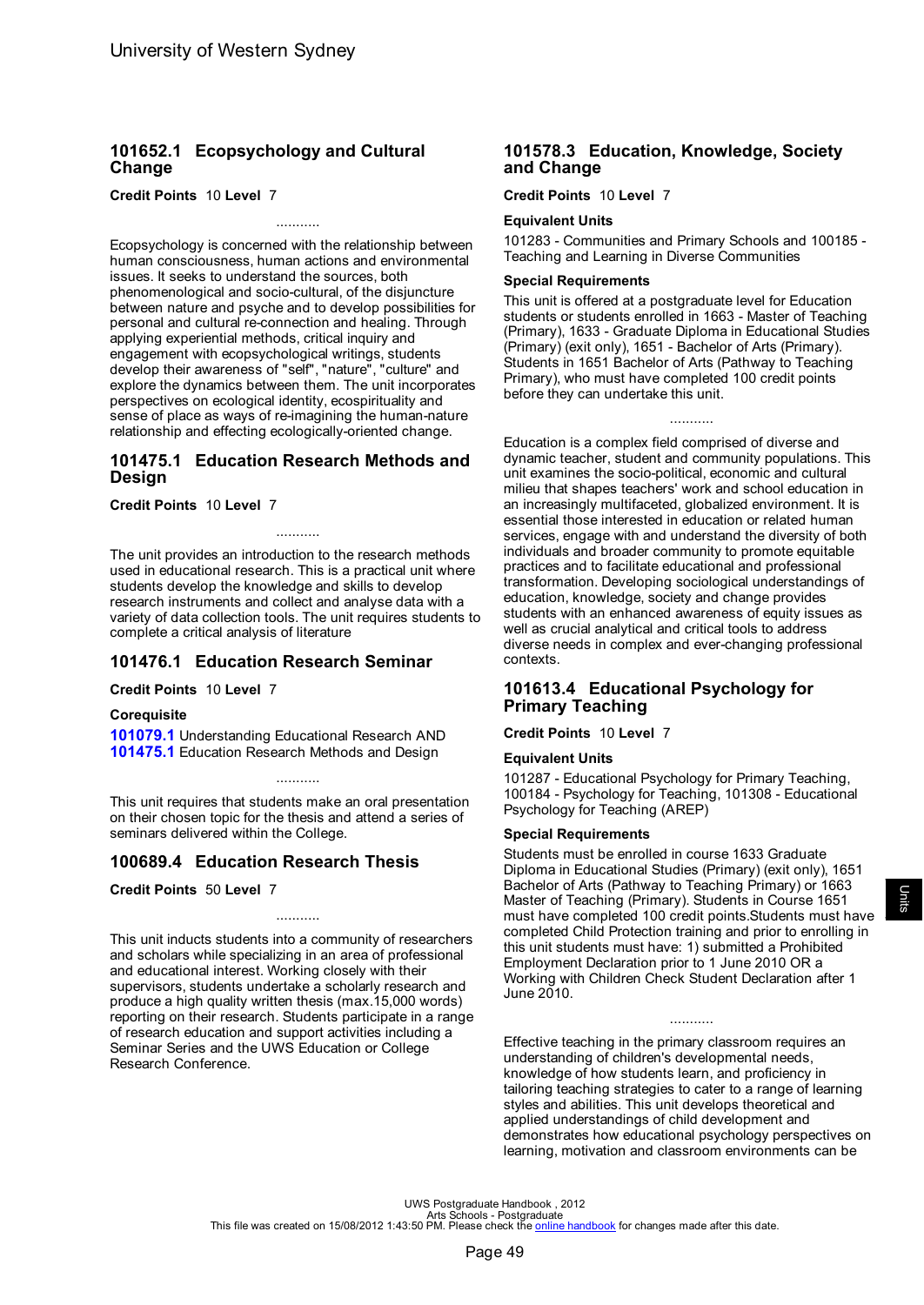<span id="page-53-0"></span>applied to enhance teacher effectiveness and student learning outcomes. Particular emphasis is given to establishing and maintaining positive and productive classroom environments and to developing responsive teaching practices that stimulate cognitive learning while promoting social and emotional well being. Philosophies of learning and teaching will be developed in this unit.

## **100487.4 Empirical Research Methods Seminar**

#### **Credit Points** 20 **Level** 4

### **Assumed Knowledge**

This unit is taught on the assumption that all students have a statistical competence to the level of between-units multiway analysis of variance, bivariate regression analysis, and basic non-parametric procedures (including correlational procedures). This includes demonstrated computational ability using the statistical package SPSS.

### **Special Requirements**

Students must be enrolled in courses 1502 Postgraduate Diploma of Psychology or 1500 Bachelor of Psychology Specialist year of study.

...........

This unit exposes students to advanced psychological methods. This will provide a strong basis for postgraduate studies and further strengthen applied research skills. The first half year will focus on qualitative methods. It will be assumed that students have not been exposed to these methods previously and this component of the unit will begin with an introduction to the topic before progressing to the major qualitative methods. The second half year will focus on quantitative methods and aims to extend and challenge some of the common statistical methods taught in earlier units.

# **100488.3 Empirical Research Project**

### **Credit Points** 30 **Level** 4

### **Special Requirements**

Students must be enrolled in courses 1502 - Postgraduate Diploma of Psychology or 1500 - Bachelor of Psychology Specialist Study.

...........

This unit equips students with the skills needed to design and develop a research project, to operationalise their research question, to select and undertake the appropriate methods of analysis, and to effectively present results. The program is one year long, and is taught on the assumption that students have a statistical competence in multi-way analysis of variance, bivariate regression analysis, and basic non-parametric procedures. This includes demonstrated computational ability using the statistical package SPSS.

# **101099.1 Engaging Children in Curriculum**

### **Credit Points** 10 **Level** 7

### **Special Requirements**

This unit requires students to implement curriculum with children and therefore is restricted to students enrolled in courses 1625 Master of Teaching (Early Childhood), 1631 Graduate Diploma in Educational Studies (Early Childhood), 1673 Master of Teaching (Birth-12 years), 1672 Master of Teaching (Birth-5years) and 1691 Master of Teaching (Birth-5years/Birth-12years). Students must have completed Child Protection training.

...........

In this unit students will have the opportunity to examine a range of approaches to curriculum with a particular focus on children in the 3-5 years age range. Students will develop strategies for connecting curriculum to children's social worlds and for facilitating children's in-depth investigations and critical thinking. There will be focus on interest-based experience and projects that integrate curriculum areas of maths, science, literacy and human society. Students will also examine strategies for organising the total learning environment in ways that cater for diverse interests, multiple intelligences and the need for a balance of active and quiet experiences. Given the increasing focus on preschool education and transition to school students will also explore issues related to school readiness and transition to school.

# **101825.2 English Linguistics for TESOL**

**Credit Points** 10 **Level** 7

### **Corequisite**

**[101697.2](#page-73-0)** TESOL Methodology and Curricula

This unit provides students with a linguistics background, including English grammar, necessary to excel in English language teaching and assessment. Encompassing the areas of syntax, semantics, morphology, phonology and phonetics, the unit equips students with the technical vocabulary of linguistics and pedagogical grammar as well as the analytical skills necessary to identify and describe both the English language and patterns of performance by second and bilingual language learners. These foundational skills prepare students for success in language teaching, assessment and second language research.

...........

# **101653.1 Environmental Education and Advocacy**

**Credit Points** 10 **Level** 7

'Sustainability' and the change required to achieve it present numerous challenges. A social-ecological approach to learning for sustainability emphasises learning as a reciprocal process, engaging the self, others and the notion of sustainability itself. Learning, advocacy and future sustainability will be addressed alongside the orientations, goals and outcomes through which such work is valued. Environmental education and advocacy are imagined here as ethically grounded forms of participation in community and ways of enacting responsibilities. Project work in this unit will be structured around personal sustainability, sustainable systems, relationships, institutions and the educational contexts of individual students.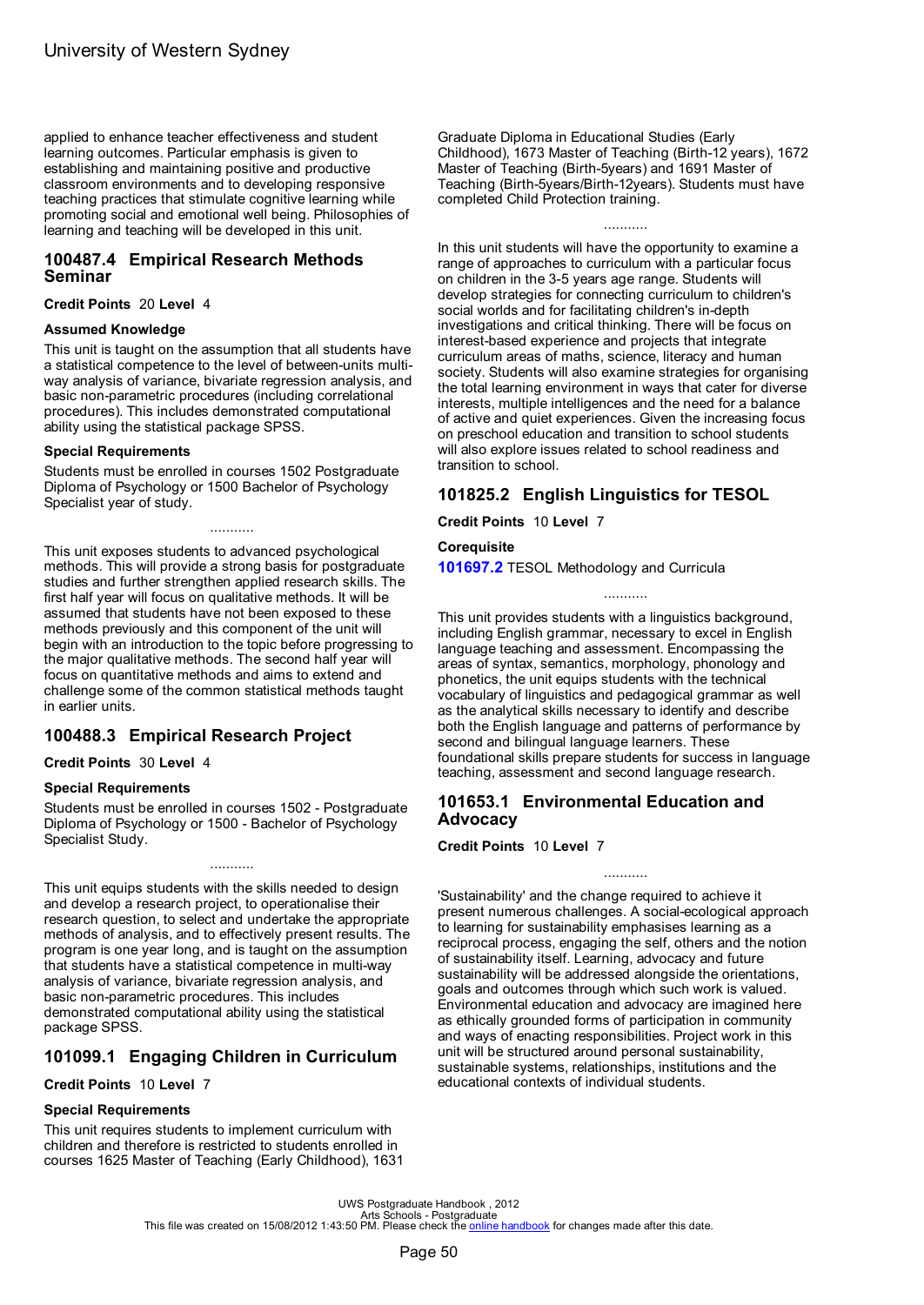# <span id="page-54-0"></span>**400417.2 Epidemiology and Quantitative Methods**

### **Credit Points** 10 **Level** 7

### **Equivalent Units**

E7228 - Epidemiology and Quantitative Methods.

#### **Special Requirements**

Students must be enrolled in a postgraduate course.

In this unit students study epidemiological design and analytic strategies as well as biostatistics. The unit also examines the use of surveillance and population datasets to measure and monitor population health and plan health services. Students will develop skills to critically appraise research in health and health care. A range of research studies is examined including studies of occurrence and risk factors for disease and studies evaluating intervention treatments or programs. Both the epidemiological and statistical evidence for the findings are critically assessed

...........

# **101659.1 Evaluating Learning Programs**

### **Credit Points** 10 **Level** 7

### **Equivalent Units**

100696 - Educational Evaluation

This unit provides students from a range of backgrounds with the skills to undertake evaluation studies of a range of educational and community learning programs, projects, and/or curricula within a range of organisations. Through the use of case studies, problem-based and experiential leaning techniques, and presentations by experienced evaluators, students will be introduced to the social, political and ethical factors that impact on evaluating learning programs, and explore different approaches and models for designing and implementing an evaluation of learning programs. Students will apply their learning by designing and implementing a small scale evaluation study.

...........

# **100013.3 Experimental Design and Analysis**

### **Credit Points** 10 **Level** 2

### **Prerequisite**

**101183.2** Psychology: Behavioural Science

### **Special Requirements**

Pre-requisites will not apply to students enrolled in courses 1630 Graduate Diploma in Psychological Studies and 1501 Graduate Diploma in Psychology. Enrolment in these awards requires graduate status; hence the students have demonstrated proficiency in tertiary studies. Each applicant in these awards is assessed individually and provided with an individual study sequence by the Course Advisor.

...........

This unit is driven by the scientific method with a focus on experimental design and related data analysis. Although some of the methods and techniques are dealt with in passing in earlier units, a more complete approach is adopted here. Research design and methodology issues, statistical concepts and techniques, computer analysis of

data, and communicating research findings are all features of this unit.

## **101315.3 Financing Cities in the Global Economy**

**Credit Points** 10 **Level** 7

Financing the large amounts of physical infrastructure required to keep cities running and growing at a time when many governments, who have been the traditional providers of this infrastructure, face financial constraints is a key challenge for urban managers. In order to be able to enter into the debate about financing cities it is important to develop a basic financial literacy and to understand the framework of public finance in Australia and elsewhere. This course undertakes both these tasks as well as providing a rigorous introduction to public private partnerships (PPPs) - seen by many as a key source of infrastructure financing. Lastly, the course undertakes a detailed case study in the economics of development which enables participants to practice their financial skills in a familiar urban context.

### **101103.2 Fostering Creativity in Children's Learning**

**Credit Points** 10 **Level** 7

### **Special Requirements**

Students must be enrolled in courses 1673 Master of Teaching (Birth-12 years), 1672 Master of Teaching (Birth-5years) and 1691 Master of Teaching (Birth-5years/Birth-12years). Students must have completed Child Protection training.

...........

This unit focuses on processes of creative thinking and creative expression in young children and introduces students to the theory and practices of using drama, music, dance and visual arts in prior to school (0-5 years) and school contexts (5-12 years). Collaborative learning and reflective practices are the key operating principles of the unit. The unit will encompass creativity both as it relates to the arts as well as its critical role in fostering creative thinking and practices. Students will explore the relevance of the arts in the development of children's play; and will engage with appropriate information and communication technologies for learning in the arts. The unit provides an understanding of the importance of the art forms both as powerful teaching and learning approaches across the early childhood and primary years and as creative arts in their own right.

# **100868.2 Foundations of Modern Australia**

**Credit Points** 10 **Level** 1

### **Equivalent Units**

100246 - Australian Colonial History

This unit introduces students to the history of the 18th and 19th century foundations of modern Australia, and to the social, economic, political and cultural events that shaped Australian social and political institutions. Students will be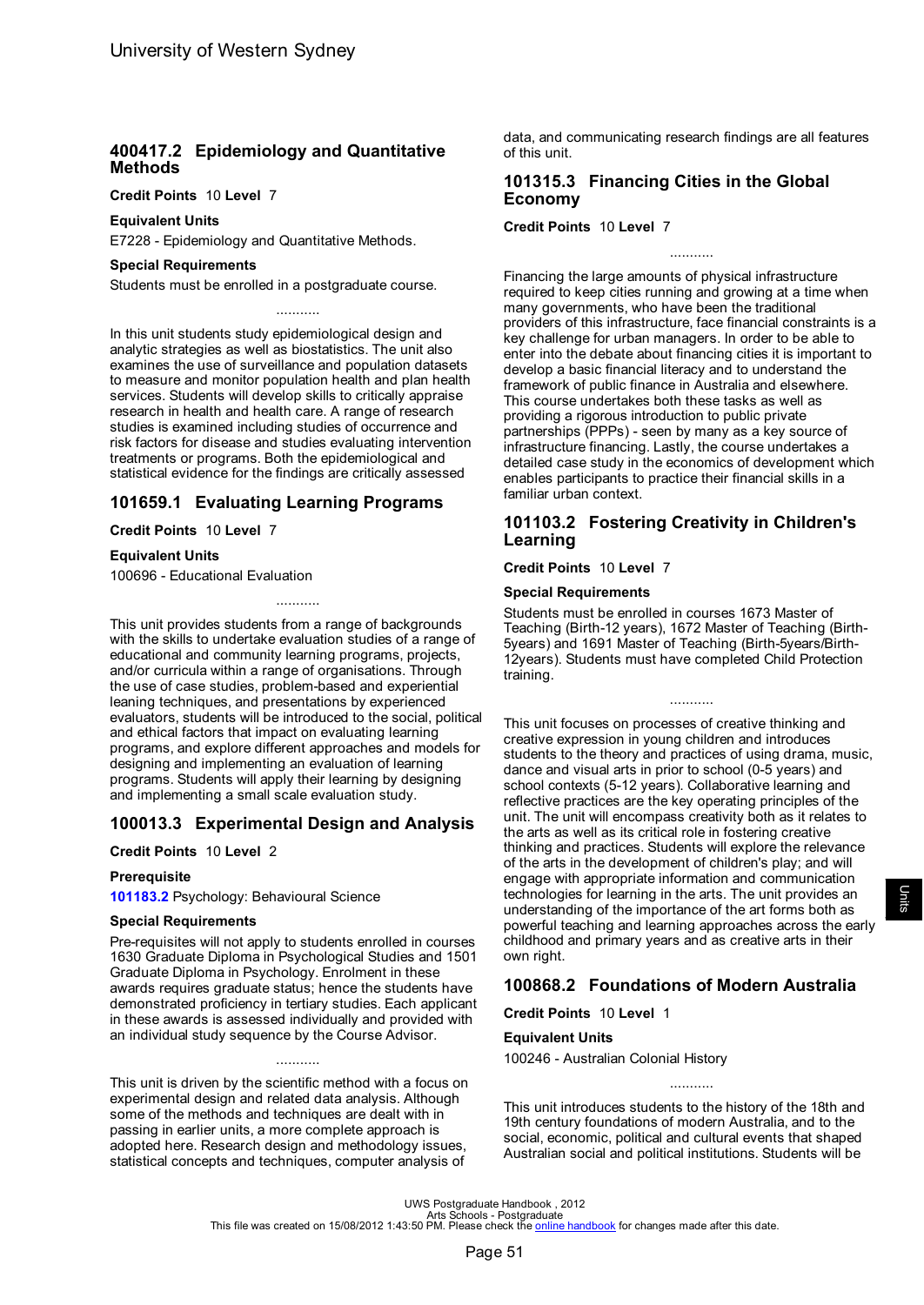<span id="page-55-0"></span>encouraged to consider the process of historical change within an historiographical framework and will use primary sources to explore some of these debates.

## **101785.2 Further Clinical Studies (Art Therapy)**

#### **Credit Points** 20 **Level** 7

### **Prerequisite**

**[101784.2](#page-47-0)** Clinical Studies (Art Therapy)

#### **Equivalent Units**

101509 - Further Clinical Studies

### **Special Requirements**

Criminal Records and Prohibited Employment Declaration which are completed on enrolment in 4595 Master of Art Therapy.

This unit aims to develop clinical practice skills to the level required for professional registration. The unit involves 375 hours of clinical placement working under the guidance of a clinical supervisor. It will involve group supervision of casework and in-depth discussion of issues arising from placements.

...........

# **101787.1 Further Clinical Studies (Counselling)**

**Credit Points** 20 **Level** 7

### **Assumed Knowledge**

Previous completion of Clinical Placement in Clinical Studies.

### **Prerequisite**

**[101786.1](#page-47-0)** Clinical Studies (Counselling)

### **Equivalent Units**

101509 - Further Clinical Studies

### **Special Requirements**

Criminal Records and Prohibited Employment Declaration which are completed on enrolment in 1647 Graduate Diploma in Counselling.

This unit aims to develop clinical practice skills to the level required for professional registration. The unit involves 150 hours [Counselling students] working under the guidance of a clinical supervisor. It will involve group supervision of casework and in-depth discussion of issues arising from placements.

...........

# **101628.1 Global Literacies**

**Credit Points** 10 **Level** 7

### **Incompatible Units**

101428 - Mulitliteracies, 101118 - Multiliteracies for Learning ...........

This unit will explore the impact of globalisation and new information and communication technologies on literacy and literacy learning. It takes a broad view of literacy that includes viewing and creating multimodal texts and critical literacy, as well as reading, writing, speaking and listening. Students will examine contemporary theories of literacy and the implications of these theories for early childhood educators.

# **101629.1 Healthy Identities**

**Credit Points** 10 **Level** 7

#### **Special Requirements**

This unit is only available to Education students. Students are required to complete visits to an early childhood setting and must have completed Child Protection training prior to placement.

...........

Within early childhood settings and primary schools educators are responsible for making decisions related to the health, safety and wellbeing of young children. These decisions include the growth and developmental needs of children as well as health and social issues reflective of changes in society. This unit focuses on developing students' understandings of health, safety, nutrition, personal development and physical education of children 0- 12 and how to develop pedagogies which support meaningful teaching in this area. Included in this unit is the development of students' expertise in using relevant documents that inform teaching in this area including the Personal Development, Health and Physical Education syllabus for teaching in primary schools. The unit includes a 10 day professional experience placement.

### **101676.2 Human Learning**

**Credit Points** 10 **Level** 2

Human Learning is concerned with the experimental analysis of human and animal behaviour and focuses upon associative learning, including classical conditioning, operant conditioning, and social learning approaches. Definitions, assumptions, and basic phenomena associated with the study of learning are described and evaluated in terms of their ability to account for various aspects of human behaviour and experience. The practical work highlights important concepts introduced in the lecture program and focuses upon practical techniques of use in everyday situations.

...........

### **101196.2 Human Performance in Applied Psychology**

**Credit Points** 10 **Level** 4

### **Equivalent Units**

B7608 - Applied Sport Psychology

### **Special Requirements**

Students must be enrolled in 1500 Bachelor of Psychology and 1502 Postgraduate Diploma of Psychology Specialist Year only.

...........

This unit applies performance enhancement strategies in a variety of situations. It includes acquiring theorethical knowledge and practice of mental skills, as well as the design, implementation, and evaluation of a performance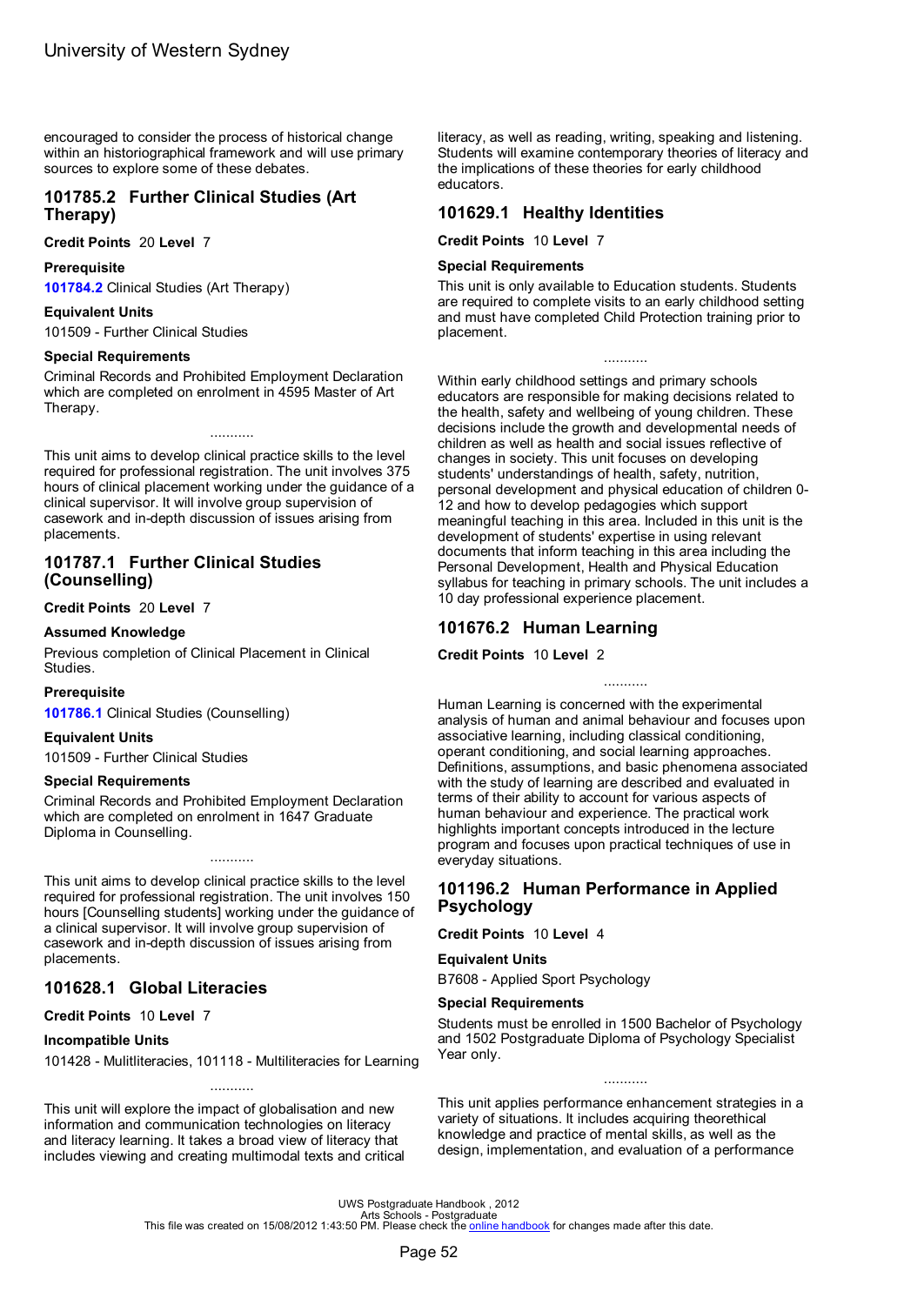enhancement program. Although the focus of performance psychology has previously been on the elite sport performer, emphasis will be placed on the use of strategies and techniques in a variety of performance related activities that arise in the practice of general psychology.

### **101834.1 Idea**

**Credit Points** 10 **Level** 7

### **Special Requirements**

Students must be enrolled in Master of Arts in Cultural and Creative Practice.

...........

This unit will focus on critical theory as it is applied to literature and other kinds of creative practice, and the ways in which these practices interact with cultural contexts. The unit will shift between classical views of cultural practice (especially those developed by the Greeks) and contemporary theory. An overview of various theoretical perspectives will be offered before turning to the analysis of particular, important, theoretical texts. These texts will focus on creative practice or cultural practice more generally, and provide students with tools which will help them to develop sophisticated understandings of the nature of creative practice.

# **101672.1 Inclusion In Practice**

### **Credit Points** 10 **Level** 7

### **Equivalent Units**

101027 - Teaching and Learning in Special Education, 101029 - Collaborative Practice

Understanding how to accommodate the needs of all children is critical to effective inclusion. This unit utilises an ecological model to analyse the impact of a child's additional needs upon the physical, social and learning environments of the educational setting. These analyses are then used to develop strategies and methods which can facilitate the learning and inclusion of children with a range of abilities, skills and needs.

...........

### **100984.1 Inclusive Education: Principles and Practices**

**Credit Points** 10 **Level** 7

Students need to understand and assess the intellectual, emotional, social and physical needs of all children and young people in regular classrooms. They need to develop appropriate and relevant skills, attitudes and methodologies to enable them to assess, plan, implement and evaluate programs which meet the individual educational needs of students with disabilities, learning difficulties and/or behaviour disorders. This unit of study addresses professional skills, theories, approaches and relevant legislation in the implementation of the principles of inclusive education practices in secondary settings.

...........

# **101625.1 Inclusive Practices**

**Credit Points** 10 **Level** 7

### **Incompatible Units**

100321 - Children with additional needs and their families

Inclusion is both a right and an expectation for all children. Its effectiveness, however, depends upon teachers having the skills to facilitate the learning of children with a broad range of abilities within their educational setting. The impact of a range of additional needs on children, their families, early childhood and school setting are explored within ecological and eco-cultural frameworks and the implications for intervention and inclusion analysed. Collaboration, the role of multidisciplinary teams, transdisciplinary approaches to service delivery and the paramount role of families are advocated as essentail for effective early childhood intervention and inclusion.

# **101286.2 Inclusive Teaching for Effective Learning**

### **Credit Points** 10 **Level** 7

### **Equivalent Units**

100172 - Inclusive Education Practices, 100742 - Inclusive Educational Practices - AREP

### **Special Requirements**

Prior to enrolling in this unit students must have: 1) submitted a Prohibited Employment Declaration prior to 1 June 2010 OR a Working with Children Check Student Declaration after 1 June 2010

...........

Effective and inclusive teaching requires knowledge of how students learn as well as proficiency in applying appropriately tailored teaching strategies to cater to individual developmental needs. This unit provides a foundation of knowledge and practice that facilitates development of appropriate and inclusive attitudes and skills for teaching students with special needs in the main stream. In particular, the capacity to structure individualised education and behaviour management programs will be developed drawing on practical experiences and a broad familiarity with the field.

# **100703.1 Independent Study 1**

**Credit Points** 10 **Level** 7

Independent Study 1 enables students to engage in an intensive study of an aspect of workplace learning in order to develop, implement or improve some aspect of current professional practice. It provides opportunities for students to use workplace-based research skills and related theory directly in a workplace-based research task. The workplace may be a classroom or other professional setting.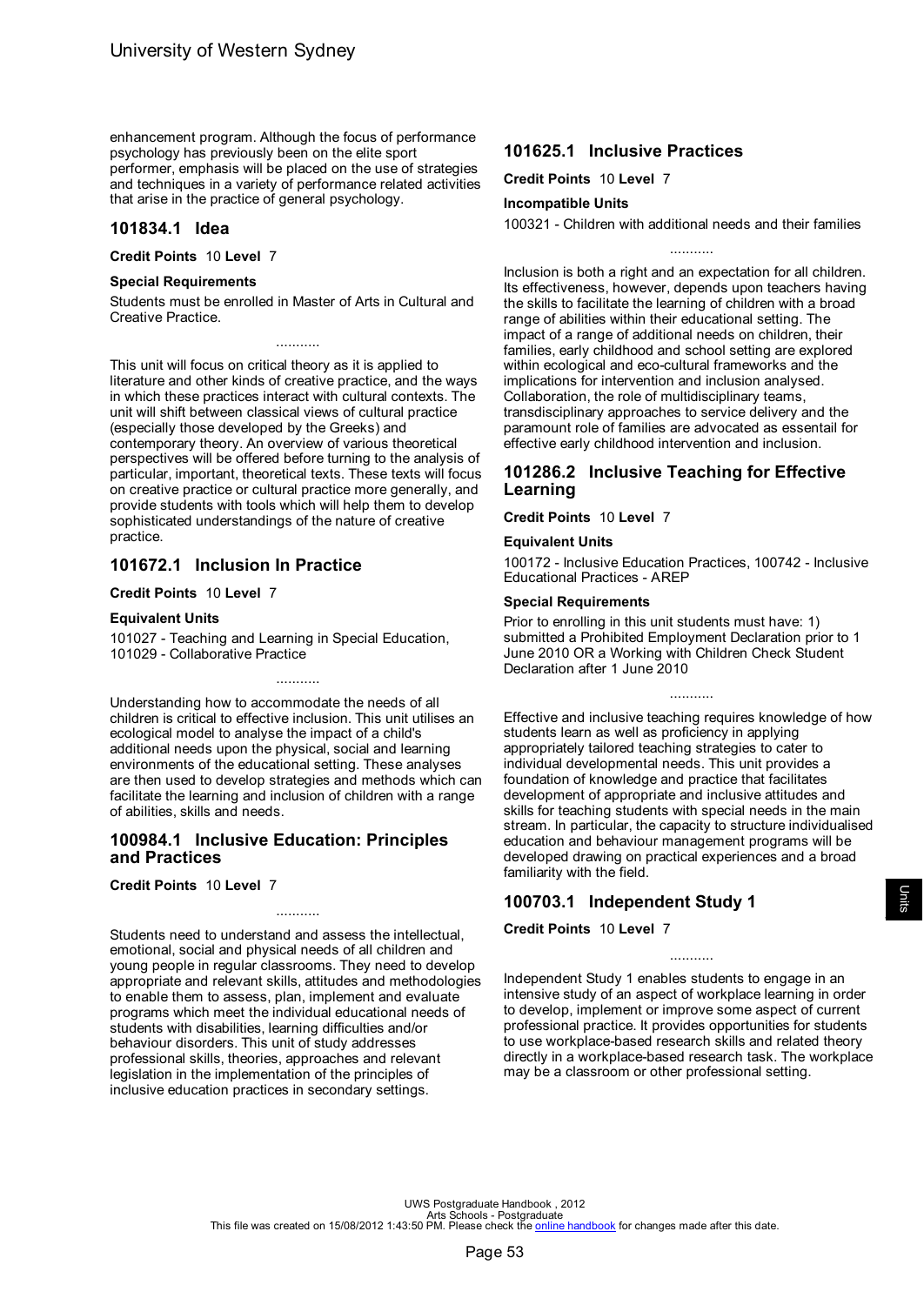## <span id="page-57-0"></span>**101657.1 Independent Study/Practice in Context**

### **Credit Points** 10 **Level** 7

Independent Study enables students to engage in an intensive study of an aspect of work related learning in order to develop, implement or improve some aspect of current professional or personal practice. It provides opportunities for students to use research skills and related theory directly in a research task within their their own areas of specialisation. Students will be required to explain and justify proposals, and 'work in progress' of the project through consultation with the supervisor and present at colloquium and/or conferences.

# **101546.2 Individual Project (Autumn)**

### **Credit Points** 10 **Level** 7

### **Assumed Knowledge**

Students are expected to have completed a degree in a quite broadly related discipline, such as: economics, human geography, computer science, communications, media studies, English language or literature, sociology, political science, law, journalism, etc. All entrants must satisfy the university's English language requirements. In rare cases, the Course Advisor may admit a non-graduate to the program, but only on the basis of the applicant having very considerable professional / commercial experience. A journalist with ten years' experience, for instance, might satisfy this criterion.

### **Special Requirements**

Students must be enrolled in a postgraduate course.

Delivered on a one-to-one basis and sitting in a reciprocal, synergistic relationship with the Individual Project offering of the Spring semester, this unit enables students to frame and deliver a closely supervised, staged strategic communications project privileging advanced creative and strategic thinking, commercial and organisational modelling, research, and commercial best practice. Students who have successfully completed the Spring semester's Individual Project (or who demonstrate high level professional or academic experience in strategic communication) may, at the lecturer's discretion, undertake a major project for a real-world client.

...........

# **101547.2 Individual Project (Spring)**

### **Credit Points** 10 **Level** 7

### **Assumed Knowledge**

Students are expected to have completed a degree in a quite broadly related discipline, such as: economics, human geography, computer science, communications, media studies, English language or literature, sociology, political science, law, journalism, etc. All entrants must satisfy the university's English language requirements. In rare cases, the Course Advisor may admit a non-graduate to the program, but only on the basis of the applicant having very considerable professional / commercial experience. A journalist with ten years' experience, for instance, might satisfy this criterion.

### **Special Requirements**

Students must be enrolled in a postgraduate course.

Delivered on a one-to-one basis and sitting in a reciprocal, synergistic relationship with the Individual Project offering of the Autumn semester, this unit enables students to frame and deliver a closely supervised, staged strategic communications project privileging advanced creative and strategic thinking, commercial and organisational modelling, research, and commercial best practice. Students who have successfully completed the Autumn semester's Individual Project (or who demonstrate high level professional or academic experience in strategic communication) may, at the lecturer's discretion, undertake a major project for a real-world client.

...........

## **101550.2 Integrated Marketing Communication**

**Credit Points** 10 **Level** 7

**Assumed Knowledge**

Computer literacy.

### **Special Requirements**

Students must be enrolled in a postgraduate course.

...........

Integrated Marketing Communication breaks down the traditional advertising, public relations, and marketing paradigms by challenging practitioners to apply the optimum mix of media and message to motivate the target audience to act. IMC is a key component of marketing strategy and management; therefore, its management is critical to the success of brands. The impact of the Internet and now Web 2.0 support the need to embrace integrated marketing communications as a comprehensive approach to reach target audiences on their terms. The unit encourages students to produces a range of strategies to foster critical enquiry and intellectual debate in the new discipline of Integrated Marketing Communication.

### **400586.2 Integrating Theory, Research and Practice**

**Credit Points** 20 **Level** 7

### **Prerequisite**

**[400421.2](#page-70-0)** Research Methods for Humanities and Social Sciences AND **[400585.2](#page-73-0)** Theories of the Social

This unit is the capstone for the Master of Social Science. It extends students' critical practice in their specialist field, building on Theories of the Social and Research Methods for the Humanities and Social Sciences. Students will undertake intensive analyses of the links between theory, research and practice and prepare and carry out an investigation negotiated with an academic advisor. The unit consists of intensive workshops and a plenary seminar in which students present their work. Throughout the semester study groups based on specialties will meet with an academic advisor. A substantial research report of activities/ investigations, analyses and interpretations will be produced that complies with the unit's objectives. Note: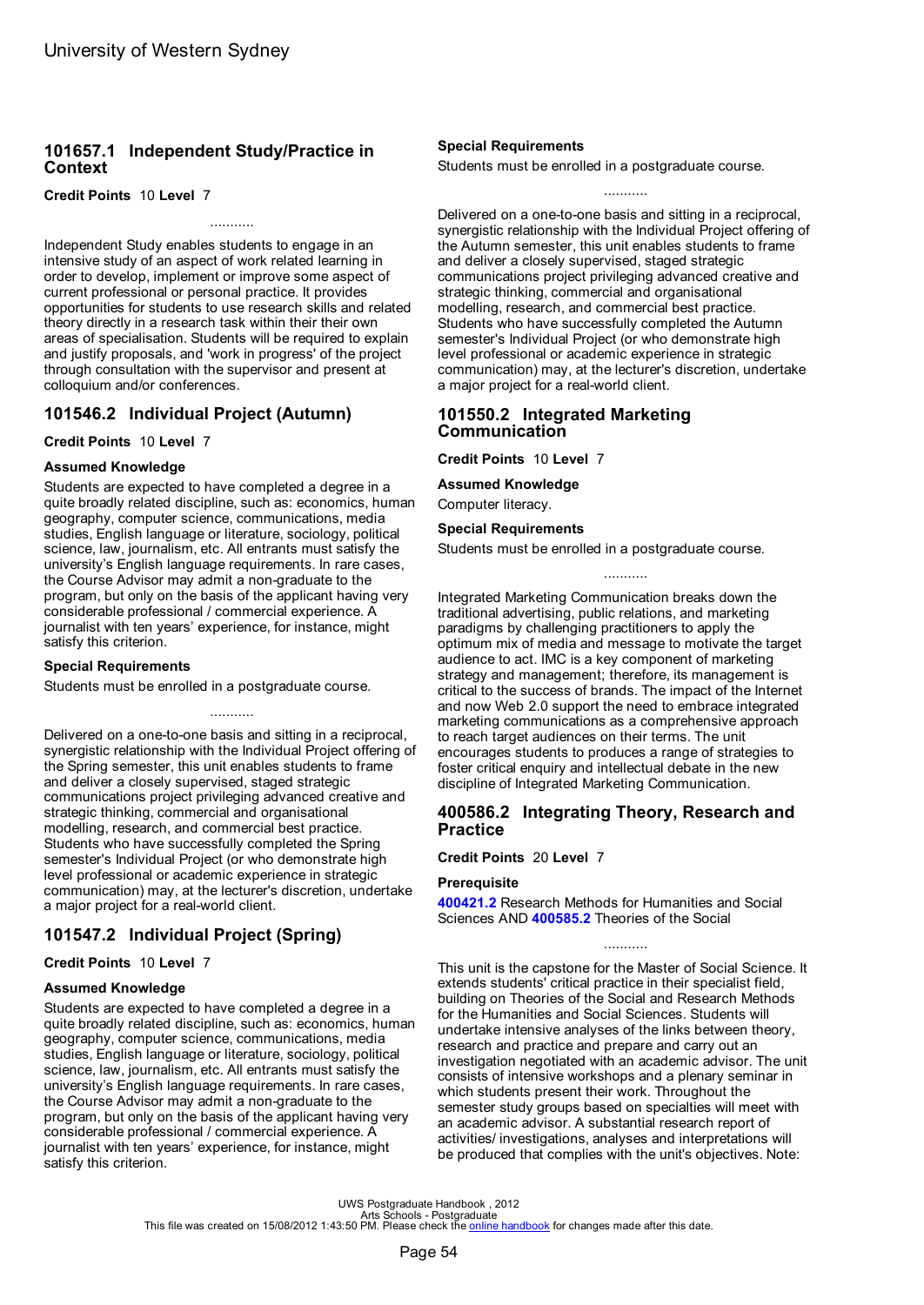<span id="page-58-0"></span>Projects are not individually supervised, but will require the production of an individually completed research project and report.

### **A7456.3 Interpreting and Translation Professional Practicum (PG)**

**Credit Points** 10 **Level** 7

# **Assumed Knowledge**

Students need to be bilingual.

### **Corequisite**

**[100916.2](#page-60-0)** Legal Interpreting AND **[100917.2](#page-73-0)** Specialised Translation (PG) AND **[100922.2](#page-61-0)** Medical Interpreting (PG) AND **100924.1** Community Translation (PG)

This unit is aimed at providing students with the opportunity to make useful observations about practical aspects of the Interpreting and/or Translation professions and related fields (such as the Legal System), as well as with supervised practice in the workplace. Students will complete the practical work relevant to their field of specialisation, i.e., Interpreting or Translation or Interpreting and Translation.

# **100193.2 Interpreting Skills**

### **Credit Points** 10 **Level** 2

### **Assumed Knowledge**

Proficiency in English and their other language (LOTE) at native or near-native level

...........

This is a core component of the Bachelor of Arts (Interpreting and Translation) and a pool unit in some postgraduate courses. The unit is aimed at developing essential skills in interpreting and deals with the specialised technical skills necessary for the different modes of

interpreting: dialogue, consecutive, simultaneous, and sight translation. Given the large amount of independent practice needed to develop competence in interpreting, it pays special attention to the teaching of techniques for autonomous learning. Lectures are held in English for students of all the languages available. The tutorials are language specific in Arabic, Japanese, Mandarin or Spanish.

# **101695.2 Introduction to Interpreting PG**

### **Credit Points** 10 **Level** 7

### **Assumed Knowledge**

Proficiency in English and other language (LOTE) at native or near-native level.

### **Equivalent Units**

A1335 - Interpreting 1, A1336 - Interpreting 2, A3395 - Introduction to Interpreting

### **Incompatible Units**

100921 - Interpreting and Translation Theory

This is the core unit for students in postgraduate coursework programs in Interpreting and Translation. It

...........

introduces students to translation theory and practice of Interpreting. Lectures are held in English for students of all languages. The tutorials are language specific in Arabic, Japanese, Chinese (Mandarin) and Spanish.

### **101639.1 Introduction to Teaching and Learning**

**Credit Points** 10 **Level** 7

#### **Equivalent Units**

100972 - Pedagogies for Learning

#### **Special Requirements**

This is a unit offered at post graduate level for Education students. The unit is not available as an elective in any undergraduate program. Prior to enrolling in this unit students must have: 1) submitted a Prohibited Employment Declaration prior to 1 June 2010 OR a Working with Children Check Student Declaration after 1 June 2010 and completion of child protection requirements.

...........

This is the first of two units emphasising contemporary practices in pedagogy to develop a sense of teaching as a profession through reflection on practice. Students will explore and attempt to understand the effects of quality school-based teaching and learning on adolescent learners, particularly indigenous, and culturally and linguistically diverse learners in Western Sydney. Students will critically reflect on their personal constructs of teaching and values about the individuality, diversity and emerging maturity of secondary students. The application of ICT to engage and motivate learners and the development of an understanding of key learning area literacy demands are major foci for the unit.

# **101696.2 Introduction to Translation PG**

### **Credit Points** 10 **Level** 7

### **Assumed Knowledge**

Proficiency in English and other language (LOTE) at native or near-native level.

### **Incompatible Units**

100927 - Interpreting and Translation Skills

This is a core unit for students in postgraduate coursework programs in Interpreting and Translation. It introduces students to the theory and practice of Translation. Lectures are held in English for students of all languages. The tutorials are language specific in Arabic, Japanese, Mandarin and Spanish.

...........

### **100919.2 Investigating Second Language Acquisition**

**Credit Points** 10 **Level** 7

### **Assumed Knowledge**

Knowledge of a LOTE and/or some Linguistics and/or some language teaching experience.

### **Equivalent Units**

A7449 - Investigating Second Language Acquisition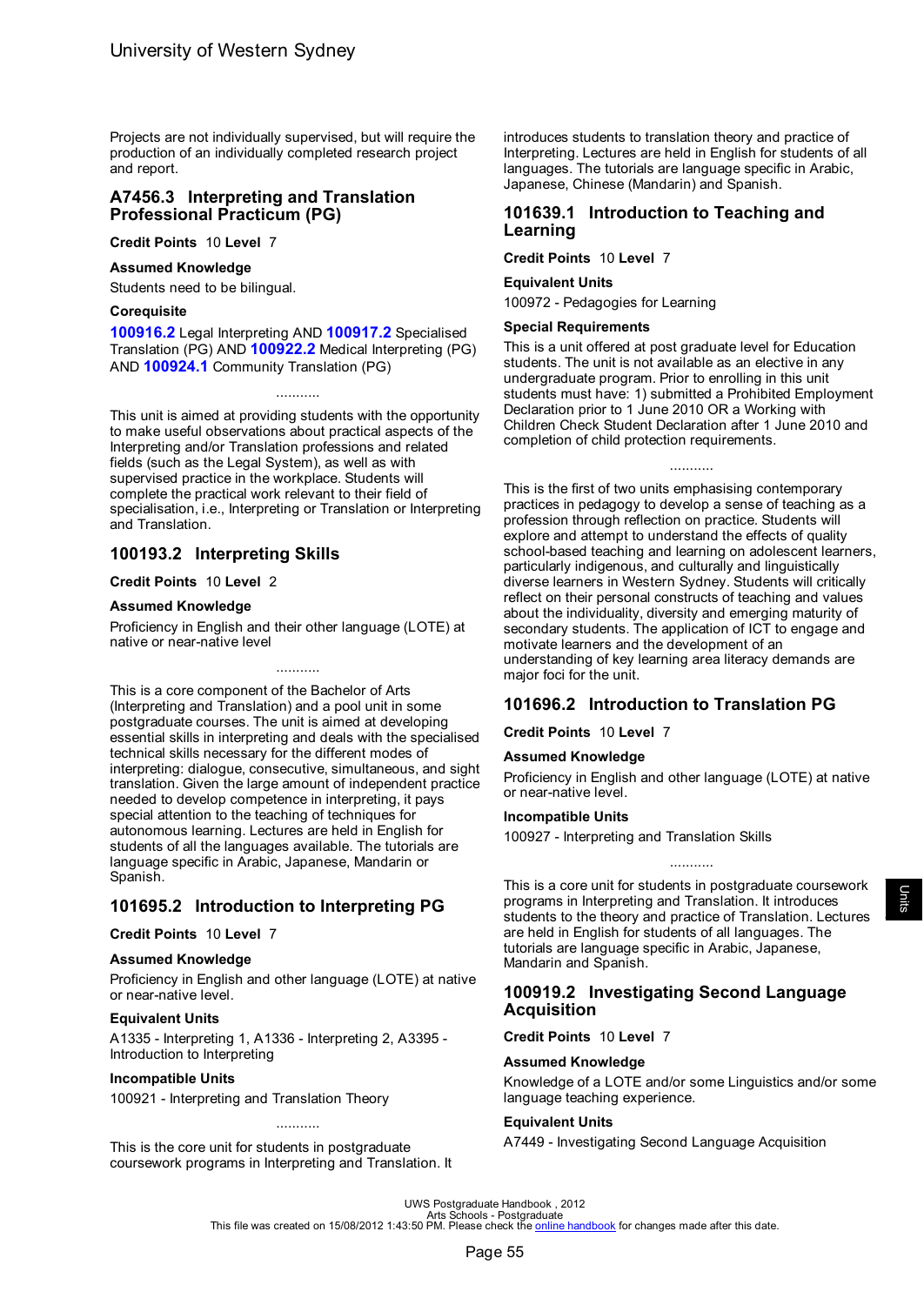<span id="page-59-0"></span>This is unit is intended for Linguistics Honours students as well as TESOL and Interpreting and Translation Postgraduate students aiming to provide a focused theoretical and research framework in the area of second language acquisition (SLA) from a psycholinguistic viewpoint. This unit widens the theoretical and methodological basis of students intending to undertake further studies and/or research in the Linguistics and SLA area and also serves the TESOL and languages teachers interested in applying SLA-based knowledge to language learning, pedagogy and classroom research.

...........

### **101802.1 Investigating with Mathematics, Science and Technology**

**Credit Points** 10 **Level** 7

### **Equivalent Units**

101104 - Mathematics, Science & Technology 0-8

### **Special Requirements**

This unit is for Education students only. Students must have completed a Working with Children Check or Prohibited Employment Declaration.

...........

This unit aims to develop a critical and meaningful understanding of how mathematics, science and technology shape our lives and the world we live in. It will extend students' understanding of the investigative nature of these areas, how they integrate and impact on each other and how they can be promoted in creative, positive, challenging and meaningful ways in the learning environment. This unit will foster in teachers a positive dispositions towards teaching Science, Mathematics and Technology in the early childhood and primary school years. It will develop teaching practices in this area including the use of the relevant pedagogical approaches and the use of relevant BOS syllabus documents.

### **101854.1 Language and Linguistics Research Methods**

**Credit Points** 10 **Level** 7

### **Equivalent Units**

A7444 - Language and Linguistics Research Methods

This unit aims to help postgraduate students acquire the knowledge and skills to design and carry out a research project in the field of Languages and Linguistics (I.e. Contrastive Linguistics, Sociolinguistics, Language-in-Education Planning, First and Second Language Acquisition, Interpreting and Translation, Discourse Analysis and Descriptive Linguistics). It includes theoretical and practical work in specific areas of research in Languages and Linguistics.

...........

# **101297.2 Languages and Linguistics Special Project**

**Credit Points** 10 **Level** 7

#### **Assumed Knowledge**

Depending on the project chosen, the student should be familiar with research design and procedure, as in A7444 -Research Methods, or be familiar with TESOL methodology or be undertaking concurrently 100725 - TESOL Methodology.

#### **Equivalent Units**

100726 - TESOL Internship, 100720 - TESOL Dissertation, A7526 - Languages and Linguistics Dissertation

### **Special Requirements**

Students must be enrolled in 1595 - Master of Arts (TESOL), 1635 - Graduate Diploma in TESOL, 1636 - Graduate Certificate in TESOL, or 1640 - Master of Arts Translation and Interpreting Studies.

This unit provides the opportunity for students in postgraduate TESOL and Interpreting and Translation programs to undertake a special project related to their needs and interests, such as a professional Internship in TESOL; or an action research project in TESOL; or an independent research project in TESOL or Translation and Interpreting Studies.

...........

## **100701.1 Leadership, Mentoring and Professional Growth**

### **Credit Points** 10 **Level** 7

Becoming a professional in institutions is a complex and intricate process. It takes not only adequate initial training (both theoretical and the implementation of theory into practice) but a commitment and undertaking to career-long learning and professional development. Such commitment and undertaking need not be an isolated process. Educational leaders are available to assist in the promotion of professional development. This unit provides leaders with the understandings and strategies for implementing mentoring and professional development programs.

...........

### **101581.1 Learning for Teaching**

**Credit Points** 10 **Level** 7

### **Corequisite**

**101289.1** Professional Practice I

### **Equivalent Units**

101282 - Becoming A Teacher, 100189 - Understanding Learning and Teaching

### **Special Requirements**

Prior to enrolling in this unit students must have: 1) submitted a Prohibited Employment Declaration prior to 1 June 2010 or a Working with Children Check Student Declaration after 1 June 2010.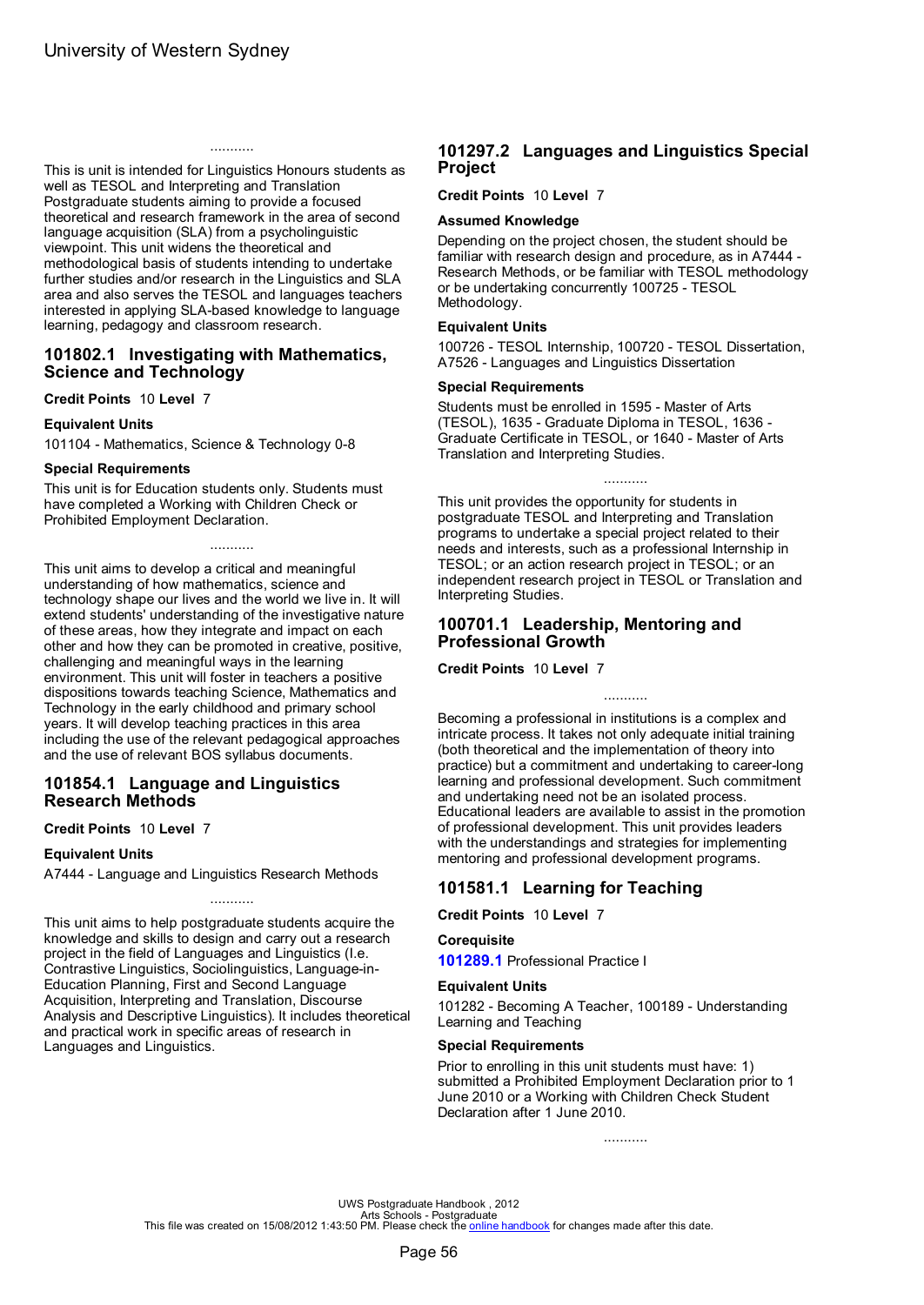<span id="page-60-0"></span>This unit examines the theory and practice of teaching, Students will develop skills in planning, implementing and evaluating classroom teaching strategies and learning experiences to meet primary school students' curriculum needs. Analysis of various classroom organisation and management strategies that focus on classroom dynamics, will assist the students in developing philosophies of teaching and learning. It explores how theory and research underpin and inform curriculum development and pedagogical practice. Integrated in the learning will be the use of information technologies.

# **100916.2 Legal Interpreting**

### **Credit Points** 10 **Level** 7

### **Assumed Knowledge**

Bilingual competence in English and one of the languages offered by the School.

...........

### **Equivalent Units**

A7459 - Legal Interpreting

Legal interpreting is a highly complex process that requires specialised training in interpreting techniques, litigation tactics, legal language and the legal system. This unit is a compulsory unit for students in the BA (Interpreting and Translation) course. It can also be offered to practising interpreters who wish to improve and perfect their knowledge and skills in legal interpreting. It aims to provide students with the theoretical background and the opportunity to develop the interpreting skills necessary to operate at the NAATI professional level as a court interpreter. Lectures are held in English for students of all languages. The tutorials are language specific in Arabic, Japanese, Mandarin and Spanish.

# **101803.1 Literacy in the Early Years**

### **Credit Points** 10 **Level** 7

### **Equivalent Units**

100314 - Literacy Learning in Early Childhood 1, 100315 - Literacy Learning in Early Childhood 2, 101106 - Literacy 0- 8

### **Special Requirements**

This unit is for Education students only. Students are required to complete observations and planning and must have completed Child Protection training. Undergraduate students in the Bachelor of Education (Birth – 5 Years) must have completed 60 credit points. Students must have completed Child Protection training and Working with Children Check or Prohibited Employment Declaration.

...........

This unit focuses on issues relating to the language and literacy development of young children in the years birth to eight. It investigates the nature and processes of literacy learning, including listening, speaking, reading, writing, spelling, drawing, visual and critical literacies in children's daily lives in diverse contexts. The unit includes processes for teaching beginning readers and the use of a range of children's literature to promote children's language and literacy learning. There is a strong focus on the role of early childhood educators in assessing children's language and

literacy learning and planning experiences that incorporate children's home literacies and build on children's strengths.

### **100925.2 Literary Translation**

**Credit Points** 10 **Level** 7

### **Assumed Knowledge**

Proficiency in English and one other language (LOTE) at native or near-native level.

### **Equivalent Units**

A7463 - Literary Translation

### **Special Requirements**

Students need to be bilingual in the language combinations offered by the school.

...........

This unit aims to develop in students an appreciation of different literary genres in English and in their other language (LOTE) with an emphasis on stylistic and cultural issues to provide a basis for literary translation. The unit will cover literary translation theory and introduce relevant strategies to be applied in practice. The class will be nonlanguage specific, but students will be expected to work from and into their language other than English.

### **101630.1 Managing Child and Family Services**

**Credit Points** 10 **Level** 7

### **Equivalent Units**

101101 - Children's Services: Management and **Administration** 

This unit explores management and leadership in early childhood settings. Managing the day to day operation of complex social organisations such as early childhood settings and navigating a pathway toward the future requires the development of micro and macro management skills that are nuanced and finely tuned to the socio-political context in which services are located. This unit explores management theory and practice in the context of early childhood settings with a focus on building relationships and influencing others, and organisational planning and change management.

...........

### **101633.2 Managing Cities: History and Theory**

**Credit Points** 10 **Level** 7

### **Equivalent Units**

101310 - Metropolitan Structures: Cities in Transformation ...........

This unit concerns philosophical thought and critical thinking in public planning. It develops an understanding of planning theories and examines past and present trends in this area. It reviews the theoretical frameworks for an insight into planning processes and analyses the economic, spatial and socio-political dimensions of activities involved.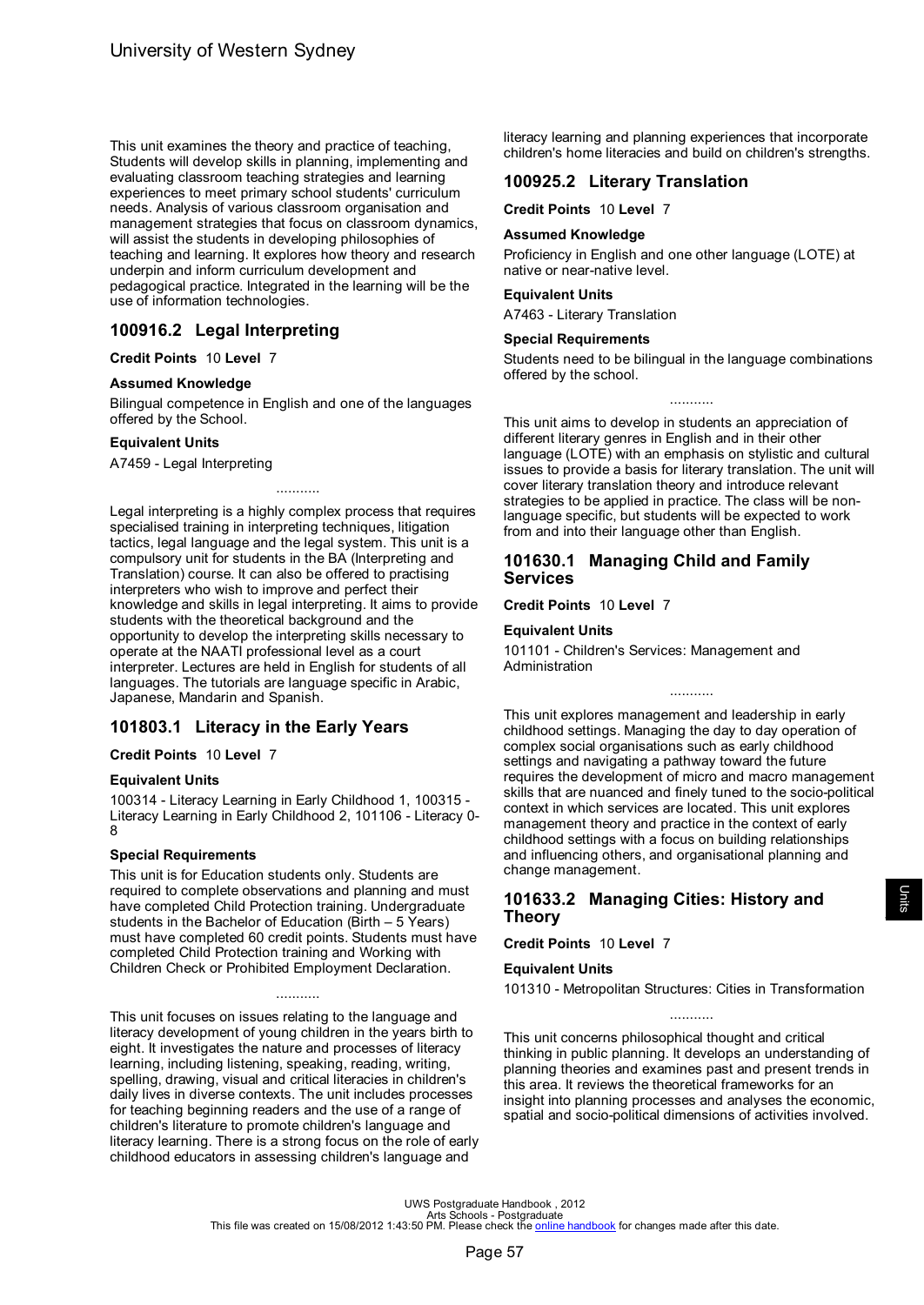## <span id="page-61-0"></span>**101839.1 Masters Project**

**Credit Points** 20 **Level** 7

#### **Special Requirements**

Students must be enrolled in Master of Arts in Cultural and Creative Practice.

...........

The masters project provides the opportunity for students to undertake a major research project in a selected area under academic supervision. The thesis (12,000 words) may be presented in a written, rationally-argued format. Alternatively, it may be of a non-standard project (eg. Video, script, poetry, fiction) if certain conditions are met including presentation of a 3,000 word research essay giving a critical exposition of the project in a written, rationally-argued form. This unit is to be completed in two sessions.

# **101745.2 Media Project Production**

**Credit Points** 20 **Level** 7

### **Assumed Knowledge**

Broad understanding of convergent media forms and processes; specific knowledge of project development including concept and design development.

### **Prerequisite**

**101423.2** Media Project Proposal

**Equivalent Units**

101424 - Media Production

### **Special Requirements**

Students must have previously developed a convergent media concept in unit 101423 Media Project Proposal.

This unit offers an individual, or group of, student(s) the opportunity to develop, produce and evaluate a Media Project developed in the Media Project Proposal Unit. The project production will cover implementation and evaluation issues relevant to media products. The final product is intended to be a significant new media project prototype. Individual students can negotiate the project of their choice, but this should be based on the Media Project Proposal (or equivalent) developed in the Spring Semester, or first half of semester if you are a full time student. A 5,000 word report forms part of the assessment.

...........

# **101423.2 Media Project Proposal**

### **Credit Points** 20 **Level** 7

This unit offers each student the opportunity to develop a detailed media project proposal to the proof of concept/pilot stage in response to a chosen set "live" brief. Projects may be for television, online delivery or cross platform delivery. The project proposal will cover background research, precedent and case studies, specification/treatment, pilot and pitch to industry professionals. The objective is to provide a detailed specification for the major media project production unit that follows.

...........

# **100922.2 Medical Interpreting (PG)**

**Credit Points** 10 **Level** 7

### **Equivalent Units**

A7460 - Medical Interpreting

This unit aims to develop students' skills and knowledge in interpreting at the Professional level (formerly NAATI Level 3) through the modes of dialogue interpreting, consecutive interpreting, simultaneous interpreting and sight translation in the domain of health services.

### **101793.2 Methods and Case Studies in Convergent Media**

**Credit Points** 10 **Level** 7

### **Special Requirements**

Students must be enrolled in a postgraduate course.

...........

The contemporary media landscape is characterised by the breakdown of traditional media silos and the transformation of media production and consumption practices. Media, marketing and creative professionals are now required to understand and connect with their audiences across multiple media platforms. The aim of this unit is to provide students with an historical, geopolitical and theoretical introduction to convergent media theory and practice/s. Using current media theory, design theories, and research methodologies, students will select, analyse and contextualise case studies. This unit is designed to have a synergistic relation to the unit Theories and Practice in Convergent Media, although it is different in the case studies and topics covered, which vary from semester to semester. These can include iTV, digital games, community media, digital arts, activist networks, social media and cross platform projects.

### **101743.2 Mobile Media**

**Credit Points** 10 **Level** 7

### **Special Requirements**

Students must be enrolled in a postgraduate course.

The proliferation of the mobile device and the evolution of mobile networks has profoundly changed the social and interpersonal sphere and the global media landscape. This unit combines both theory and practice to engage with Mobile Communications and Society: the cultural, family and interpersonal consequences of mobile communication and its effect on every day life, social cohesion, political and economic activities, social development and change, and Mobile Media: current media production and distribution platforms, practices and trends. This unit includes the production of content for distribution via mobile devices.

...........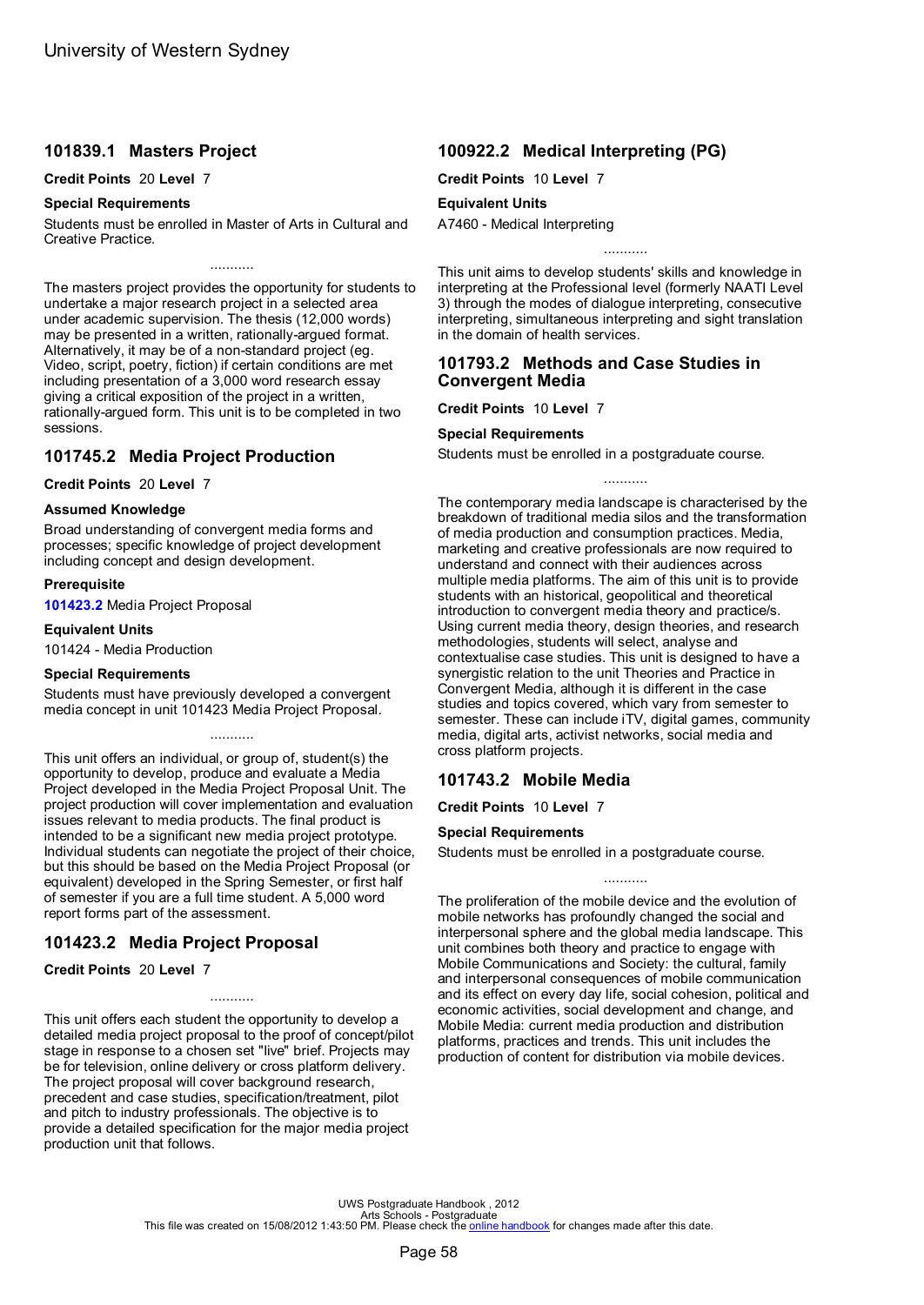# <span id="page-62-0"></span>**101678.3 Motivation and Emotion**

### **Credit Points** 10 **Level** 3

#### **Prerequisite**

**101183.2** Psychology: Behavioural Science AND **[101184.2](#page-70-0)** Psychology: Human Behaviour

#### **Special Requirements**

Pr-requisites will not apply to students enrolled in courses 1630 Graduate Diploma in Psychological Studies and 1501 Graduate Diploma in Psychology. Enrolment in these awards requires graduate status; hence the students have demonstrated proficiency in tertiary studies. Each applicant in these awards is assessed individually and provided with an individual study sequence by the Course Advisor.

...........

The study of motivation and emotion attempts to understand why a person engages in certain actions and why he/she has certain feelings and thoughts. In addition to being an interesting topic in its own right, concepts of motivation and emotion are central to many broader aspects of psychology. Therefore, in addition to examining core motivation and emotion research and theory, the unit also explores the topic's relationship with other areas of psychology, and its relevance to central debates discussed throughout the discipline. Emphasis is placed on a critical understanding of the relevant research and its implications for theory and practice.

### **101671.1 Multiliteracies and Additional Needs**

**Credit Points** 10 **Level** 7

For those with special needs technology enables or enhances communication and demonstration of literacy and numeracy skills. This unit explores models of communication, new literacies, and difficulties in mathematical concepts as they intersect with a range of technologies. Emphasis will be on demonstrating deep knowledge of the literature and demonstrating skills in instructional practices employing technology to support learning, communication, curricular, and instructional access to literacy and numeracy for students with a range of special needs. Students will be expected to critically examine the educational function and efficacy of communication technology, assistive technology, digital and multimedia text, and educational software.

...........

# **100910.2 Music Therapy Method**

#### **Credit Points** 10 **Level** 7

#### **Assumed Knowledge**

For students enrolling in the Master of Creative Music Therapy, successful completion of audition/interview prior to enrolment.

### **Corequisite**

**101445.3** Music Therapy Skills 1 OR **33016.1** Music Therapy Skills 1

### **Equivalent Units**

56152 - Professional Practice (PG)

Music Therapy Method provides a background to the historical development and theoretical underpinnings of music therapy worldwide with an emphasis on Creative Music Therapy. Government legislation and social attitudes that impinge on the delivery of music therapy to the community are discussed. The Constitution and Code of Ethics of the AMTA are outlined. Normal human development through the lifespan is looked at in depth paralleled with studies on developmental disabilities and other disorders. Culture, gender, race, religion and socioeconomics are examined within the context of understanding the place of music therapy in society. Counselling and music therapy is introduced. Aspects of self-care for music therapy practitioners and students are addressed.

...........

### **100911.4 Music Therapy Professional Practice**

**Credit Points** 10 **Level** 7

#### **Prerequisite**

**[100914.4](#page-63-0)** Music Therapy Theory and Practice 2

#### **Corequisite**

**[101444.4](#page-50-0)** Creative Music Therapy Practicum 2

#### **Special Requirements**

This unit is not available as an elective because of the specific nature of clinical work included in the program. Students must be enrolled in the Master of Creative Music Therapy.

...........

This unit provides students with professional skills in academic, clinical and report writing plus professional presentation skills. Introduced are the philosophical principles, techniques and evaluation in Creative Music Therapy. Students are also introduced to receptive methods of music therapy professional practice as well as being given a background to professional research writing. Aspects of self-care for music therapy practitioners and students are addressed.

### **101445.3 Music Therapy Skills 1**

**Credit Points** 20 **Level** 7

### **Corequisite**

**100910.2** Music Therapy Method

### **Equivalent Units**

33017 - Music Therapy Skills 1

Through a combination of music skills workshop and clinical placement, the unit opens up an exploration of improvisation, instrumental playing, repertoire, song writing, voice work and composition as techniques for music therapy. Listening techniques and the effects of music on human physiology and psychology are explored. Videos of case studies are played to illustrate clinical work. The placement introduces students to the practice of music therapy through observation and work with a registered music therapist (RMT).

...........

UWS Postgraduate Handbook , 2012<br>Arts Schools - Postgraduate – Parte and book and the online [handbook](http://handbook.uws.edu.au/hbook/) for changes made after this date.<br>This file was created on 15/08/2012 1:43:50 PM. Please check the <u>online handbook</u> for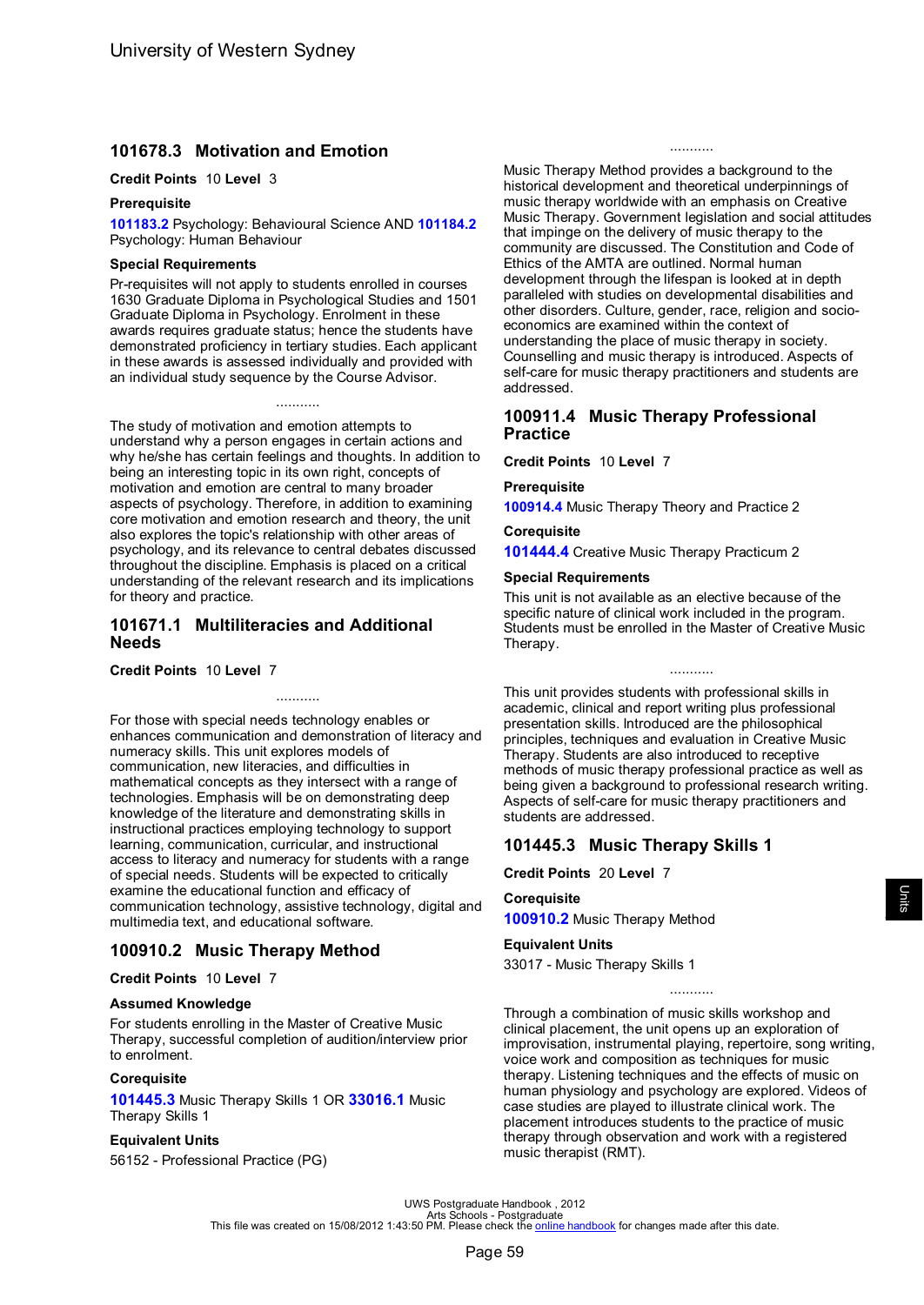# <span id="page-63-0"></span>**101446.4 Music Therapy Skills 2**

**Credit Points** 20 **Level** 7

### **Corequisite**

**100914.4** Music Therapy Theory and Practice 2

### **Special Requirements**

Students must be enrolled in 1650 Master of Creative Music Therapy.

Through a combination of music therapy skill development and clinical placement, this unit engages students in the study of improvisation, instrumental playing, repertoire, song writing, voice work and composition illustrated with advanced case material. The clinical placement introduces students to the practice of music therapy with younger clients, observing and working with a Registered Music Therapist (RMT).

...........

## **100912.3 Music Therapy Theory and Practice 1**

**Credit Points** 10 **Level** 7

**Prerequisite**

**[100910.2](#page-62-0)** Music Therapy Method

### **Corequisite**

**[101443.3](#page-49-0)** Creative Music Therapy Practicum 1

This unit examines contemporary psychological theories with the specific focus on their implications for Creative Music Therapy. Students receive an introduction to psychotherapy, music psychology, and explore the fundamental tenets of research plus writing for clinical purposes. Emphasis in placed on skill mastery and the ability of students to draw on concurrent clinical placement for musical material relating to work with clients with diverse needs in different clinical situations.

...........

### **100914.4 Music Therapy Theory and Practice 2**

**Credit Points** 10 **Level** 7

### **Corequisite**

**101446.4** Music Therapy Skills 2

### **Special Requirements**

This unit is not available as an elective because of the specific nature of clinical work included in the program. Students must be enrolled in the Master of Creative Music Therapy.

...........

The unit continues the development of skill to draw on concurrent clinical work with adult clients in different clinical situations including psychiatry, palliative care and aged care. Nordoff-Robbins philosophy, clinical studies and musicianship are explored. Different approaches to the study of clinical conditions as well as theories of stress, grief and loss are introduced.

# **101640.1 Pedagogies in Practice**

**Credit Points** 10 **Level** 7

### **Prerequisite**

**[101639.1](#page-58-0)** Introduction to Teaching and Learning

### **Equivalent Units**

101396 - Literacies for Learning

### **Special Requirements**

This is a unit offered at post graduate level for Education students. The unit is not available as an elective in any undergraduate program. Prior to enrolling in this unit students must have: 1) submitted a Prohibited Employment Declaration prior to 1 June 2010 or a Working with Children Check Student Declaration after 1 June 2010 and completion of child protection requirements.

...........

This is the second of two units emphasising contemporary practices in pedagogy to develop a sense of teaching as a profession through reflection on practice. Students deconstruct and critique curriculum and issues of quality pedagogy impacting on diverse groups in secondary contexts. Key themes include oral, aural, visual and written literacy as mechanisms for curriculum area learning; communication increasingly undertaken through the application of ICT, linking of assessment and reporting to classroom teaching and learning and critical reflection as a foundation for self-evaluation. Throughout the unit a curriculum design approach will inform student learning and scaffold discussion.

# **101680.3 Perception**

**Credit Points** 10 **Level** 2

### **Equivalent Units**

100022 - Biological Psychology and Perceptual Processes ...........

This unit examines the fundamental principles underlying human perception and expands upon the sensation and perception content introduced in the foundational psychology units. After reviewing the biological basis of sensing and perceiving, we will explore the way this relatively raw information is processed and organised into the complex perceptions of the visual, auditory, olfactory, gustatory and somatosensory systems, which constitute the fundamental basis of our experience of the world. The unit will also examine the history of perceptual theories and the use of psychophysical methods and experimental approaches to the study of perceptual processes

# **101679.2 Personality**

**Credit Points** 10 **Level** 3

### **Prerequisite**

**[101184.2](#page-70-0)** Psychology: Human Behaviour

### **Equivalent Units**

100018 - Personality, Motivation, and Emotion.

...........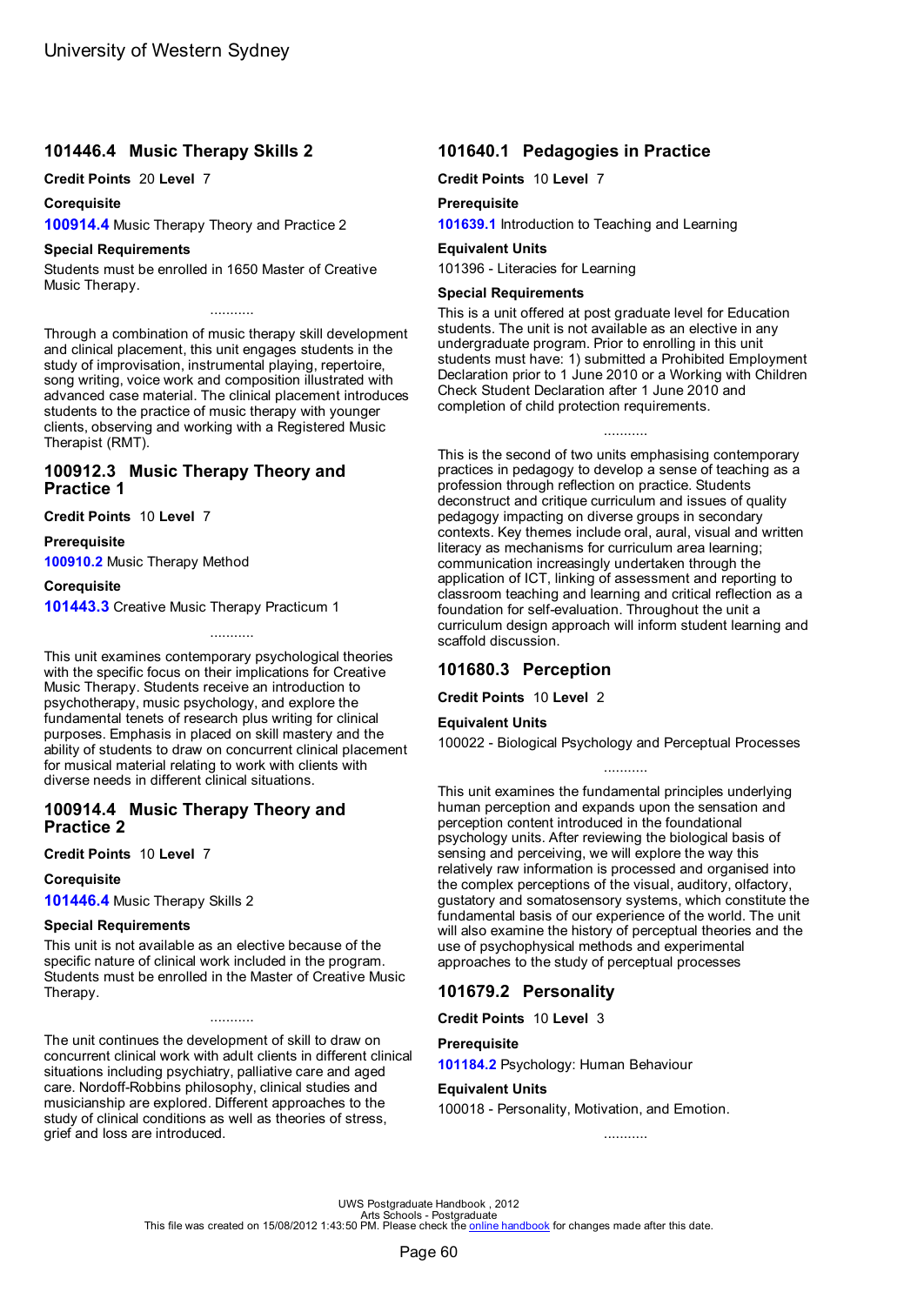<span id="page-64-0"></span>Personality is the study of the mental and behavioral factors on which individual human beings vary. In other words, the study of personality is the attempt to understand why a given individual is the way he/she is. This unit involves an examination of the major personality theories, applications to individual differences, and contemporary research. Emphasis is placed on a critical understanding of personality research and its implications for the practice of psychology.

# **101634.2 Planning and Environmental Regulation**

### **Credit Points** 10 **Level** 7

This unit provides students with an understanding of the planning process from both a State government and Local Government perspective. The unit will cover concepts related to the planning process, focusing on development control and regulation issues, planning instruments and development applications. It will also address the areas of planning and environment law, with specific reference to the legal from work that regulates planning and development in NSW.

...........

# **101647.2 Play Development and Learning**

### **Credit Points** 10 **Level** 7

### **Equivalent Units**

100316 - Play Development and Learning

### **Special Requirements**

Undergraduate students must have successfully completed 60 credit points. Students must be enrolled in 1671 Bachelor of Social Science (Pathway to Early Childhood Teaching); 1672/1673 Master of Teaching (Birth-12 Years); or 1691 Master of Teaching (Birth-5/Birth-12 Years). Students must have completed Child Protection training and signed a Prohibited Employment Declaration or Working with Children Check.

...........

An in-depth knowledge and awareness of the nature and context of growth, development and learning within the early childhood years is essential for early childhood educators. This unit will provide a framework for understanding developmentally appropriate practices, and act as a foundation for future study in early childhood. The main focus of this unit will be the play, development and learning of children from Birth-12 years as well as interconnectedness of these key areas. Socio-cultural perspectives in understanding children's development, play, and learning will be emphasized within the unit. An integral part of this unit will be the focus on inquiry, emphasizing a critical approach to play, development and learning, and based upon consideration of diverse perspectives and theoretical orientations. Students will have the opportunity to implement their new learnings in an early childhood setting. This unit includes 10 days of field experience for students in the Bachelor of Social Science Pathway to Early Childhood Studies. Students completing this unit as part of the Master of Teaching Birth-5/Birth-12 Years will be able to use their existing Mteach placement to meet the assessment requirements of this unit.

# **101642.1 Positive Learning Environments**

**Credit Points** 10 **Level** 7

### **Equivalent Units**

101397 - Psychology for Teaching, 100184 - Psychology for **Teaching** 

### **Special Requirements**

This unit is available only to Postgraduate students in the School of Education. Students must have successfully completed an approved Child Protection workshop and prior to enrolling in this unit students must have: 1) submitted a Prohibited Employment Declaration prior to 1 June 2010 or a Working with Children Check Student Declaration after 1 June 2010

...........

This unit focuses on building positive learning environments, responding effectively to a range of student behaviours, and promoting student mental health and wellbeing. The complex needs of adolescent learners are explored through examining critical developmental issues in light of individual, familial, social and cultural factors that influence pre-teen and adolescent development. Current behaviour management and teacher effectiveness research are applied with an emphasis on practical skill development for beginning teachers. Teacher and school student welfare and discipline responsibilities are examined through critical analysis of school-based policies and practices, and familiarisation with key government initiatives. A casebased approach is applied throughout the unit.

### **101585.1 Primary Creative Arts**

### **Credit Points** 10 **Level** 7

### **Equivalent Units**

100736 - Creative Arts Introduction (AREP), 101490 - Creative Arts 1 – AREP, 101293 - Primary Curriculum 2

### **Special Requirements**

Prior to enrolling in this unit students must have: 1) submitted a Prohibited Employment Declaration prior to 1 June 2010 or a Working with Children Check Student Declaration after 1 June 2010.

...........

This unit introduces students to theoretical models and sound pedagogical practices in Dance, Drama, Music and Visual Arts in the primary classroom. Collaborative, experiential and blended learning as well as reflective practices are the key operating principles of the unit. Students will explore the theory and practice of the arts in the education process of children through practical and professional experiences. The unit provides an understanding of the importance of the art forms both as powerful teaching and learning strategies across the primary curriculum and as creative arts in their own right.

# **101579.1 Primary English and Literacy 1**

**Credit Points** 10 **Level** 7

### **Assumed Knowledge**

Students in this unit would normally have completed a Bachelor's degree and be capable of functioning as self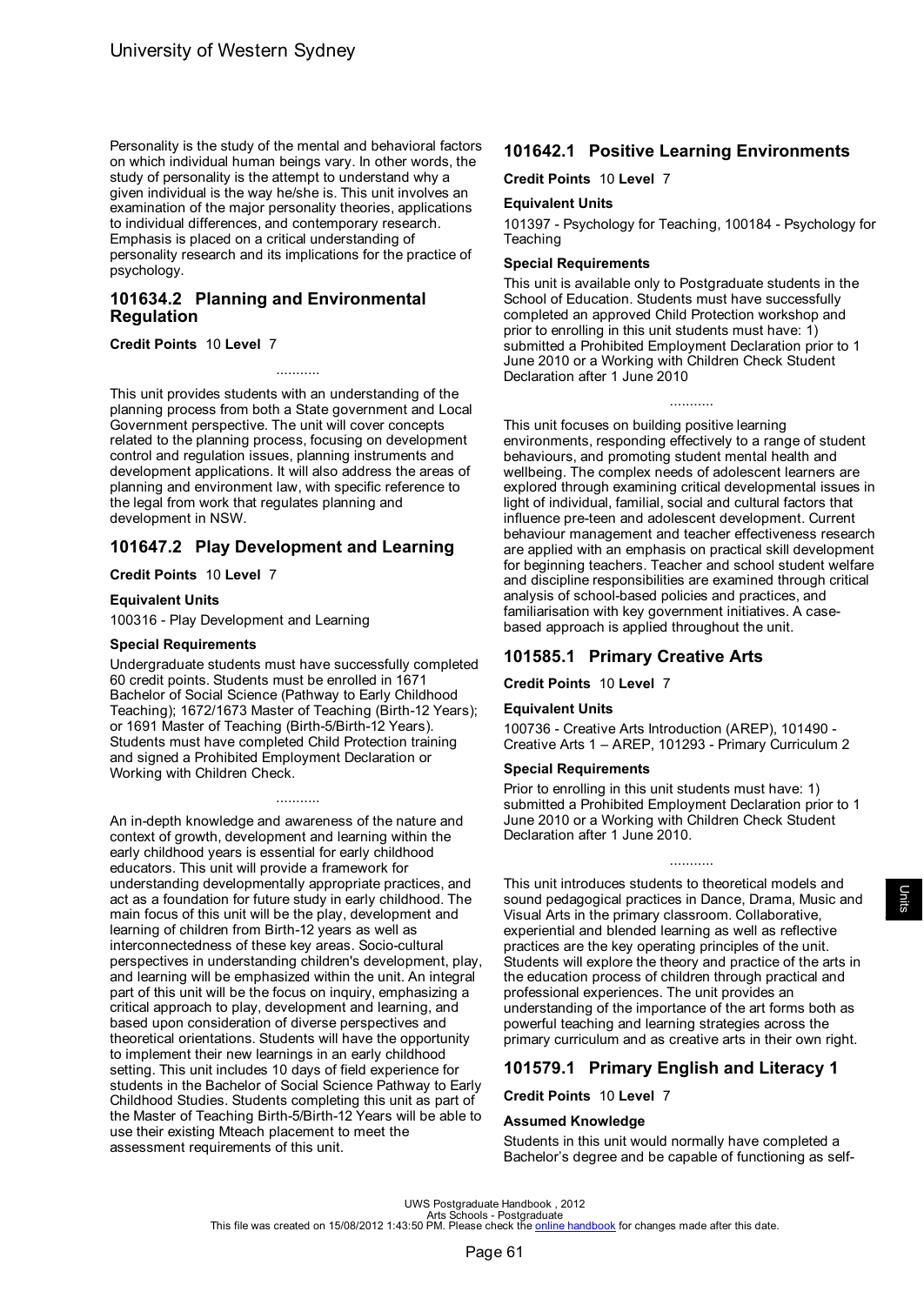directed learners as they work through the course materials. Students should be competent in using basic Office software and internet applications.

### **Equivalent Units**

101285 - English and literacy in K-6 years

### **Special Requirements**

Prior to enrolling in this unit students must have: 1) submitted a Prohibited Employment Declaration prior to 1 June 2010 or a Working with Children Check Student Declaration after 1 June 2010.

...........

This unit is designed to provide a comprehensive introduction to key concepts associated with the teaching of the English Key Learning Area in the K-6 years, set in the broader context of contemporary new literacies environments. It will examine the processes involved in the teaching of listening and reading with a focus on traditional print-based literacies and multiliteracies. Students will investigate the teaching and learning of listening and reading of a range of factual and literary texts, involving everyday and specialised knowledge for a range of readers/ viewers. Students will be introduced to the use of children's literature and authentic texts for the development of students' reading skills and abilities.

# **101586.1 Primary English and Literacy 2**

**Credit Points** 10 **Level** 7

### **Assumed Knowledge**

Students in this unit would normally have completed a Bachelor's degree and be capable of functioning as selfdirected learners as they work through the course materials. Students should be competent in using basic Office software and internet applications.

### **Equivalent Units**

100740 - Cirriculum Studies 9: Language and Literacy 2; 101494 - Language and Literacy 2 - AREP

### **Special Requirements**

Prior to enrolling in this unit students must have: 1) submitted a Prohibited Employment Declaration prior to 1 June 2010 or a Working with Children Check Student Declaration after 1 June 2010.

...........

This unit is designed to provide a comprehensive account of the teaching of speaking and writing in the primary years of schooling. Students gain an understanding of different theories of early language development and the functions and production of spoken and written texts. They investigate a range of genres of school writing, their textual structures and grammar and learn to apply these to both mainstream and ESL contexts of learning, gaining a critical awareness of varying pedagogic approaches.

# **101582.1 Primary Human Society and its Environment**

**Credit Points** 10 **Level** 7

### **Equivalent Units**

100734 - Curriculum Studies 6: Human Society and its Environment, 101491 - Human Society and Its Environment 1 – AREP

### **Special Requirements**

Prior to enrolling in this unit students must have: 1) submitted a Prohibited Employment Declaration prior to 1 June 2010 or a Working with Children Check Student Declaration after 1 June 2010.

...........

This unit focuses on Human Society and Its Environment (HSIE) as a key learning area in the K-6 curriculum. It provides opportunities for students to develop knowledge of the content, including the outcomes and subject matter, pedagogies and experiences incorporated in HSIE. Students develop their own content knowledge about changes and continuities, environments, social systems and structures and cultures as well as their understandings, skills and dispositions for planning, programming, teaching and assessing HSIE learning. The unit emphasises teaching strategies that will engage diverse learners, preparing them for informed and effective citizenship, contributing to the quality of their society and environments.

### **101580.1 Primary Mathematics and Numeracy 1**

**Credit Points** 10 **Level** 7

### **Equivalent Units**

101290 - Investigating Primary Mathematics

### **Special Requirements**

Prior to enrolling in this unit students must have: 1) submitted a Prohibited Employment Declaration prior to 1 June 2010 or a Working with Children Check Student Declaration after 1 June 2010.

...........

The unit will develop students' understandings of children's construction of mathematical concepts during the years from Kindergarten to Year 4. Students will develop their ability to assess young children's mathematical understandings and to provide learning experiences for a diversity of learners, including investigation and the use of technology, to enhance the growth of children's mathematical thinking. The unit will study the NSW K-6 Syllabus in all of its strands, with a particular emphasis on Working Mathematically.

# **101584.1 Primary Mathematics and Numeracy 2**

**Credit Points** 10 **Level** 7

### **Special Requirements**

Prior to enrolling in this unit students must have: 1) submitted a Prohibited Employment Declaration prior to 1 June 2010 or a Working with Children Check Student Declaration after 1 June 2010.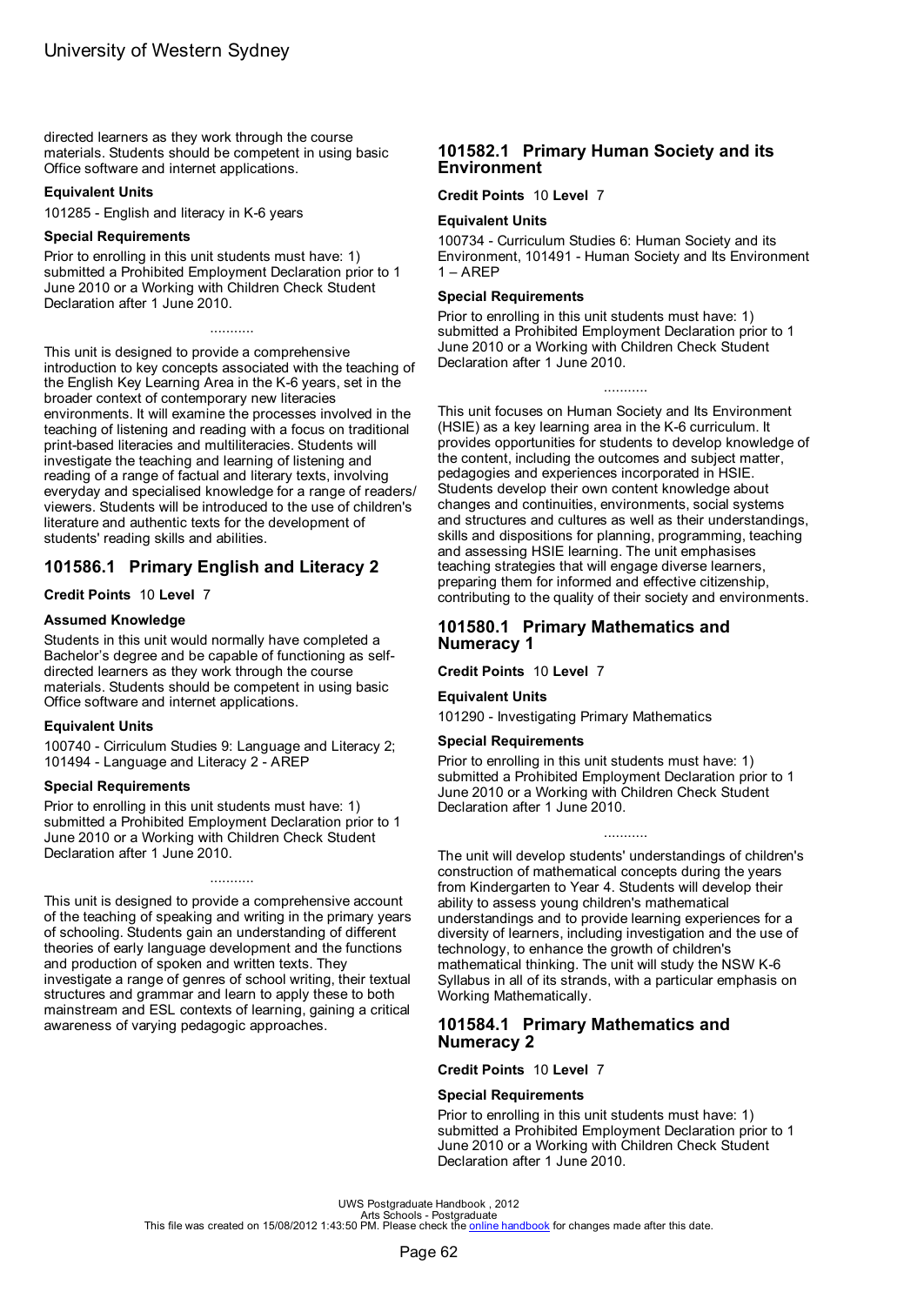<span id="page-66-0"></span>Mathematics is constructed by a thinking individual with the assistance and support of others. Some of these 'others' are called 'teachers'. In this unit, beginning teachers investigate how they can facilitate and support the learning of mathematics by students during the Stage 2 to Stage 4 (Years 3 to 8) school years to allow these students to show their full potential as mathematics learners. The unit will study the NSW K-6 Syllabus in all of its strands, with a particular emphasis on Working Mathematically. A strong emphasis will be placed on investigation, exploration, problem solving and the use of technology in the development of mathematical issues.

...........

## **101576.3 Primary Personal Development, Health & Physical Education (PDHPE)**

### **Credit Points** 10 **Level** 7

### **Equivalent Units**

101284 - Curriculum in Practice, 100735 - Cirriculum Studies 4: PDHPE (AREP)

### **Special Requirements**

This unit is only available to Education students enrolled in 1663 Master of Teaching (Primary), 1633 Graduate Diploma in Educational Studies (Primary) (Exit Only), 1651 Bachelor of Arts (Pathway to Teaching Primary), 1691 Master of Teaching (Birth - 5 years/Birth - 12 years), 1673 Master of Teaching (Birth - 12 years). Students enrolled in 1651 Bachelor of Arts (Pathway to Teaching Primary) must have completed 100 credit points before they can undertake this unit.

...........

This unit explores the content and pedagogies of the Primary PDHPE key learning area. Students explore features of quality teaching and student engagement to apply in both theory and practical PDHPE lessons.

# **101604.1 Primary Professional Experience**

### **Credit Points** 10 **Level** 7

### **Equivalent Units**

101109 - Early Childhood Professional Experience 3

### **Special Requirements**

This unit is available only to Postgraduate students in the School of Education. Prior to enrolling in this unit students must have: 1) successfully completed an approved Child Protection Workshop 2) submitted a Prohibited Employment Declaration prior to 1 June 2010 or a Working with Children Check Student Declaration after 1 June 2010.

...........

This unit provides students with professional experience in a primary school that links theory and practice. The professional experience component of this unit consists of 15 days in a K-2 classroom and 25 days in Years 3-6. The unit builds on students' prior experience in early childhood and community-based settings. Students will be prepared by exploring issues involved in understanding the needs of learners within specific school and classroom contexts, and will design and teach experiences in ways that will enhance student engagement and learning outcomes. The unit also

gives students opportunities to reflect on their own learning and to develop professional goals.

# **101583.1 Primary Science & Technology**

**Credit Points** 10 **Level** 7

### **Equivalent Units**

100320 - Science and Technology in Early Childhood

### **Incompatible Units**

101292 - Primary Curriculum 1: Creative Arts, HSIE, PDHPE, Science & Technology K-6

### **Special Requirements**

Prior to enrolling in this unit students must have: 1) submitted a Prohibited Employment Declaration prior to 1 June 2010 or a Working with Children Check Student Declaration after 1 June 2010.

...........

Science and Technology is a fundamental key learning area in primary schools. This unit is designed to help prospective teachers develop positive attitudes towards science and technology as an area of study, to develop some in-depth knowledge of the content of science and technology education and the relevant syllabus requirements, and, knowledge of pedagogies appropriate to science and technology education.

# **101074.1 Professional Experience 1**

### **Credit Points** 10 **Level** 7

### **Corequisite**

**100972.1** Pedagogies for Learning OR **[101639.1](#page-58-0)** Introduction to Teaching and Learning

### **Equivalent Units**

100345.1 - Professional Experience I (Secondary)

### **Special Requirements**

Submission of a Prohibited Employment Declaration and completion of child protection requirements. Students must also reach a passing standard in the Professional Literacy Assessment Test prior to placement.

...........

This unit is only available to Education students. As the first Professional Experience unit of the Master of Teaching course, Professional Experience 1 is designed to introduce all students to the philosophical, ethical, practical and pedagogical perspectives of becoming a teacher in contemporary educational settings. The unit requires students to develop the knowledge, understanding, skills and attitudes necessary to begin teaching. As part of this process they will recognise that teaching demands a continuous process of self-reflection, self-awareness, critical evaluation of one's practice, and the capacity to modify and adjust teaching practice to best meet the needs of all students. This unit aims to facilitate the development of teacher education students as reflective practitioners who possess deeply-held commitments to quality education for students and high order communication competencies. In-school experience is a mandatory component of the Master of Teaching course. The preparation for, and evaluation of, the school-based experiences will be integral to this unit.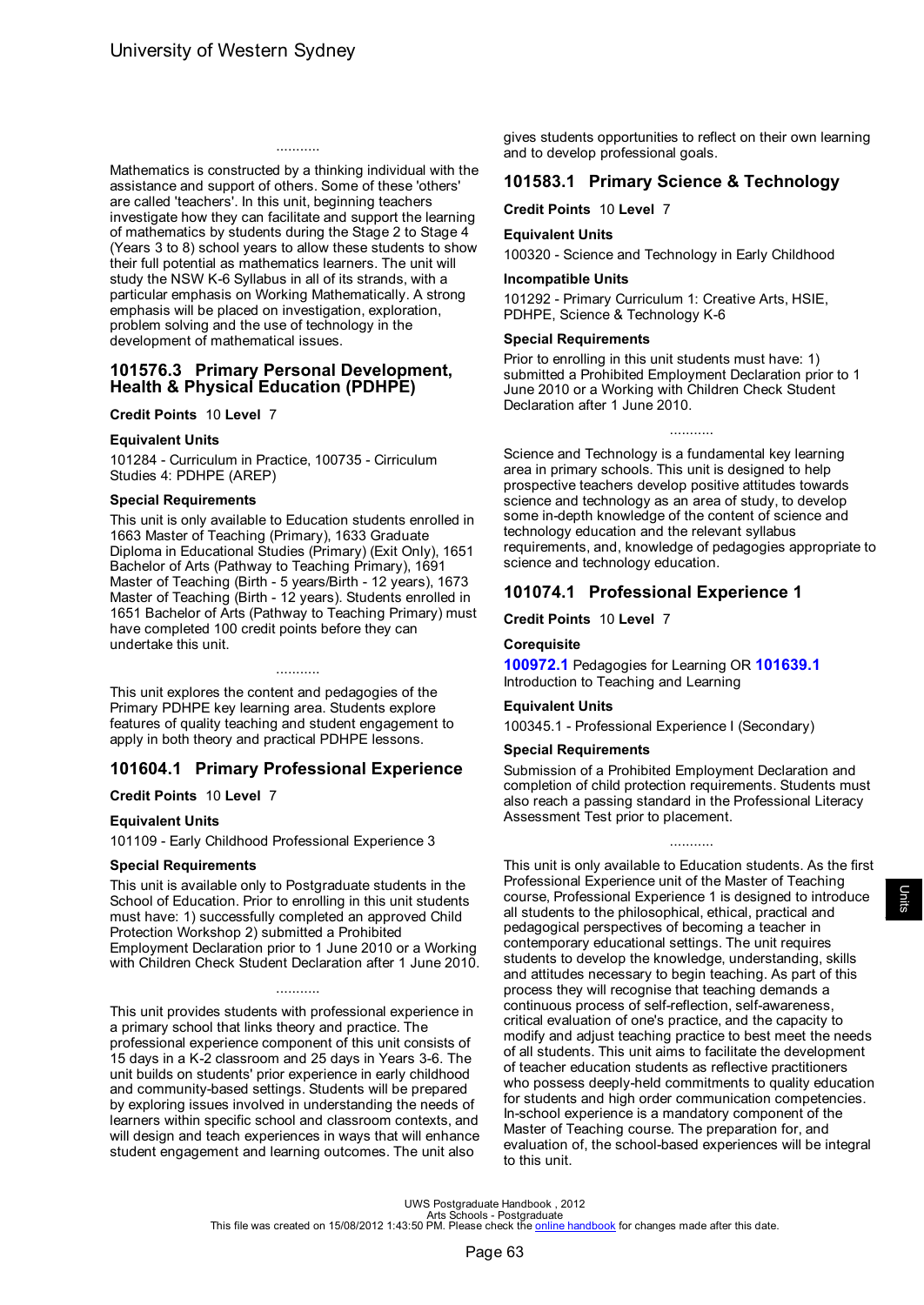# **100978.2 Professional Experience II**

### **Credit Points** 10 **Level** 7

### **Prerequisite**

**[101074.1](#page-66-0)** Professional Experience 1

### **Special Requirements**

This is a unit offered at post graduate level for Education students. The unit is not available as an elective in any undergraduate program. Students must have completed 40 credit points. Prohibited Employment Declaration and completion of child protection requirements are required.

...........

Professional Experience II is the second Professional Experience unit of the Master of Teaching (Secondary). It is designed to extend students' learning experiences in classrooms, to such an extent that they are able to demonstrate the competencies expected from a new teacher. Apart from the basic teaching skills, these competencies include being able to incorporate broader educational perspectives such as technology, literacy, social justice, learning theories and assessment strategies in their teaching. The unit focuses on preparing students for the classroom by exploring the issues involved in broadening their perspective in terms of student options and effective pedagogy. The desired effect of this exploration of teaching style will be to introduce the concept of professional development through reflective practice. In this way, the Professional Experience undertaken during this unit will cohere with and enhance the pre-service teacher education student's perspective on the theory and practice of teaching and learning in schools.

# **101075.1 Professional Experience III**

**Credit Points** 10 **Level** 7

### **Corequisite**

**100972.1** Pedagogies for Learning

### **Special Requirements**

All students entering schools and undertaking Professional Experience must have successfully completed the Child Protection lectures organised by the University.

...........

This unit is only available to Education students. Preservice teacher education students need extensive and purposeful experience in diverse educational settings. This unit provides students with the opportunity to broaden their professional experience in a range of alternative educational settings within and beyond schools. Professional Experience 3 is based on the general principle of broadening and deepening Student Teachers' understanding of the issues confronting the wider education community. The more informed the teacher is about these educational issues, the more effective that teacher can be in their own classroom. To facilitate this understanding, the teacher needs to explore how learning and teaching are conducted in a variety of settings. Underpinning Professional Experience 3 is the recognition that teachers often only see a limited part of the total curriculum and schooling process, and that students will benefit from

working collaboratively with those both within and outside the school settings.

# **101818.2 Professional Placement 1**

### **Credit Points** 0 **Level** 7

### **Assumed Knowledge**

Readiness for external placement as assessed in first internal placement in UWS Psychology Clinic.

### **Equivalent Units**

100804 - Psychology Placement 2

### **Special Requirements**

Students must be enrolled in course 1546 Master of Psychology (Clinical Psychology) and must also meet the special requirements as those stipulated by NSW Health and Psychology Board of Australia. At present, these include: Prior to enrolling in this unit students must have: 1 - Submitted a Criminal Record Check form prior to 1 June or a Student Undertaking Form after 1 June and have applied for a National Police Certificate. 2 - Submitted a Prohibited Employment Declaration prior to 1 June or a Working with Children Check Student Declaration after 1 June. 3 - Child Protection Training. 4 - Registration as a Provisional Psychologist with Psychology Board of Australia.

...........

Placements give students the opportunity to gain knowledge and skills in the areas of assessment, therapy and professional conduct. Each student is required to undertake a total of 1000 hours of supervised placement, divided into 3 or 4 placements. A Learning Contract outlining placement activities is completed (in consultation with the Placement Supervisor) and is submitted to the Placement Coordinator prior to the commencement of the placement. 100 percent attendance in accordance with the Learning Contract is required. This placement unit is designed to allow students to develop their client interview skills; assessment skills; intervention and therapy skills; record keeping skills; and skills in ethical, legal and professional matters.

# **101819.2 Professional Placement 2**

**Credit Points** 0 **Level** 7

### **Assumed Knowledge**

Readiness for external placement as assessed in first internal placement in UWS Psychology Clinic.

### **Equivalent Units**

100805 - Psychology Placement 3

### **Special Requirements**

Students must be enrolled in course 1546 Master of Psychology (Clinical Psychology) and must also meet the special requirements as those stipulated by NSW Health and Psychology Board of Australia. At present, these include: Prior to enrolling in this unit students must have: 1 - Submitted a Criminal Record Check form prior to 1 June or a Student Undertaking Form after 1 June and have applied for a National Police Certificate. 2 - Submitted a Prohibited Employment Declaration prior to 1 June or a Working with Children Check Student Declaration after 1 June. 3 - Child Protection Training. 4 - Registration as a Provisional Psychologist with Psychology Board of Australia.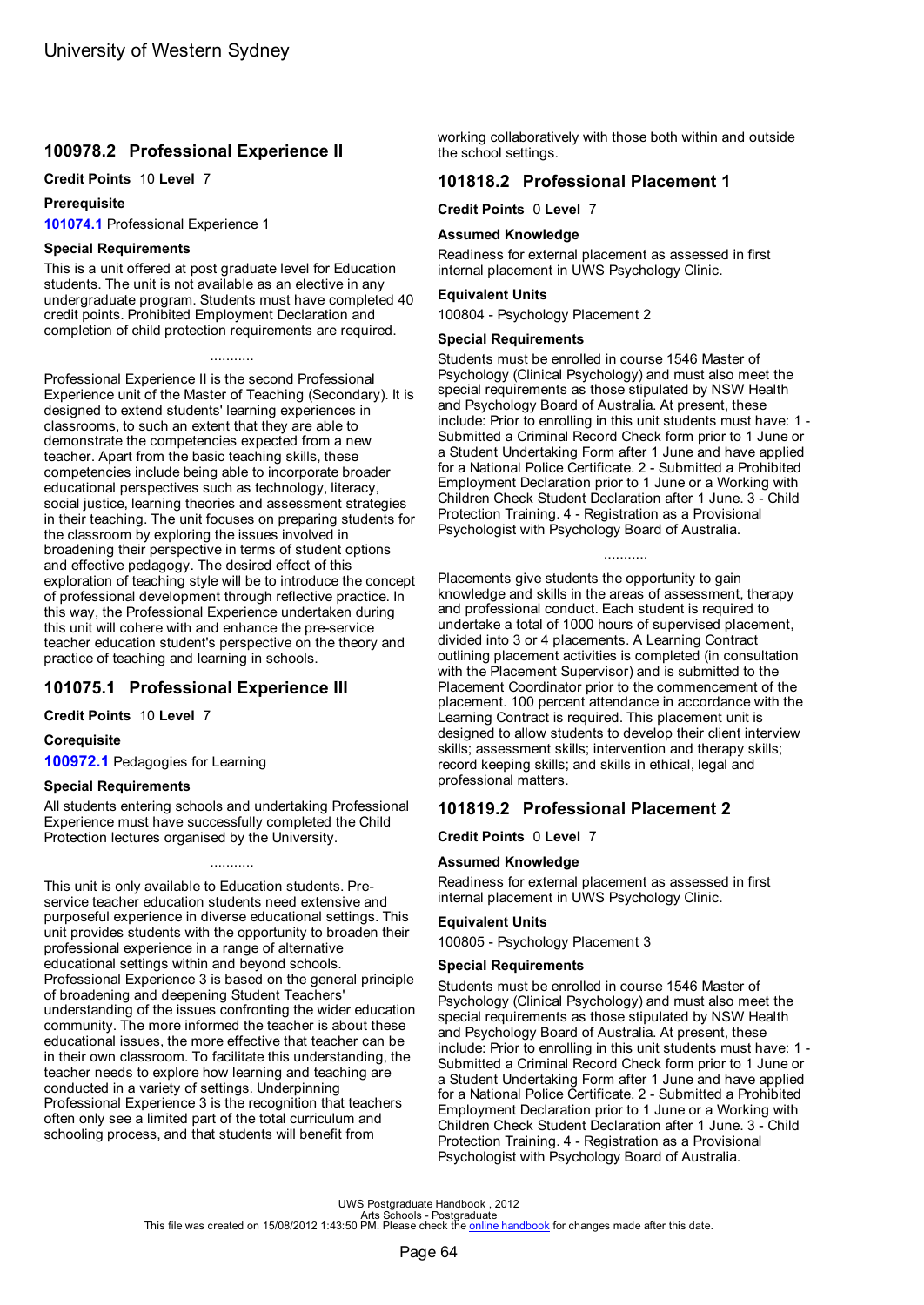Placements give students the opportunity to gain knowledge and skills in the areas of assessment, therapy and professional conduct. Each student is required to undertake a total of 1000 hours of supervised placement, divided into three or four placements. A Learning Contract outlining placement activities is completed (in consultation with the Placement Supervisor) and is submitted to the Placement Coordinator prior to the commencement of the placement. 100 percent attendance in accordance with the Learning Contract is required. This placement unit is designed to allow students to develop their client interview skills; assessment skills; intervention and therapy skills; record keeping skills; and skills in ethical, legal and professional matters.

...........

# **101820.2 Professional Placement 3**

**Credit Points** 0 **Level** 7

### **Assumed Knowledge**

Readiness for external placement as assessed in first internal placement in UWS Psychology Clinic.

### **Equivalent Units**

101240 - Master of Psychology Placement

### **Special Requirements**

Students must be enrolled in course 1546 Master of Psychology (Clinical Psychology) and must also meet the special requirements as those stipulated by NSW Health and Psychology Board of Australia. At present, these include: Prior to enrolling in this unit students must have: 1 - Submitted a Criminal Record Check form prior to 1 June or a Student Undertaking Form after 1 June and have applied for a National Police Certificate. 2 - Submitted a Prohibited Employment Declaration prior to 1 June or a Working with Children Check Student Declaration after 1 June. 3 - Child Protection Training. 4 - Registration as a Provisional Psychologist with Psychology Board of Australia.

...........

Placements give students the opportunity to gain knowledge and skills in the areas of assessment, therapy and professional conduct. Each student is required to undertake a total of 1000 hours of supervised placement, divided into three or four placements. A Learning Contract outlining placement activities is completed (in consultation with the Placement Supervisor) and is submitted to the Placement Coordinator prior to the commencement of the placement. 100 percent attendance in accordance with the Learning Contract is required. This placement unit is designed to allow students to develop their client interview skills; assessment skills; intervention and therapy skills; record keeping skills; and skills in ethical, legal and professional matters.

# **101289.2 Professional Practice I**

**Credit Points** 10 **Level** 7

### **Corequisite**

**[101581.1](#page-59-0)** Learning for Teaching

### **Equivalent Units**

100189 - Understanding Learning and Teaching

### **Incompatible Units**

100345 - Professional Experience 1 (Secondary)

### **Special Requirements**

Submission of a Prohibited Employment Declaration and completion of child protection requirements. Students must reach a passing standard in the Professional Literacy Assessment Test prior to placement.

...........

The Professional Experience unit 'Professional Practice 1' is designed to introduce student teachers to the philosophical, ethical, practical and pedagogical perspectives of becoming a teacher in the primary school context. The unit requires student teachers to develop the knowledge, understanding, skills and attitudes necessary to begin teaching. As part of this process their professional experience will incorporate a continuous process of selfreflection, self-awareness and the capacity to modify and adjust teaching practice to best meet the needs of all students. The professional experience aims to facilitate the development of teacher education students as reflective practitioners who possess deeply-held commitments to quality education for students and high order communication competencies.

### **101288.2 Professional Practice II: Engaging in the Profession**

### **Credit Points** 10 **Level** 7

#### **Corequisite**

**[101587.1](#page-73-0)** Teaching in New Times

### **Equivalent Units**

100180 - Contextual and Professional Studies

#### **Incompatible Units**

100978 - Professional Experience II

#### **Special Requirements**

Prior to enrolling in this unit students must have: 1) submitted a Prohibited Employment Declaration prior to 1 June 2010 OR a Working with Children Check Student Declaration after 1 June 2010

...........

Students need to have a variety of experiences that are set in the context of their future profession. Students will be prepared by exploring issues involved in understanding the needs of learners within specific school and classroom contexts, and will design and teach experiences in ways that will enhance student engagement and learning outcomes. The unit also gives students opportunities to reflect on the processes involved, and refine their competencies as beginning teachers. The unit includes a final professional experience that links theory and practice and enables students to construct new knowledge and new ways of practice as part of their transition into the teaching profession.

# **101073.1 Professional Practice in Context**

**Credit Points** 10 **Level** 7

**Equivalent Units**

100339 - Researching Special Education Practice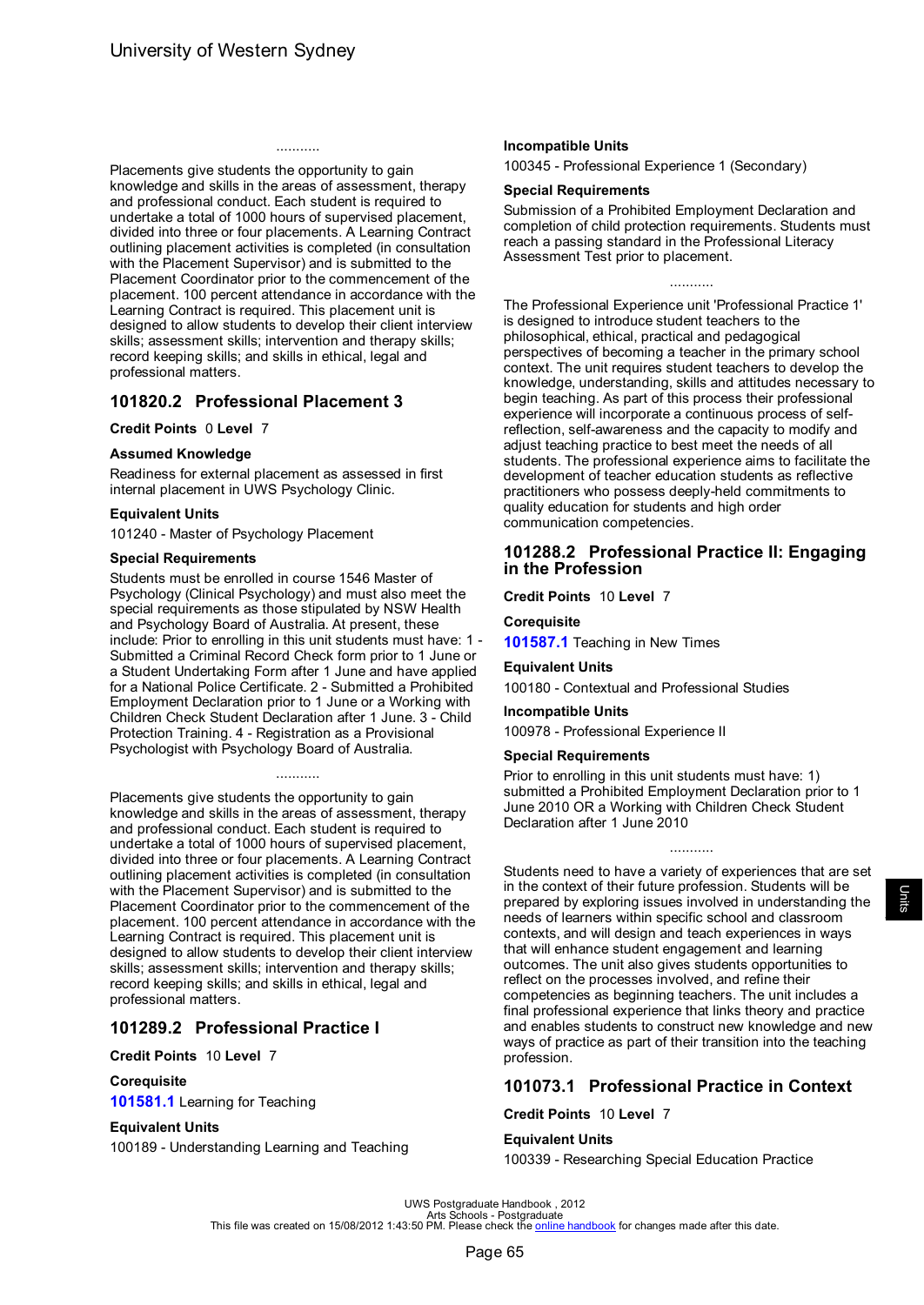### <span id="page-69-0"></span>**Special Requirements**

Students must generally have completed 40 credit points of the degree before undertaking the practicum component to give them the theoretical background to undertake the placement. Prior to enrolling in this unit students must have: 1) submitted a Prohibited Employment Declaration prior to 1 June 2010 or a Working with Children Check Student Declaration after 1 June 2010.

...........

This unit involves school-based experiences and is the final practicum experience for students undertaking their degree in Special Education and is not suitable for those without a teaching qualification or equivalent experience. This unit involves students completing a practicum, and a series of field visits and observations across a range of special education and early childhood intervention settings. The practicum will be completed in the student's area of specialisation in an early childhood, primary, secondary or other relevant setting. Students will be expected to demonstrate a range of skills in planning, implementing and evaluating individual programs for students with special education needs.

# **101105.2 Prosocial Learning Environments**

...........

### **Credit Points** 10 **Level** 7

Educators of young children are responsible for guiding and leading children in the development of self-discipline, moral autonomy, a sense of social belonging and well being while acknowledging developmental needs, pluralistic community values, expectations, standards, norms and rules. Despite increased knowledge in child development and children's social and cultural contexts the guidance and management of children's behaviour remains a contentious area for educators, parents and children. This unit will provide students with the opportunity to focus in depth on a range of approaches to behaviour, social interactions and guidance. It also enables students to reflect on the impact of these approaches on children's development and learning while critically evaluating their personal and professional dispositions regarding behaviour and guidance.

# **101811.2 Psychological Assessment**

**Credit Points** 10 **Level** 7

### **Equivalent Units**

101207 - Psychological Assessment 1

### **Special Requirements**

Students must be enrolled in 1546 Master of Psychology (Clinical Psychology)

...........

This unit provides a comprehensive introduction to the psychological assessment of children, adolescents and adults. It is designed to assist students in the professional psychology programs to develop theoretical knowledge and practical skills in the assessment of clients. Through lectures, seminars and independent study, students will become familiar with the current theoretical and empirical foundations of psychological assessment, and the application of these theories and research findings to the

development of empirically-based assessment practice. Students will be introduced to contemporary practice in the assessment of cognition, behaviour, mood, personality, and other psychological constructs, and popular psychological measures of these functions will be critically evaluated. Training in the administration of key instruments will be provided. Students will be instructed in the integration of assessment data into clinically-useful reports. Different approaches to psychological assessment will be compared and evaluated. Ethical and professional issues in psychological assessment will be discussed.

# **101213.3 Psychological Interventions 1**

**Credit Points** 10 **Level** 7

### **Equivalent Units**

B7637 - Psychological Interventions 1, 101215 - Cognitive Behaviour Therapy: Theory and Practice

### **Special Requirements**

Students must be enrolled in 1546 Master of Psychology (Clinical Psychology).

...........

This unit provides an introduction to the theory and practice of Cognitive Behaviour Therapy (CBT). It provides basic instruction in case formulation and the development of treatment plans and interventions for specific psychological disorders. A widely used and evidence-based form of therapy, CBT is an important tool for psychologists working in diverse settings. The unit is designed to describe the theoretical and historical foundations of CBT, develop foundational skills in CBT assessment and therapy, and nurture critical appreciation of the effectiveness of CBT across a number of applications.

# **101214.3 Psychological Interventions 2**

### **Credit Points** 10 **Level** 7

### **Prerequisite**

**101213.3** Psychological Interventions 1 AND **[101812.2](#page-46-0)** Clinical Psychopathology 1

### **Equivalent Units**

101691 - Psychological Interventions 3

### **Special Requirements**

Students must be enrolled in 1546 Master of Psychology (Clinical Psychology).

...........

Clinical psychology is a fast evolving discipline, and practitioners need to be able to respond to changing health needs of the population. This unit will prepare students to analyse health policy to identify changing demands for clinical psychology services; explore the theories, methods, and effectiveness of new and emerging therapies; prepare students to apply psychological principles to unfamiliar clinical populations; prepare students for working in clinical teams; and, introduce students to the practice of clinical psychology with more complex client groups and more complex presentations. The unit will also examine the professional and organisational roles of clinical psychologists in these settings.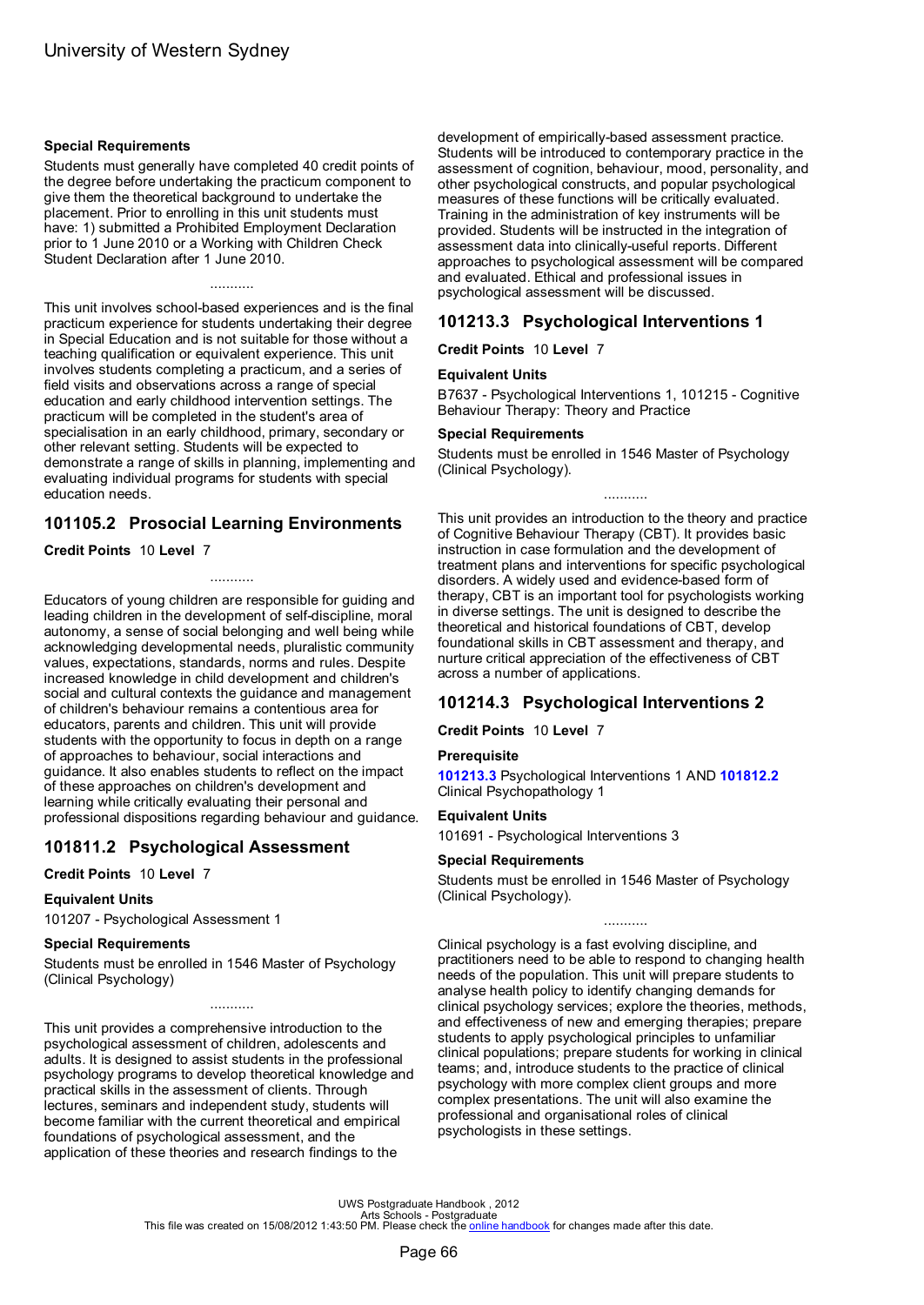# <span id="page-70-0"></span>**101184.2 Psychology: Human Behaviour**

**Credit Points** 10 **Level** 1

### **Equivalent Units**

B1909 - Psychology 1A, 100929 - Psychology 1A

Psychology is a field of scientific inquiry that uses a set of scientific techniques and methods to explain and understand the causes of behaviour. As a profession, psychology applies its knowledge to practical problems in human behaviour. This unit covers a range of topics in psychology at an introductory level including: the history of psychology, intelligence, social psychology, developmental psychology, indigenous and cultural psychology, personality, and abnormal psychology.

...........

### **400421.2 Research Methods for Humanities and Social Sciences**

**Credit Points** 10 **Level** 7

#### **Assumed Knowledge**

Students must be enrolled in a postgraduate course.

#### **Equivalent Units**

53220 - Research Methods for Humanities and Social Sciences

This unit provides core research training within a range of postgraduate courses. It requires the completion of four research topics in the following areas: research theory and design (e.g. epistemology, qualitative & quantitative) specific approaches (e.g. critical discourse analysis, feminist research); data collection methods (e.g. interviews, questionnaires) and methods of analysis (e.g. quantitative & qualitative). This unit is offered in flexible mode according to topic (typically one day's attendance or equivalent per topic). Topics vary each session depending on student demand.

...........

### **101833.1 Research Methods in the Humanities - Part 1**

#### **Credit Points** 5 **Level** 7

#### **Special Requirements**

Students must be enrolled in Master of Arts in Cultural and Creative Practice.

...........

This course familiarises students with methods of pursuing and presenting research across the humanities as well as with regard to the kinds of research required for undertaking creative work. It further provides students with the opportunity to explore these methods in their own research or creative practice. The unit is comprised of specific training exercises, which will enable students to develop the research skills necessary to developing for their masters project.

### **101840.1 Research Methods in the Humanities - Part 2**

**Credit Points** 5 **Level** 7

#### **Special Requirements**

Must be enrolled in Master of Arts in Cultural and Creative Practice .

...........

This course familiarises students with methods of pursuing and presenting research across the humanities as well as with regard to the kinds of research required for undertaking creative work. It further provides students with the opportunity to explore these methods in their own research or creative practice. The unit involves workshops in which students work through elements of the work they are developing for their masters project.

### **101656.1 Researching Practice**

**Credit Points** 10 **Level** 7

### **Equivalent Units**

101427 - Research and Professional Practice

This unit enables students to engage in research practice in their area of interest or specialisation. The unit contributes to the development of deep insights into the application of research in practice and diverse research methodologies. Students will develop skills in analysing, critiquing, and synthesising the literature in a relevant research area. Their evaluation of research literature will provide the basis of a self-directed research plan that employs appropriate research methods and tools to investigate a question of personal and/or professional relevance. The project will be conducted in the Independent Study units.

...........

# **101654.1 Researching Social Ecology**

**Credit Points** 10 **Level** 7

The foundations of social ecology lie in an analysis of relationships. In this regard 'social ecology' describes a field of learning and an approach to learning. The definition of the field lies in its enactment. This is undertaken through research into systemic understandings of change, in the context of change in patterns of ecological relationship. This systemic study is grounded in reference to autopoiesis, self-organisation, transformation, cybernetics, constructivism, holism, complexity and human-ecological relationships. This unit introduces key theorists in these inter-related fields, frames the work and invites students to apply it in their own fields of practice.

...........

# **101837.1 Search**

**Credit Points** 10 **Level** 7

### **Special Requirements**

Students must be enrolled in Master of Arts in Cultural and Creative Practice.

...........

UWS Postgraduate Handbook , 2012<br>Arts Schools - Postgraduate – Parte and book and the online [handbook](http://handbook.uws.edu.au/hbook/) for changes made after this date.<br>This file was created on 15/08/2012 1:43:50 PM. Please check the <u>online handbook</u> for

Units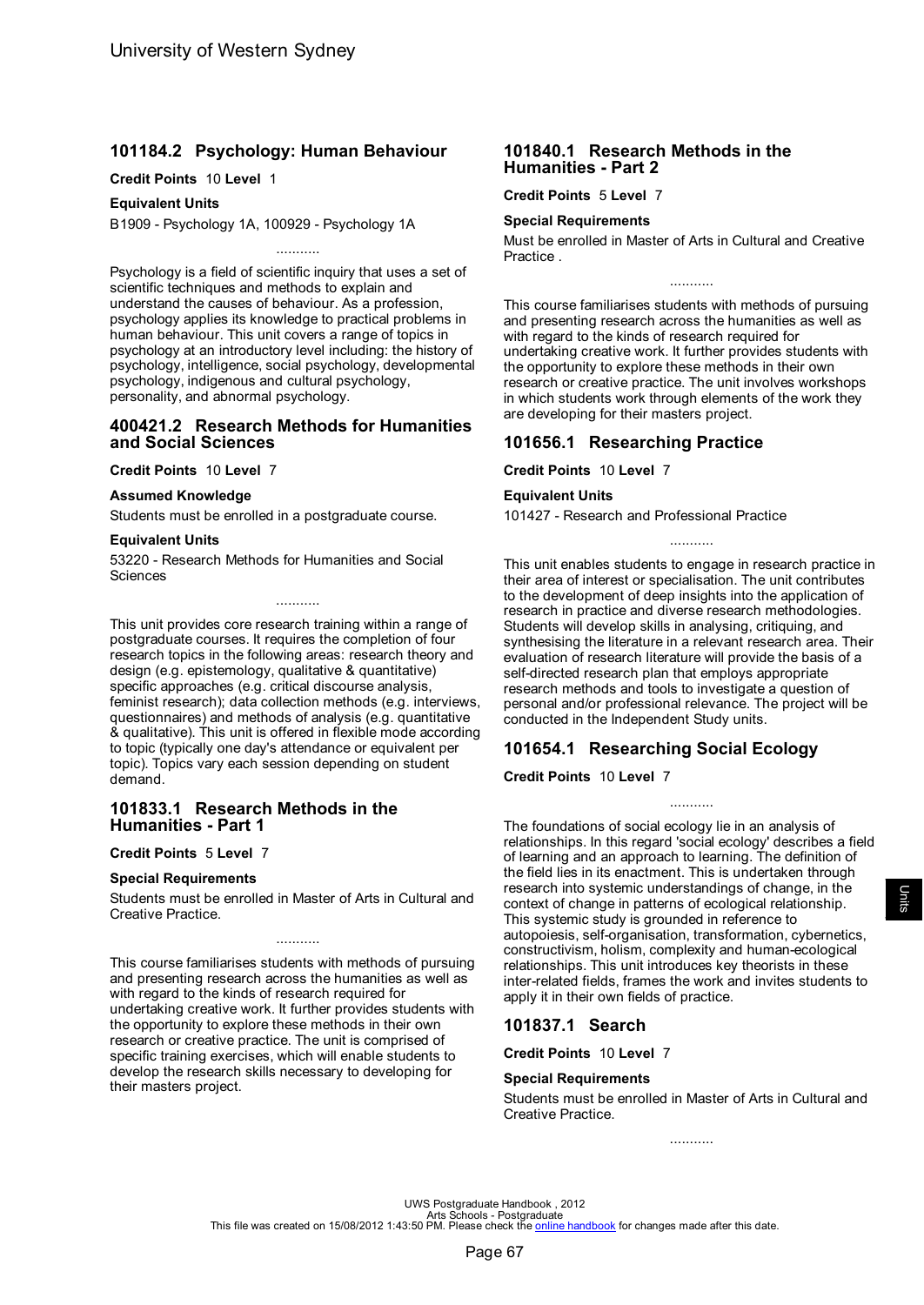This unit will involve a consideration of processes of translation between cultures. It will focus on examples of specific cultural forms (from literature and other art forms) and develop readings that allow us to reflect upon processes of intercultural communication. It will also consider the transference, or translation of ideas into written and other creative forms, using the idea of quest or search as a point of departure. It will consider the idea of 'archives' in this process. It will involve interaction with events staged by the Sydney Consortium at the State Library of NSW.

## **101824.2 Second Language Assessment and Testing**

**Credit Points** 10 **Level** 7

### **Assumed Knowledge**

Knowledge of Language teaching methodology and curriculum development.

### **Prerequisite**

**[101825.2](#page-53-0)** English Linguistics for TESOL

### **Corequisite**

**[101697.2](#page-73-0)** TESOL Methodology and Curricula

This unit introduces students to fields of language assessment and testing in TESOL. It provides students with some insight into the key language components for assessment, assessment design and development. It also equips students with updated knowledge about different assessment approaches which impact on the teaching and learning of English as a second or other language in local and global contexts.

...........

# **101398.1 Secondary Method 1A**

**Credit Points** 10 **Level** 7

### **Special Requirements**

Students must be enrolled in courses 1609 Master of Teaching (Secondary), 1610 Graduate Diploma in Educational Studies (Secondary), 1606 Master of Teaching (Secondary) Advanced or Non-Award courses.

...........

This unit covers teaching methodology for Years 7-10 in students' first teaching area. It must be completed by all students seeking qualification in secondary teaching. This unit seeks to develop in students the capacity to teach effectively the curriculum appropriate to the secondary Years 7-10 in their particular chosen first teaching area. Current "best practice" in that specific teaching area will be examined and modeled. The specifics of the relevant Years 7-10 Syllabus in NSW and elsewhere will be examined and critiqued. Emphasis will be placed on the principles which should underlie the teaching of the specific secondary subject at this level, and on appropriate objectives and outcomes for the teaching of that subject and on course planning. Opportunities for investigation and discussion of current research into the teaching of the specific subject area will be important.

# **101399.1 Secondary Method 1B**

**Credit Points** 10 **Level** 7

### **Special Requirements**

Students must be enrolled in courses 1609 Master of Teaching (Secondary), 1610 Graduate Diploma in Educational Studies (Secondary), 1606 Master of Teaching (Secondary) Advanced or Non-Award courses.

...........

This unit covers teaching methodology for Years 7-10 in students' second teaching area. It must be completed by all students seeking qualification in secondary teaching. This unit seeks to develop in students the capacity to teach effectively the curriculum appropriate to the secondary in their particular chosen second teaching area. Current "best practice" in that specific teaching area will be examined and modelled. The specifics of the relevant Years 7-10 Syllabus in NSW and elsewhere will be examined and critiqued. Emphasis will be placed on the principles which should underlie the teaching of the specific secondary subject at this level and on appropriate objectives and outcomes for the teaching of that subject and on course planning. Opportunities for investigation and discussion of current research into the teaching of the specific subject area will be important.

# **101400.1 Secondary Method 1C**

**Credit Points** 10 **Level** 7

### **Assumed Knowledge**

Relevant undergraduate studies to qualify students to teach a specific subject in secondary schools.

### **Special Requirements**

Students must be enrolled in courses 1609 Master of Teaching (Secondary), 1610 Graduate Diploma in Educational Studies (Secondary), 1606 Master of Teaching (Secondary) Advanced or Non-Award courses.

...........

This unit covers teaching methodology for Years 7-10 in students' third teaching area. It must be completed by all students seeking to develop in students the capacity to teach effectively the curriculum appropriate to the secondary Years 7-10 in their particular chosen third teaching area. Current "best practice" in that specific teaching area will be examined and modeled. The specifics of the relevant Years 7-10 Syllabus in NSW and elsewhere will be examined and critiqued. Emphasis will be placed on the principles which should underlie the teaching of the specific secondary subject at this level, and on appropriate objectives and outcomes for the teaching of that subject and on course planning. Opportunities for investigation and discussion of current research into the teaching of the specific subject area will be important.

# **101401.1 Secondary Method 2A**

**Credit Points** 10 **Level** 7

### **Assumed Knowledge**

Relevant undergraduate studies to qualify students to teach a specific subject in secondary schools.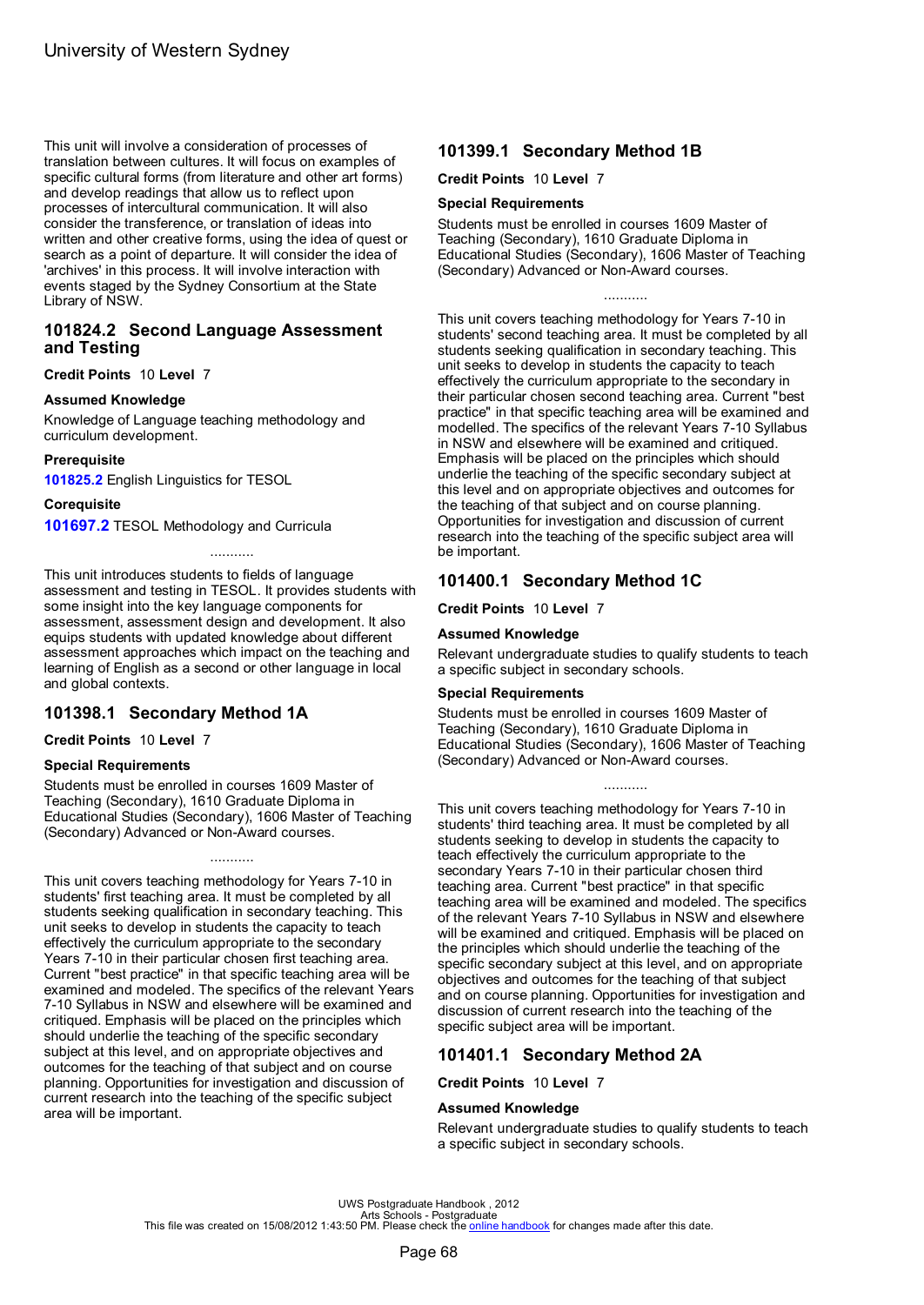#### <span id="page-72-0"></span>**Special Requirements**

Students must be enrolled in courses 1609 Master of Teaching (Secondary), 1610 Graduate Diploma in Educational Studies (Secondary), 1606 Master of Teaching (Secondary) Advanced or Non-Award courses.

### ...........

This unit covers teaching methodology for Years 11-12 in students' first teaching area. It must be completed by all students seeking qualification in secondary teaching. This unit seeks to develop in students the capacity to teach effectively the curriculum appropriate to the secondary in their particular chosen first teaching area. Current "best practice" in that specific teaching area will be examined and modelled. The specifics of the relevant Years 11-12 Syllabus in NSW and elsewhere will be examined and critiqued. Emphasis will be placed on the principles which should underlie the teaching of the specific secondary subject at this level and on appropriate objectives and outcomes for the teaching of that subject and on course planning. Opportunities for investigation and discussion of current research into the teaching of the specific subject area will be important.

### **101402.1 Secondary Method 2B**

### **Credit Points** 10 **Level** 7

### **Assumed Knowledge**

Relevant undergraduate studies to qualify students to teach a specific subject in secondary schools.

#### **Special Requirements**

Students must be enrolled in courses 1609 Master of Teaching (Secondary), 1610 Graduate Diploma in Educational Studies (Secondary), 1606 Master of Teaching (Secondary) Advanced or Non-Award courses.

...........

This unit covers teaching methodology for Years 11-12 in students' second teaching area. It must be completed by all students seeking qualification in secondary teaching. This unit seeks to develop in students the capacity to teach effectively the curriculum appropriate to the secondary in their particular chosen second teaching area. Current "best practice" in that specific teaching area will be examined and modelled. The specifics of the relevant Years 11-12 Syllabus in NSW and elsewhere will be examined and critiqued. Emphasis will be placed on the principles which should underlie the teaching of the specific secondary subject at this level and on appropriate objectives and outcomes for the teaching of that subject and on course planning. Opportunities for investigation and discussion of current research into the teaching of the specific subject area will be important.

# **101403.1 Secondary Method 2C**

**Credit Points** 10 **Level** 7

#### **Assumed Knowledge**

Relevant undergraduate studies to qualify students to teach a specific subject in secondary schools.

#### **Special Requirements**

Students must be enrolled in courses 1609 Master of Teaching (Secondary), 1610 Graduate Diploma in

Educational Studies (Secondary), 1606 Master of Teaching (Secondary) Advanced or Non-Award courses.

...........

This unit covers teaching methodology for Years 11-12 in students' third teaching area. It must be completed by all students seeking to develop the capacity to teach effectively the curriculum appropriate to the secondary Year 11-12 in their particular chosen third teaching area. Current "best practice" in that specific teaching area will be examined and modelled. The specifics of the relevant Years 11-12 Syllabus in NSW and elsewhere will be examined and critiqued. Emphasis will be placed on the principles which should underlie the teaching of the specific secondary subject at this level and on appropriate objectives and outcomes for the teaching of that subject and on course planning. Opportunities for investigation and discussion of current research into the teaching of the specific subject area will be important.

### **101548.2 Setting the Agenda**

**Credit Points** 10 **Level** 7

### **Assumed Knowledge**

Computer literacy.

### **Equivalent Units**

63294 - Crisis Communication

### **Special Requirements**

Students must be enrolled in a postgraduate course.

This unit provides students with a fundamental understanding of issues and crisis management, risk communication, media relations and public-opinion research techniques in multiple contexts. It introduces students to issues management principles, strategies, tactics, and communications methods. Participants work as a team to develop a management plan for analysis and discussion. Successful students are able to transfer to the workplace the knowledge and skills developed in this unit. They learn to predict, manage and control real-world controversies that they may confront as they pursue their careers. Moreover, students are able to manage effectively, participate in, and control volatile situations involving the news media.

...........

### **101683.2 Social Psychology**

**Credit Points** 10 **Level** 3

#### **Prerequisite**

**[100013.3](#page-54-0)** Experimental Design and Analysis

#### **Equivalent Units**

100020 - Social and Developmental Psychology

#### **Special Requirements**

Pre-requisites will not apply to students enrolled in course codes 1630 - Graduate Diploma in Psychological Studies or 1501- Graduate Diploma in Psychology

...........

Social psychology is the study of human behaviour and mental processes in their social context. Social psychology examines social behaviour and social thinking using

UWS Postgraduate Handbook , 2012<br>Arts Schools - Postgraduate – Parte and book and the online [handbook](http://handbook.uws.edu.au/hbook/) for changes made after this date.<br>This file was created on 15/08/2012 1:43:50 PM. Please check the <u>online handbook</u> for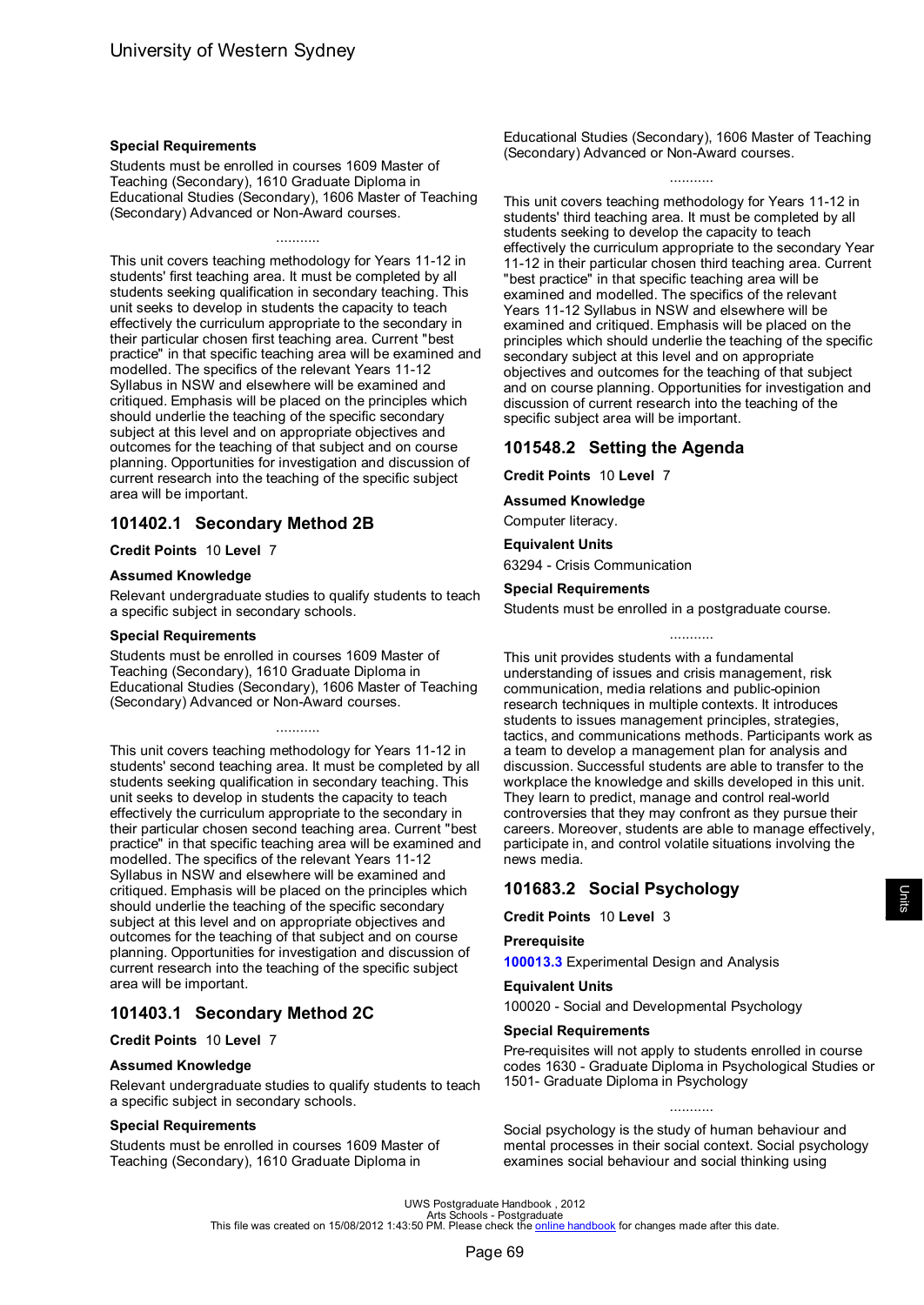<span id="page-73-0"></span>scientific psychological research methods. This unit considers both classic and recent theories, research and applications in core areas of social psychology such as: attitudes, stereotyping and prejudice, social cognition, group processes, cross-cultural and indigenous psychology, and social influence. Emphasis is placed upon the role of contemporary research and theory in increasing our understanding of social phenomena and the relevance of this to everyday life.

# **100917.2 Specialised Translation (PG)**

**Credit Points** 10 **Level** 7

### **Assumed Knowledge**

Sufficient proficiency in English plus one other language. This is a language specific unit.

### **Equivalent Units**

A7464 - Specialised Translation

This unit explores the functional, discursive, rhetorical, syntactic, semantic and lexical features of texts in the following specialised fields: tourism, news media, legal texts, technical & scientific materials. Knowledge of the functions and textual features of specialised texts will provide a basis for translating these specialised texts from and into English. Students will analyse the texts in both languages, and discuss ways in which the texts are to be translated. The unit will be available, depending on sufficient demand, for Arabic, Japanese, Mandarin and Spanish.

...........

### **101587.1 Teaching in New Times**

**Credit Points** 10 **Level** 7

### **Corequisite**

**[101288.2](#page-68-0)** Professional Practice II: Engaging in the Profession

#### **Equivalent Units**

101291 - New Knowledge New Learning, 100183 - Programming and Assessment for Learning

#### **Special Requirements**

Prior to enrolling in this unit students must have: 1) submitted a Prohibited Employment Declaration prior to 1 June 2010 or a Working with Children Check Student Declaration after 1 June 2010.

...........

This unit aims to directly challenge students to inquire into, reflect upon and subsequently develop classroom pedagogies and assessment practices that work towards socially just learning outcomes in new times and new teaching environments. It introduces students to contemporary theories and practical frameworks that open up opportunities for them to take individual responsibility for translating syllabus documents into teaching and learning experiences that encourage learners of all social and cultural backgrounds to have engaging and productive relationships with education, schools and classrooms.

# **101698.2 TESOL Internship**

**Credit Points** 20 **Level** 7

**Assumed Knowledge**

Knowledge of TESOL field and methodology

### **Prerequisite**

**101697.2** TESOL Methodology and Curricula

### **Incompatible Units**

100726 - TESOL Internship

This is a professional practice unit which consists of an internship in an English language teaching organisation for students of TESOL. It involves participation in the various aspects of the work of the teaching organisation, including a supervised English language teaching practice component for local students. Assessment items facilitate students' self-reflection on their teaching practice and critical evaluation of teaching methods and needs assessment in practice.

...........

# **101697.2 TESOL Methodology and Curricula**

#### **Credit Points** 20 **Level** 7

### **Incompatible Units**

100725 - TESOL Methodology, 100718 - TESOL Curriculum Development

...........

Focusing on the process of teaching English as a second or other language, the unit provides students with knowledge about approaches to teaching necessary to plan, design and evaluate curricula most appropriate to the needs of different learners. Students will develop skills in action research to facilitate critical evaluation of their teaching practices as independent professionals.

### **100926.3 The Language of the Law**

**Credit Points** 10 **Level** 7

### **Equivalent Units**

A7528 - The Language of the Law

This unit aims to develop in students an understanding of the intricacies of the language of the law when used in written documents and mainly in the context of the courtroom. It will provide students with a historical overview of the development of Law English, its aims and purposes and its current uses. Special emphasis will be placed on the implications of legal language on legal translations and court interpreting, but the unit is suitable for monolingual students interested in the language of the law.

...........

# **400585.2 Theories of the Social**

**Credit Points** 10 **Level** 7

#### **Special Requirements**

Students must be enrolled in a postgraduate course.

...........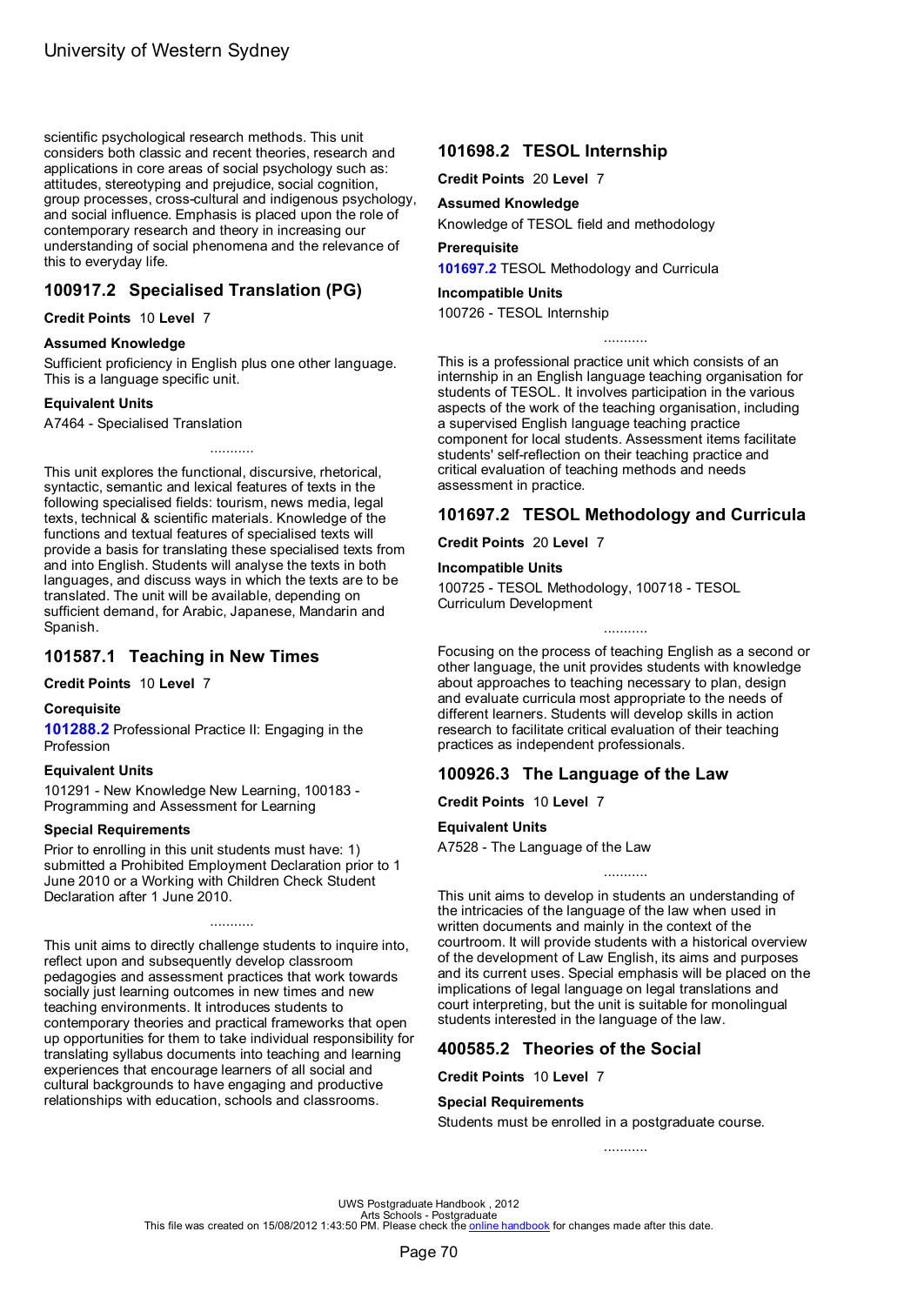<span id="page-74-0"></span>This unit develops critical reflection on the role of theory in the social sciences. It requires the completion of topics regarding such matters as identity, power and resistance as these are related to themes including class and consumption; social movements; globalisation and nationhood; gender, sexuality, and race; governmentality and social discipline; and various theoretical understandings of the unconscious and society.

### **101794.2 Theory and Practice of Convergent Media**

...........

**Credit Points** 10 **Level** 7

### **Special Requirements**

Students must be enrolled in a postgraduate course.

The contemporary media landscape is characterised by the breakdown of traditional media silos and the transformation of media production and consumption practices. Media, marketing and creative professionals are now required to understand and connect with their audiences across multiple media platforms. The aim of this unit is to provide students with an historical, geopolitical and theoretical introduction to convergent media theory and practice/s. Using current media theory, design theories, and research methodologies, students will select, analyse and contextualise case studies. This unit is designed to have a synergistic relation to the unit Methods and Case Studies in Convergent Media, although it is different in the case studies and topics covered, which vary from semester to semester. These can include iTV, digital games, community media, digital arts, activist networks, social media and cross platform projects.

### **101420.2 Theory and Practice of Psychological Assessment and Intervention**

**Credit Points** 10 **Level** 4

#### **Special Requirements**

Students must be enrolled in 1502 Postgraduate Diploma in Psychology, 1504 Bachelor of Arts (Honours) Psychology or 1500 Bachelor of Psychology fourth year students.

...........

Theory and Practice of Psychological Assessment and Intervention has been designed to develop practitioner competence by providing you with both relevant practical as well as theoretical input regarding the administration, scoring, and interpretation of some of the more frequently used standardised measures within an assessment context. In this unit, the scientific and ethical underpinnings of psychological testing and assessment are initially advanced in order to provide a general context for the employment of standardised psychological tests. Emphasis will then be placed on familiarising you with i) the processes that practitioners go through during a testing session and ii) current research employing the standardised tests presented in this unit. The unit will provide you with a foundation in psychological testing and assessment, allowing you to make informed use of some testing data and psychological reports. A further aim of the unit is to familiarise students with the principles of evidence based practice in psychological interventions.

# **101655.1 Transformative Leadership**

**Credit Points** 10 **Level** 7

This unit explores leadership for transformational change. In this unit we examine transformational change through valuing change that is positive, social and personally emancipatory. This unit links leadership to students institutional context and explicates leadership strategies that feature collaborative and relationship enhancing approaches to enable purposeful change.

### **101658.1 Transformative Learning**

#### **Credit Points** 10 **Level** 7

This unit provides opportunities to examine and apply theories drawn from critical pedagogy, transformative learning and ecological thinking. It challenges students to critically examine the relationships through which personal and social knowledge is constructed and their efficacy in the construction of learning for the future. Inherent in such thinking are questions about the processes of change in education systems that will lead towards equity, inclusiveness, wellbeing, social justice and ecological sustainability.

...........

### **101750.2 Translation Technologies (PG)**

#### **Credit Points** 10 **Level** 7

This unit aims to equip students with the theoretical and practical knowledge needed to effectively apply information and communication technologies to translation and other language related tasks. It focuses on translation memory and terminology management systems, and on the workflow involved in the handling of multilingual content. Emphasis is also put on uses of the Internet as a resource tool, and to the principles of controlled language for text to be processed by machine translation (MT). Tutorials will be conducted in a computer lab where students will familiarize themselves with leading computer-assisted translation (CAT) software applications.

...........

### **101079.1 Understanding Educational Research**

**Credit Points** 10 **Level** 7

This unit explores the nature and reporting of education research. Students will develop a critical awareness of the social and educational role of educational research as consumers and practitioners, and the application of research for professional practice. The unit facilitates the completion of the Ethics Proposal and Literature Review

...........

...........

### **101314.3 Urban Management Practice: Governance and Power in the City**

**Credit Points** 10 **Level** 7

Units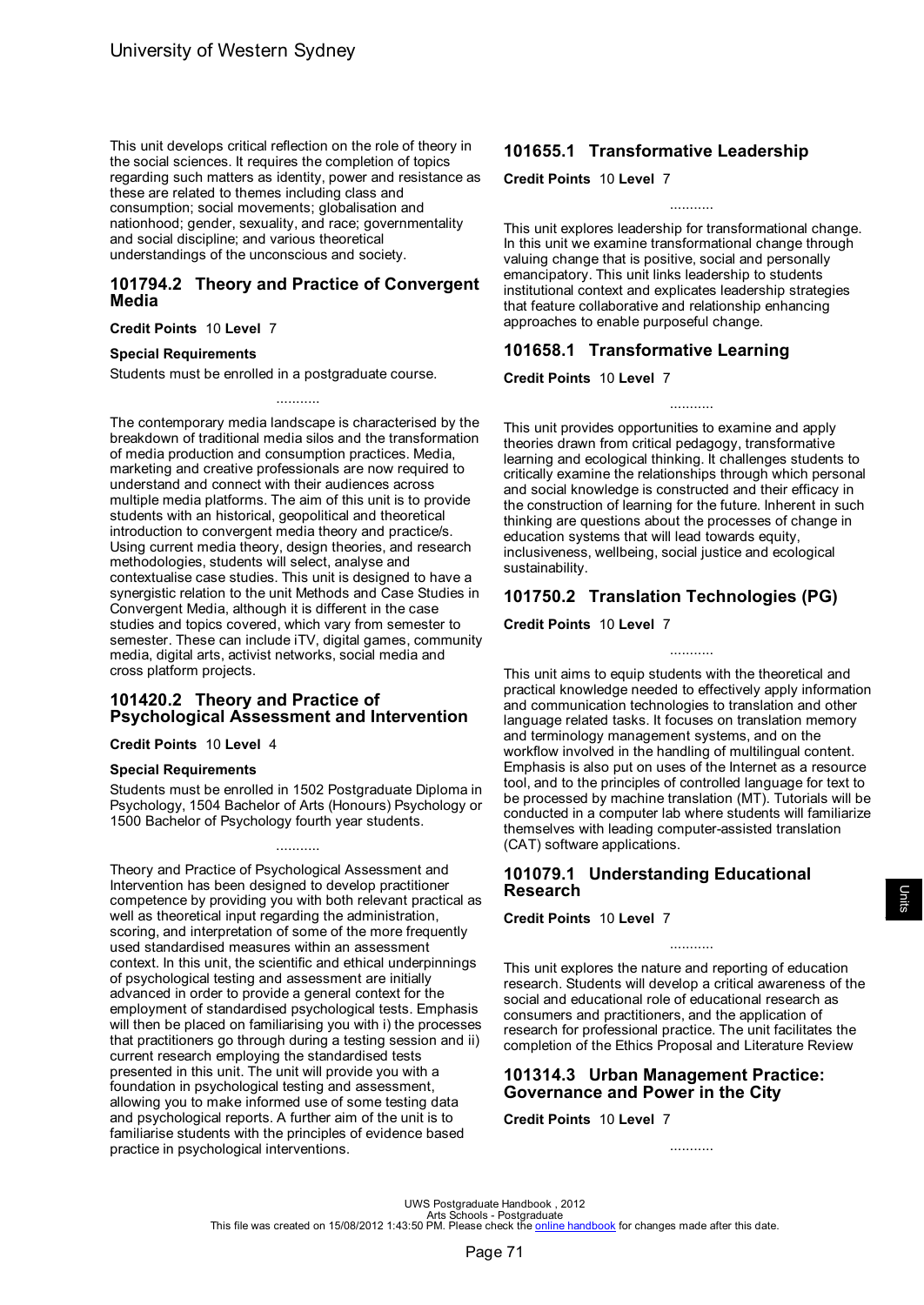<span id="page-75-0"></span>Governance is a central but often overlooked issue in Urban Management. What is governance? What are the principles of good governance? How can they be extended to all parts of your organisation? How can you audit your own practices? This unit answers these questions, reviews governance practice in urban organisations across the world and provides participants with knowledge about some key governance tools. Participants also get an opportunity as part of the course to prepare a governance audit for an organisation they are familiar with and provide recommendations about how governance in that organization could be improved. The central objective of the course is to provide urban managers with a sound framework and set of tools with which to address governance issues in their own organisation and elsewhere.

# **101635.2 Urban Planning Placement Project**

#### **Credit Points** 10 **Level** 5

### **Equivalent Units**

101313 - Urban Management Placement Project

#### **Special Requirements**

This unit is a placement unit for 1674 Master of Urban Management and Planning students.

This unit provides students with an understanding of the planning/urban management workplace. Students will spend time with local planning/urban management employers working on a variety of planning tasks. Students will be expected to complete a learning diary as part of their work placement.

...........

### **101637.2 Urban Research Report**

**Credit Points** 10 **Level** 7

#### **Equivalent Units**

101317 - Urban Management Placement Thesis

The Urban Research Report and thesis is the capstone unit for the award. Students are encouraged to select a research topic of special interest to them and to apply the skills and knowledge they have acquired as part of their Masters program to assemble a range of evidence to address the research question they have chosen.

...........

### **101835.1 Word**

**Credit Points** 10 **Level** 7

#### **Special Requirements**

Students must be enrolled in a postgraduate course.

This unit will consider the nature of writing in terms of both writing and editorial practice. It will involve the analysis of major works by contemporary writers (both of fiction and non-fiction) and reflect on the processes through which works move from conception to completion and publication. This reflection will be both theoretical and practical as the unit will involve significant input from Giramondo Press and the literary journal Heat. It will also involve engagement with events UWS will stage in collaboration with the Sydney

...........

Writers' Festival and offer students the opportunity to become involved in the development of those events.

### **101836.1 World**

**Credit Points** 10 **Level** 7

#### **Special Requirements**

Must be enrolled in Master of Arts in Cultural and Creative Practice.

...........

This unit will consider elements of the physical world around us: the phenomena we enhabit which form our sense of self. We will engage with ideas from science, phenomenology, and literary theory in considering particular aspects of both our interaction with nature, and how it shapes us, and the manner in which we shape and force ourselves upon nature. A specific theme related to this interaction between the world and our worlds will be addressed. The unit will involve interaction with Sydney Consortium events staged at the Australian Museum.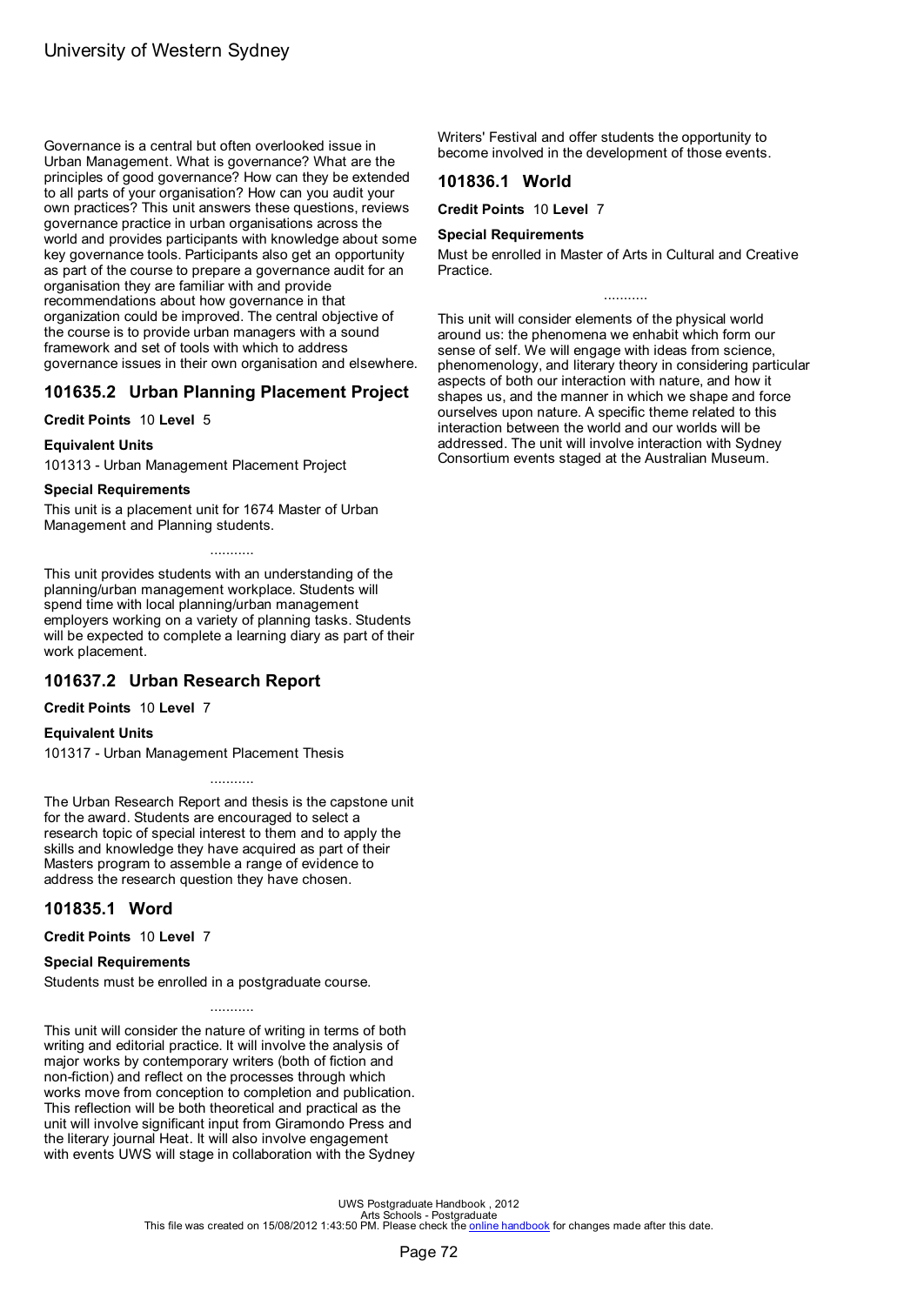### **Index for courses by course code order**

| Course           | <b>Description</b>                                                           | Page           |
|------------------|------------------------------------------------------------------------------|----------------|
| 1502.4           | Postgraduate Diploma of Psychology                                           | 31             |
| 1546.5           | Master of Psychology (Clinical Psychology)                                   | 30             |
| 1595.5           | Master of Arts (TESOL)                                                       | 15             |
| 1602.4           | Graduate Certificate in Interpreting and                                     | 25             |
|                  | Translation                                                                  |                |
| 1609.2           | Master of Teaching (Secondary)                                               | 12             |
| 1610.2           | Graduate Diploma in Educational Studies                                      | 14             |
|                  | (Secondary) (exit only)                                                      |                |
| 1611.3           | Graduate Certificate in Special Education                                    | 5              |
|                  | Studies                                                                      |                |
| 1630.2           | Graduate Diploma of Psychological Studies                                    | 32             |
| 1633.2           | Graduate Diploma in Educational Studies                                      | 12             |
|                  | (Primary) (exit only)                                                        |                |
| 1635.4           | Graduate Diploma in TESOL                                                    | 15             |
| 1636.4           | Graduate Certificate in TESOL                                                | 16             |
| 1637.3           | Graduate Diploma in Interpreting                                             | 23             |
| 1638.3           | Graduate Diploma in Translation                                              | 24             |
| 1639.3           | Master of Interpreting and Translation                                       | 22             |
| 1640.4           | Master of Arts Translation and Interpreting                                  | 17             |
| 1645.4           | Studies<br>Master of Convergent Media                                        | 20             |
| 1646.4           | Graduate Certificate in Convergent Media                                     | 21             |
| 1647.4           | Graduate Diploma in Counselling                                              | 28             |
| 1648.4           | Graduate Certificate in Counselling                                          | 29             |
| 1650.1           | Master of Creative Music Therapy                                             | 19             |
| 1654.1           | Master of Teaching (Honours)                                                 | 14             |
| 1663.1           | Master of Teaching (Primary)                                                 | 10             |
| 1672.2           | Master of Teaching (Birth - 5 years) (exit                                   | 8              |
|                  | only)                                                                        |                |
| 1674.1           | Master of Urban Management and Planning                                      | 35             |
| 1675.1           | Graduate Diploma in Urban Management                                         | 36             |
|                  | and Planning                                                                 |                |
| 1676.2           | Graduate Certificate in Urban Management                                     | 37             |
|                  | and Planning                                                                 |                |
| 1680.2           | Master of Education (Leadership)                                             | 1              |
| 1681.1           | Graduate Certificate in Education                                            | $\overline{c}$ |
|                  | (Leadership) (exit only)                                                     |                |
| 1682.2           | Master of Special Education                                                  | 4              |
| 1683.2           | Master of Education (Social Ecology)                                         | 2              |
| 1684.2           | Graduate Certificate in Education (Social                                    | 4              |
|                  | Ecology)                                                                     |                |
| 1685.1           | Graduate Diploma in Education (Social                                        | 3              |
|                  | Ecology) (exit only)                                                         |                |
| 1687.3           | Master of Arts (Research Studies)/PhD                                        | 18             |
| 1691.2           | Master of Teaching (Birth - 5 Years/Birth -                                  | 6              |
|                  | 12 Years)                                                                    |                |
| 1697.1           | Master of Arts in Cultural and Creative                                      | 16             |
|                  | Practice                                                                     |                |
| 1700.1           | Graduate Certificate in Art Therapy (exit only)                              | 28             |
| 1701.1           | Graduate Diploma in Interpreting Studies                                     | 25             |
|                  | (exit only)                                                                  |                |
| 1702.1           | Graduate Diploma in Translation Studies                                      | 25             |
|                  | (exit only)                                                                  |                |
| 4595.5           | Master of Art Therapy                                                        | 27             |
| 4596.3           | Graduate Diploma in Art Therapy (exit only)                                  | 28             |
| 4617.4           | Master of Social Science                                                     | 33<br>34       |
| 4618.3<br>4619.3 | Graduate Diploma in Social Science<br>Graduate Certificate in Social Science | 34             |
|                  |                                                                              |                |

| Index | Index | Index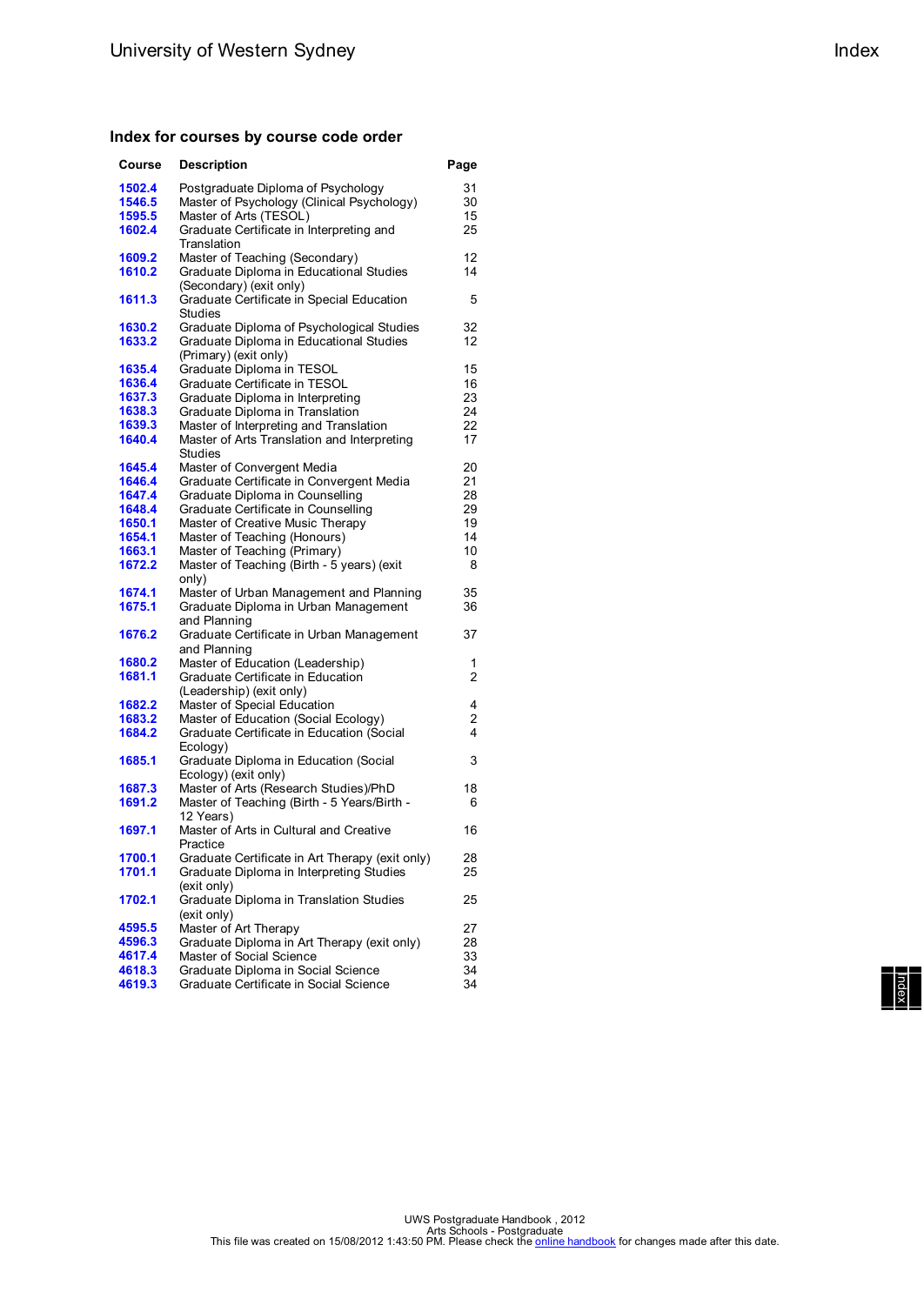### **Index for courses by course description order**

| Course | <b>Description</b>                                                | Page     |
|--------|-------------------------------------------------------------------|----------|
| 1700.1 | Graduate Certificate in Art Therapy (exit only)                   | 28       |
| 1646.4 | Graduate Certificate in Convergent Media                          | 21       |
| 1648.4 | Graduate Certificate in Counselling                               | 29       |
| 1681.1 | Graduate Certificate in Education                                 | 2        |
|        | (Leadership) (exit only)                                          |          |
| 1684.2 | Graduate Certificate in Education (Social                         | 4        |
|        | Ecology)                                                          |          |
| 1602.4 | Graduate Certificate in Interpreting and<br>Translation           | 25       |
| 4619.3 | Graduate Certificate in Social Science                            | 34       |
| 1611.3 | Graduate Certificate in Special Education                         | 5        |
|        | Studies                                                           |          |
| 1636.4 | Graduate Certificate in TESOL                                     | 16       |
| 1676.2 | Graduate Certificate in Urban Management                          | 37       |
|        | and Planning                                                      |          |
| 4596.3 | Graduate Diploma in Art Therapy (exit only)                       | 28       |
| 1647.4 | Graduate Diploma in Counselling                                   | 28       |
| 1685.1 | Graduate Diploma in Education (Social                             | 3        |
|        | Ecology) (exit only)                                              |          |
| 1633.2 | Graduate Diploma in Educational Studies                           | 12       |
|        | (Primary) (exit only)                                             |          |
| 1610.2 | Graduate Diploma in Educational Studies                           | 14       |
| 1637.3 | (Secondary) (exit only)<br>Graduate Diploma in Interpreting       | 23       |
| 1701.1 | Graduate Diploma in Interpreting Studies                          | 25       |
|        | (exit only)                                                       |          |
| 4618.3 | Graduate Diploma in Social Science                                | 34       |
| 1635.4 | Graduate Diploma in TESOL                                         | 15       |
| 1638.3 | Graduate Diploma in Translation                                   | 24       |
| 1702.1 | Graduate Diploma in Translation Studies                           | 25       |
|        | (exit only)                                                       |          |
| 1675.1 | Graduate Diploma in Urban Management                              | 36       |
|        | and Planning                                                      |          |
| 1630.2 | Graduate Diploma of Psychological Studies                         | 32       |
| 4595.5 | Master of Art Therapy                                             | 27       |
| 1687.3 | Master of Arts (Research Studies)/PhD                             | 18       |
| 1595.5 | Master of Arts (TESOL)<br>Master of Arts in Cultural and Creative | 15<br>16 |
| 1697.1 | Practice                                                          |          |
| 1640.4 | Master of Arts Translation and Interpreting                       | 17       |
|        | Studies                                                           |          |
| 1645.4 | Master of Convergent Media                                        | 20       |
| 1650.1 | Master of Creative Music Therapy                                  | 19       |
| 1680.2 | Master of Education (Leadership)                                  | 1        |
| 1683.2 | Master of Education (Social Ecology)                              | 2        |
| 1639.3 | Master of Interpreting and Translation                            | 22       |
| 1546.5 | Master of Psychology (Clinical Psychology)                        | 30       |
| 4617.4 | Master of Social Science                                          | 33       |
| 1682.2 | Master of Special Education                                       | 4        |
| 1672.2 | Master of Teaching (Birth - 5 years) (exit                        | 8        |
| 1691.2 | only)<br>Master of Teaching (Birth - 5 Years/Birth -              | 6        |
|        | 12 Years)                                                         |          |
| 1654.1 | Master of Teaching (Honours)                                      | 14       |
| 1663.1 | Master of Teaching (Primary)                                      | 10       |
| 1609.2 | Master of Teaching (Secondary)                                    | 12       |
| 1674.1 | Master of Urban Management and Planning                           | 35       |
| 1502.4 | Postgraduate Diploma of Psychology                                | 31       |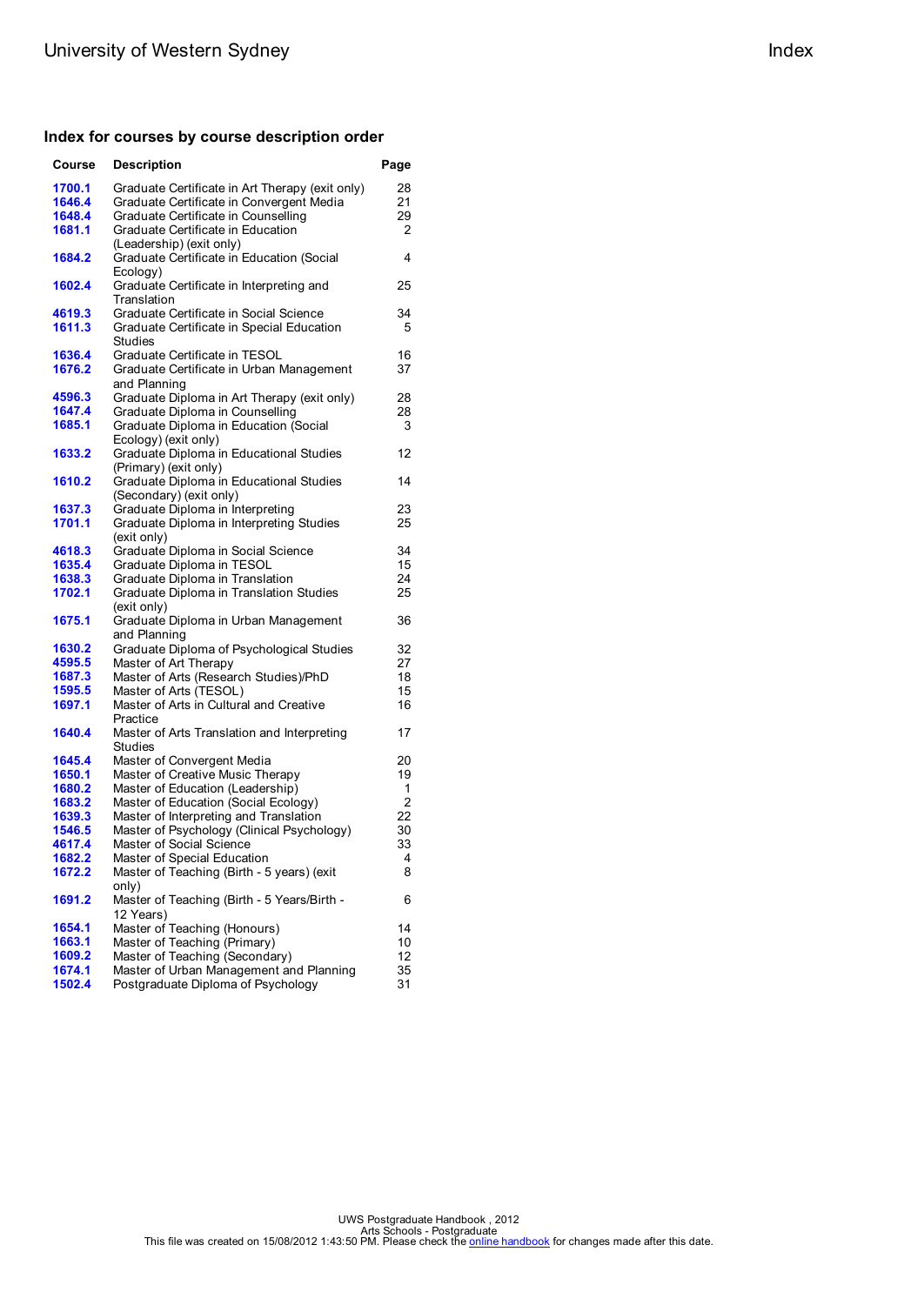### **Index for unit sets by unit sets code order**

| <b>Unit Set</b>             | <b>Description</b>                               | Page     |
|-----------------------------|--------------------------------------------------|----------|
| <b>ST1000.1</b><br>ST1001.1 | Studies in Art Therapy<br>Studies in Counselling | 39<br>39 |
| ST1002.1                    | <b>Urban Studies</b>                             | 39       |

| Index |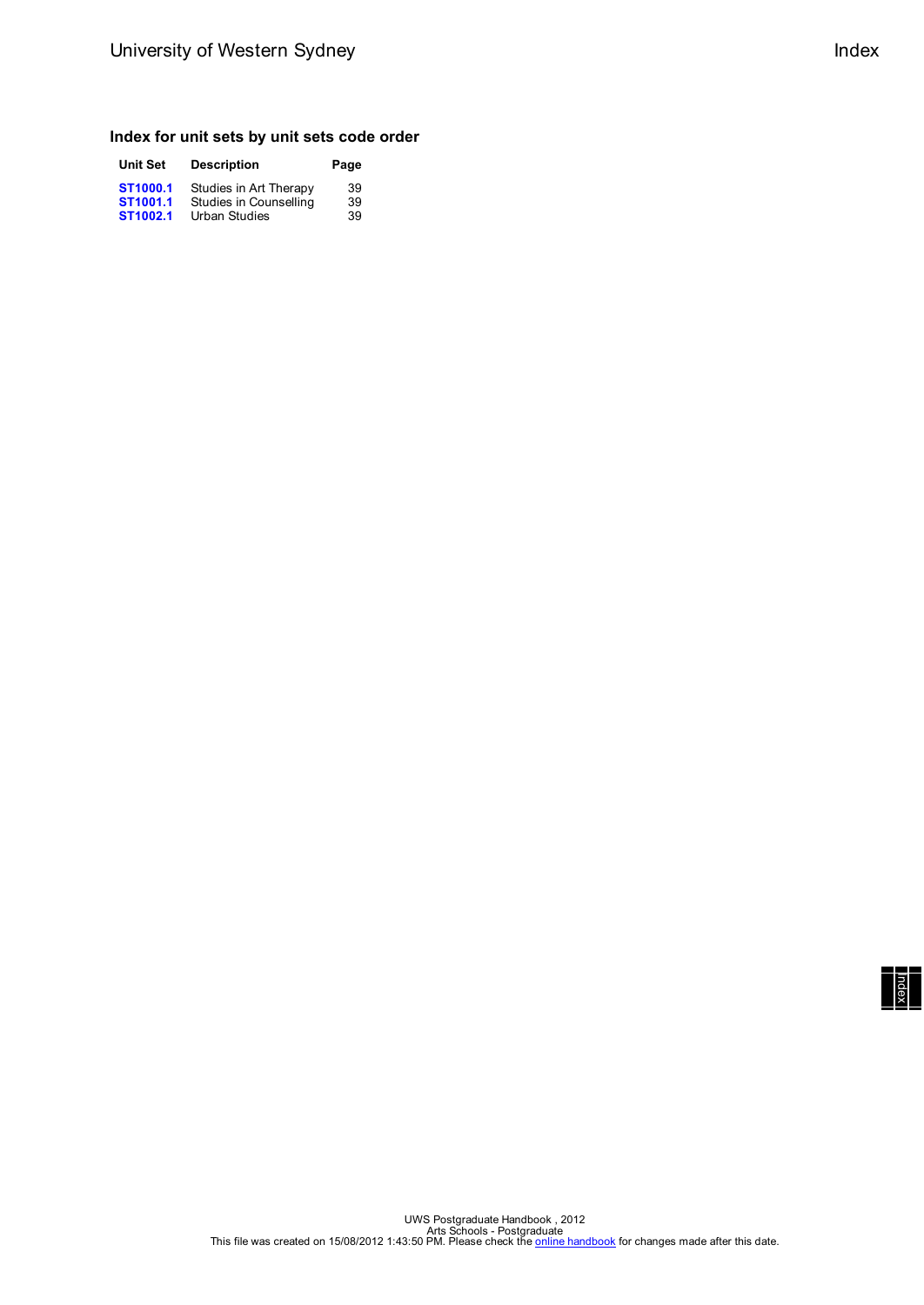### **Index for unit sets by unit set description order**

| <b>Unit Set</b> | <b>Description</b>     | Page |
|-----------------|------------------------|------|
| ST1000.1        | Studies in Art Therapy | 39   |
| ST1001.1        | Studies in Counselling | 39   |
| ST1002.1        | <b>Urban Studies</b>   | 39   |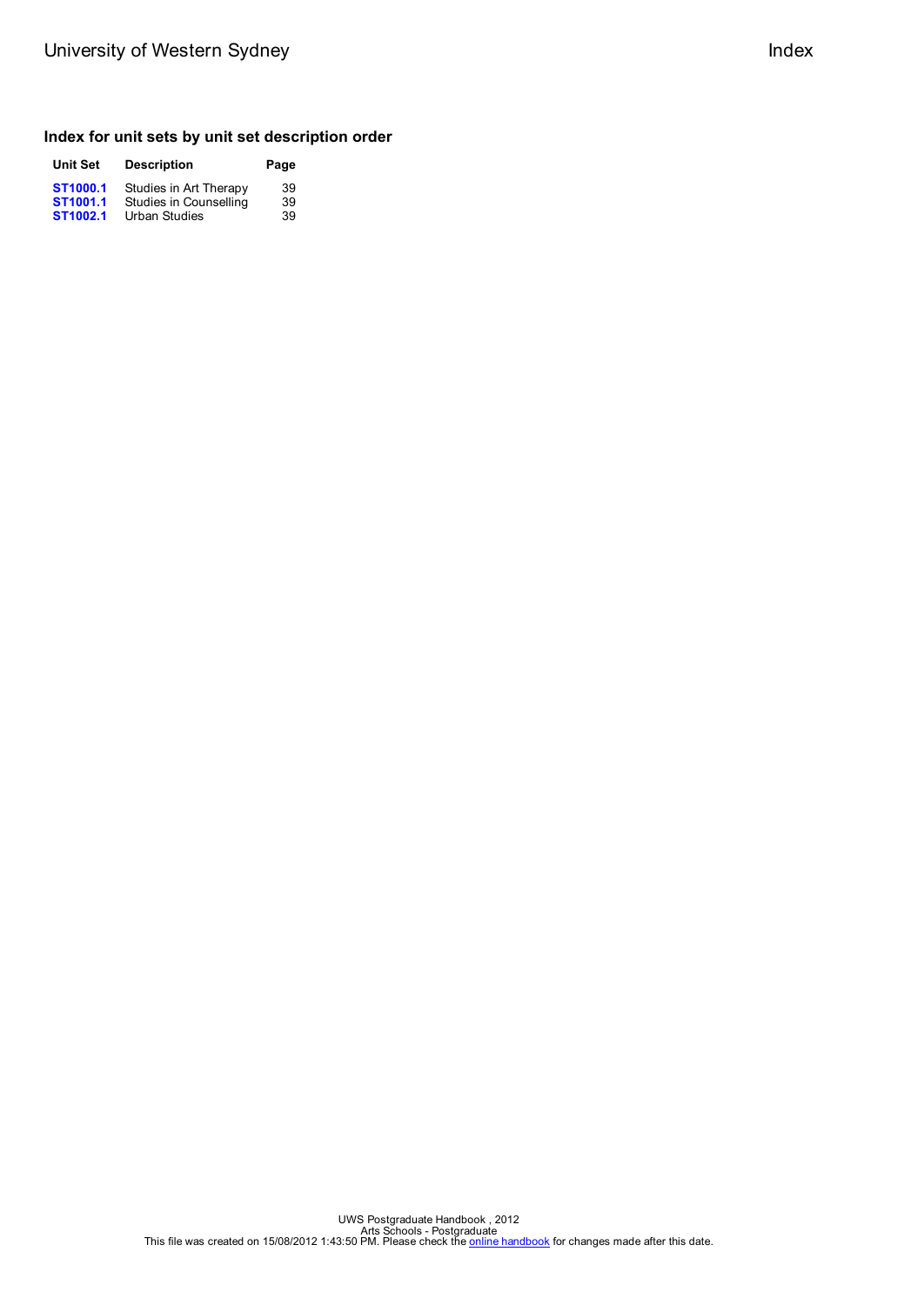### **Index for units by unit code order**

| ndex for units by unit code order |                                             | Unit | <b>Description</b> | Page                                       |    |
|-----------------------------------|---------------------------------------------|------|--------------------|--------------------------------------------|----|
| Unit                              | <b>Description</b>                          | Page | 101507.2           | Counselling 2                              | 46 |
|                                   |                                             |      | 101541.2           | Advanced Topics in Psychology              | 40 |
| 100013.3                          | <b>Experimental Design and Analysis</b>     | 51   | 101546.2           | Individual Project (Autumn)                | 54 |
| 100193.2                          | Interpreting Skills                         | 55   | 101547.2           | Individual Project (Spring)                | 54 |
| 100487.4                          | Empirical Research Methods Seminar          | 50   | 101548.2           | Setting the Agenda                         | 69 |
| 100488.3                          | <b>Empirical Research Project</b>           | 50   | 101550.2           | Integrated Marketing Communication         | 54 |
| 100530.3                          | Developmental Psychopathology               | 47   | 101576.3           | Primary Personal Development, Health &     | 63 |
| 100689.4                          | <b>Education Research Thesis</b>            | 49   |                    | Physical Education (PDHPE)                 |    |
| 100701.1                          | Leadership, Mentoring and Professional      | 56   | 101577.3           | <b>Classrooms Without Borders</b>          | 42 |
|                                   | Growth                                      |      | 101578.3           | Education, Knowledge, Society and          | 49 |
| 100703.1                          | Independent Study 1                         | 53   |                    | Change                                     |    |
| 100868.2                          | Foundations of Modern Australia             | 51   | 101579.1           | Primary English and Literacy 1             | 61 |
| 100910.2                          | Music Therapy Method                        | 59   | 101580.1           | Primary Mathematics and Numeracy 1         | 62 |
| 100911.4                          | Music Therapy Professional Practice         | 59   | 101581.1           | Learning for Teaching                      | 56 |
| 100912.3                          | Music Therapy Theory and Practice 1         | 60   | 101582.1           | Primary Human Society and its              | 62 |
| 100914.4                          | Music Therapy Theory and Practice 2         | 60   |                    | Environment                                |    |
| 100916.2                          | Legal Interpreting                          | 57   | 101583.1           | Primary Science & Technology               | 63 |
| 100917.2                          | Specialised Translation (PG)                | 70   | 101584.1           | Primary Mathematics and Numeracy 2         | 62 |
| 100919.2                          | Investigating Second Language Acquisition   | 55   | 101585.1           | <b>Primary Creative Arts</b>               | 61 |
| 100922.2                          | Medical Interpreting (PG)                   | 58   | 101586.1           | Primary English and Literacy 2             | 62 |
| 100925.2                          | <b>Literary Translation</b>                 | 57   | 101587.1           | Teaching in New Times                      | 70 |
| 100926.3                          | The Language of the Law                     | 70   | 101604.1           | Primary Professional Experience            | 63 |
| 100978.2                          | Professional Experience II                  | 64   | 101613.4           | Educational Psychology for Primary         | 49 |
| 100984.1                          |                                             | 53   |                    | Teaching                                   |    |
|                                   | Inclusive Education: Principles and         |      | 101625.1           |                                            |    |
|                                   | Practices                                   |      |                    | Inclusive Practices                        | 53 |
| 101028.1                          | Behaviour Management                        | 41   | 101627.1           | Connecting Communities in Early            | 45 |
| 101073.1                          | Professional Practice in Context            | 65   |                    | <b>Childhood Education</b>                 |    |
| 101074.1                          | Professional Experience 1                   | 63   | 101628.1           | <b>Global Literacies</b>                   | 52 |
| 101075.1                          | Professional Experience III                 | 64   | 101629.1           | Healthy Identities                         | 52 |
| 101079.1                          | Understanding Educational Research          | 71   | 101630.1           | Managing Child and Family Services         | 57 |
| 101098.1                          | Curriculum for Under Threes                 | 47   | 101633.2           | Managing Cities: History and Theory        | 57 |
| 101099.1                          | Engaging Children in Curriculum             | 50   | 101634.2           | Planning and Environmental Regulation      | 61 |
| 101103.2                          | Fostering Creativity in Children's Learning | 51   | 101635.2           | Urban Planning Placement Project           | 72 |
| 101105.2                          | Prosocial Learning Environments             | 66   | 101636.2           | Developing Sustainable Places              | 47 |
| 101107.2                          | Early Childhood Professional Experience 1   | 48   | 101637.2           | Urban Research Report                      | 72 |
| 101108.2                          | Early Childhood Professional Experience 2   | 48   | 101639.1           | Introduction to Teaching and Learning      | 55 |
| 101184.2                          | Psychology: Human Behaviour                 | 67   | 101640.1           | Pedagogies in Practice                     | 60 |
| 101196.2                          | Human Performance in Applied Psychology     | 52   | 101641.1           | Diversity, Social Justice and Equity       | 48 |
| 101210.3                          | Child Clinical Psychology                   | 42   | 101642.1           | Positive Learning Environments             | 61 |
| 101213.3                          | Psychological Interventions 1               | 66   | 101647.2           | Play Development and Learning              | 61 |
| 101214.3                          | Psychological Interventions 2               | 66   | 101648.1           | Early Intervention and Prevention in Early | 48 |
| 101220.2                          | Clinical Health Psychology                  | 43   |                    | <b>Childhood Contexts</b>                  |    |
| 101239.3                          | Applied Research Project                    | 41   | 101651.1           | Applied Imagination                        | 40 |
| 101247.2                          | Counselling and Consultation                | 46   | 101652.1           | Ecopsychology and Cultural Change          | 49 |
| 101286.2                          | Inclusive Teaching for Effective Learning   | 53   | 101653.1           | Environmental Education and Advocacy       | 50 |
| 101288.2                          | Professional Practice II: Engaging in the   | 65   | 101654.1           | Researching Social Ecology                 | 67 |
|                                   | Profession                                  |      | 101655.1           | Transformative Leadership                  | 71 |
|                                   |                                             | 65   | 101656.1           |                                            | 67 |
| 101289.2                          | <b>Professional Practice I</b>              |      |                    | <b>Researching Practice</b>                |    |
| 101297.2                          | Languages and Linguistics Special Project   | 56   | 101657.1           | Independent Study/Practice in Context      | 54 |
| 101303.2                          | Art Therapy: Histories, Theories, Groups    | 41   | 101658.1           | <b>Transformative Learning</b>             | 71 |
| 101304.2                          | Art Therapy: Application to Client Groups   | 41   | 101659.1           | <b>Evaluating Learning Programs</b>        | 51 |
| 101314.3                          | Urban Management Practice: Governance       | 71   | 101660.1           | <b>Curriculum Futures</b>                  | 47 |
|                                   | and Power in the City                       |      | 101671.1           | Multiliteracies and Additional Needs       | 59 |
| 101315.3                          | Financing Cities in the Global Economy      | 51   | 101672.1           | Inclusion In Practice                      | 53 |
| 101398.1                          | Secondary Method 1A                         | 68   | 101676.2           | Human Learning                             | 52 |
| 101399.1                          | Secondary Method 1B                         | 68   | 101677.3           | <b>Cognitive Processes</b>                 | 44 |
| 101400.1                          | Secondary Method 1C                         | 68   | 101678.3           | Motivation and Emotion                     | 59 |
| 101401.1                          | Secondary Method 2A                         | 68   | 101679.2           | Personality                                | 60 |
| 101402.1                          | Secondary Method 2B                         | 69   | 101680.3           | Perception                                 | 60 |
| 101403.1                          | Secondary Method 2C                         | 69   | 101681.2           | Abnormal Psychology                        | 40 |
| 101420.2                          | Theory and Practice of Psychological        | 71   | 101682.4           | Developmental Psychology                   | 47 |
|                                   | Assessment and Intervention                 |      | 101683.2           | Social Psychology                          | 69 |
| 101423.2                          | Media Project Proposal                      | 58   | 101684.3           | Brain and Behaviour                        | 42 |
| 101426.2                          | Convergent Media Internship                 | 45   | 101689.2           | Advanced Research Methods                  | 40 |
| 101443.3                          | Creative Music Therapy Practicum 1          | 46   | 101695.2           | Introduction to Interpreting PG            | 55 |
| 101444.4                          | Creative Music Therapy Practicum 2          | 47   | 101696.2           | Introduction to Translation PG             | 55 |
| 101445.3                          | Music Therapy Skills 1                      | 59   | 101697.2           | <b>TESOL Methodology and Curricula</b>     | 70 |
| 101446.4                          | Music Therapy Skills 2                      | 60   | 101698.2           | <b>TESOL Internship</b>                    | 70 |
|                                   |                                             |      | 101743.2           | Mobile Media                               | 58 |
| 101475.1                          | Education Research Methods and Design       | 49   |                    |                                            |    |
| 101476.1                          | <b>Education Research Seminar</b>           | 49   | 101745.2           | Media Project Production                   | 58 |
| 101482.3                          | <b>Accreditation Studies</b>                | 40   | 101750.2           | Translation Technologies (PG)              | 71 |
| 101506.2                          | Counselling 1                               | 46   | 101784.2           | Clinical Studies (Art Therapy)             | 44 |
|                                   |                                             |      | 101785.2           | Further Clinical Studies (Art Therapy)     | 52 |

Index Index Index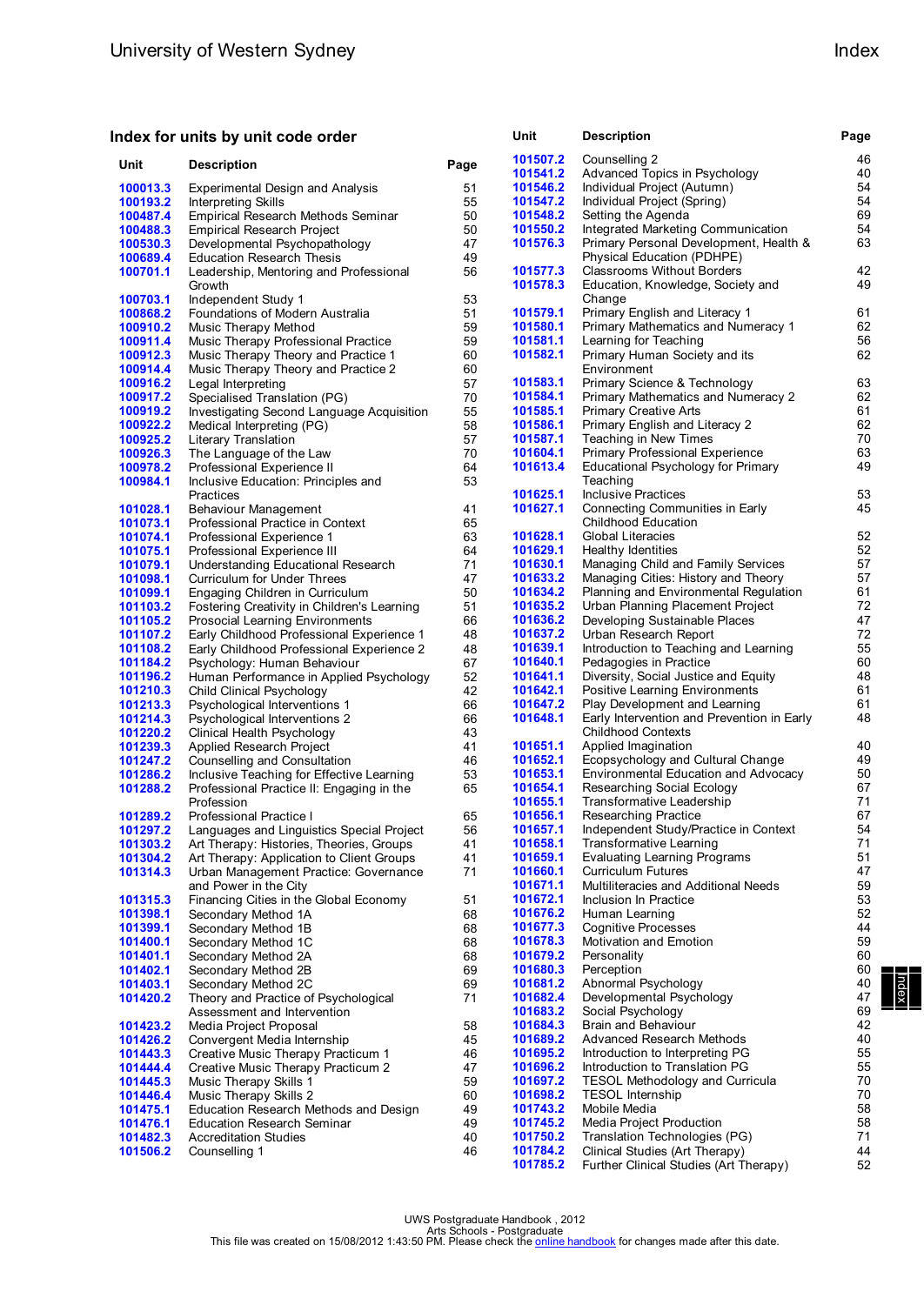| Unit                 | <b>Description</b>                             | Page     |
|----------------------|------------------------------------------------|----------|
| 101786.1             | Clinical Studies (Counselling)                 | 44       |
| 101787.1             | Further Clinical Studies (Counselling)         | 52       |
| 101793.2             | Methods and Case Studies in Convergent         | 58       |
|                      | Media                                          |          |
| 101794.2             | Theory and Practice of Convergent Media        | 71       |
| 101802.1             | Investigating with Mathematics, Science        | 56       |
|                      | and Technology                                 |          |
| 101803.1             | Literacy in the Early Years                    | 57       |
| 101810.2             | Core Skills and Ethical Practice               | 45       |
| 101811.2             | Psychological Assessment                       | 66       |
| 101812.2             | Clinical Psychopathology 1                     | 43       |
| 101813.2             | Clinical Psychopathology 2                     | 43       |
| 101814.2             | Clinical Research Methods                      | 44       |
| 101815.2             | Clinic Placement A                             | 42       |
| 101816.1             | Clinic Placement B                             | 43       |
| 101817.2             | Clinical Neuropsychology and                   | 43       |
|                      | Psychopharmacology                             |          |
| 101818.2             | Professional Placement 1                       | 64       |
| 101819.2             | Professional Placement 2                       | 64       |
| 101820.2             | Professional Placement 3                       | 65       |
| 101824.2             | Second Language Assessment and                 | 68       |
|                      | Testing                                        |          |
| 101825.2             | <b>English Linguistics for TESOL</b>           | 50       |
| 101826.2             | Conference Interpreting                        | 45       |
| 101827.2             | Audiovisual Translation: Subtitling and        | 41       |
|                      | Captioning                                     |          |
| 101833.1             | Research Methods in the Humanities -           | 67       |
|                      | Part 1                                         |          |
| 101834.1             | Idea                                           | 53       |
| 101835.1             | Word                                           | 72       |
| 101836.1             | World                                          | 72       |
| 101837.1             | Search                                         | 67       |
| 101838.1             | Display                                        | 48       |
| 101839.1<br>101840.1 | Masters Project                                | 58<br>67 |
|                      | Research Methods in the Humanities -<br>Part 2 |          |
| 101845.1             | Community and Social Services                  | 45       |
|                      | Translation (PG)                               |          |
| 101854.1             | Language and Linguistics Research              | 56       |
|                      | Methods                                        |          |
| 101868.1             | <b>Business Interpreting</b>                   | 42       |
| 400417.2             | Epidemiology and Quantitative Methods          | 51       |
| 400421.2             | Research Methods for Humanities and            | 67       |
|                      | Social Sciences                                |          |
| 400585.2             | Theories of the Social                         | 70       |
| 400586.2             | Integrating Theory, Research and Practice      | 54       |
| A7456.3              | Interpreting and Translation Professional      | 55       |
|                      | Practicum (PG)                                 |          |
|                      |                                                |          |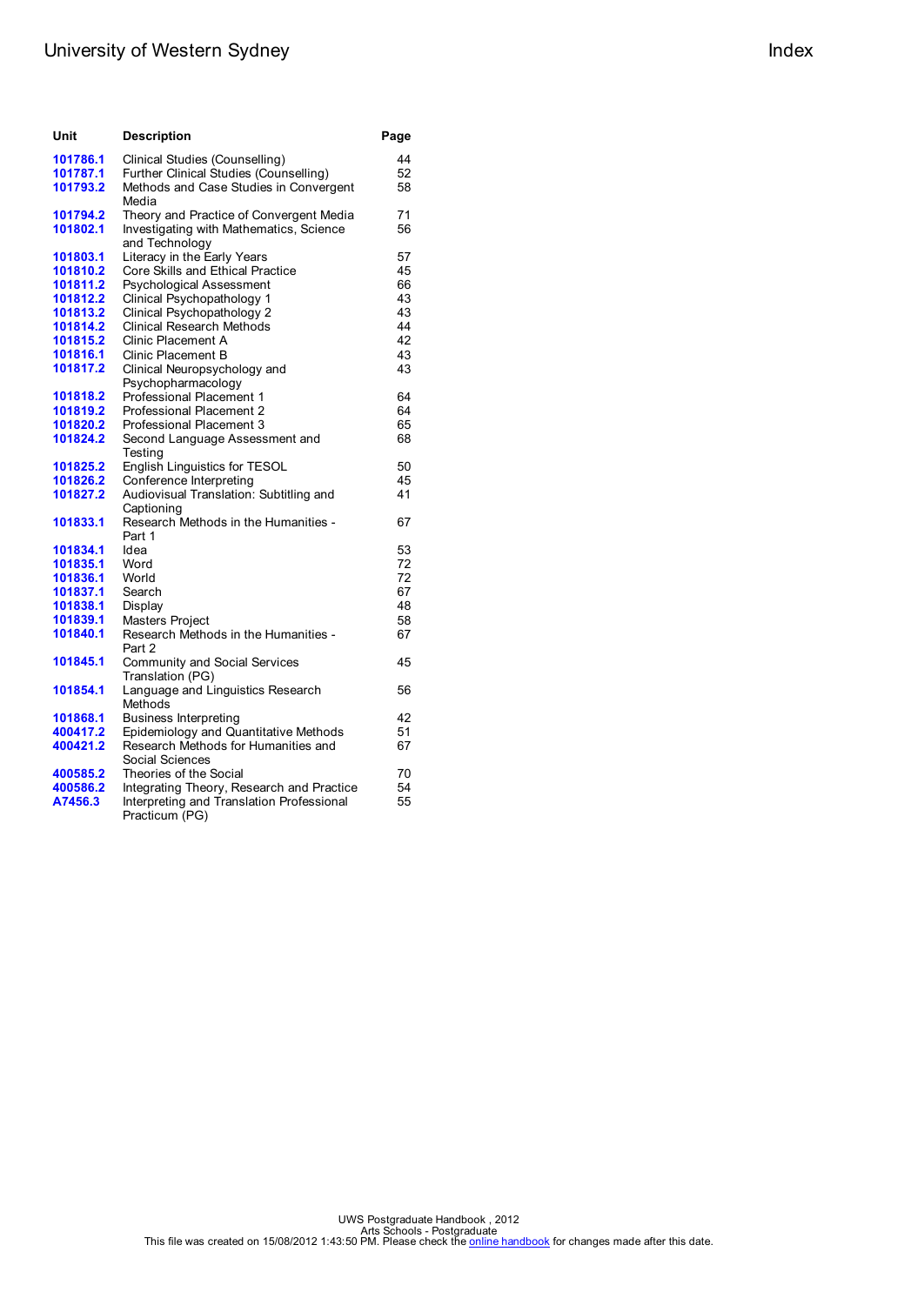**[100868.2](#page-54-0)** Foundations of Modern Australia 51<br>**101785.2** Further Clinical Studies (Art Therapy) 52 **[101785.2](#page-55-0)** Further Clinical Studies (Art Therapy) 52<br>**101787.1** Further Clinical Studies (Counselling) 52 **Further Clinical Studies (Counselling)** 

# **Index for units by unit description order**

|                      | ndex for units by unit description order                          |          |                      | <b>Description</b>                                  | Page     |
|----------------------|-------------------------------------------------------------------|----------|----------------------|-----------------------------------------------------|----------|
| Unit                 | <b>Description</b>                                                | Page     | 101628.1<br>101629.1 | <b>Global Literacies</b><br>Healthy Identities      | 52<br>52 |
| 101681.2             | Abnormal Psychology                                               | 40       | 101676.2             | Human Learning                                      | 52       |
| 101482.3             | <b>Accreditation Studies</b>                                      | 40       | 101196.2             | Human Performance in Applied Psychology             | 52       |
| 101689.2             | Advanced Research Methods                                         | 40       | 101834.1             | Idea                                                | 53       |
| 101541.2             | Advanced Topics in Psychology                                     | 40       | 101672.1             | Inclusion In Practice                               | 53       |
| 101651.1             | Applied Imagination                                               | 40       | 100984.1             | Inclusive Education: Principles and                 | 53       |
| 101239.3             | Applied Research Project                                          | 41       |                      | Practices                                           |          |
| 101304.2             | Art Therapy: Application to Client Groups                         | 41       | 101625.1             | <b>Inclusive Practices</b>                          | 53       |
| 101303.2             | Art Therapy: Histories, Theories, Groups                          | 41       | 101286.2             | Inclusive Teaching for Effective Learning           | 53       |
| 101827.2             | Audiovisual Translation: Subtitling and                           | 41       | 100703.1             | Independent Study 1                                 | 53       |
|                      | Captioning                                                        |          | 101657.1             | Independent Study/Practice in Context               | 54       |
| 101028.1             | Behaviour Management                                              | 41       | 101546.2             | Individual Project (Autumn)                         | 54       |
| 101684.3             | Brain and Behaviour                                               | 42       | 101547.2             | Individual Project (Spring)                         | 54       |
| 101868.1             | <b>Business Interpreting</b>                                      | 42       | 101550.2             | Integrated Marketing Communication                  | 54       |
| 101210.3             | Child Clinical Psychology                                         | 42       | 400586.2             | Integrating Theory, Research and Practice           | 54       |
| 101577.3             | <b>Classrooms Without Borders</b>                                 | 42       | A7456.3              | Interpreting and Translation Professional           | 55       |
| 101815.2             | Clinic Placement A                                                | 42       |                      | Practicum (PG)                                      |          |
| 101816.1             | Clinic Placement B                                                | 43       | 100193.2             | Interpreting Skills                                 | 55       |
| 101220.2             | Clinical Health Psychology                                        | 43       | 101695.2             | Introduction to Interpreting PG                     | 55       |
| 101817.2             | Clinical Neuropsychology and                                      | 43       | 101639.1             | Introduction to Teaching and Learning               | 55       |
|                      | Psychopharmacology                                                |          | 101696.2             | Introduction to Translation PG                      | 55       |
| 101812.2             | Clinical Psychopathology 1                                        | 43       | 100919.2             | Investigating Second Language Acquisition           | 55       |
| 101813.2             | Clinical Psychopathology 2                                        | 43       | 101802.1             | Investigating with Mathematics, Science             | 56       |
| 101814.2             | Clinical Research Methods                                         | 44       |                      | and Technology                                      |          |
| 101784.2             | Clinical Studies (Art Therapy)                                    | 44       | 101854.1             | Language and Linguistics Research                   | 56       |
| 101786.1             | Clinical Studies (Counselling)                                    | 44       |                      | Methods                                             |          |
| 101677.3             | <b>Cognitive Processes</b>                                        | 44       | 101297.2             | Languages and Linguistics Special Project           | 56       |
| 101845.1             | Community and Social Services<br>Translation (PG)                 | 45       | 100701.1             | Leadership, Mentoring and Professional<br>Growth    | 56       |
| 101826.2             | Conference Interpreting                                           | 45       | 101581.1             | Learning for Teaching                               | 56       |
| 101627.1             | Connecting Communities in Early                                   | 45       | 100916.2             | Legal Interpreting                                  | 57       |
|                      | <b>Childhood Education</b>                                        |          | 101803.1             | Literacy in the Early Years                         | 57       |
| 101426.2             | Convergent Media Internship                                       | 45       | 100925.2             | <b>Literary Translation</b>                         | 57       |
| 101810.2             | Core Skills and Ethical Practice                                  | 45       | 101630.1             | Managing Child and Family Services                  | 57       |
| 101506.2             | Counselling 1                                                     | 46       | 101633.2<br>101839.1 | Managing Cities: History and Theory                 | 57       |
| 101507.2             | Counselling 2                                                     | 46       | 101745.2             | Masters Project                                     | 58       |
| 101247.2             | Counselling and Consultation                                      | 46       | 101423.2             | Media Project Production                            | 58<br>58 |
| 101443.3<br>101444.4 | Creative Music Therapy Practicum 1                                | 46<br>47 | 100922.2             | Media Project Proposal<br>Medical Interpreting (PG) | 58       |
| 101098.1             | Creative Music Therapy Practicum 2<br>Curriculum for Under Threes | 47       | 101793.2             | Methods and Case Studies in Convergent              | 58       |
| 101660.1             | <b>Curriculum Futures</b>                                         | 47       |                      | Media                                               |          |
| 101636.2             | Developing Sustainable Places                                     | 47       | 101743.2             | Mobile Media                                        | 58       |
| 101682.4             | Developmental Psychology                                          | 47       | 101678.3             | <b>Motivation and Emotion</b>                       | 59       |
| 100530.3             | Developmental Psychopathology                                     | 47       | 101671.1             | Multiliteracies and Additional Needs                | 59       |
| 101838.1             | Display                                                           | 48       | 100910.2             | Music Therapy Method                                | 59       |
| 101641.1             | Diversity, Social Justice and Equity                              | 48       | 100911.4             | Music Therapy Professional Practice                 | 59       |
| 101107.2             | Early Childhood Professional Experience 1                         | 48       | 101445.3             | Music Therapy Skills 1                              | 59       |
| 101108.2             | Early Childhood Professional Experience 2                         | 48       | 101446.4             | Music Therapy Skills 2                              | 60       |
| 101648.1             | Early Intervention and Prevention in Early                        | 48       | 100912.3             | Music Therapy Theory and Practice 1                 | 60       |
|                      | <b>Childhood Contexts</b>                                         |          | 100914.4             | Music Therapy Theory and Practice 2                 | 60       |
| 101652.1             | Ecopsychology and Cultural Change                                 | 49       | 101640.1             | Pedagogies in Practice                              | 60       |
| 101475.1             | Education Research Methods and Design                             | 49       | 101680.3             | Perception                                          | 60       |
| 101476.1             | <b>Education Research Seminar</b>                                 | 49       | 101679.2             | Personality                                         | 60       |
| 100689.4             | <b>Education Research Thesis</b>                                  | 49       | 101634.2             | Planning and Environmental Regulation               | 61       |
| 101578.3             | Education, Knowledge, Society and                                 | 49       | 101647.2             | Play Development and Learning                       | 61       |
|                      | Change                                                            |          | 101642.1             | Positive Learning Environments                      | 61       |
| 101613.4             | Educational Psychology for Primary                                | 49       | 101585.1             | <b>Primary Creative Arts</b>                        | 61       |
|                      | Teaching                                                          |          | 101579.1             | Primary English and Literacy 1                      | 61       |
| 100487.4             | Empirical Research Methods Seminar                                | 50       | 101586.1             | Primary English and Literacy 2                      | 62       |
| 100488.3             | <b>Empirical Research Project</b>                                 | 50       | 101582.1             | Primary Human Society and its                       | 62       |
| 101099.1             | Engaging Children in Curriculum                                   | 50       |                      | Environment                                         |          |
| 101825.2             | English Linguistics for TESOL                                     | 50       | 101580.1             | Primary Mathematics and Numeracy 1                  | 62       |
| 101653.1             | Environmental Education and Advocacy                              | 50       | 101584.1             | Primary Mathematics and Numeracy 2                  | 62       |
| 400417.2             | Epidemiology and Quantitative Methods                             | 51       | 101576.3             | Primary Personal Development, Health &              | 63       |
| 101659.1             | <b>Evaluating Learning Programs</b>                               | 51       |                      | Physical Education (PDHPE)                          |          |
| 100013.3             | Experimental Design and Analysis                                  | 51       | 101604.1             | Primary Professional Experience                     | 63       |
| 101315.3             | Financing Cities in the Global Economy                            | 51       | 101583.1             | Primary Science & Technology                        | 63       |
| 101103.2             | Fostering Creativity in Children's Learning                       | 51       | 101074.1             | Professional Experience 1                           | 63       |
| 100868.2             | Foundations of Modern Australia                                   | 51       | 100978.2             | Professional Experience II                          | 64       |

**[100978.2](#page-67-0)** Professional Experience II 64<br>**101075.1** Professional Experience III 64 **[101075.1](#page-67-0)** Professional Experience III 64<br>**101818.2** Professional Placement 1 64 **[101818.2](#page-67-0)** Professional Placement 1 64<br> **101819.2** Professional Placement 2 64 Index

**Professional Placement 2**